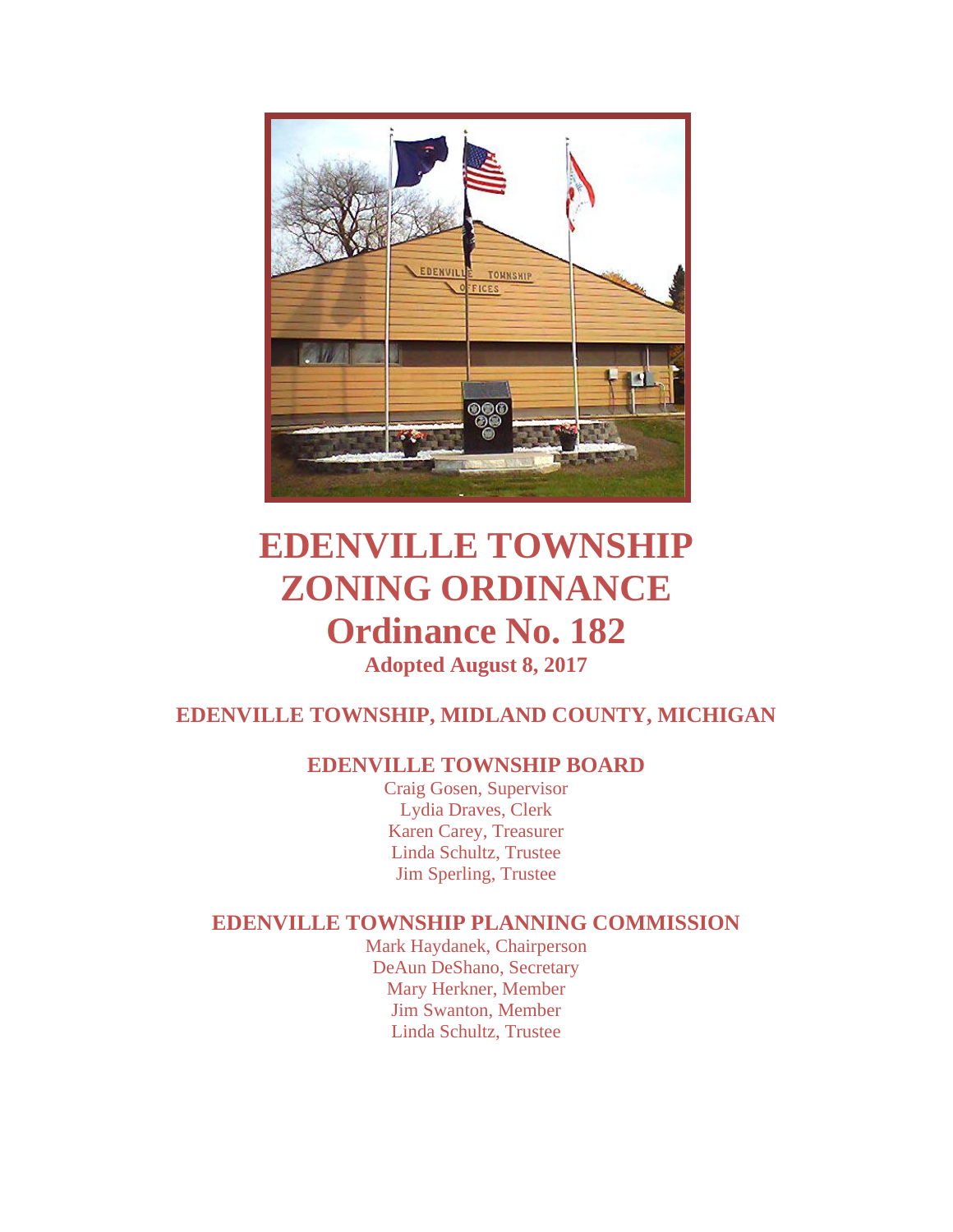### **TABLE OF CONTENTS**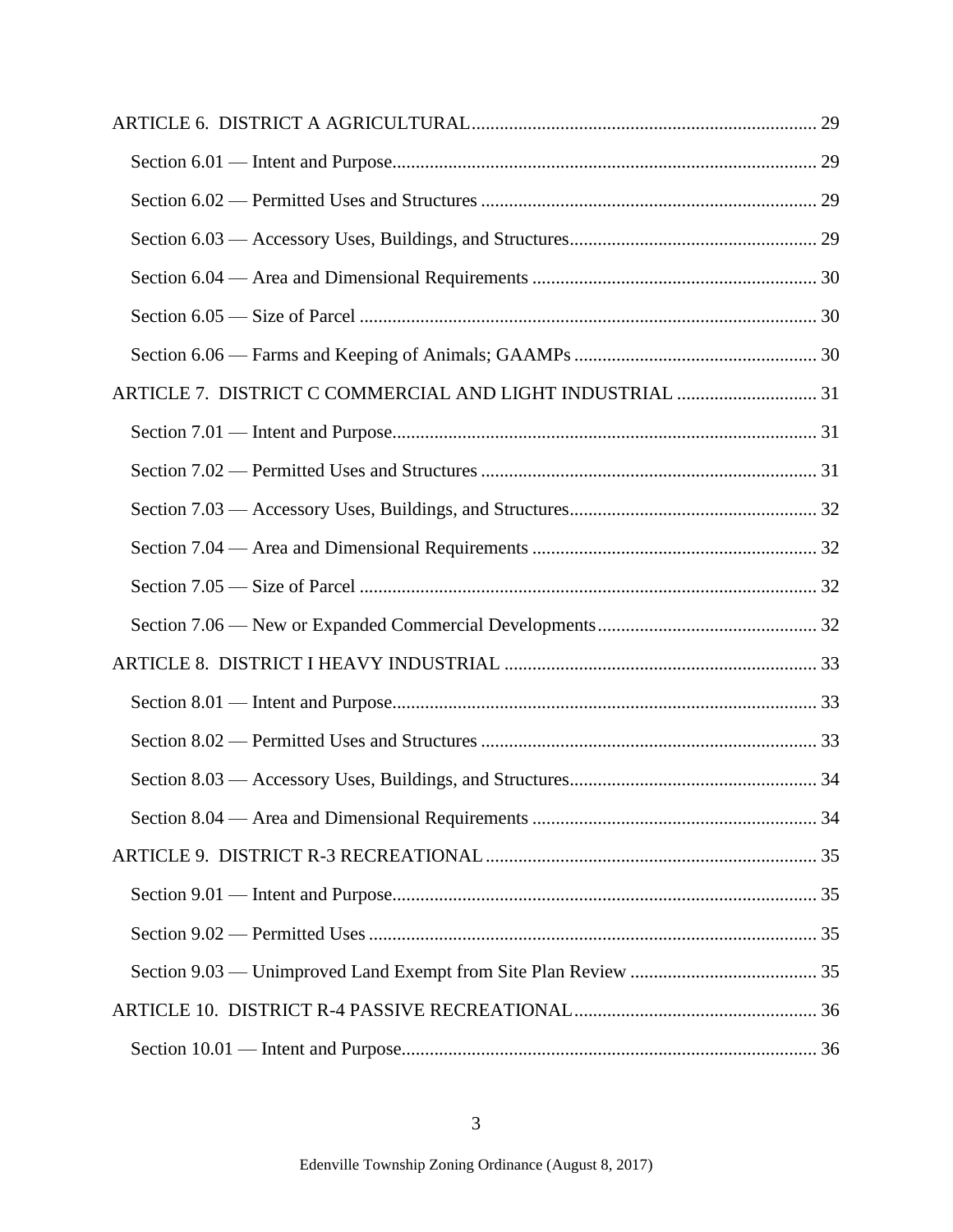| ARTICLE 13. WIRELESS COMMUNICATION TOWERS AND FACILITIES 44                        |  |
|------------------------------------------------------------------------------------|--|
|                                                                                    |  |
|                                                                                    |  |
|                                                                                    |  |
|                                                                                    |  |
|                                                                                    |  |
|                                                                                    |  |
|                                                                                    |  |
|                                                                                    |  |
| Section 13.09 — Abandonment of Unused Towers or Portions of Towers  46             |  |
| Section 13.10 — Antennas and Wireless Communication Facilities Mounted on Existing |  |
|                                                                                    |  |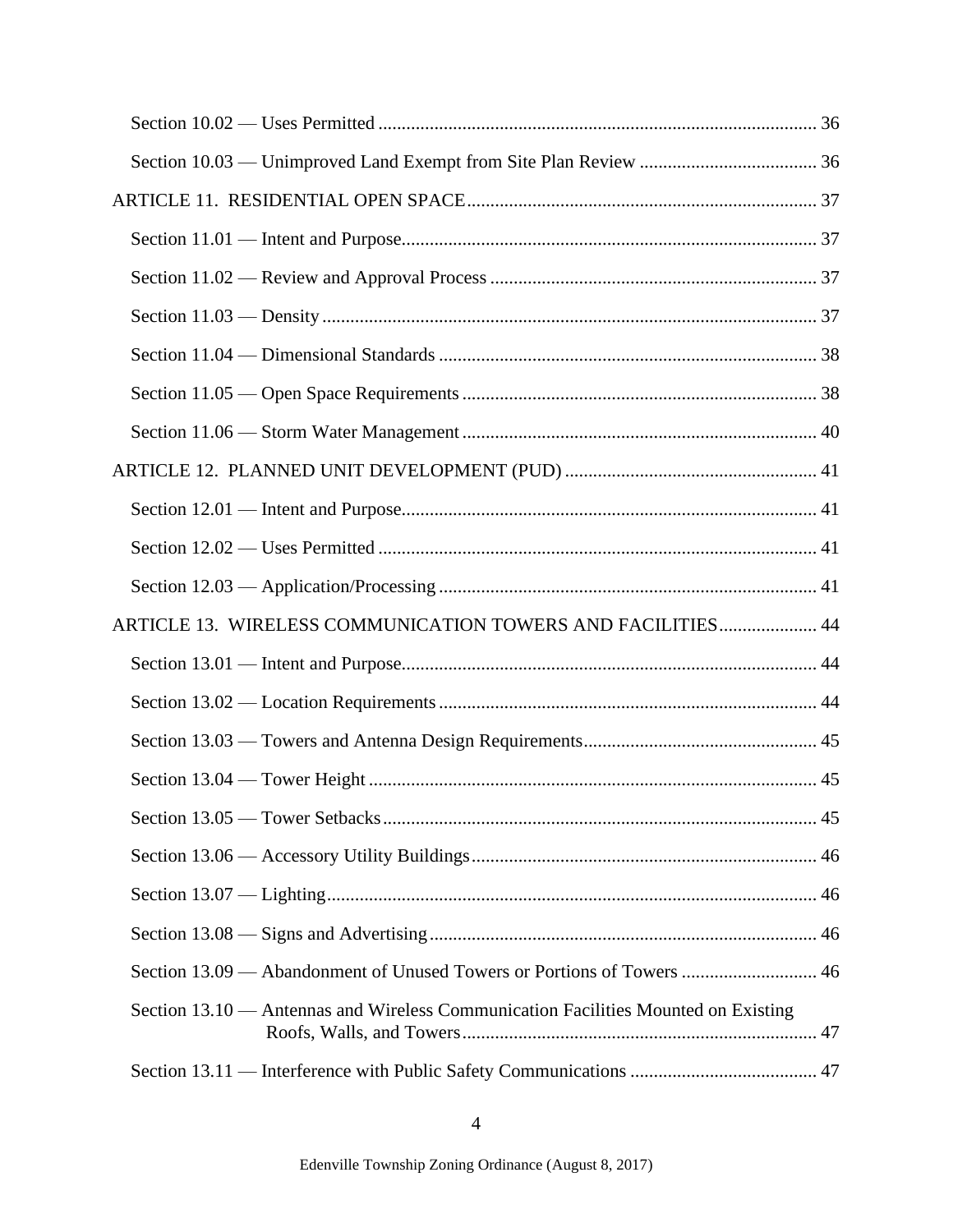|  | Section 13.15 — Antennas and Wireless Communication on Township Propert  48        |  |
|--|------------------------------------------------------------------------------------|--|
|  |                                                                                    |  |
|  |                                                                                    |  |
|  |                                                                                    |  |
|  |                                                                                    |  |
|  | Section 14.04 — Wind Energy Facility Site Plan Drawing and Supporting Materials 51 |  |
|  | Section 14.05 — Building, Construction, and Electrical Codes; Towers; and          |  |
|  |                                                                                    |  |
|  |                                                                                    |  |
|  |                                                                                    |  |
|  |                                                                                    |  |
|  |                                                                                    |  |
|  |                                                                                    |  |
|  |                                                                                    |  |
|  |                                                                                    |  |
|  |                                                                                    |  |
|  |                                                                                    |  |
|  |                                                                                    |  |
|  |                                                                                    |  |
|  |                                                                                    |  |
|  |                                                                                    |  |
|  |                                                                                    |  |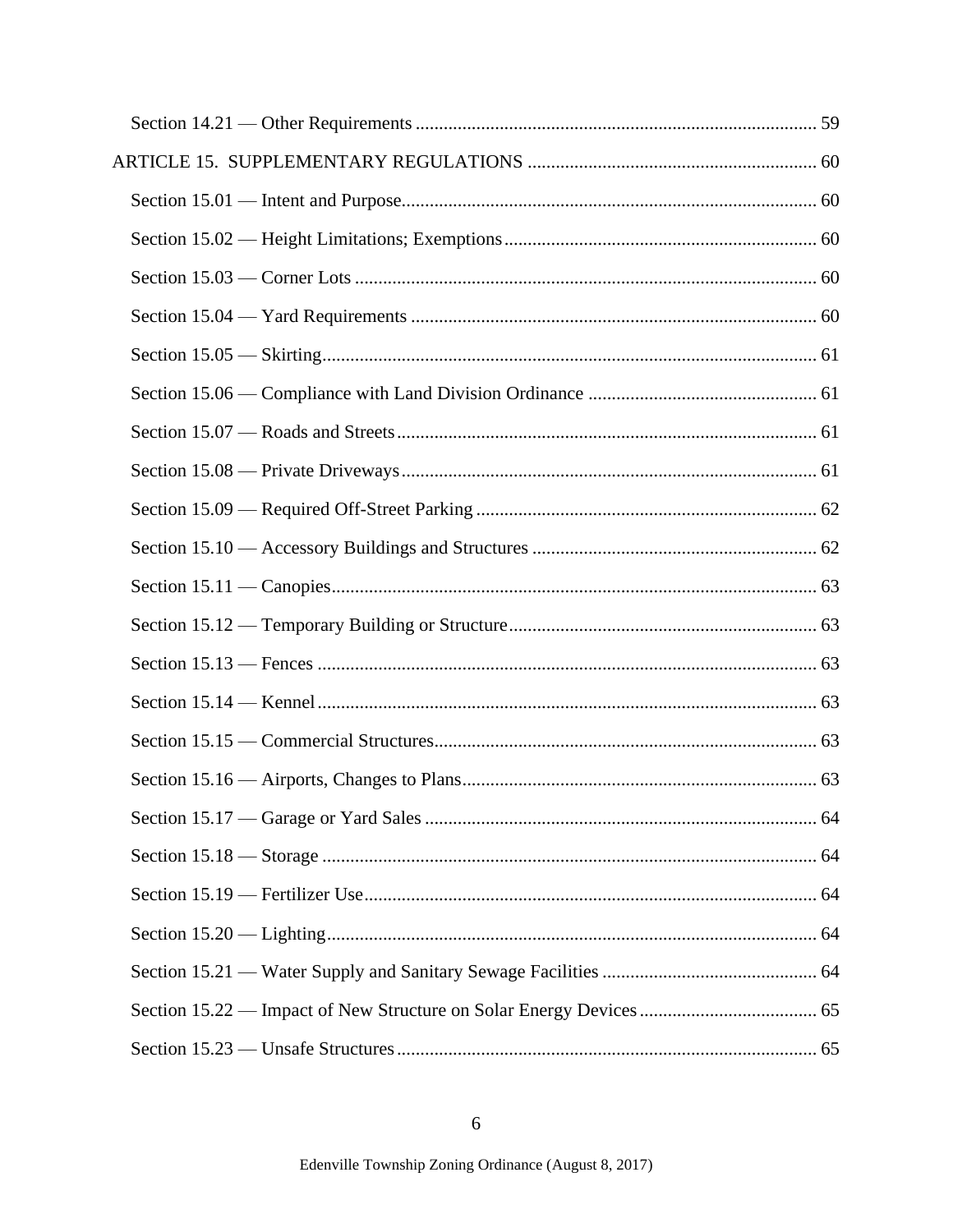| Section 16.05 — Repair, Alteration, and Rehabilitation of Damaged Nonconforming |  |
|---------------------------------------------------------------------------------|--|
|                                                                                 |  |
|                                                                                 |  |
|                                                                                 |  |
|                                                                                 |  |
|                                                                                 |  |
| Section 17.03 — Non-conformance and Lots of Record for Waterfront Lots  70      |  |
|                                                                                 |  |
|                                                                                 |  |
|                                                                                 |  |
|                                                                                 |  |
|                                                                                 |  |
|                                                                                 |  |
|                                                                                 |  |
|                                                                                 |  |
|                                                                                 |  |
|                                                                                 |  |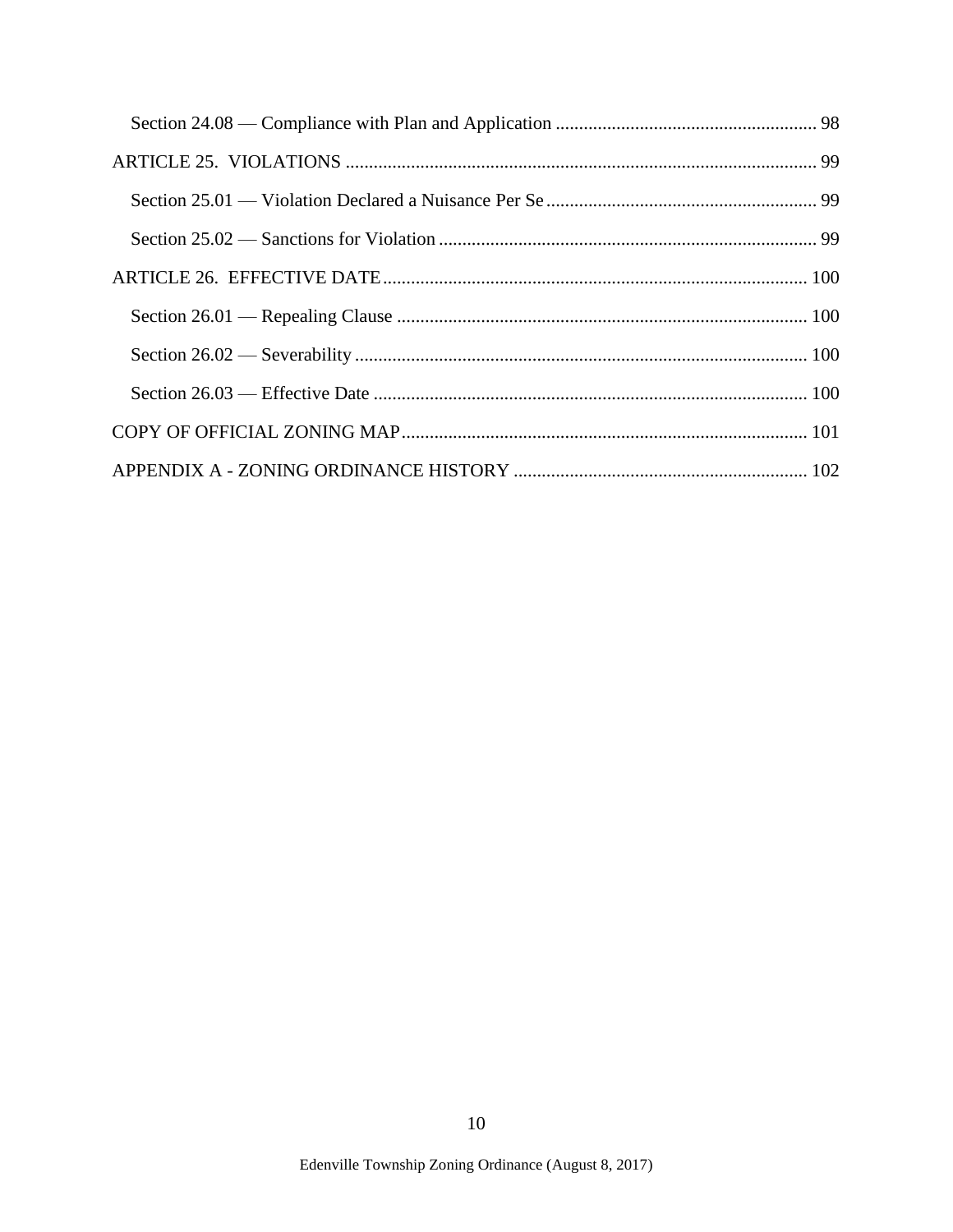# **EDENVILLE TOWNSHIP ZONING ORDINANCE**

#### **EDENVILLE TOWNSHIP ORDINANCE NUMBER 182**

Effective November 5, 2013

The Township Board of Edenville Township, Midland County, Michigan, pursuant to the authority vested in it by Act 110 of Public Acts of the State of Michigan of 2006, as amended, hereby adopts the following Edenville Township Ordinance No. 182, to be known as the "Edenville Township Zoning Ordinance," applicable throughout Edenville Township, and which Ordinance amends, repeals and supersedes in its entirety Edenville Township Ordinance No. 182 Adopted on March 8, 2017.

# **THE TOWNSHIP OF EDENVILLE, MIDLAND COUNTY, MICHIGAN, ORDAINS:**

#### **Preamble**

*An ordinance to establish zoning districts and regulations governing the development and use of land within the zoning jurisdiction of the Township of Edenville, Midland County, Michigan, in accordance with Act 110 of Public Acts of the State of Michigan of 2006, as amended; to provide for the establishment of Zoning Districts to encourage and regulate the use of land and location of buildings and structures for residence, trade, industry, or other purposes; to regulate dimensions of yards, and other spaces; to provide for the administration, enforcement, remedies for violation, and amendment of this Ordinance; to further the goals and objectives set forth in the Edenville Township Master Plan; to provide regulations regarding conflicts with other ordinances or regulations; and to provide for the repeal and replacement of the prior zoning ordinance.*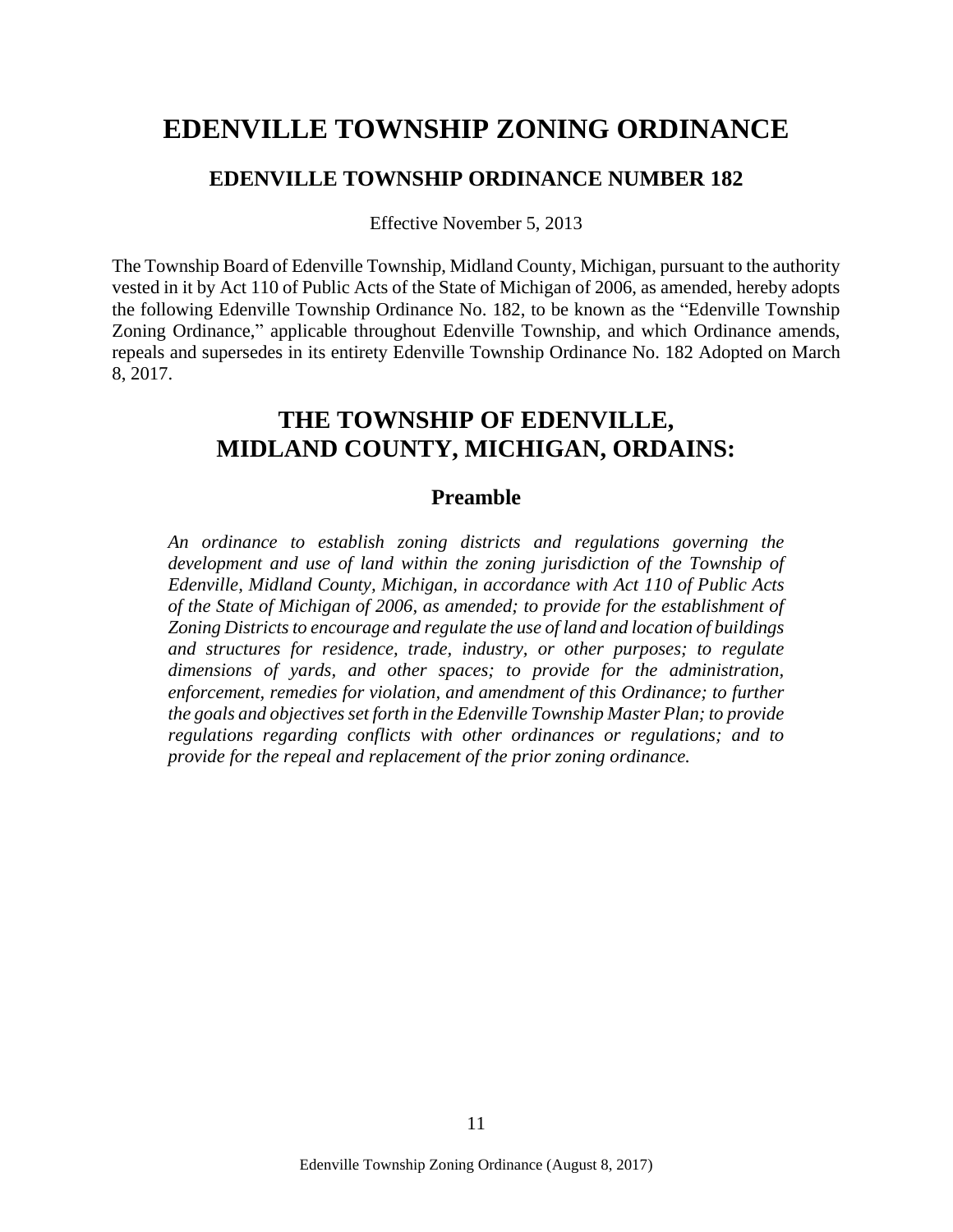#### **ARTICLE 1. TITLE AND PURPOSE**

<span id="page-11-1"></span><span id="page-11-0"></span>**Section 1.01 — Title:** This Ordinance shall be known, cited and referred to as the "Edenville" Township Zoning Ordinance."

<span id="page-11-2"></span>**Section 1.02 — Purpose:** The provisions of this Ordinance shall be the minimum requirements, adopted for the promotion of the public health, safety, convenience, comfort, prosperity, and general welfare.

<span id="page-11-3"></span>**Section 1.03 — Conflicts:** Where this Ordinance imposes greater restrictions upon the use of land, buildings or other structures, or requires larger yards or other open spaces than are imposed or required by other provisions of law or ordinance, the provisions of this Ordinance shall prevail. Any activity, structure, practice or use that is unlawful under state or federal law is unlawful in Edenville Township.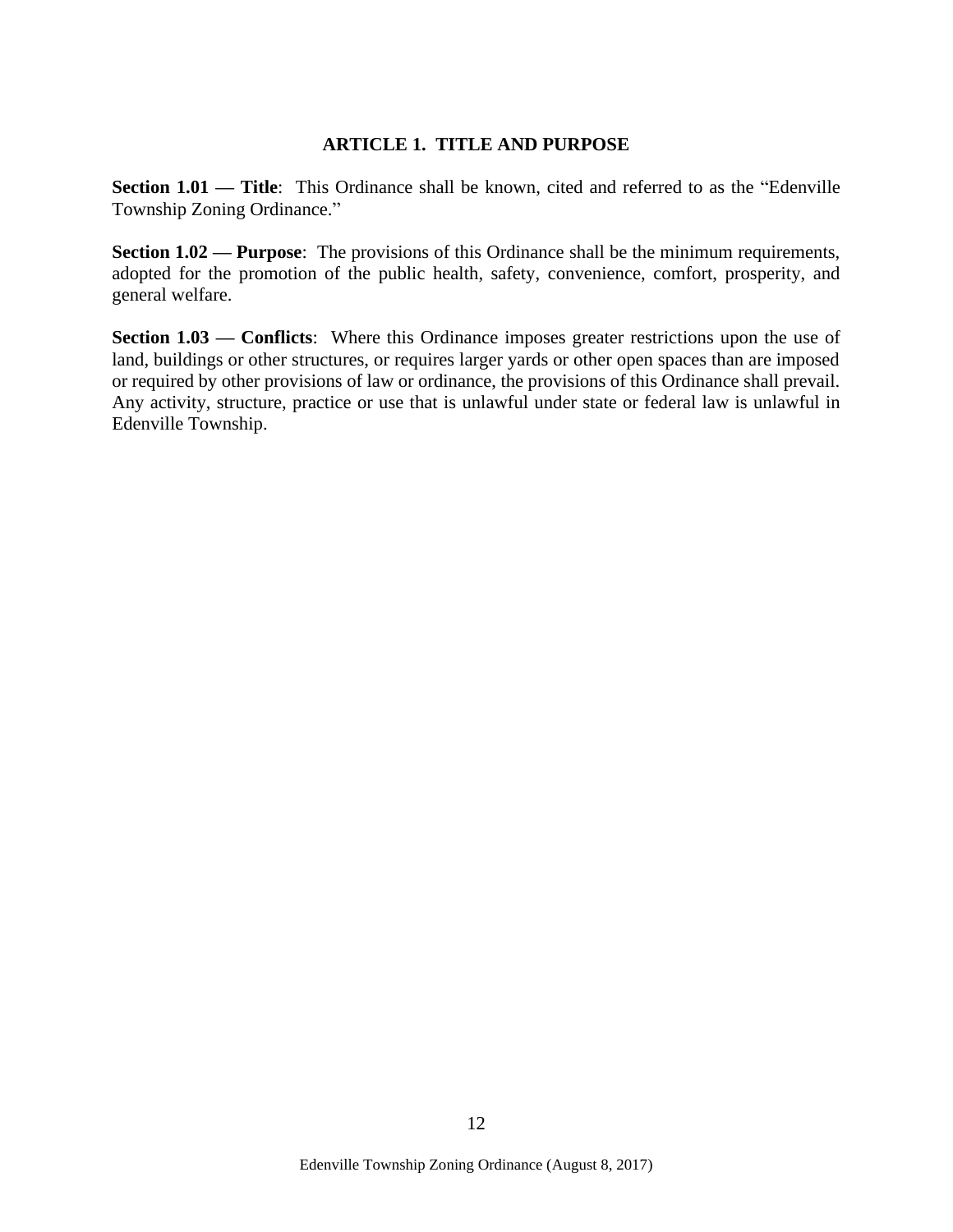#### **ARTICLE 2. DEFINITIONS**

<span id="page-12-1"></span><span id="page-12-0"></span>**Section 2.01 — Rules Applying to the Text**: The following rules of construction shall apply to the text of this Ordinance:

- 1. Except with respect to the headings contained in Section 2.02, the headings that title a chapter, article, section, or subsection of this Ordinance are for the purposes of organization and are not to be considered in any construction or interpretation of this Ordinance or as enlarging or restricting any of its terms or provisions in any respect.
- 2. When inconsistent with the context, words used in the present tense shall include the future tense, words in the singular shall include the plural, and words in the plural shall include the singular.
- 3. The words "shall," "must," and "will" are always mandatory and not discretionary. The word "may" is permissive and discretionary.
- 4. A "building" or "structure" includes any part thereof unless specifically excluded. The word "building" includes the word "structure," and "dwelling" includes "residence."
- 5. The terms "person" or "entity" shall include a firm, association, partnership, joint venture, corporation, trust, municipal, or public entity, or equivalent entity or any combination of them as well as a natural person.
- 6. The words "used" and "occupied," as applied to any land, building, or structure, shall be construed to include the phrases "intended to be," "arranged to be," or "designed to be" used or occupied.
- 7. The words "erected" or "erection" as applied to any building or structure, shall be construed to include the words "built," "constructed," "reconstructed," "moved upon," or any physical operation or work on the land on which the building or structure is to be erected, built, constructed, reconstructed or moved upon, such as excavation, filling, drainage or the like.
- 8. The particular shall control over the general.
- 9. Unless the context clearly indicates otherwise, where a regulation involves two (2) or more items, conditions, provisions, or events, the terms "and," "or," and "either or" shall be interpreted as follows:
	- A. "And" denotes that all the connected items, conditions, provisions, or events apply in combination.
	- B. "Or" and "either or," indicates that the connected items, conditions, provisions, or events may apply singly or in combination.
- 10. Terms not herein defined shall have common, customary meanings.
- 11. The word "Township" shall refer to Edenville Township.
- 12. The word "Ordinance" shall refer to the Edenville Township Zoning Ordinance, unless the context clearly indicates otherwise.
- 13. The Edenville Township Zoning Board of Appeals shall have the jurisdiction to provide any necessary interpretation of this Ordinance.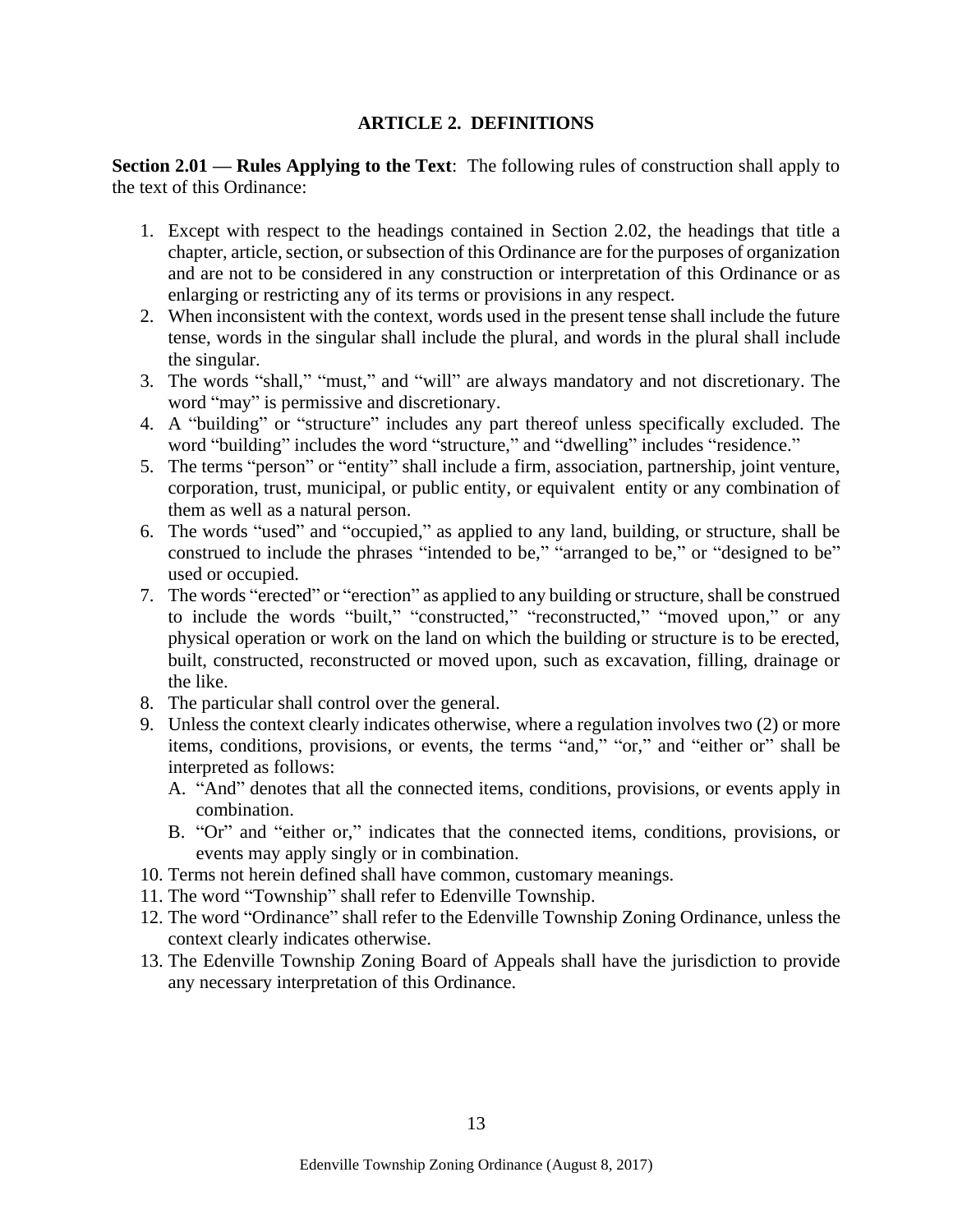<span id="page-13-0"></span>**Section 2.02 — Definitions**: For the purposes of this Ordinance, the following words have the definitions indicated:

**ACCESS PROPERTY**: A property, parcel or lot abutting a lake or waterway connected to Sanford Lake, the Tittabawassee River, Old Tobacco River, or Verity Creek, and used or intended to be used for providing access to the lake by pedestrian or vehicular traffic to and from off shore land regardless of whether said access to the water is gained by easement, common fee ownership, lease, license, gift, business invitation, or any other form or dedication or conveyance.

**ACCESSORY BUILDING or STRUCTURE**: A subordinate building or structure on the same lot or parcel of land as the principal building or structure that is devoted exclusively to an accessory use as defined in this Ordinance. Tents, trailers, mobile homes, tractor trailers, or similar structures or vehicles shall not be considered accessory structures.

ACCESSORY USE: A use specified in a zoning district that is clearly incidental to, customarily found in conjunction with, subordinate to, on, and located in the same zoning lot as the principal use. Accessory use may be carried on any lot or parcel of land, in accordance with Zoning Ordinance and in accordance with Section 15.03 – Corner Lots and 15.10 – Accessory Buildings and Structures.

**ADJACENT LOT**: A lot that shares all or part of a common lot line with another lot.

**AGRICULTURE**: The use of land for tilling of the soil, the raising of tree and field crops, animal husbandry, and other agriculturally related uses.

**AIRPORT**: That term as defined in Section 102 of the Michigan Zoning Enabling Act, MCL 125.3102, as amended.

**ALTERED:** Any change in previous conditions, including but not limited to changes in usage, location, square footage, or height of a building.

**BASEMENT:** That portion of a building that is partly or wholly below grade, but so located that the vertical distance from the average grade to the floor is greater than the vertical distance from the average grade to the ceiling. A basement shall not be counted as a story unless over fifty (50) percent of its height is above the level from which the building is measured.

**BUILDING**: An independent structure having a roof supported by columns or walls resting on its own foundation.

**BUILDING LINE, MINIMUM SETBACK**: The minimum distance that any building must be located from a right-of-way, property line, or high water line.

**BUILDING LINE, FRONT**: The line that coincides with the face of the building nearest the front line of the lot. This face includes decks and porches, but does not include steps or the eave of the roof. Said line shall be parallel to the front lot line and measured as a straight line between the intersecting points with the side yard.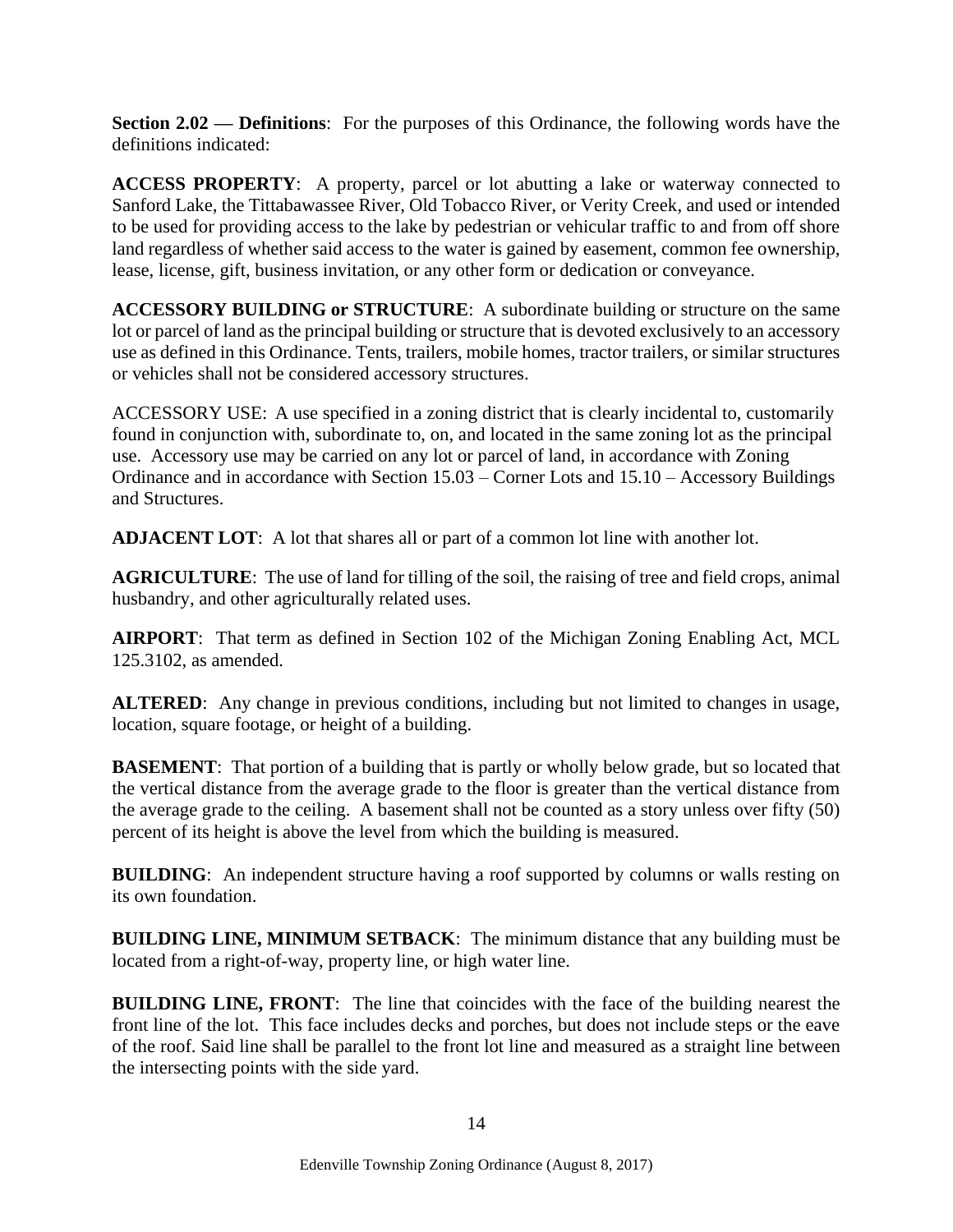**BUILDING LINE, REAR:** The line that coincides with the face of the building nearest the rear line of the lot. This face includes decks and porches, but does not include steps or the eave of the roof. Said line shall be parallel to the rear lot line and measured as a straight line between the intersecting points with the side yard.

**BUILDING LINE, SIDE**: The line that coincides with the face of the building nearest either side yard line. This face includes decks and porches, but does not include steps or the eave of the roof.

**CAMPGROUND**: Any parcel or tract of land, under the control of any person where sites are offered for the use of the public or members of an organization, either free of charge or for a fee for the establishment of temporary living quarters for five (5) or more recreational units.

**CANOPY**: A movable structure, constructed of tubular steel and canvas, plastic tarp, or sheet metal covers, or similar materials, typically used to cover vehicles or boats. Canopies shall be considered accessory structures.

**CHILD CARE CENTER OR DAY CARE CENTER**: A facility, other than a private residence, that provides care for seven (7) or more preschool or school age children, as defined by Michigan Public Act 116 of the Public Acts of 1973, as amended, that pertains to the regulation of Child Care Organizations, and as regulated by the Michigan Zoning Enabling Act, Public Act 110 of 2006, as amended.

#### **CHURCH**: See **PLACE OF WORSHIP**.

**COMMERCIAL BUSINESS**: A purposeful business that is engaged in the exchange of or buying and selling of goods and/or services as a means of livelihood.

**COMMERCIAL VEHICLE**: Any vehicle the manufacturer rates as having more than a 3/4 ton load capacity, excluding recreational or farm vehicles.

**DWELLING OR DWELLING UNIT**: Any structure erected on site, a mobile home, or a premanufactured or pre-cut structure, designed or used exclusively for residential purposes that has sleeping, living, cooking and sanitary facilities and can accommodate one (1) family, either permanently or transiently, and complying with the standards set forth in this ordinance:

- A. It contains a minimum area of 1,000 square feet of habitable floor area or such greater area as may be required in the district where it is located.
- B. It complies in all respects with the Michigan Construction Code, as amended, including minimum height for habitable rooms. Where a dwelling is required by law to comply with any Federal or State standards or regulations for construction and where such standards or regulations for construction are different than those imposed by the Michigan Construction Code, then applicable Federal or State standards or regulations shall govern.
- C. It is firmly attached to a permanent foundation constructed on the site in accordance with the Michigan Construction Code and shall have a foundation wall of the same perimeter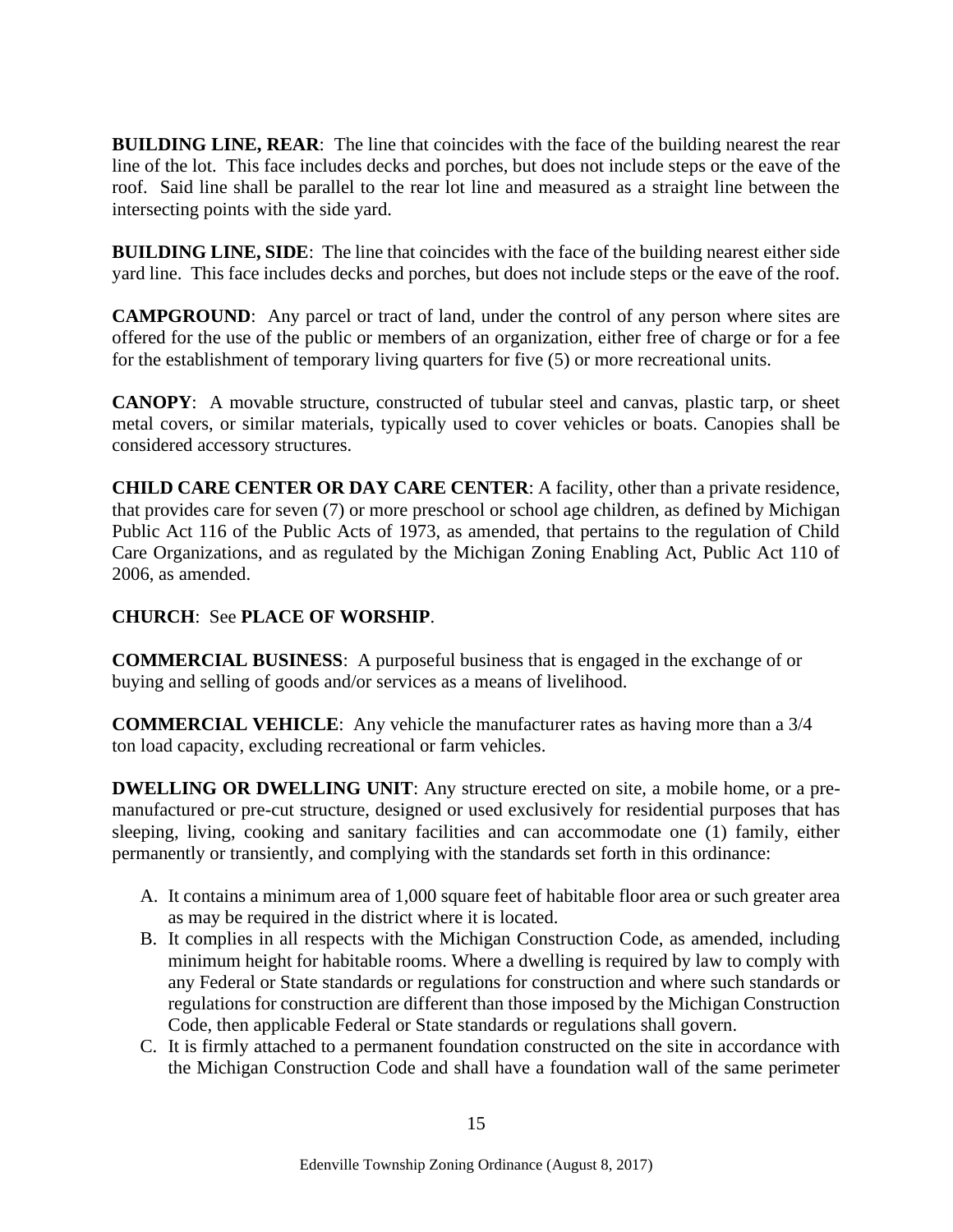dimensions of the dwelling and constructed of such materials and type as required in the applicable building code for single-family dwellings.

- D. In the event that the dwelling is a mobile home in a mobile home park or is an existing nonconforming structure, as defined herein, such dwelling shall be installed pursuant to the manufacturer's set up instructions; shall be secured to the premises by an anchoring system or device complying with the rules and regulations of the Michigan Mobile Home Commission; shall be installed with the wheels, axle, and towing mechanism removed; shall have no exposed undercarriage or chassis; and shall have a perimeter wall as required above.
- E. It is connected to a public or private sewer and water supply, provided that private systems or facilities are approved by the local Health Department.
- F. It has not less than two (2) exterior doors with the second one being in either the rear or side of the dwelling; and contains permanently attached steps connected to said door areas where a difference in elevation requires the same.
- G. It contains no additions or rooms or other areas that are not constructed with similar quality workmanship as the original structure and in compliance with the Michigan Construction Code, including permanent attachment to the principal structure and construction of a perimeter foundation as required herein.
- H. It complies with all pertinent building and fire codes. Additionally, all dwellings shall meet or exceed all applicable roof snow load and strength requirements.
- I. It shall have a minimum width and length along its front, sides and rear of twenty (20) feet.
- J. It contains storage area(s) either in a basement located under said dwelling, in an attic area, in a closet area or in a separate fully enclosed structure on the site equal to not less than fifteen (15%) percent of the interior living area of the dwelling.
- K. The foregoing standards shall not apply to a mobile home located in a licensed mobile home park except to the extent required by State or Federal law or otherwise specifically required herein.
- L. All construction required herein shall be commenced only after a zoning compliance land use permit and a building permit has been obtained in accordance with the applicable provisions and requirements of the Township. Non-conforming mobile home units as described in Section 16.05 are to be inspected and approved off-site by the Code Authority of Midland County prior to delivery on-site.
- M. In no case shall travel trailer, truck, bus, motor home, tent or other such portable structures be considered a dwelling or dwelling unit.
- N. Only one (1) dwelling shall be permitted per parcel and the joining of two (2) or more separate mobile homes to form one (1) dwelling unit shall not be permitted.

In the case of buildings that are occupied for residential purposes in part, the portion occupied shall be considered a dwelling or dwelling unit, provided it is in conformance with the criteria for dwellings.

**DWELLING, SINGLE-FAMILY**: A detached building containing not more than one (1) dwelling unit designed for residential use and conforming in all other respects to the standards set forth in Dwelling Unit.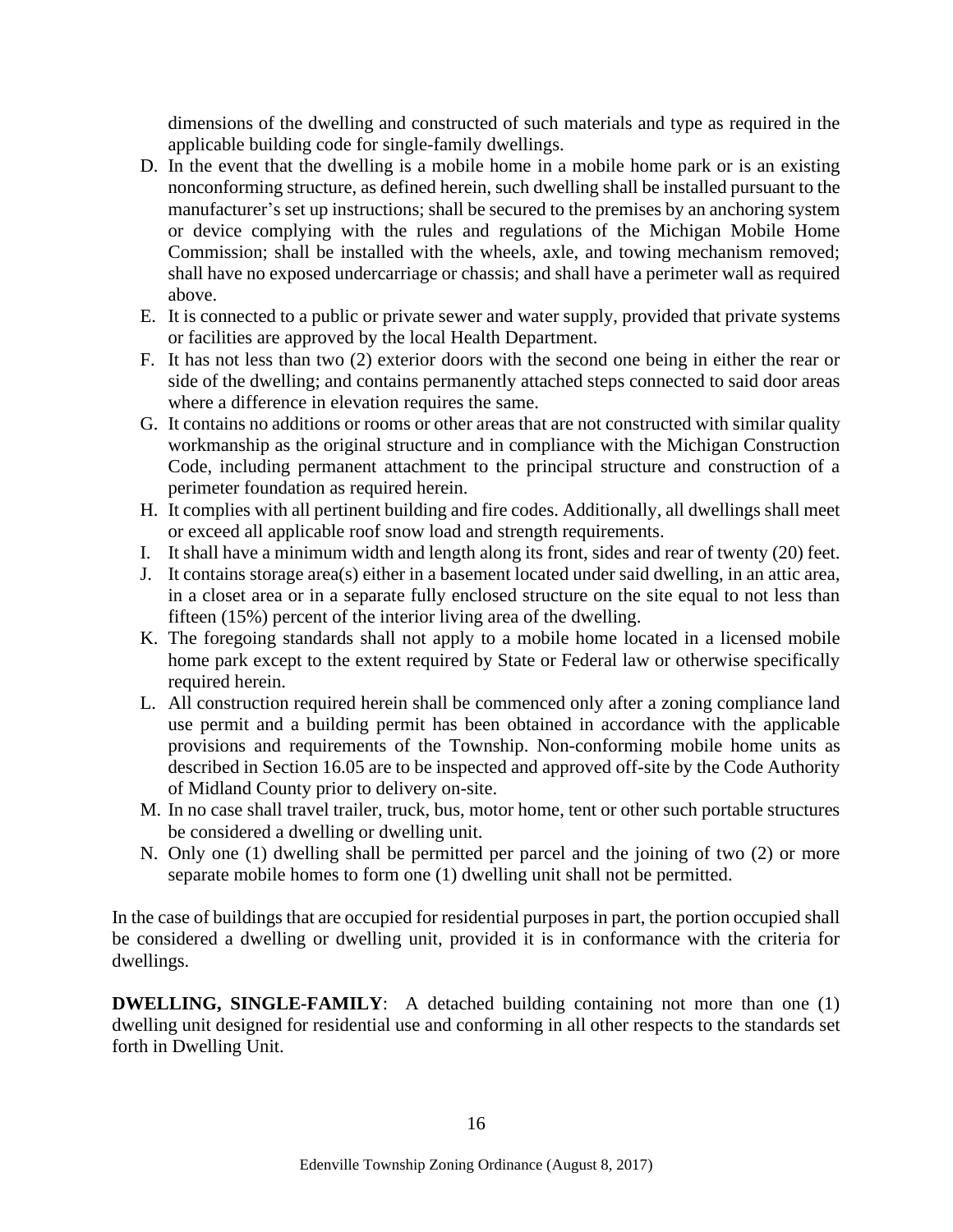**DWELLING, TWO-FAMILY:** A building containing not more than two (2) separate dwelling units designed for residential use and conforming in all respects to the standards set forth in Dwelling Unit.

**DWELLING, MULTIPLE-FAMILY:** A building containing three (3) or more dwelling units designed for residential use and conforming in all other respects to the standards set forth in Dwelling Unit.

**EASEMENT**: The right, privilege, or interest that one (1) party has in the land of another. For the purpose of front, side, and rear yard setbacks, an easement will be considered the same as rightof-way.

**EFFICIENCY UNIT:** A dwelling unit for one (1) individual or small family consisting of one (1) room exclusive of bathroom, hallway, closets, and the like.

**ESSENTIAL SERVICES**: The term "Essential Services" shall include gas, electric, steam, or water transmission or distribution systems, collection, and communication, supply, or disposal systems reasonably necessary for the public health, safety, or general welfare.

**FAMILY**: A group of two or more persons related by blood, marriage or adoption, including foster children, and not more than one additional person not so related, living together as or single housekeeping unit in a dwelling unit.

**FAMILY CHILD CARE HOME OR FAMILY DAY CARE HOME**: A private home in which one (1) to six (6) minor children receive care and supervision, as defined by Michigan Public Act 116 of 1973, as amended, that pertains to the regulation of Child Care Organizations, and as regulated by the Michigan Zoning Enabling Act, Public Act 110 of 2006, as amended.

**FARM**: Any parcel of land that is used for gain in the production of field and tree crops, livestock, poultry, and dairy products. Includes both general and specialized farming and similar agricultural enterprises, such as nurseries and greenhouses and secondary agricultural uses such as fruit orchards, tree farms, and pastures.

**FARM ANIMAL:** Non-domesticated animals, including but not limited to, cows, pigs, sheep, goats, horses, llamas, alpacas, buffalo, and poultry. Domestic animals, including but not limited to dogs, cats and fish, are not considered farm animals.

**FENCING**: A permanent or temporary partition, structure, or gate erected as a dividing marker and not part of a structure.

**FLOOR AREA**: Area of all living space determined by outside wall dimensions of a dwelling. Garage and unfinished basement areas are excluded.

**FRATERNAL LODGES OR CLUBS**: A private group organized for some mutual aim or pursuit that meets regularly and whose activities are mainly confined within a meeting.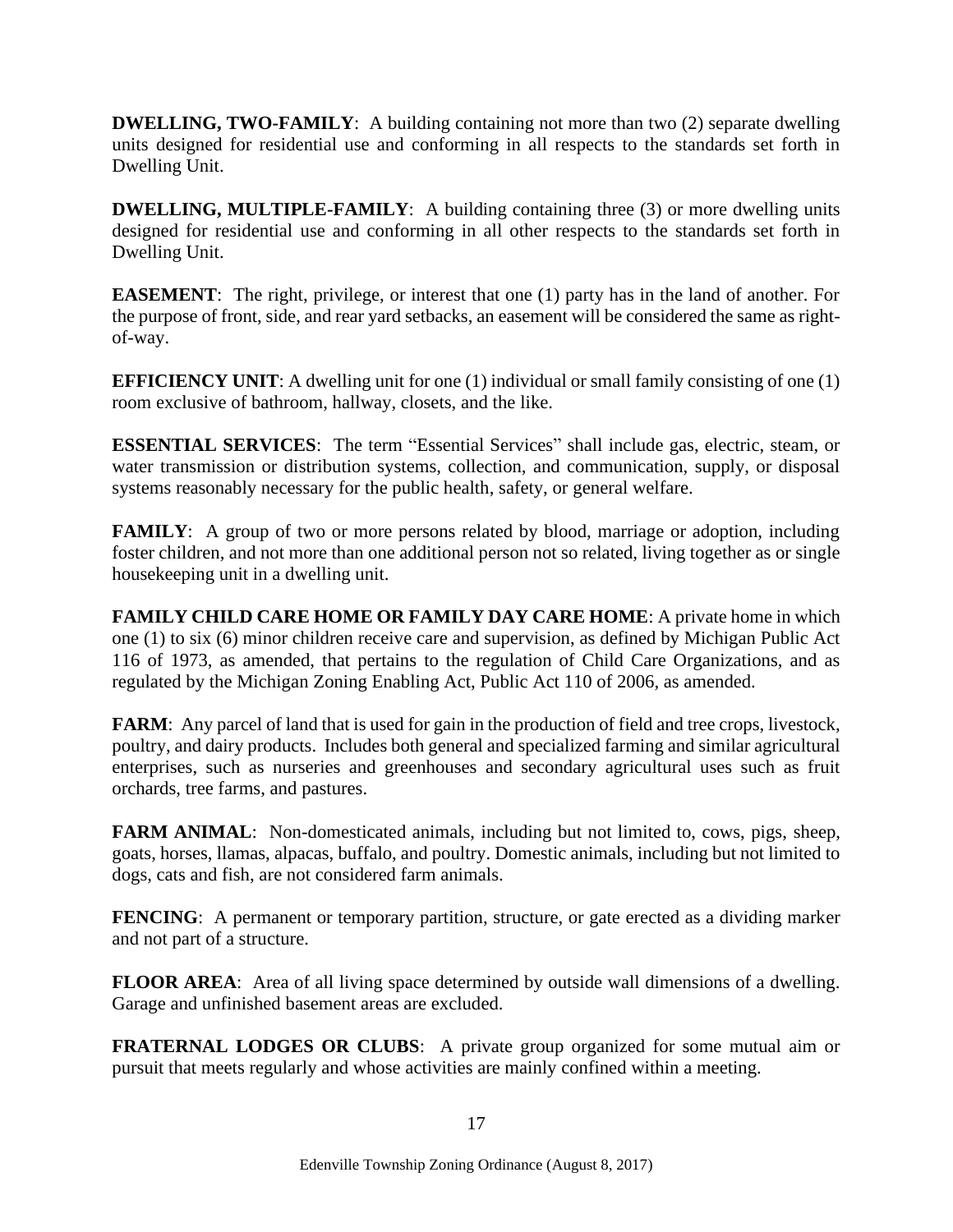**GARAGE, PRIVATE**: A private garage is a building or structure that is typically used for the parking or storage of vehicles by the property owner(s). A private garage may be attached or unattached to a principal structure. This shall also include a carport.

**GREENBELT**: A greenbelt shall be a buffer area consisting of space that shall be level or a berm and landscaped with trees, shrubs, vines, and ground covers that will provide a continuous year round obscuring screen.

**GROUP DAY CARE HOME:** A private home in which seven (7) to twelve (12) minor children receive care and supervision, as defined by Michigan Act 116 of the Public Acts of 1973, as amended, that pertains to the regulation of Child Care Organizations, and as regulated by the Michigan Zoning Enabling Act, Public Act 110 of 2006, as amended.

**HOME OCCUPATION:** An occupation for gain or support conducted by members of a family residing on the premises and conducted entirely on the premises in the dwelling and/or garage. Home occupations shall not be conducted or maintained in any accessory building.

**JUNK YARD**: A place, structure, or parcel of land where junk, discarded waste, salvaged or similar materials, such as scrap iron or other metal, wood, lumber, glass, paper, rags, cloth, bagging, motor vehicle parts, machine parts, cordage, barrels, containers, etc., are bought, sold, exchanged, maintained, baled, packed, disassembled, stored, including but not limited to, auto wrecking yards, used lumber yards, house wrecking yards, and places or yards for use of salvaged house wrecking and structural steel materials and equipment.

**KENNEL**: A parcel upon which the building(s) or lands are designed or arranged to house three (3) or more dogs, cats, fowl on other domestic animals four (4) months or older, used for the sale, breeding, grooming, training, or care of animals for profit, but shall not include farm animals.

**LOT**: A parcel of land, separate from other parcels, that is part of a recorded subdivision, plat, or described by metes and bounds in any survey, conveyance or deed, whether or not recorded.

**LOT, AREA**: The total horizontal area within the lot lines of the lot.

**LOT, CORNER**: A lot located at the intersection of two (2) or more streets where the corner interior angle formed by the intersection of (2) two streets is 135 degrees or less; a lot abutting on a curved street or streets is tangent to the curve at the two points where the lot lines meet the curve forming an interior angle of less than 135 degrees.

**LOT, INTERIOR**: An interior lot is a lot other than a corner lot.

LOT LINE, FRONT: The front lot line is a line dividing the lot from the road right-of-way, or a line designated on a plat as the front lot line. On a corner lot, the shorter lot line shall be considered the front lot line unless otherwise designated in the plat (see Figure 1).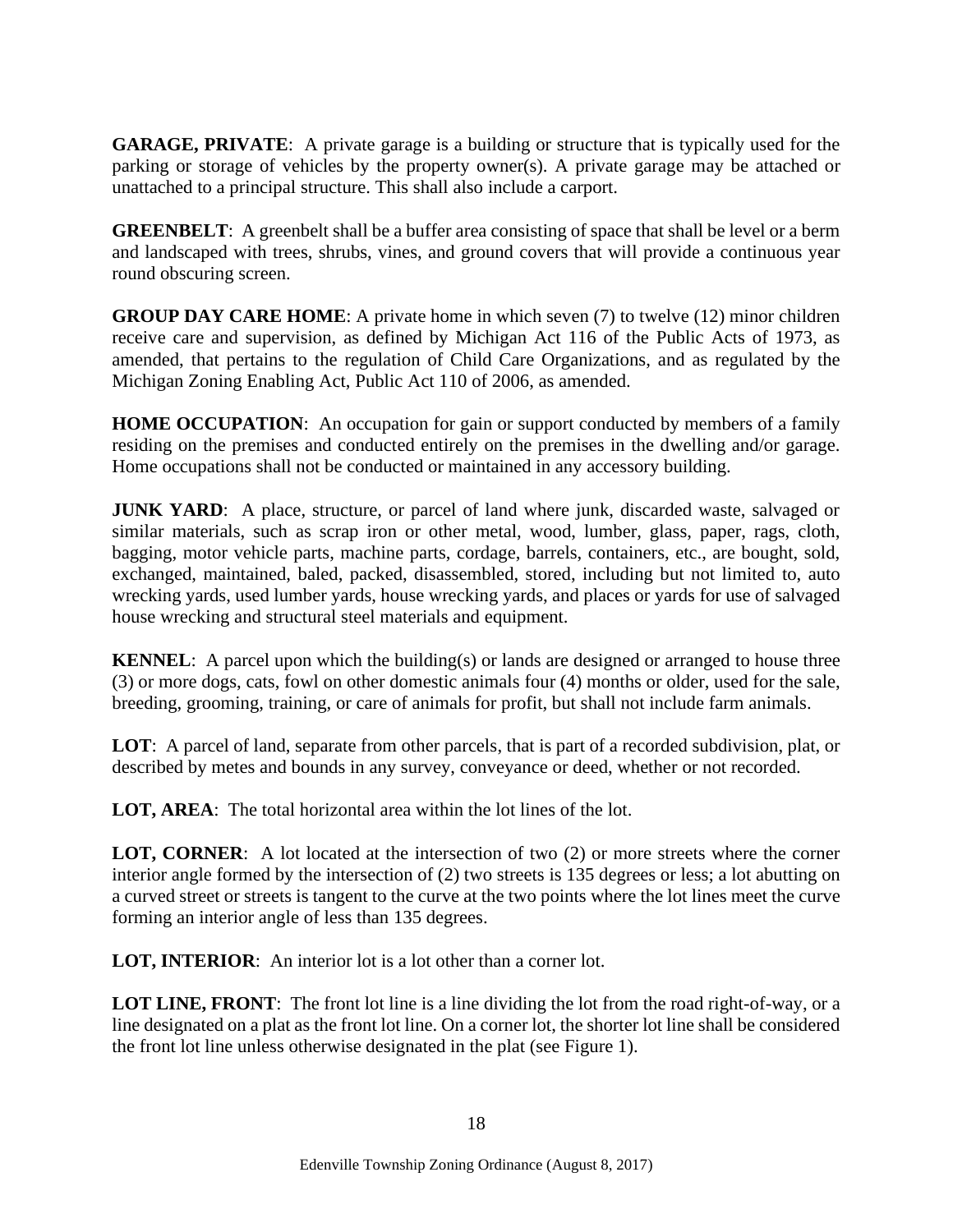**LOT LINE, SIDE:** Any lot line not a front or rear lot line (see Figure 1).

**LOT LINE, REAR:** The rear lot line is the lot line opposite the front lot line (see Figure 1).

**LOT, RECORDED**: A parcel of land, the dimensions of which are shown on a document or map on file with the County Register of Deeds or in common use by county and community officials and that actually exists as shown, or any part of such parcel held in a record ownership separate from that of the remainder thereof.

**LOT, WIDTH OF:** Width of the lot at particular points as designated in this Ordinance.

**MANUFACTURED HOME**: Factory-built single-family structure that is manufactured under the authority of 42 U.S.C., §§ 5401 to 5426 (National Manufactured Home Construction and Safety Standards Act 1974) as amended; is transportable in more than one section, is built on a permanent chassis; and does not have hitch, axles, or wheels permanently attached to the body frame. This term shall include those structures commonly referred to as "double-wide."

**MINING SITE**: Premises from which any rock, gravel, sand, topsoil, or earth in excess of onethousand (1,000) cubic yards in any one calendar year is excavated or removed for the purpose of disposition away from the premises, except excavation in connection with the construction of a building on the mining site or construction within public highway right-of-way together with necessary buildings, apparatus, or appurtenances incidental thereto.

**MOBILE HOME**: Factory-built single-family structure that is manufactured under the authority of 42 U.S.C., §§ 5401 to 5426 (National Manufactured Home Construction and Safety Standards Act of 1974), as amended; is transportable in one section; is built on a permanent chassis; and does not have hitch, axles, or wheels permanently attached to the body frame. This term shall include those structures commonly referred to as "single-wide."

**MOBILE HOME PARK**: A parcel of land that has been planned and improved for the placement of three (3) or more mobile homes for residential dwelling use, as defined by Act 419 of Public Acts of the State of Michigan of 1976, as amended

**MOTEL**: A series of attached, semi-attached, or detached rental units providing overnight lodging for transients that is open to the traveling public for compensation. The term "motel" shall include tourist cabins and motor cabins or courts. A motel shall not be considered or construed to be a dwelling unit or multiple dwellings.

**NONCONFORMING**: A use, building or structure, or parcel or tract of land lawfully existing at the time of adoption of this Ordinance or subsequent amendment thereto, that does not conform to the regulations of the zoning district in which it is situated. Non-conformity may also be defined as provided by relevant statute and/or other law.

**OPEN SPACE:** Open fields and open areas in natural undeveloped states.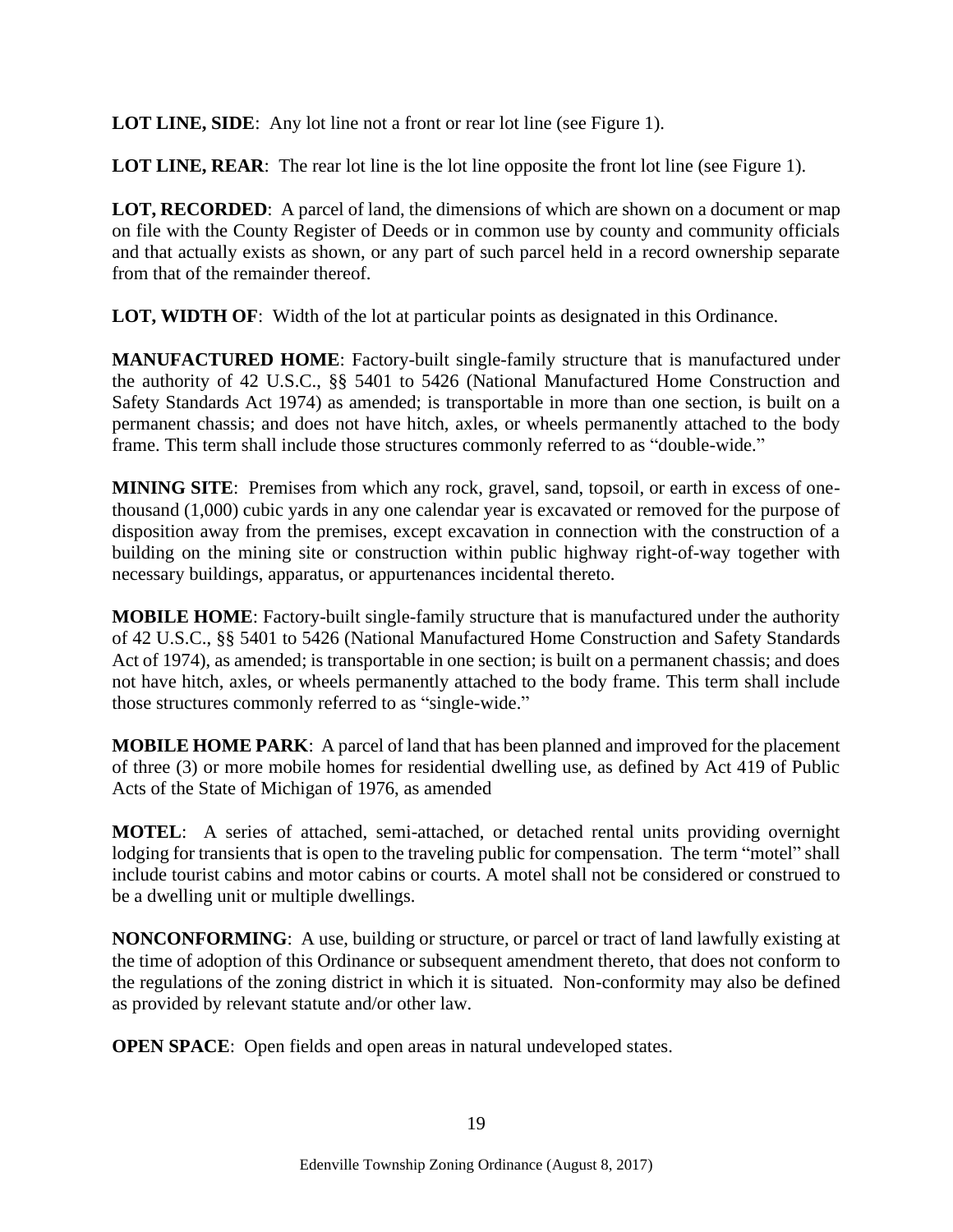**OUTBUILDING:** A secondary building or structure on a parcel, which may include a garage or an accessory building or structure.

**PARKING SPACE:** A minimum of 200 contiguous square feet exclusive of drives, entrances, and exits shall comprise one (1) automobile parking space.

**PLACE OF WORSHIP**: A building wherein people regularly assemble for religious worship and that is maintained and controlled by a religious body organized to sustain public worship, together with all accessory buildings and uses customarily associated with such principal purpose.

**PLANNED UNIT DEVELOPMENT (PUD)**: A form of land development comprehensively planned under a unitary site plan that permits flexibility in building, siting, usable open spaces, and the preservation of significant natural features. Such a development may contain a mix of housing types and nonresidential uses. PUDs are regulated and governed principally under Article 12 of this Ordinance.

**POLLUTION**: Unnatural additions to land, air, or water rendering undesirable the uses for which they are intended.

**PRINCIPAL USE:** The principal purpose for which land, building or structure is arranged, designed, or intended, or for which land or a building or structure is or may be occupied.

**PRIVATE DRIVEWAY:** The route, way, ingress, egress, etc., that is used to provide vehicular access from a public or private street, road, highway, boulevard, or avenue to a structure. A private, driveway is not generally open to the public.

**PUBLIC PARK:** Parks for public use that may have such improvements as ball fields, swings, picnic facilities, tennis courts, and camping sites.

**PUBLIC UTILITIES**: Any person, firm or corporation, municipal department, board or commission duly authorized under federal, state, or municipal regulations to furnish the public with gas, steam, electricity, sewage, disposal, communication, telegraph, television, transportation or water.

**RIGHT-OF-WAY LINE**: Shall be the established deeded or platted right-of-way line that separates the public right-of-way from an adjacent lot, or in the event there is no established rightof-way line for a road, the said right-of-way line shall be deemed to be 33 feet from the center of the road.

**ROAD OR STREET**: A public or private thoroughfare that affords the principal means of vehicle access to abutting property and that has a right-of-way of not less than 66 feet in width for any road created hereafter. A "Hard Surface Road" is a road consisting of concrete or bituminous asphalt. A "Primary Road" is a county hard surfaced road. A "Private Road" is a road built and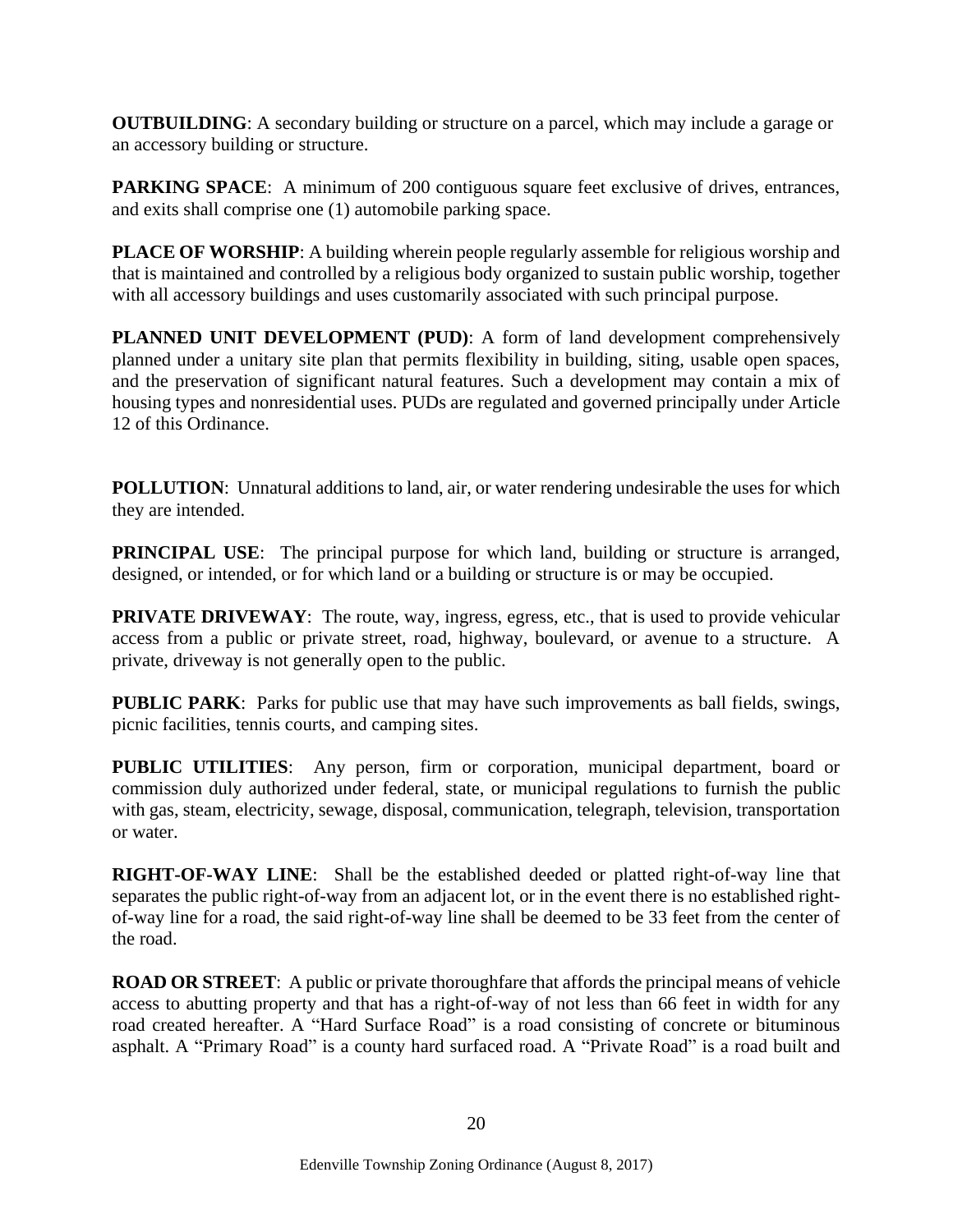maintained by private organizations or individuals. A "Secondary Road" is county hard surface, dirt, or gravel road that is not a Primary Road.

**ROOMING OR BOARDING HOUSE**: A building other than a motel where for more than twenty (20) days a year lodging, meals, or both are offered to more than three (3) but less than twenty-one (21) persons at a time for compensation.

**SERVICE STATIONS:** A building or structure designed or used for the retail sale or supply of fuel, lubricants, air, water, tires, and other operating commodities for motor vehicles, including the customary space and facilities for the installation of such commodities on or in such vehicles, including repairs.

**SKIRTING**: A colored aluminum, vinyl, fiberglass, decorative wood or metal material designed specifically for siding, soffit, or skirting, extending from the ground to dwelling floor, encompassing the entire perimeter of the dwelling.

**SPECIAL USE:** A use specified in a zoning district only allowed under this Ordinance following issuance of a special use permit.

**STORY**: That portion of a building included between the surface of any floor and the ceiling next above it.

**STORY, ONE-HALF:** A story under the gable, hip, or gambrel roof, the wall top plates of which on at least two opposite exterior walls are not more than four (4) feet above the floor of such story.

**STRUCTURE:** Anything attached to or upon the ground, the use of which requires more or less permanent location on the ground or attachment to something having more or less permanent location on the ground.

**TEMPORARY BUILDING OR STRUCTURE**: A building or structure permitted to exist during periods of construction of the main building or structure or for special events, for six (6) months or less. A temporary dwelling shall comply with all required setbacks for the district in which it is located.

**TOURIST HOME (INCLUDING BED AND BREAKFAST)**: A dwelling in which overnight accommodations for compensation are provided or offered for transient guests.

**VARIANCE**: A modification of the specific regulations of this Ordinance granted by the Zoning Board of Appeals in accordance with the terms of this Ordinance and Act 110 of the State Public Act of 2006, as amended.

**WELL HOUSE**: An enclosure for covering a well. A well house shall be no greater than 48 square feet in area and 6 feet in height.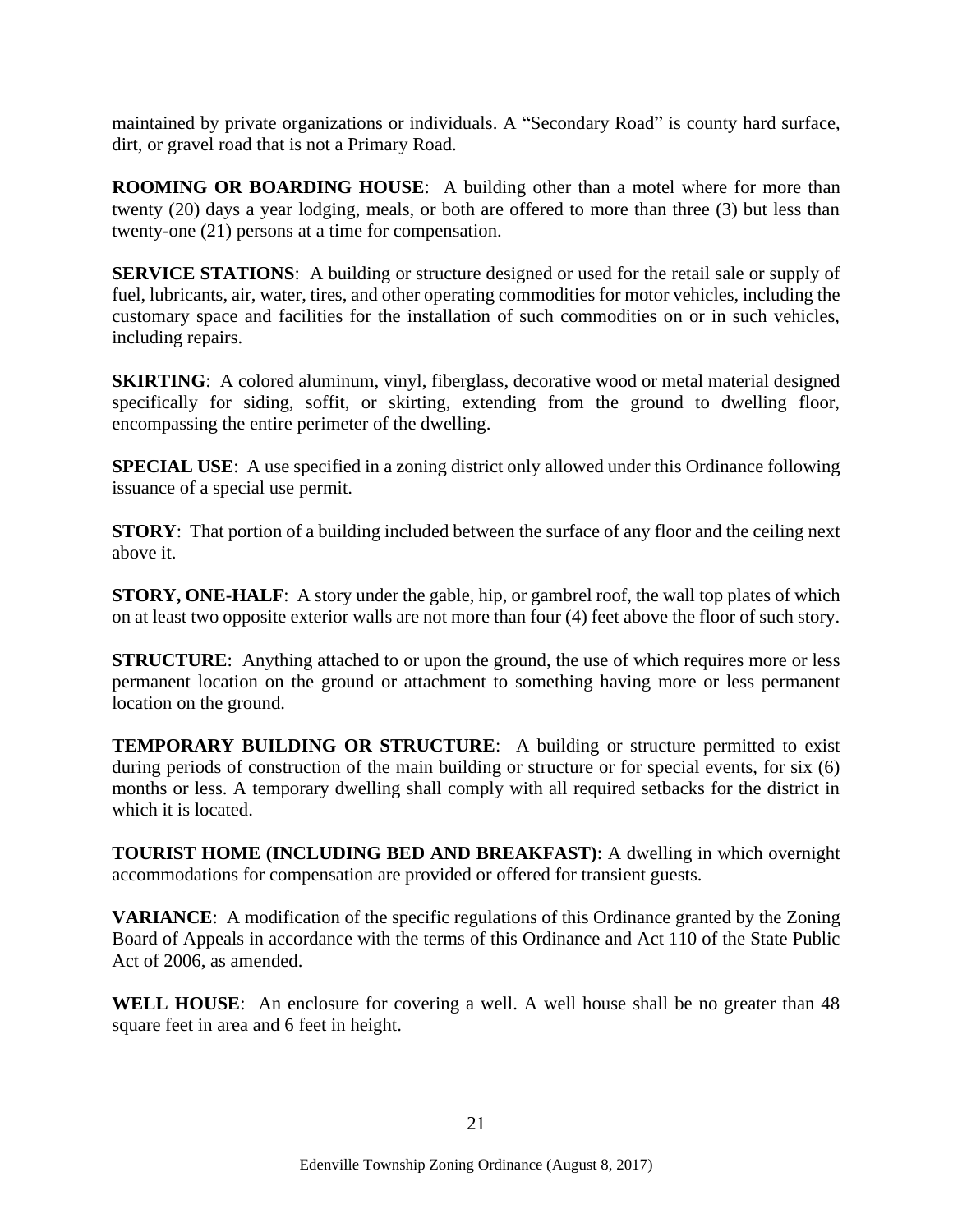**WIRELESS COMMUNICATION FACILITY**: All structural facilities, attached or accessory, related to the radio frequency spectrum for the purpose of transmitting or receiving radio signals, including radio and television towers, cellular phone and paging devices, telephone devices and exchanges, microwave relay towers, telephone transmission equipment buildings, and commercial radio-service facilities.

**WIRELESS COMMUNICATION SUPPORT STRUCTURE**: Any structure used to support attached wireless communication facilities or other antenna or facilities, including support lines, cables, wires, braces, and masts intended primarily for the purpose of mounting an attached wireless communication facility or similar apparatus above grade, including any ground or roof mounted pole, monopole, or other similar structures that support wireless communication facilities.

YARD, FRONT: An open, unoccupied space on the same lot with the main building, extending the full width between the side lot lines and situated between the public or private road right-ofway and the front building line. (See Figure 1)

**YARD, REAR**: An open, unoccupied space on the same lot with the main building, extending the full width between the side lot lines and situated between the rear line of the lot and the rear building line and shall be measured between the rear line of the lot or the center line of the alley, if there is an alley, and the rear building line. (See Figure 1)

**YARD, SIDE**: An open, unoccupied space on the same lot with the main building, situated between the side building line and the adjacent sideline of the lot, extending from the front lot line to the rear lot lines. If no front yard, the front boundary of the side yard shall be the front of the lot and if no rear yard is required, the rear boundary of the side yard shall be the rear lot line. (See Figure 1)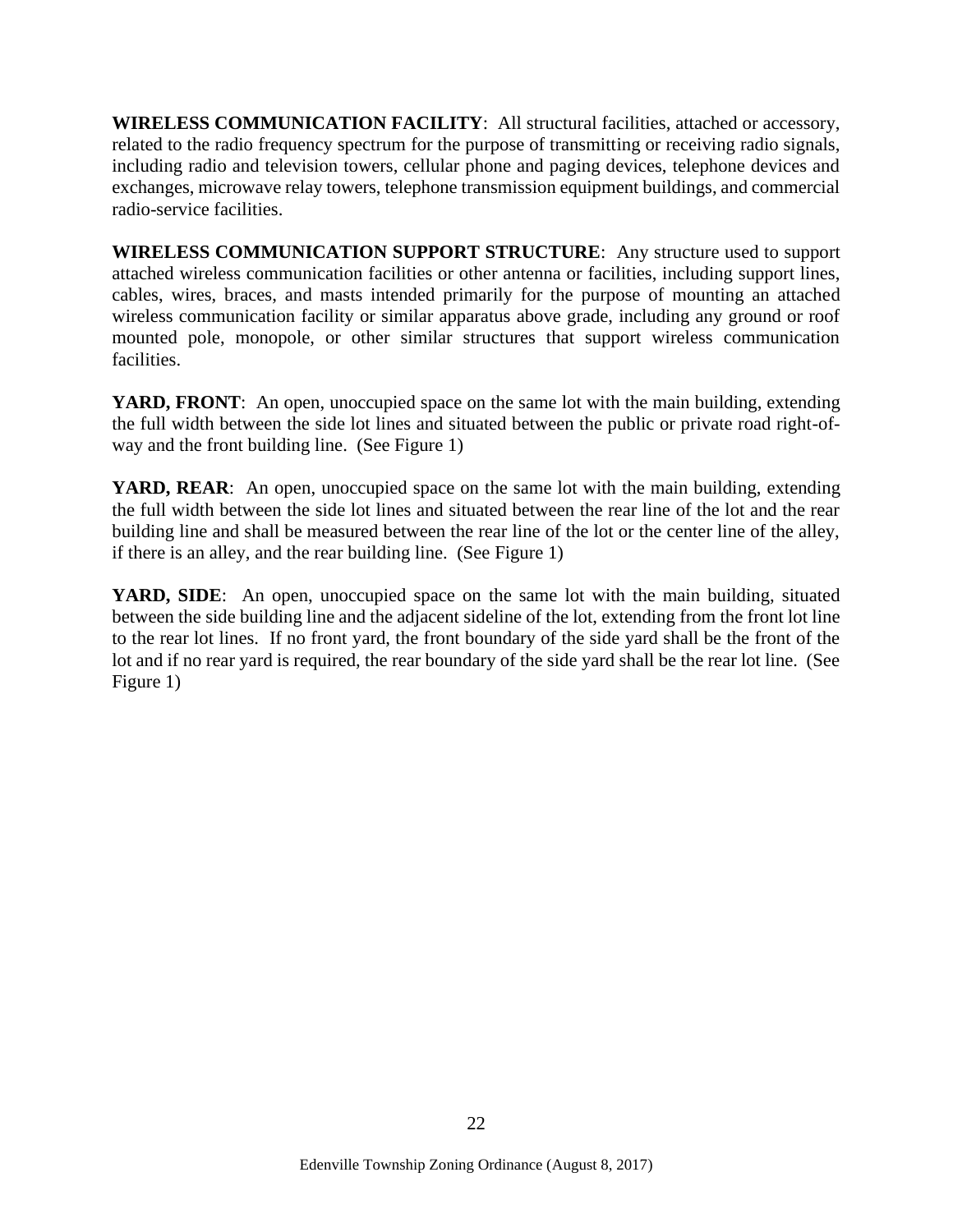

**Figure 1. LOT LINES AND REQUIRED YARDS**

**Front Lot Line** 

<span id="page-22-0"></span>**\*The front yard setback begins at the edge of the right of way nearest the dwelling or structure.**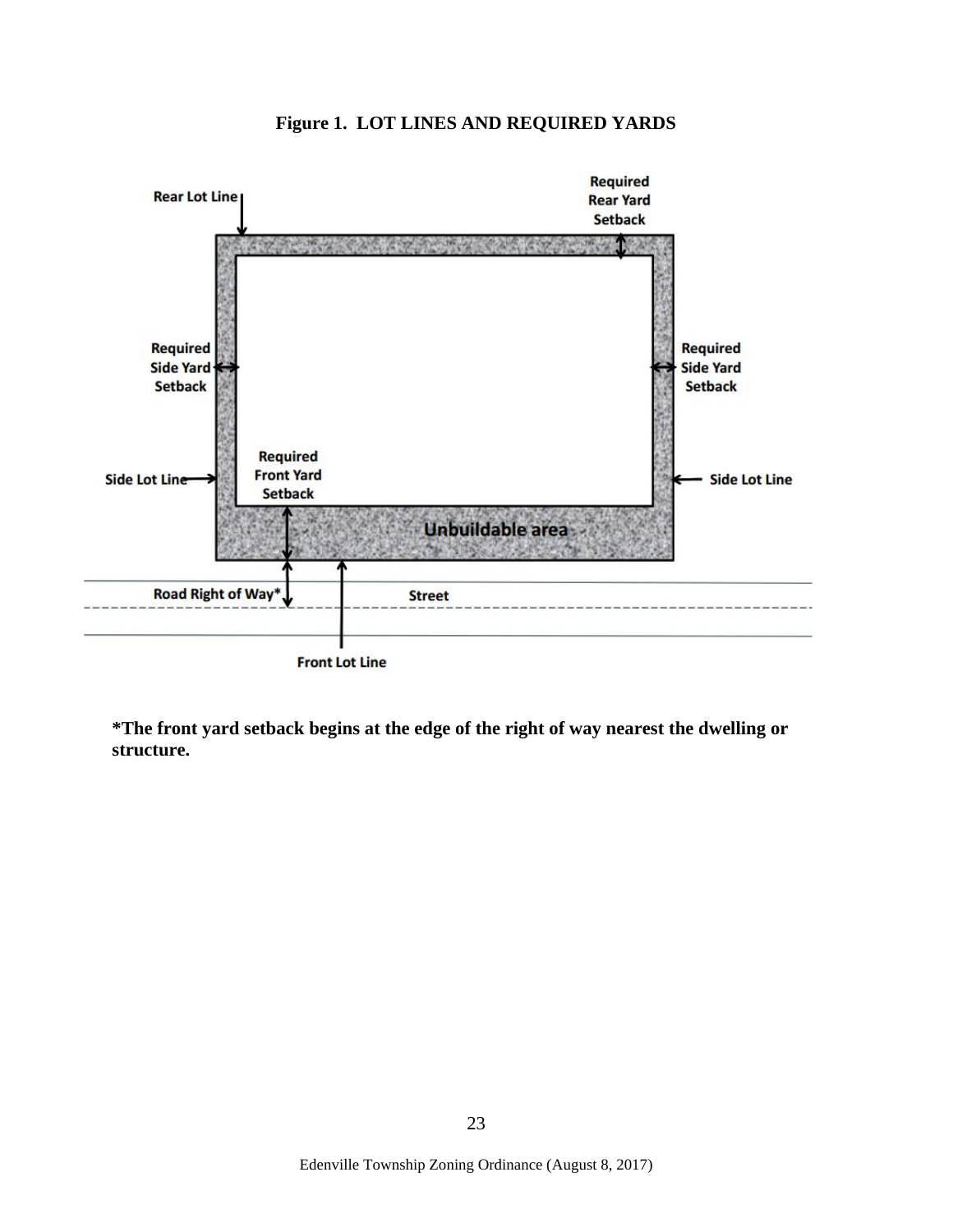#### **ARTICLE 3. ESTABLISHMENT OF DISTRICTS AND ZONING MAP**

<span id="page-23-0"></span>**Section 3.01 — Districts**: For the purpose of this Ordinance, all of the unincorporated areas in the Township of Edenville are hereby divided into the following types of districts, to be known as, and having the following symbols:

| DISTRICT R-1 | <b>RESIDENTIAL</b>              |
|--------------|---------------------------------|
| DISTRICT R-2 | <b>MIXED RESIDENTIAL</b>        |
| DISTRICT A   | <b>AGRICULTURAL</b>             |
| DISTRICT C   | COMMERCIAL AND LIGHT INDUSTRIAL |
| DISTRICT I   | <b>HEAVY INDUSTRIAL</b>         |
| DISTRICT R-3 | <b>RECREATIONAL</b>             |
| DISTRICT R-4 | <b>PASSIVE RECREATIONAL</b>     |
|              |                                 |

<span id="page-23-1"></span>**Section 3.02 — Zoning Map**: Said districts as shown on a map entitled "Edenville Township, Midland County, Michigan District Zoning Map" is hereby made a part of this Ordinance.

<span id="page-23-2"></span>**Section 3.03 — Location of District Boundaries**: The first priority in determining District Boundaries shall be as identified by the written descriptions of District Boundaries. Where the boundaries of districts are so indicated that they appear parallel to the right-of-way lines of the roads, such boundaries shall be construed as parallel thereto and at such distance there from as indicated on the Zoning Map. If no distance is indicated, such dimensions shall be determined by use of the scale on said zoning map.

<span id="page-23-3"></span>**Section 3.04 – Site Development Requirements (See Table 1)**: All uses shall comply with the site development requirements in Table 1, unless specifically authorized otherwise, and shall also comply with all other applicable provisions of this Ordinance. In addition:

- 1. The depth of a lot shall not exceed four times its width; with the allowable exclusion of flood plain land, as stated in the Land Division Ordinance.
- 2. For a corner lot, the minimum side yard setback of the side yard along the road shall equal the minimum front yard setback for the lot.
- 3. The minimum setback for Agricultural (District A), Commercial (District C), Heavy Industrial (District I) shall be increased to 50 feet where the parcel abuts a Residential District (Residential District R-1 and Mixed Residential District R-2).
- 4. No side yard setback is required in the District C Commercial and Light Industrial on the side of a lot characterized by shared-wall construction with a building on an abutting lot.
- 5. Irrespective of any other requirements of this Ordinance pertaining to setbacks, under no conditions shall buildings housing animals, feed or manure be closer than one hundred (100) feet to any lot line.
- 6. Waterfront lots are subject to Article 17.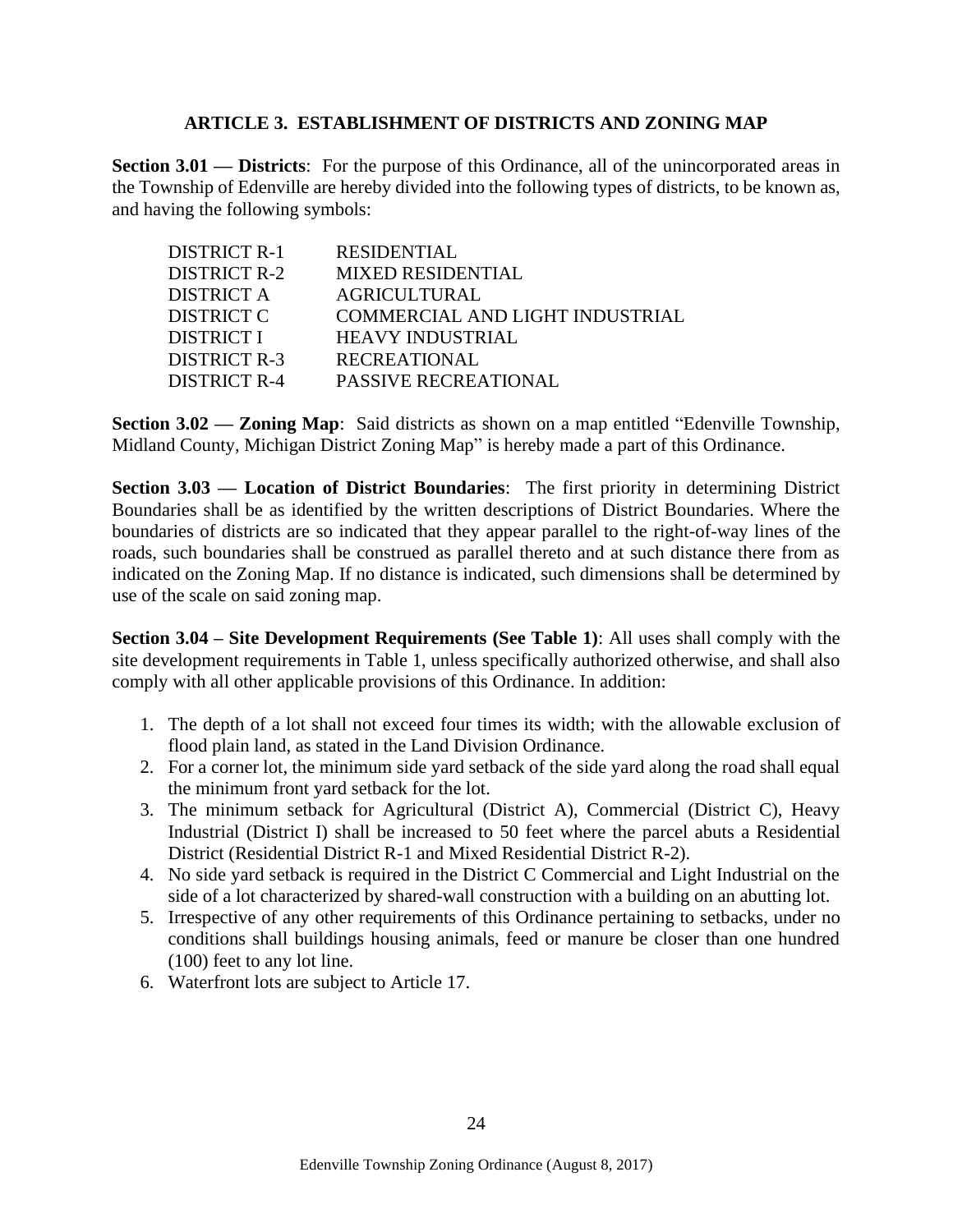|                                                                        | <b>District R-1</b><br><b>Residential</b> | <b>District R-2</b><br><b>Mixed</b><br><b>Residential</b>           | District A<br><b>Agricultural</b> | District C<br><b>Commercial and</b><br><b>Light Industrial</b> | <b>District I</b><br><b>Heavy</b><br><b>Industrial</b> | <b>District R-3</b><br><b>Recreational</b> | <b>District R-4</b><br><b>Passive</b><br><b>Recreational</b> |
|------------------------------------------------------------------------|-------------------------------------------|---------------------------------------------------------------------|-----------------------------------|----------------------------------------------------------------|--------------------------------------------------------|--------------------------------------------|--------------------------------------------------------------|
| <b>Minimum Lot</b><br>Area<br>(acres or sq. ft.)                       | 15,000 sq. ft.                            | 15,000 sq. ft.                                                      | none                              | none                                                           | 5 acres                                                | none                                       | none                                                         |
| <b>Minimum Lot</b><br>Width<br>(feet)                                  | 60 ft.                                    | 60 ft.                                                              | 150 ft.                           | 150 ft.                                                        | 150 ft.                                                | none                                       | none                                                         |
| <b>Minimum</b><br><b>Building Width</b><br><b>Throughout</b><br>(feet) | $24$ ft. for<br>dwellings                 | Single-Family<br>Dwelling: 20 ft.<br>Two-Family<br>Dwelling: 24 ft. | $20$ ft. for<br>dwellings         | none                                                           | none                                                   | none                                       | none                                                         |
| <b>Minimum Front</b><br><b>Yard Setback</b><br>(feet)                  | 50 ft.                                    | 50 ft.                                                              | 50 ft.                            | 50 ft.                                                         | 50 ft.                                                 | 50 ft.                                     | 50 ft.                                                       |
| <b>Minimum Back</b><br><b>Yard Setback</b><br>(feet)                   | 10 ft.                                    | 10 ft.                                                              | 10 ft.                            | 10 ft.                                                         | 10 ft.                                                 | 10 ft.                                     | 10 ft.                                                       |
| <b>Minimum Side</b><br><b>Yard Setback</b><br>(feet)                   | 10 ft.                                    | 10 ft.                                                              | 10 ft.                            | 10 ft.                                                         | 10 ft.                                                 | 10 ft.                                     | 10 ft.                                                       |

Section 3.04 –Table 1. Site Development Requirements

**\*The front yard setback begins at the edge of the right of way nearest the dwelling or structure.**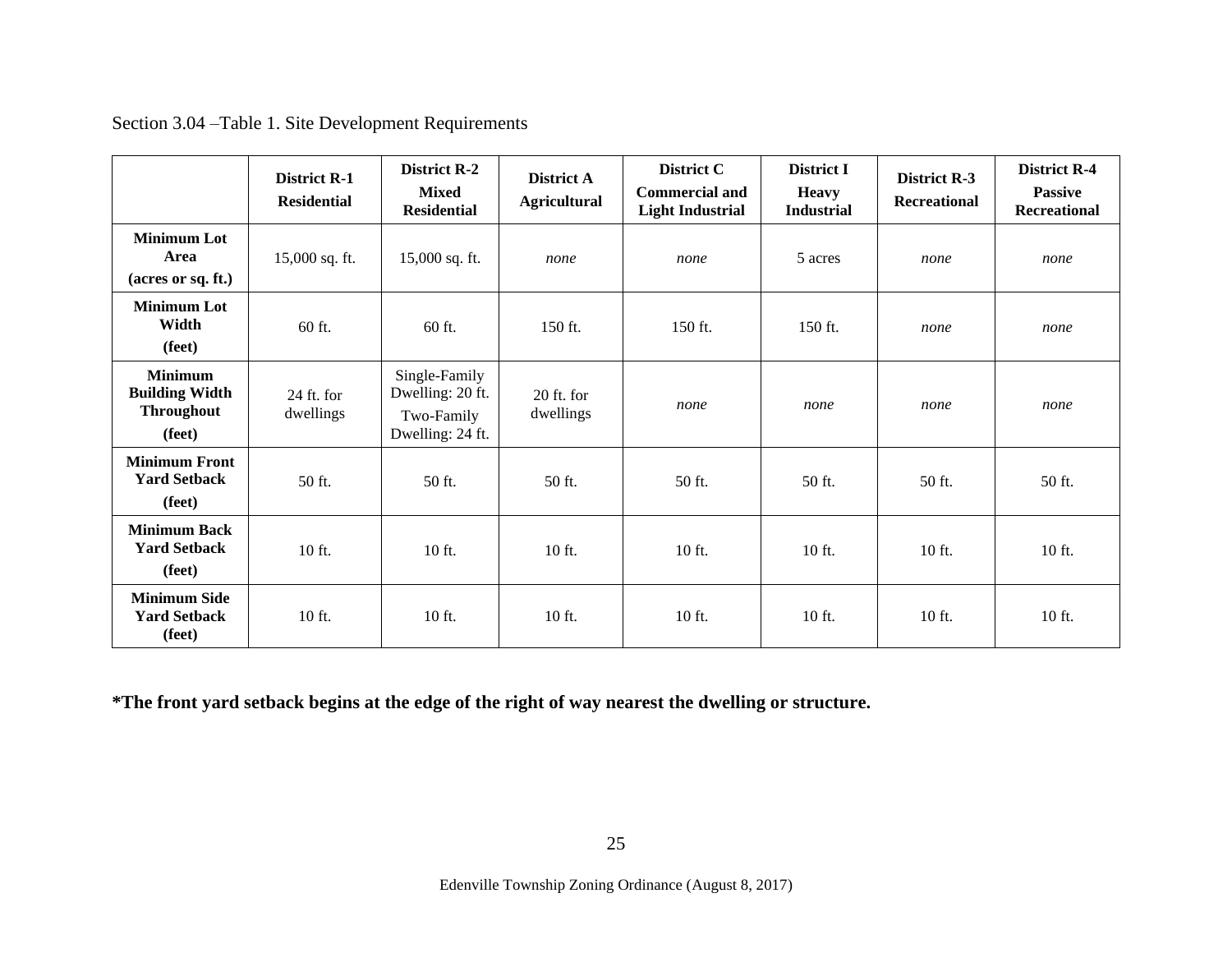#### **ARTICLE 4. DISTRICT R-1 RESIDENTIAL**

<span id="page-25-1"></span><span id="page-25-0"></span>**Section 4.01 — Intent and Purpose**: The purpose of this district is to reserve areas principally for single-family and two-family residential uses and to maintain safe and desirable conditions for year-round family living.

<span id="page-25-2"></span>**Section 4.02 — Permitted Uses and Structures**: Within this district, no building or structure, or any part thereof, shall be erected, altered, or used, or land or premises used, in whole or in part, for other than one or more of the following specified uses:

- 1. Principal Permitted Uses and Structures
	- a. Single-family dwelling.
	- b. Two-family dwelling.
	- c. Family Day Care Home.
	- d. Home Occupations.
- 2. Uses Permitted by Special Use Permit
	- a. Public and private schools and other educational institutions.
	- b. Community and publicly owned and operated buildings and facilities.
	- c. Places of worship.
	- d. Pond.
	- e. Child Care Center.
	- f. Planned Unit Development (PUD).
	- g. Public utility substations and buildings.

<span id="page-25-3"></span>**Section 4.03 –-** Accessory Uses, Buildings, and Structures: Accessory uses, buildings, and structures customarily incidental to the principal use or special permit use are permitted but not allowed as primary structures. Accessory Use, Building and Structures may be used during the building period of the primary structure. No accessory buildings without a dwelling will be allowed in R-1 Residential. Housing of horses is as follows: 1.5 acres for one horse, 1 additional acre for each additional horse is required. For lots 60 ft. wide and less, the following setbacks are allowed: 8 ft. side setbacks, 50 ft. front setback, 10 ft. back setback. For corner lots 60 ft. wide or less, the side setback nearest the road shall be 20 ft., provided it does not impede any view from existing houses.

#### <span id="page-25-4"></span>**Section 4.04 — Dwelling Area and Dimensional Requirements**:

- 1. Single-Family No single-family dwelling in this district shall be erected or altered that provides less than 1200 square feet of floor area, with a minimum dwelling width of 24 feet.
- 2. Two-Family No two-family dwelling in this district shall be erected or altered that provides less than 1000 square feet of floor area per unit, with a minimum dwelling width, throughout its length of 24 feet.

<span id="page-25-5"></span>**Section 4.05 — Size of Parcel**: Every parcel of land upon which a dwelling is hereafter erected or altered shall not be less than 15,000 square feet in area nor less than 100 feet in width at the building line. Every parcel of land shall have a minimum 60 feet of frontage upon a road or street as defined herein. The 15,000 square foot minimum lot area and 100 foot lot width at the building site shall exclude any public, private road or street right-of-ways. No segment of any property line shall be less than 30 feet in length.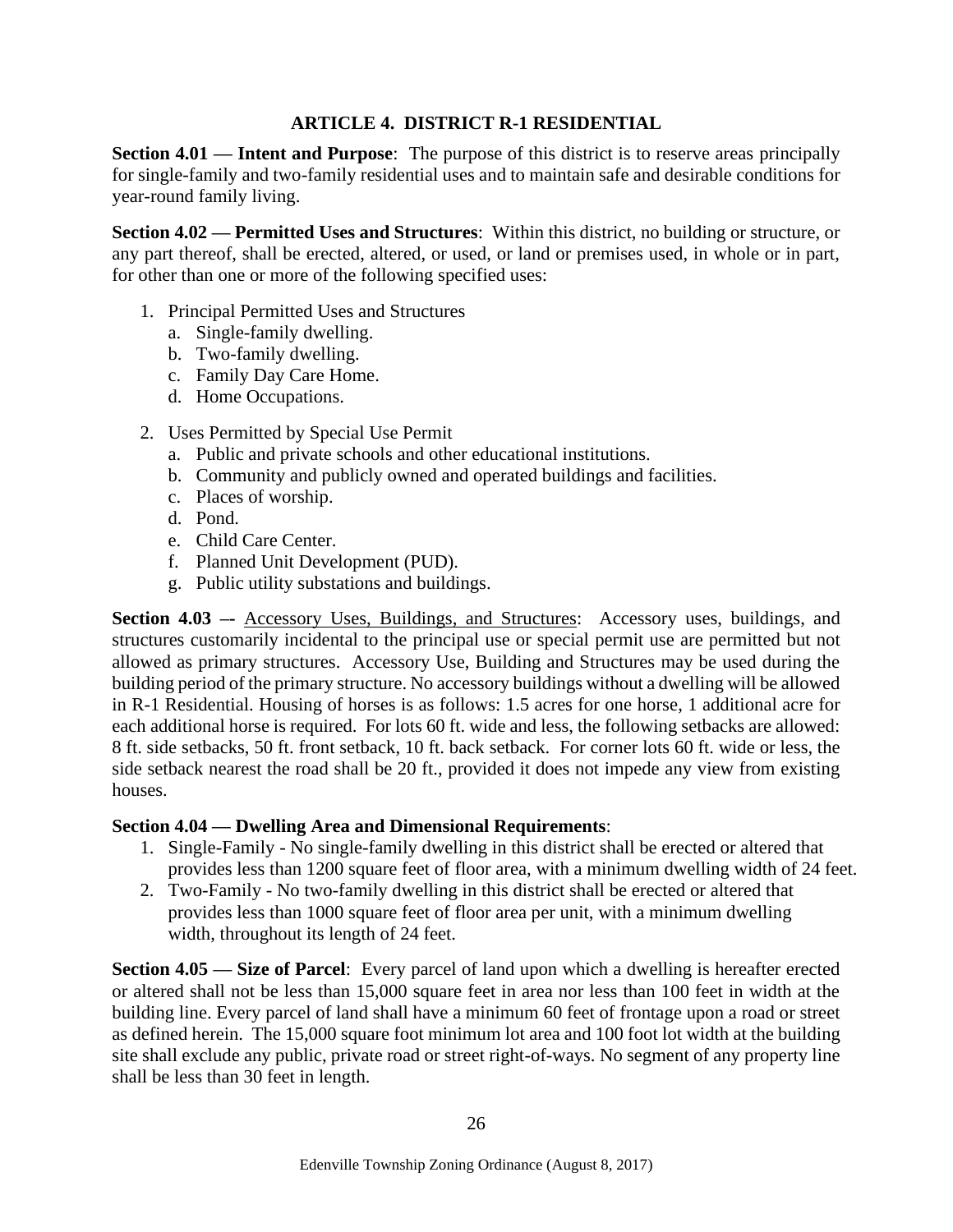#### **ARTICLE 5. DISTRICT R-2 MIXED RESIDENTIAL**

<span id="page-26-1"></span><span id="page-26-0"></span>**Section 5.01 — Intent and Purpose**: The purpose of this district is to offer a wide variety of housing choices in a single district providing a mixture of single-family, two-family, and multiplefamily dwellings.

<span id="page-26-2"></span>**Section 5.02 — Permitted Uses and Structures**: Within this district, no building or structure, or any part thereof, shall be erected, altered, or used, or land or premises used, in whole or in part, for other than one or more of the following specified uses:

- 1. Principal Permitted Uses and Structures:
	- a. Single-family dwelling.
	- b. Two-family dwelling.
	- c. Family Day Care Home.
	- d. Home Occupation.
	- e. Accessory buildings and structures are allowed as a primary use.
- 2. Uses Permitted by Special Use Permit:
	- a. Public and private schools and other educational institutions.
	- b. Community and publicly owned and operated buildings and facilities.
	- c. Multiple-family dwelling.
	- d. Places of worship.
	- e. Pond.
	- f. Child Care Center.
	- g. Group Day Care Home.
	- h. Planned Unit Development (PUD).
	- i. Public utility substations and buildings.
	- j. Cemetery.
	- k. Fraternal lodges, private clubs, and similar civic or social organizations.
	- l. Mobile Home Park.

<span id="page-26-3"></span>**Section 5.03 — Accessory Uses, Buildings, and Structures**: Accessory uses, buildings and structures customarily incidental to the principal use or special permit use are permitted. Housing of horses is as follows: 1.5 acres for one horse, 1 additional acre for each additional horse is required. For lots 60 ft. wide and less, the following setbacks are allowed: 8 ft. side setbacks, 50 ft. front setback, 10 ft. back setback. For corner lots 60 ft. wide or less, the side setback nearest the road shall be 20 ft., provided it does not impede any view from existing houses.

#### <span id="page-26-4"></span>**Section 5.04 — Dwelling Area and Dimensional Requirements**:

1. Single-Family - No single-family dwelling in this district shall be erected or altered that provides less than 1000 square feet of floor area, with a minimum dwelling width of 20 feet.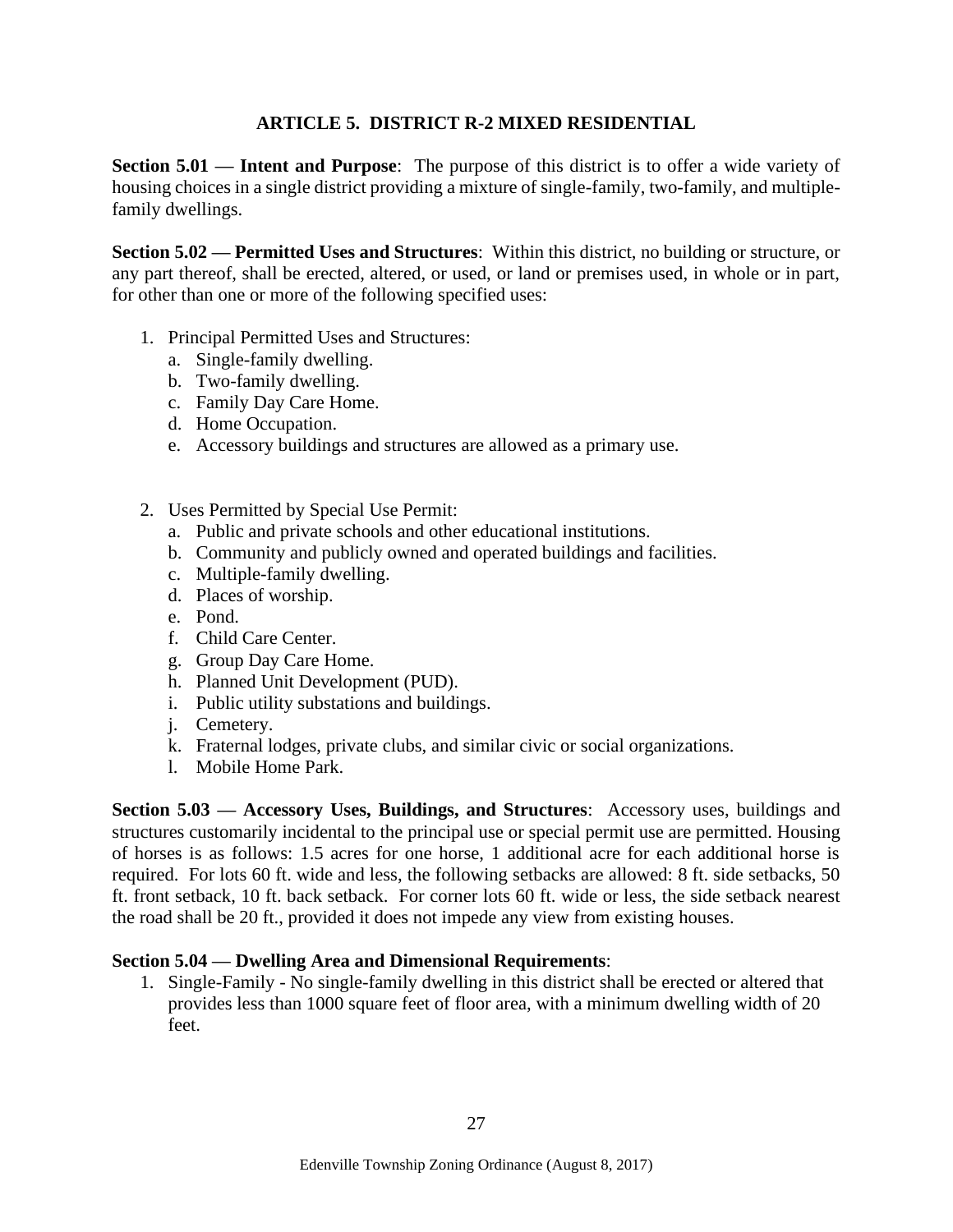- 2. Two-Family No two-family dwelling in this district shall be erected or altered that provides less than 1000 square feet of floor area per unit, with a minimum dwelling width, throughout its length of 20 feet.
- 3. Multiple Family Dwelling No multi-family dwelling in this district shall be erected or altered that provides less than the minimum square footage of floor area as follows:
	- A. 600 square feet per unit for an efficiency unit.
	- B. 750 square feet per unit for a 1-bedroom unit.
	- C. 850 square feet per unit for a 2-bedroom unit.
	- D. 1,150 square feet per unit for a 3-bedroom unit.

**Section 5.05 — Size of Parcel**: Every parcel of land upon which a dwelling is hereafter erected or altered shall not be less than 15,000 square feet in area nor less than 100 feet in width at the building line. Every parcel of land shall have a minimum 60 feet of frontage upon a road or street as defined herein. The 15,000 square foot minimum lot area and 100 foot lot width at the building site shall exclude any public, private road or street right-of-ways. No segment of any property line shall be less than 30 feet in length.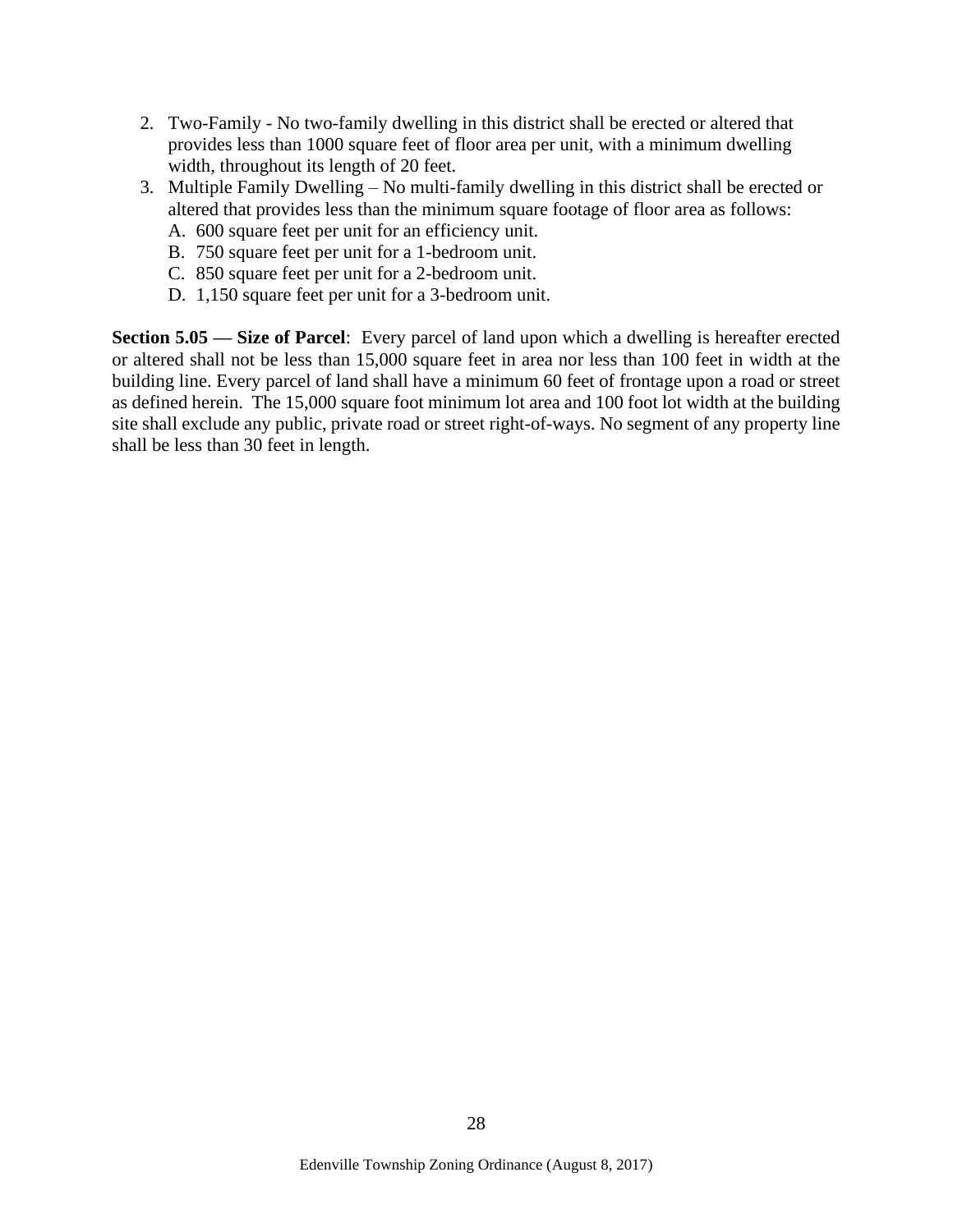#### **ARTICLE 6. DISTRICT A AGRICULTURAL**

<span id="page-28-1"></span><span id="page-28-0"></span>**Section 6.01 — Intent and Purpose**: The predominant land use in this district is agricultural. It is the intent and purpose of this district to conserve and promote the general continuation of agricultural use, while recognizing the gradual extension of residential and other compatible uses into the district.

<span id="page-28-2"></span>**Section 6.02 — Permitted Uses and Structures**: Within this district, no building or structure, or any part thereof, shall be erected, altered, or used, or land or premises used, in whole or in part, for other than one or more of the following specified uses:

- 1. Principal Permitted Uses and Structures
	- a. Single-family dwelling.
	- b. Two-family dwelling.
	- c. Farms.
	- d. Community and publicly owned and operated buildings and facilities.
	- e. Home Occupation
	- f. Accessory buildings and structures are allowed as a primary use.
- 2. Uses Permitted by Special Use Permit:
	- a. Mining.
	- b. Transient and amusement enterprises.
	- c. Public utility substations and buildings.
	- d. Wireless communication facilities and support structures
	- e. Airport.
	- f. Kennel.
	- g. Ponds.
	- h. Wind energy conversion systems.
	- i. Additional one story family dwelling for use by temporary farm help.
	- j. Planned Unit Development (PUD).
	- k. Multi-family dwelling.
	- l. Family Day Care Home.
	- m. Child Care Center.
	- n. Group Day Care Home.
	- o. Campground.
	- p. Tourist homes and rooming houses.
	- q. Fraternal lodges, private clubs, and similar civic or social organizations.
	- r. Nonprofit fundraisers.

<span id="page-28-3"></span>**Section 6.03 — Accessory Uses, Buildings, and Structures**: Accessory uses, buildings, and structures customarily incidental to the principal use or special permit use are permitted. Housing of horses is as follows: 1.5 acres for one horse, 1 additional acre for each additional horse is required.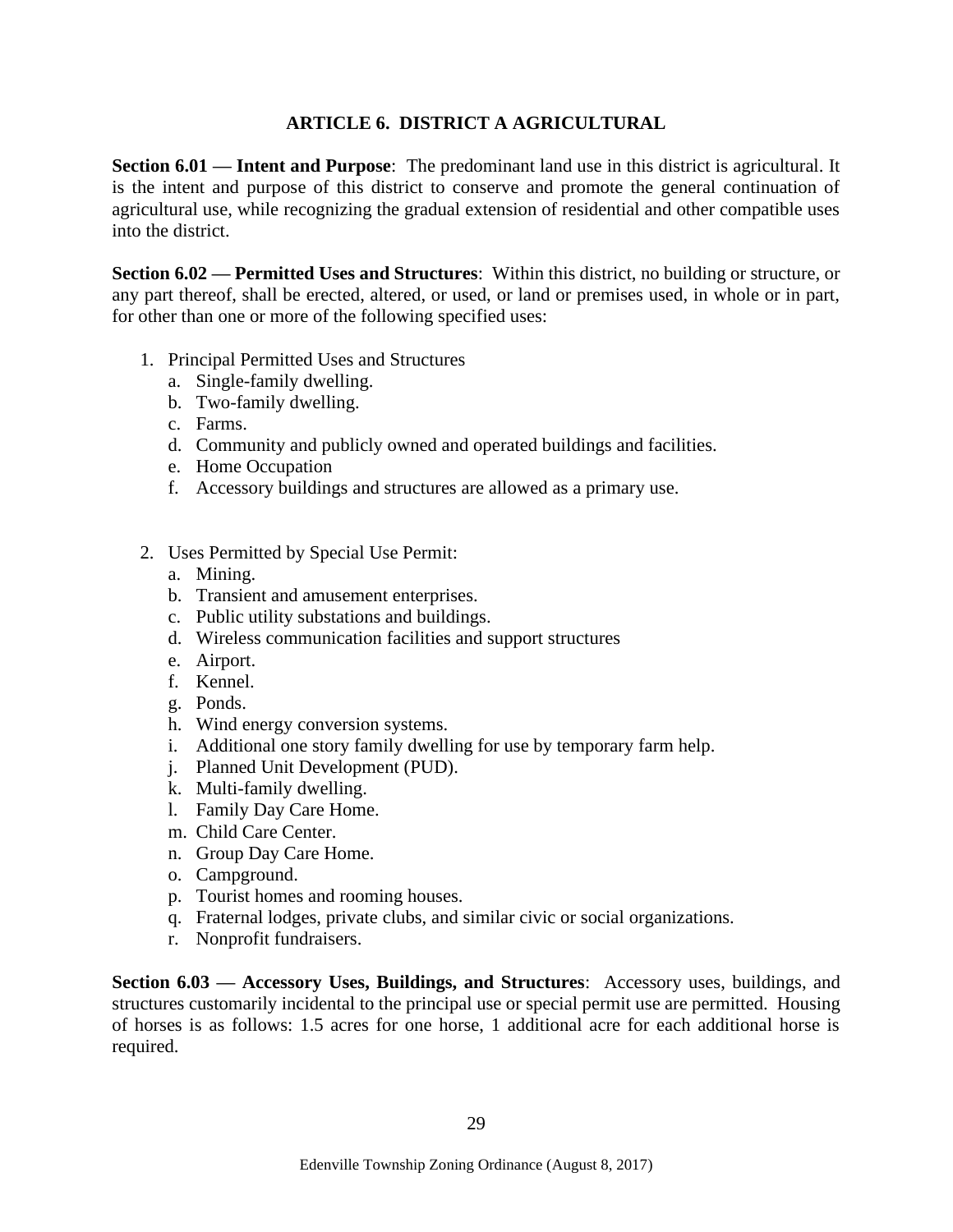#### <span id="page-29-0"></span>**Section 6.04 — Dwelling Area and Dimensional Requirements**:

- 1. Single-Family No single-family dwelling in this district shall be erected or altered that provides less than 1000 square feet of floor area, with a minimum dwelling width of 20 feet.
- 2. Two-Family No two-family dwelling in this district shall be erected or altered that provides less than 1000 square feet of floor area per unit, with a minimum dwelling width, throughout its length of 20 feet.
- 3. Multiple Family Dwelling No multi-family dwelling in this district shall be erected or altered that provides less than the minimum square footage of floor area as follows:
	- E. 600 square feet per unit for an efficiency unit.
	- F. 750 square feet per unit for a 1-bedroom unit.
	- G. 850 square feet per unit for a 2-bedroom unit.
	- H. 1,150 square feet per unit for a 3-bedroom unit.

<span id="page-29-1"></span>**Section 6.05 — Size of Parcel**: Every parcel of land upon which a dwelling is hereafter erected or altered shall not be less than 15,000 square feet in area nor less than 150 feet in width at the building line. Every parcel of land shall have a minimum 150 feet of frontage upon a road or street as defined herein. The 15,000 square foot minimum lot area and 150 foot lot width at the building site shall exclude any public, private road or street right-of-ways. No segment of any property line shall be less than 30 feet in length.

**Section 6.06 — Farms and Keeping of Animals; GAAMPs**: Farms and keeping of animals must be operated and maintained in accordance with the recommendations set forth in the applicable Generally Accepted Agricultural and Management Practices (GAAMPs) as adopted by the Michigan Agricultural Commission, as may be amended from time-to-time and in accordance with such additional rules, regulations, and guidelines, as from time-to-time be may established by the Michigan Agricultural Commission or other appropriate state agency pursuant to the Michigan Zoning Enabling Act as amended, the Right to Farm Act, Public Act 93 of 1981, as amended, and Michigan Natural Resources and Environmental Protection Act, Public Act 451 of 1994, as amended.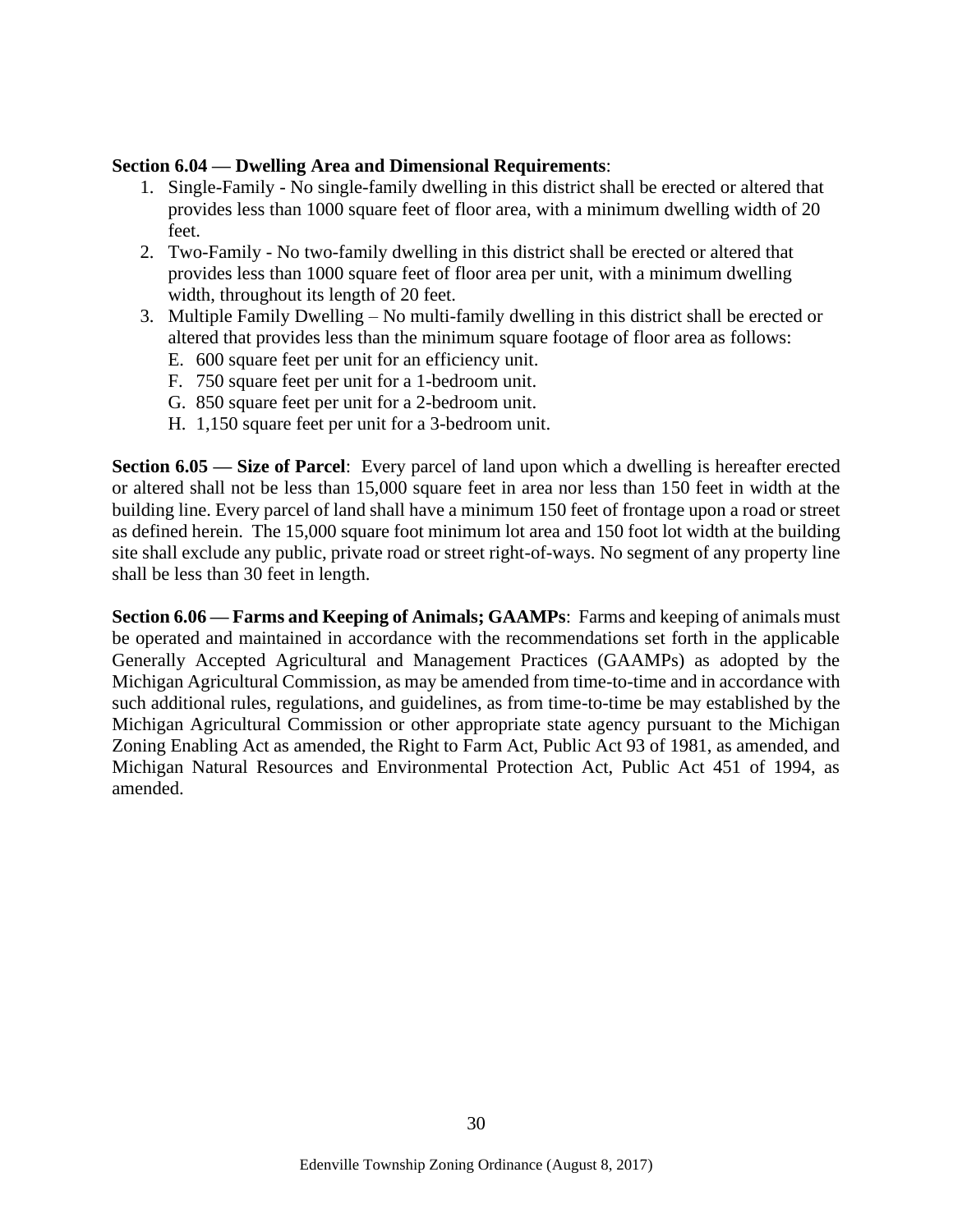#### **ARTICLE 7. DISTRICT C COMMERCIAL AND LIGHT INDUSTRIAL**

<span id="page-30-1"></span><span id="page-30-0"></span>**Section 7.01 — Intent and Purpose**: The purpose of this district is to provide for neighborhood shopping, personal services and professional office areas, that are primarily compatible and of service to residential uses in the Township and to accommodate operations conducted wholly within a building whose external, physical effects are restricted to the area of the district and in no manner impact any of the surrounding districts in a detrimental way.

<span id="page-30-2"></span>**Section 7.02 — Permitted Uses and Structures**: Within this district, no building or structure, or any part thereof, shall be erected, altered, or used, or land or premises used, in whole or in part, for other than one or more of the following specified uses:

- 1. Principal Permitted Uses and Structures:
	- a. Single-family dwelling.
	- b. Two-family dwelling.
	- c. Multiple-family dwelling.
	- d. Retail sales and wholesale establishments. If such establishment contains a residence, the entire structure shall be at least 1500 square feet in area.
	- e. Motels and tourist homes.
	- f. Business, professional and philanthropic facilities or offices.
	- g. Personal service establishments, such as beauty and barber shops, financial institutions, laundry and dry cleaning shops; exclusive of drive-up windows or drive-through services.
	- h. Building and landscaping contractor offices with garages for maintenance and storage of equipment.
	- i. Nurseries and greenhouses.
	- j. Restaurants.
	- k. Community and publicly owned and operated buildings and facilities.
	- l. Lawn care and landscaping.
	- m. Accessory buildings and structures are allowed as a primary use.
- 2. Uses Permitted by Special Use Permit:
	- a. Transient and amusement enterprises.
	- b. The production, processing, assembly, manufacturing, or packaging, testing, repair, storage distribution and sale of goods, or materials, including but not limited to recreational supplies, toys, pharmaceuticals, tools, toiletries, hardware and cutlery, tool die, gauge and machine shops, molded products, musical instruments, electrical appliances, electronic devices, signs, heating and venting equipment, and eaves.
	- c. The manufacture, compounding, assembling, or improvement of articles or merchandise from the following previously prepared materials: canvas, cellophane, cloth, cork, feathers, felt, fiber, fur, glass, hair, leather, paper, plastics, precious or semiprecious metals or stones, soil, shell, textiles, tobacco, wax, wire, wood, yarns and such other similar materials.
	- d. Public utility substations and buildings.
	- g. The manufacture of pottery and figurines or other similar ceramic products using only previously pulverized clay, and kilns fired only by electricity or natural gas.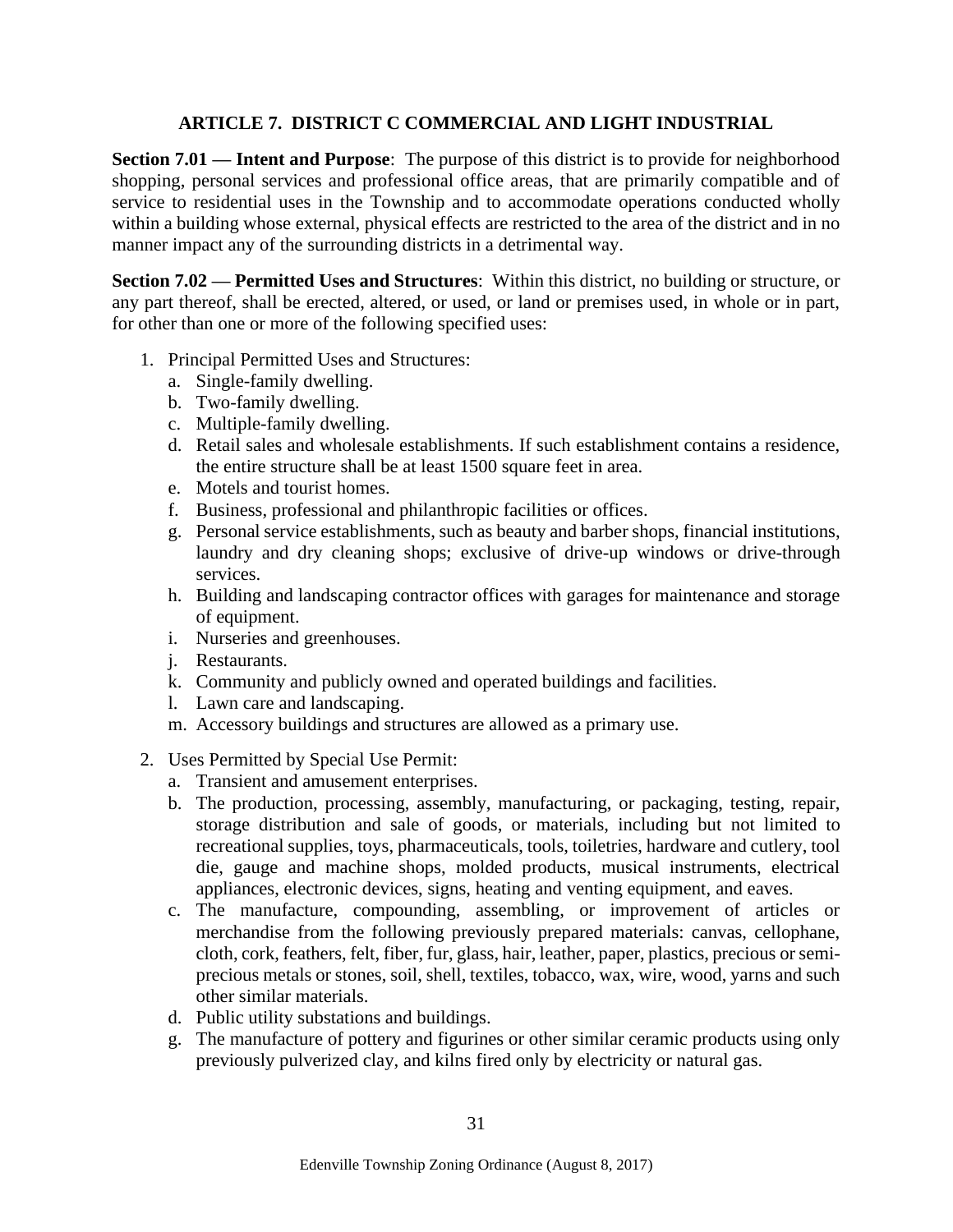- h. The production, processing, assembly, manufacturing or packaging, testing, repair, storage, distribution, and sale of goods or material including but not limited to tanneries, rendering works, refineries, rubber processing, and packing houses.
- i. Storage Units and/or facilities for non-hazardous materials.
- j. Gasoline service stations, including auto repair.
- k. Drive-up windows or drive-in or drive-through facilities.
- l. New or Expanded Commercial Developments.
- m. Wireless communication facilities and support structures
- n. Planned Unit Development (PUD).

<span id="page-31-0"></span>**Section 7.03 — Accessory Uses, Buildings, and Structures**: Accessory uses, buildings, and structures customarily incidental to the principal use or special permit use are permitted. Housing of horses is as follows: 1.5 acres for one horse, 1 additional acre for each additional horse is required. For lots 60 ft. wide and less, the following setbacks are allowed: 8 ft. side setbacks, 50 ft. front setback, 10 ft. back setback. For corner lots 60 ft. wide or less, the side setback nearest the road shall be 20 ft., provided it does not impede any view from existing houses.

#### <span id="page-31-1"></span>**Section 7.04 — Dwelling Area and Dimensional Requirements**:

- 1. Single-Family No single-family dwelling in this district shall be erected or altered that provides less than 1000 square feet of floor area, with a minimum dwelling width of 20 feet.
- 2. Two-Family No two-family dwelling in this district shall be erected or altered that provides less than 1000 square feet of floor area per unit, with a minimum dwelling width, throughout its length of 20 feet.
- 3. Multiple Family Dwelling No multi-family dwelling in this district shall be erected or altered that provides less than the minimum square footage of floor area as follows:
	- I. 600 square feet per unit for an efficiency unit.
	- J. 750 square feet per unit for a 1-bedroom unit.
	- K. 850 square feet per unit for a 2-bedroom unit.
	- L. 1,150 square feet per unit for a 3-bedroom unit.

**Section 7.05 — Size of Parcel**: Every parcel of land upon which a dwelling is hereafter erected or altered shall not be less than 15,000 square feet in area nor less than 100 feet in width at the building line. Every parcel of land shall have a minimum 60 feet of frontage upon a road or street as defined herein. The 15,000 square foot minimum lot area and 100 foot lot width at the building site shall exclude any public, private road or street right-of-ways. No segment of any property line shall be less than 30 feet in length.

<span id="page-31-2"></span>**Section 7.06 — New or Expanded Commercial Developments**: All new or expanded commercial development applications for special use shall be reviewed and approved by the Planning Commission and will not tend to further:

- 1. Impair the adequate supply of light and air to adjacent property.
- 2. Increase the hazard from fire, flood, and other dangers.
- 3. Diminish the market value of adjacent land and buildings.
- 4. Otherwise impair the public health, safety, comfort, and general welfare.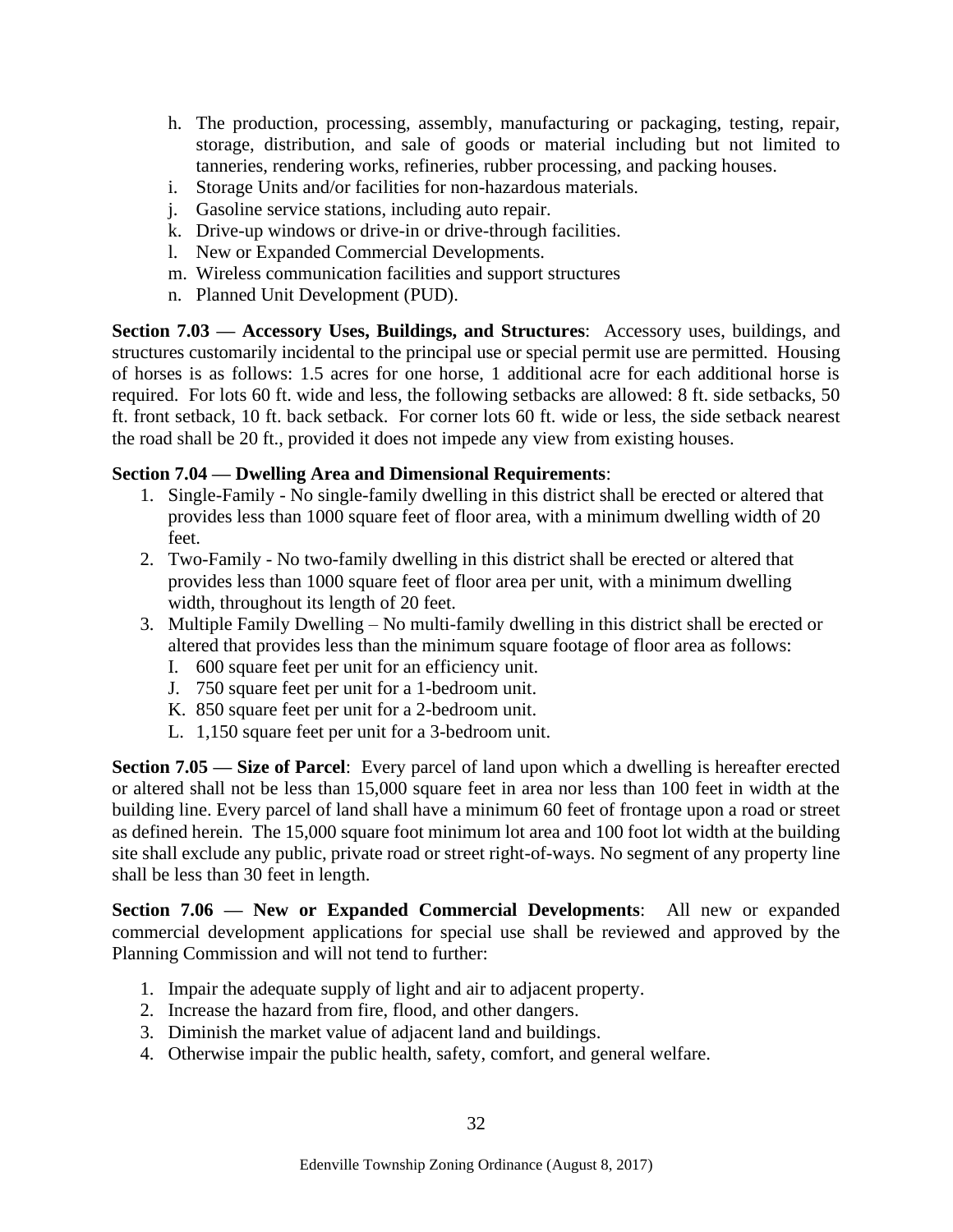#### **ARTICLE 8. DISTRICT I HEAVY INDUSTRIAL**

<span id="page-32-1"></span><span id="page-32-0"></span>**Section 8.01 — Intent and Purpose**: This district is established primarily for manufacturing, assembling and fabrication activities, including large scale or specialized industrial operations, or other uses whose customary external physical effects will be felt to some degree by surrounding uses.

<span id="page-32-2"></span>**Section 8.02 — Permitted Uses and Structures**: No building, structure or land or any part thereof, shall be erected, altered, or used, or land or premises used, in whole or in part, for other than one or more of the following specified uses:

- 1. Principal Permitted Uses and Structures:
	- a. Commercial storage.
	- b. The production, processing, assembly, manufacturing, or packaging, testing, repair, storage distribution and sale of goods, or materials, including but not limited to recreational supplies, toys, pharmaceuticals, tools, toiletries, hardware and cutlery, tool die, gauge and machine shops, molded products, musical instruments, electrical appliances, electronic devices, signs, heating and venting equipment, and eaves.
	- c. The manufacture, compounding, assembling, or improvement of articles or merchandise from the following previously prepared materials: canvas, cellophane, cloth, cork, feathers, felt, fiber, fur, glass, hair, leather, paper, plastics, precious or semiprecious metals or stones, soil, shell, textiles, tobacco, wax, wire, wood and yarns or such other similar materials as approved by the Planning Commission through a Special Use Permit.
	- d. The manufacture of pottery and figurines or other similar ceramic products using only previously pulverized clay, and kilns fired only by electricity or natural gas.
	- e. Manufacture and repair of electric or neon signs, light sheet metal products, including heating and ventilating equipment, cornices, eaves, and the like.
	- f. Principal Permitted Uses and Structures in District C.
	- g. Accessory buildings and structures are allowed as a primary use.
- <span id="page-32-3"></span>2. Uses Permitted by Special Use Permit:
	- a. Mining.
	- b. Paving and underground construction contractors.
	- c. Race track.
	- d. Incinerators and transfer stations.
	- e. Shooting ranges.
	- f. Slaughterhouses.
	- g. Auditoriums, stadiums and outdoor theaters.
	- h. Junk yards and used auto parts dealers.
	- i. Uses Permitted Subject to Approval of Special Use Permit in District C.
	- j. Wireless communication facilities and support structures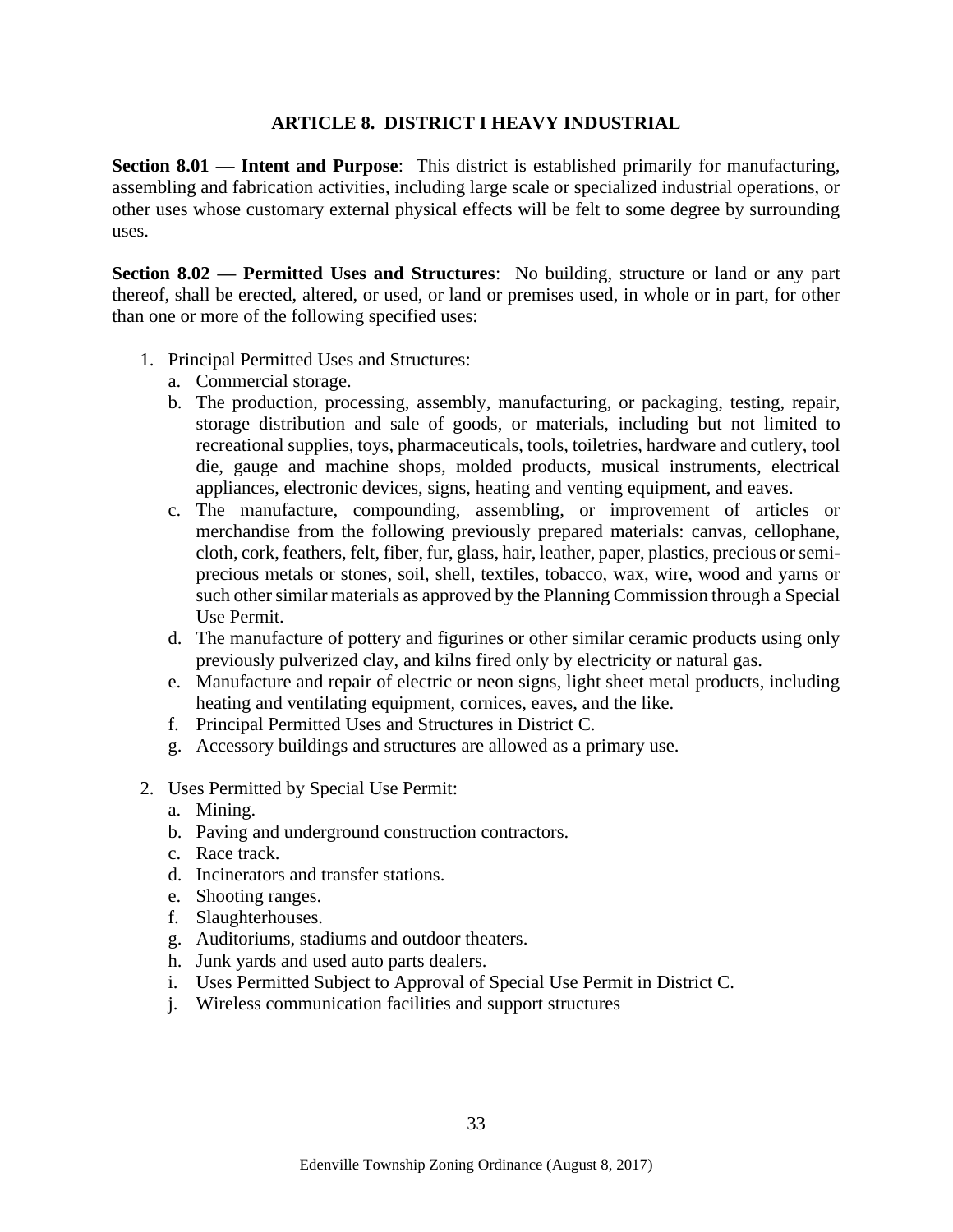**Section 8.03 — Accessory Uses, Buildings, and Structures**: Accessory uses, buildings, and structures customarily incidental to the principal use or special permit use are permitted. For lots 60 ft. wide and less, the following setbacks are allowed: 8 ft. side setbacks, 50 ft. front setback, 10 ft. back setback. For corner lots 60 ft. wide or less, the side setback nearest the road shall be 20 ft., provided it does not impede any view from existing houses.

<span id="page-33-0"></span>**Section 8.04 — Area and Dimensional Requirements**: No lot in this district shall be less than five (5) acres in area, exclusive of the road right-of-way. Every parcel of land shall have a minimum 150 feet of frontage upon a road or street as defined herein. No segment of any property line shall be less than 30 feet in length.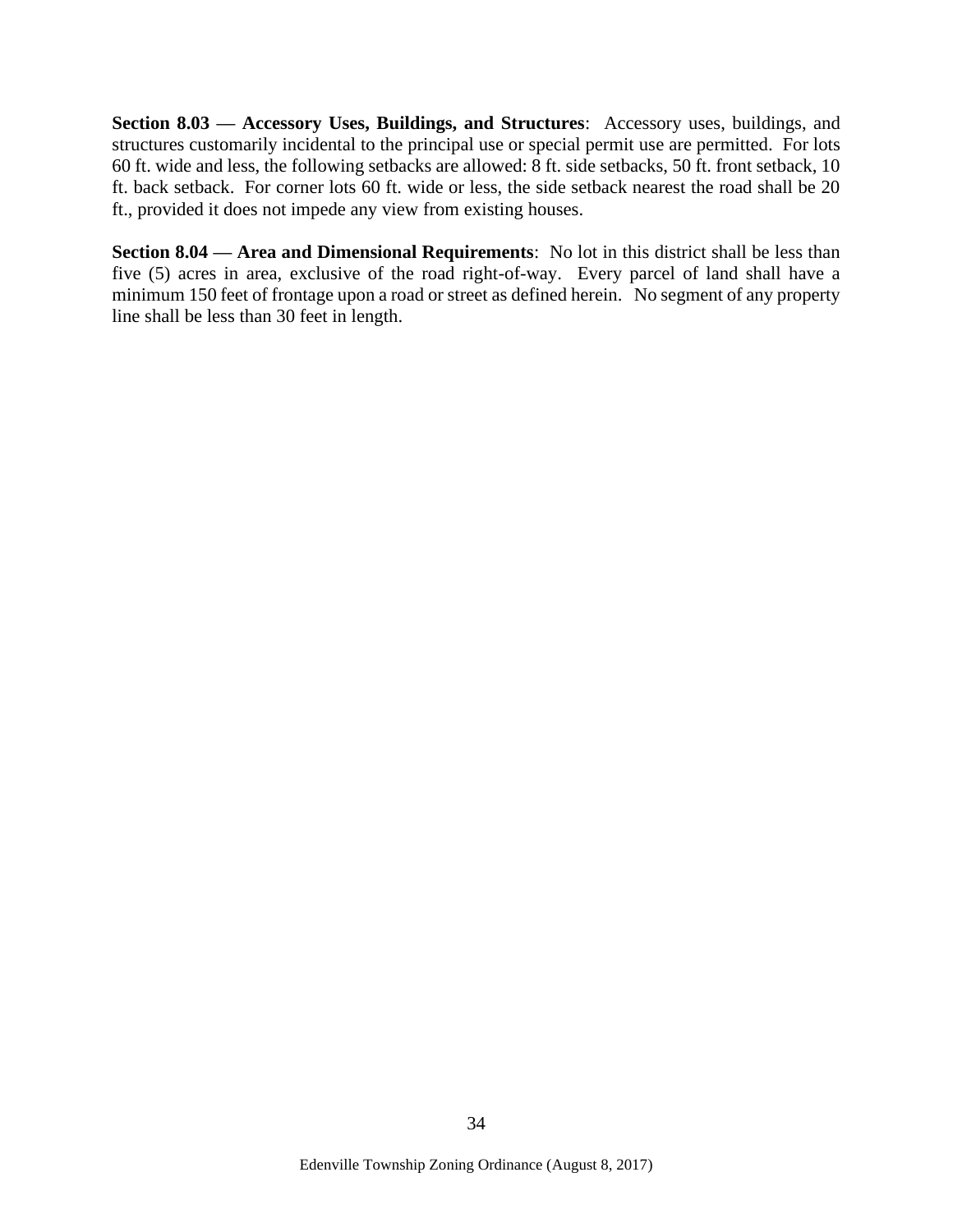#### **ARTICLE 9. DISTRICT R-3 RECREATIONAL**

<span id="page-34-1"></span><span id="page-34-0"></span>**Section 9.01 — Intent and Purpose:** It is the intent of this district is to encourage public and private recreational use and protect and preserve natural, scenic areas of and in Township.

<span id="page-34-2"></span>**Section 9.02 — Permitted Uses**: Within this district, no building or structure, or any part thereof, shall be erected, altered, or used, or land or premises used, in whole or in part, for other than one or more of the following specified uses:

- 1. Principal Permitted Uses and Structures:
	- a. Public outdoor recreational uses such as beaches.
	- b. Bathhouses.
	- c. Picnic grounds.
	- d. Recreational camps.
	- e. Parks.
	- f. Golf courses, ballparks, or similar facilities for outdoor exercise and recreation.
	- g. Community and Edenville Township buildings.
- 2. Uses Permitted Subject to Approval of Special Use Permit:
	- a. Public utility substations and buildings.
	- b. Transient and amusement enterprises.
	- c. Campgrounds.

<span id="page-34-3"></span>**Section 9.03 — Unimproved Land Exempt from Site Plan Review**: Unimproved land in its natural state shall be exempt from the requirements of submitting a site plan.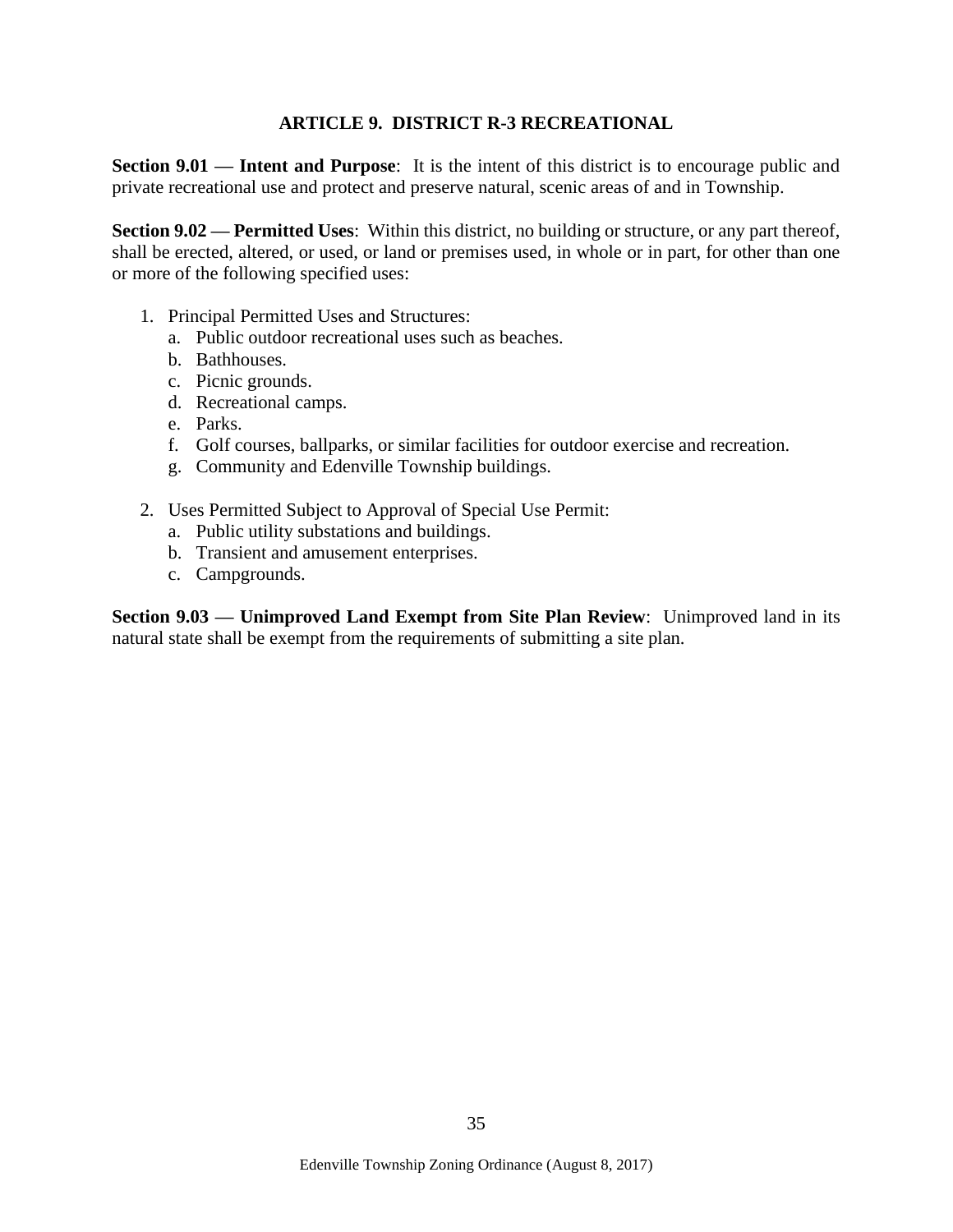#### **ARTICLE 10. DISTRICT R-4 PASSIVE RECREATIONAL**

<span id="page-35-1"></span><span id="page-35-0"></span>**Section 10.01 — Intent and Purpose**: It is the intent of this district to encourage public and private use of natural, unimproved land, protect, and preserve natural, scenic areas of and in Township.

<span id="page-35-2"></span>**Section 10.02 — Uses Permitted**: Within this district, no building or structure, or any part thereof, shall be erected, altered, or used, or land or premises used, in whole or in part, for other than one or more of the following specified uses:

- a. Picnic grounds.
- b. Hiking trails with or without interpretive displays.
- c. Non-motorized bicycle trails.
- d. Restrooms.
- e. Fishing.
- f. Canoeing and non-motorized boating. Pavilions located within 300 feet of the parking areas.
- g. Horseback riding is allowed on non-motorized trails.

<span id="page-35-3"></span>**Section 10.03 — Unimproved Land Exempt from Site Plan Review**: Unimproved land in its natural state shall be exempt from the requirements of submitting a site plan.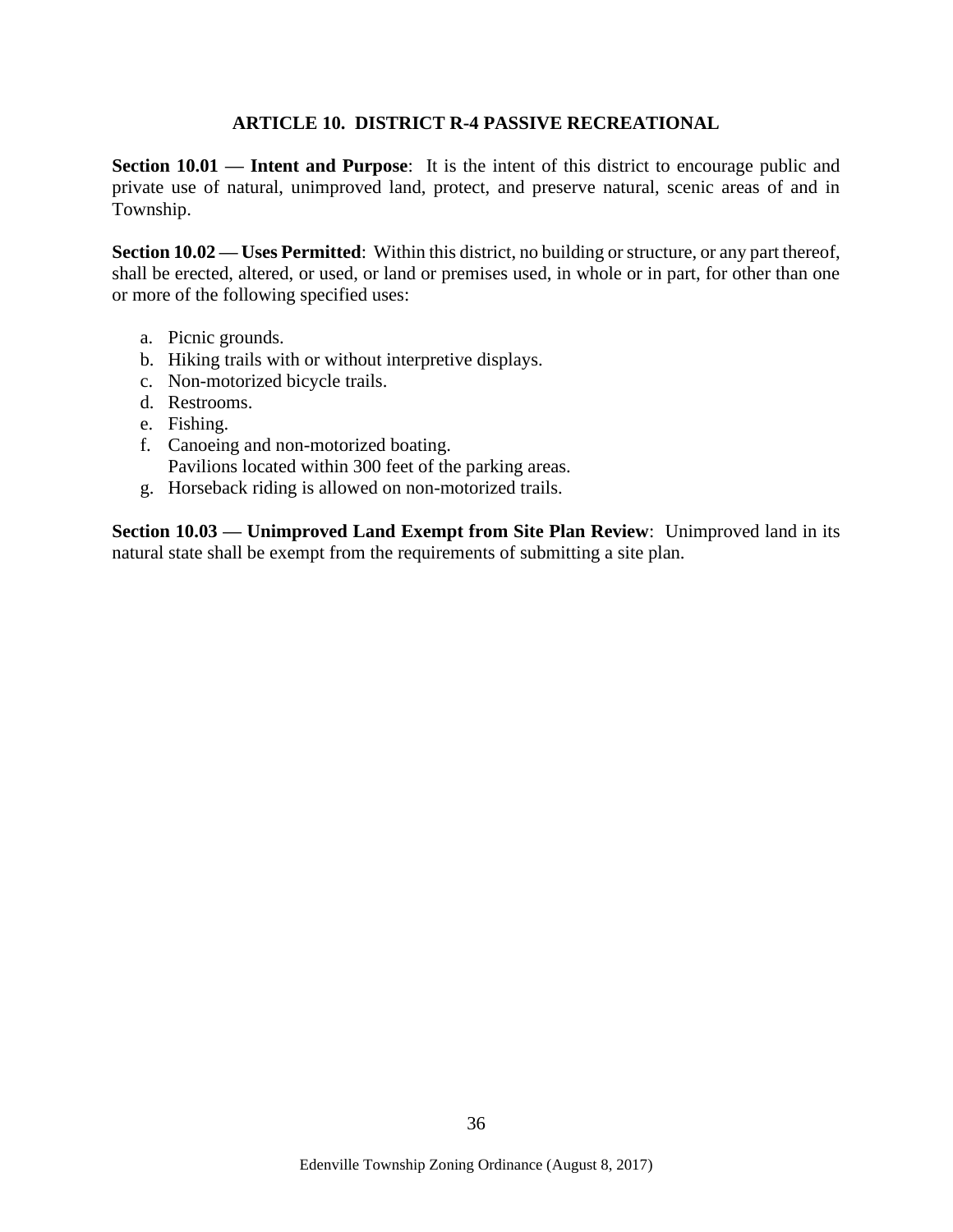# **ARTICLE 11. RESIDENTIAL OPEN SPACE**

**Section 11.01 — Intent and Purpose**: It is the intent of this Article to offer an alternative to traditional subdivisions through the use of cluster zoning as authorized by the Michigan Zoning Enabling Act, Public Act 110 of 2006, as amended, for the purpose of:

- 1. Encouraging the use of land in accordance with its character and adaptability.
- 2. Assuring the permanent preservation of open space and other natural resources.
- 3. Providing recreational facilities within a reasonable distance of all residents of the Residential Open Space development.
- 4. Encouraging the provision of open space of a reasonable size.
- 5. Allowing innovation and greater flexibility in the design of residential developments.
- 6. Facilitating the construction and maintenance of streets, utilities, and public services in a more economical and efficient manner.
- 7. Ensuring compatibility of design and use between neighboring properties and a consistent density with that permitted in the current zoning district.
- 8. Encouraging a less sprawling form of development, thus preserving open spaces as undeveloped land.

These regulations are intended to preserve the character of Edenville Township through the creation of small residential nodes with complementary open space, and to allow for modifications from the general standards to meet the intent of this Ordinance.

**Section 11.02 — Review and Approval Process**: If the Residential Open Space option is selected, the residential zoned property shall be developed under the conditions and requirements in this Article, applicable requirements for the district in which the development is located, and other applicable zoning regulations and ordinances. Proposals for Residential Open Space developments shall be reviewed following the same procedures used for Planned Unit Development (PUD), except that the applicant shall complete a site features inventory prior to development. The inventory shall consist of maps and written analysis that shall identify, describe and quantify the following features, at minimum: existing vegetation, topography at two-foot contour intervals, water coursed, drainage patterns, roads and road rights-of-way, easements, soils (based on U.S. Soil Conservation Survey or soil borings), MDEQ-regulated wetlands, floodplains, woodlands and tree lines, and any additional features uniquely affecting the site.

**Section 11.03 — Density:** The permitted density of the residential uses:

- a. Shall not exceed the density that would be permitted if the site was developed as a conventional single family subdivision.
- b. Shall be based on the net buildable area of the site that consist of the portions of the site that are not encumbered, by the regulated wetlands (except that one-quarter of the total wetlands may be counted as buildable), steep slopes, existing and proposed road rights-ofway, easements, existing structures or lots, or other existing or proposed features that would prevent construction of a building or use of the site for residential purposes.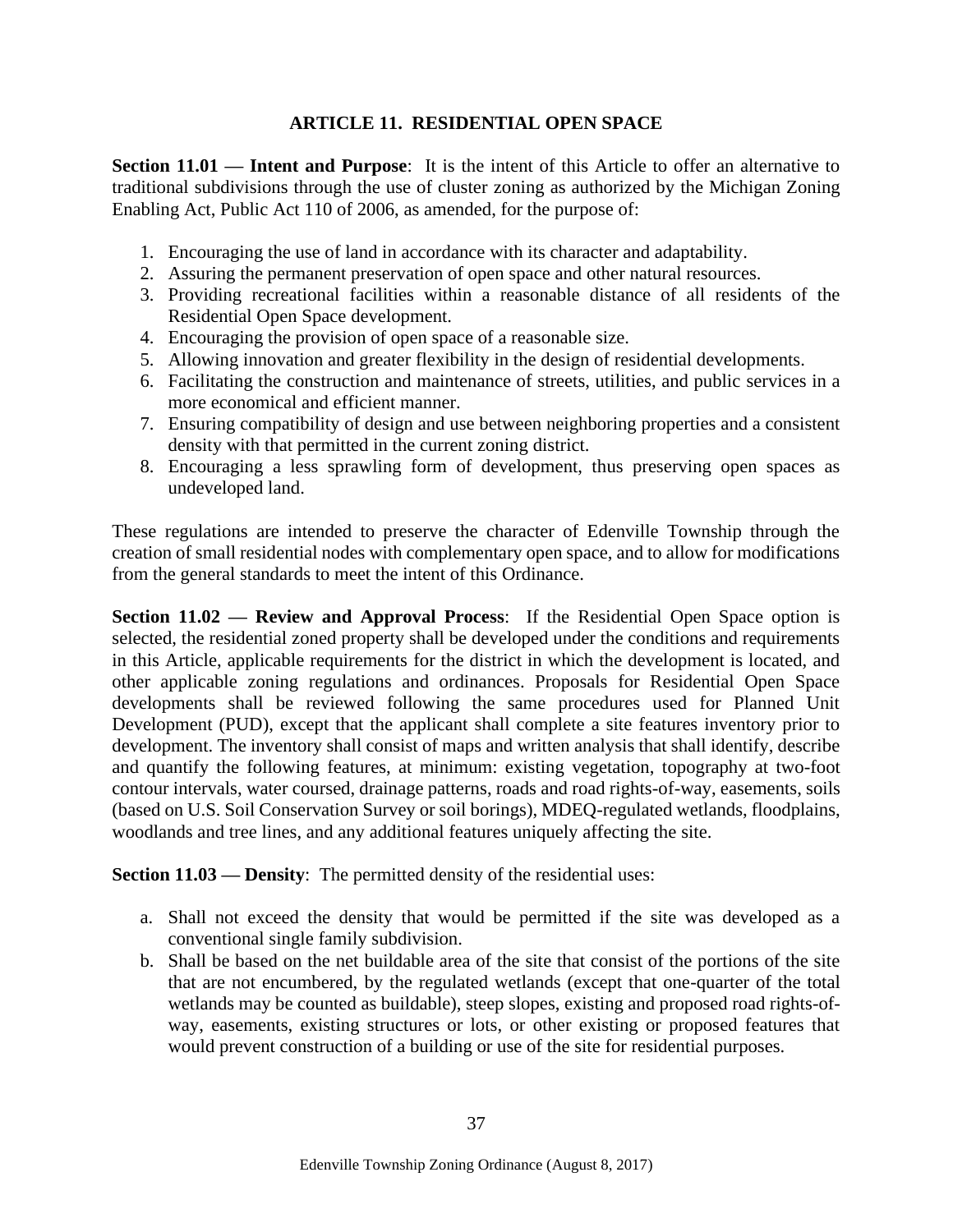Modifications permitted under the Residential Open Space option that result in reduction in land area dedicated to individual dwelling units shall be compensated for by an equivalent amount of open space that shall be maintained and preserved in accordance with the standards specified in this subsection.

## **Section 11.04 — Dimensional Standards**

- 1. Variations from the setback and lot size requirements for the underlying zoning district may be permitted where the Township finds that a smaller lot size is required to achieve the density permitted under Section 11.03 of this Article.
- 2. Any detached single-family dwelling (or accessory structure thereto) shall be located at least ten (10) feet from any other detached single-family dwelling or accessory structure.

**Section 11.05 — Open Space Requirements**: Residential Open Space developments shall provide and maintain open space in an undeveloped state that shall comply with the following requirements:

- 1. Reserve at least 20% of the entire parcel in an undeveloped state.
- 2. Open space shall be located on the parcel as necessary to meet the following objectives:
	- a. To preserve distinctive natural features, scenic or weeded conditions, and other open space.
	- b. To preserve farmlands.
	- c. To minimize impact from development on wetlands, streams, and other sensitive environmental areas.
	- d. To provide additional buffering from traffic and enhance views from the roadway.
	- e. Maintain or creates an upland buffer or natural native species vegetation on at least 100 feet in depth from the residential property line adjacent to wetlands and surface waters.
	- f. Minimize impact on large woodlands (greater than 5 acres) especially those located on upland soils considered prime for timber production.
	- g. Leave scenic views and vistas unblocked and uninterrupted, particularly as seen from adjacent roads and surface water.
	- h. Avoid sitting new construction on prominent hilltops or ridges, by taking advantage of lower topographic features or by sitting in forested areas.
	- i. Design around and preserve sites of historic, archaeological, or cultural value, insofar as needed to safeguard the character of the feature.
	- j. Protect rural roadside character and improves public safety and vehicular carrying capacity by avoiding development fronting directly onto existing public roads. Establish buffer zones along the scenic corridor of rural roads. Establish buffer zones along the scenic corridor of rural roads with historic buildings, stonewalls, hedgerows, etc.
- 3. The open space may be left natural undeveloped, or developed with children's play facilities, picnic facilities, trails and similar passive recreational facilities to satisfy the needs of future residents of the development, provided that all such facilities shall be compatible in design with other open space requirements and objectives.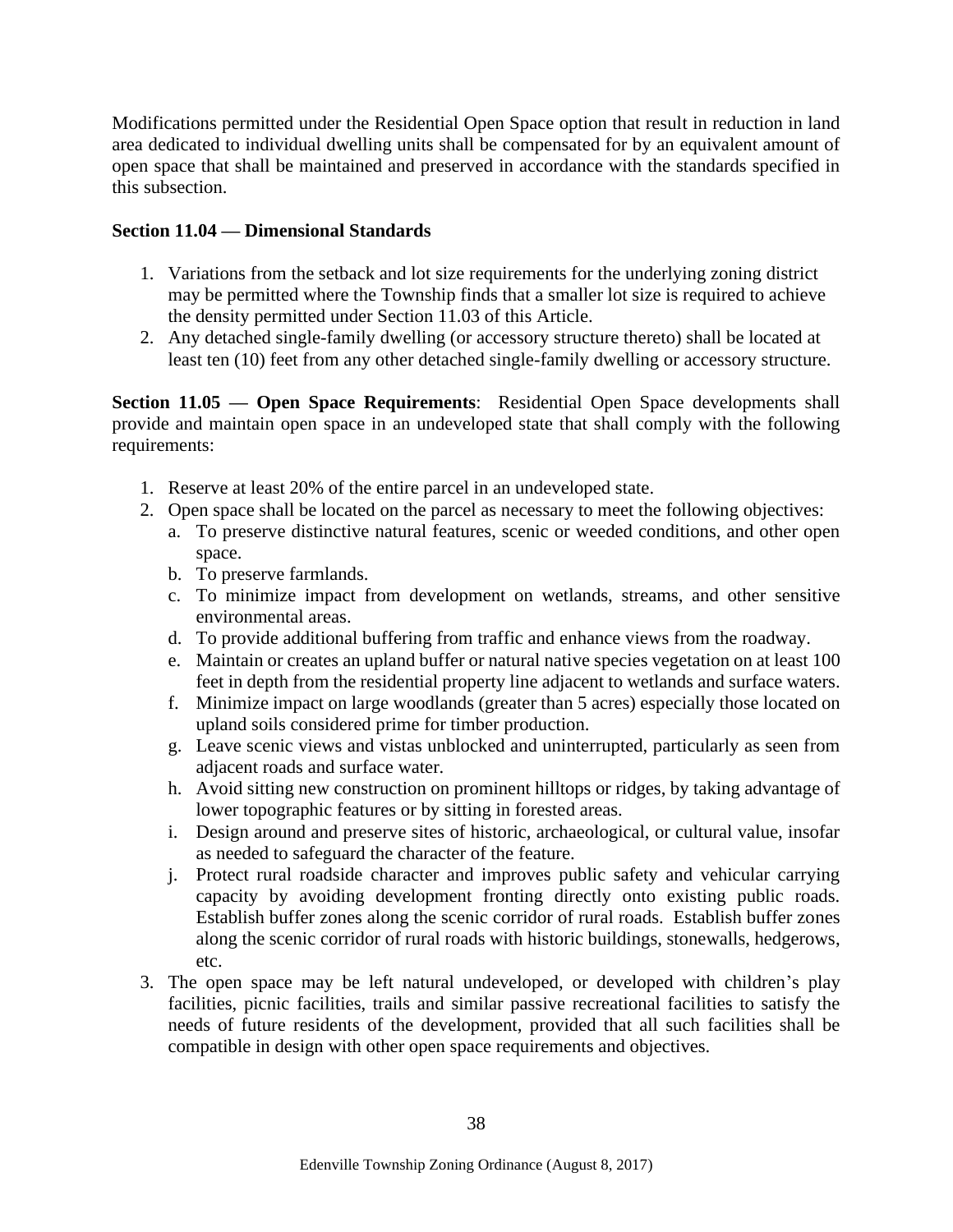- 4. Open space shall not include the area of any public or private road, the area of any easement providing access to the site, or the area of any commercial recreation use (such as a golf course).
- 5. Open space also shall not include the area of any storm water retention or detention pond, with the exception that up to 50% of the surface area of storm water management ponds may qualify as open space if the following conditions are met:
	- a. All storm water management ponds shall be integrated into the overall development and shall serve as a visual and physical amenity to the site. A visual and physical amenity is easily accessible to pedestrians and/or non-motorized vehicles and is visually attractive.
	- b. All storm water management ponds shall have a minimum permanent water depth of 4 feet and a maximum permanent water depth of 9 feet.
	- c. The maximum slope of storm water management ponds in a Planned Unit Development (PUD) shall be 1:6 feet.
	- d. Fences around storm water management ponds are not permitted.
	- e. All storm water management ponds shall have a natural appearance, and shall be round, oval, or kidney in shape with irregular edges.
	- f. Recreation facilities such as walking paths shall be provided near and/or around storm water management ponds to allow users of the site to use and enjoy the ponds as an amenity.
- 6. Open Space areas shall be protected from soil compaction during construction.
- 7. Open space shall be set aside by the developer through an irrevocable conveyance, such as a deed restriction, conservation easement, plat dedication, restrictive covenant, or other means that runs with the land assuring that the open space will remain undeveloped. Such conveyance shall:
	- a. Indicate the proposed use(s) of the required open space.
	- b. Provide for the privately-owned open space to be maintained by private property owners having an interest in the open space.
	- c. Provide maintenance standards and a maintenance schedule.
	- d. Provide notice of possible assessment to the private property owners by Edenville Township for the maintenance of the open space in the event that it is inadequately maintained and becomes a public nuisance.
	- e. After approval from the Township Attorney, the developer shall record the conveyance with the Midland County Register of Deeds to provide record notice of the restrictions to all persons having or seeking an interest in the property contained in the Residential Open Space development. Evidence that the document has been recorded shall be provided to the Township prior to issuance of any permits to commence construction.
	- f. The developer shall create a Master Deed or Deed Restriction establishing an area of open space described. This Master Deed or Deed Restriction will provide for the maintenance and upkeep of the open space.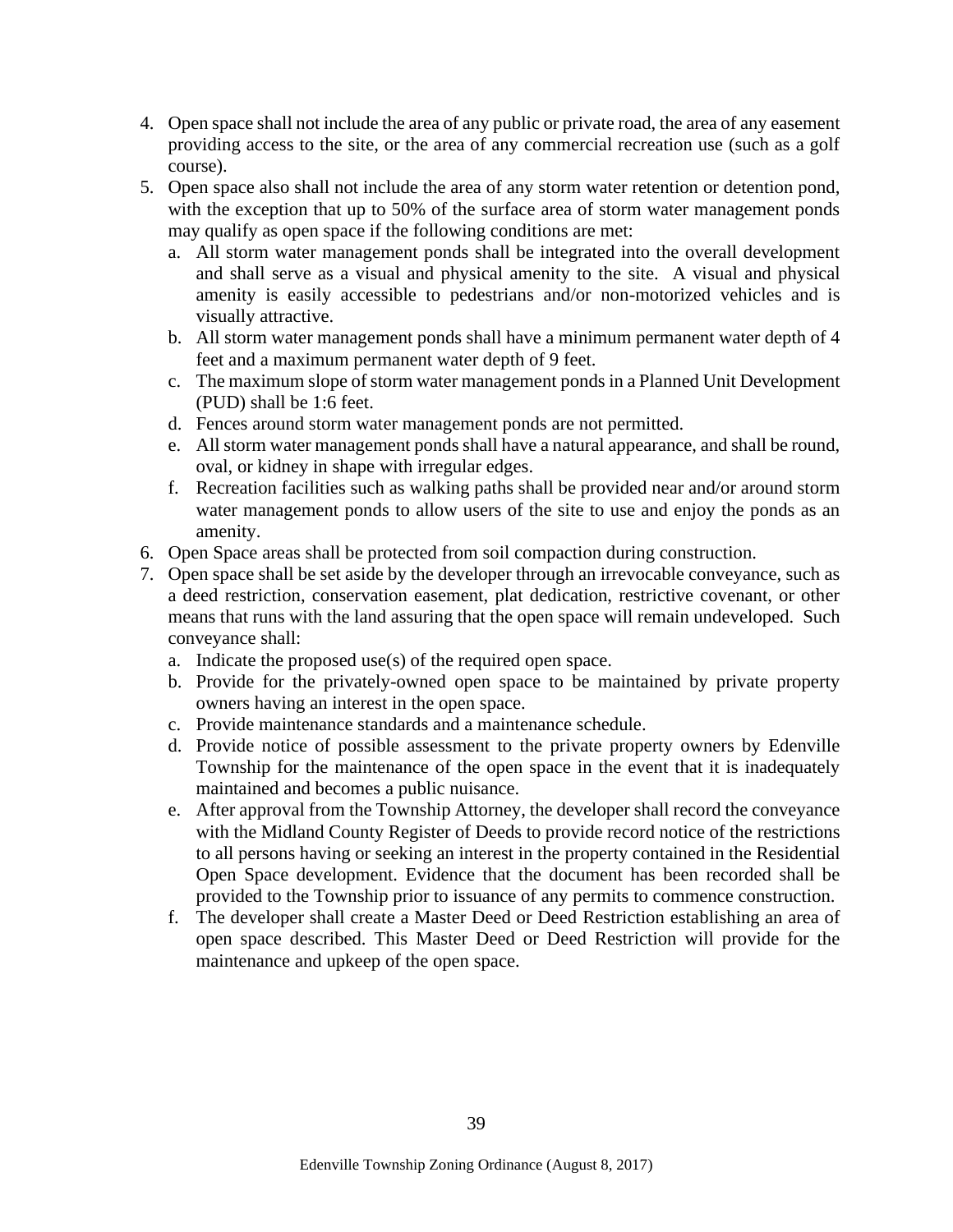#### **Section 11.06 — Storm Water Management**

- 1. Existing natural drainage shall be maintained to maximum extent feasible.
- 2. Retention and detention basins, where proposed or required, shall resemble natural ponds with gradual slopes and shall be landscaped with plant material that enhances the wildlife habitat.
- 3. Best management practices for storm water management are encouraged, such as use of natural habitat to filter storm water (bio-swales, rain gardens and phytoremediation), design to decrease the amount of impervious surfaces (permeable paving, green roofs, and curb less parking areas and roads), and dissemination of storm water in a natural manner (level spreader and multiple, connected ponds).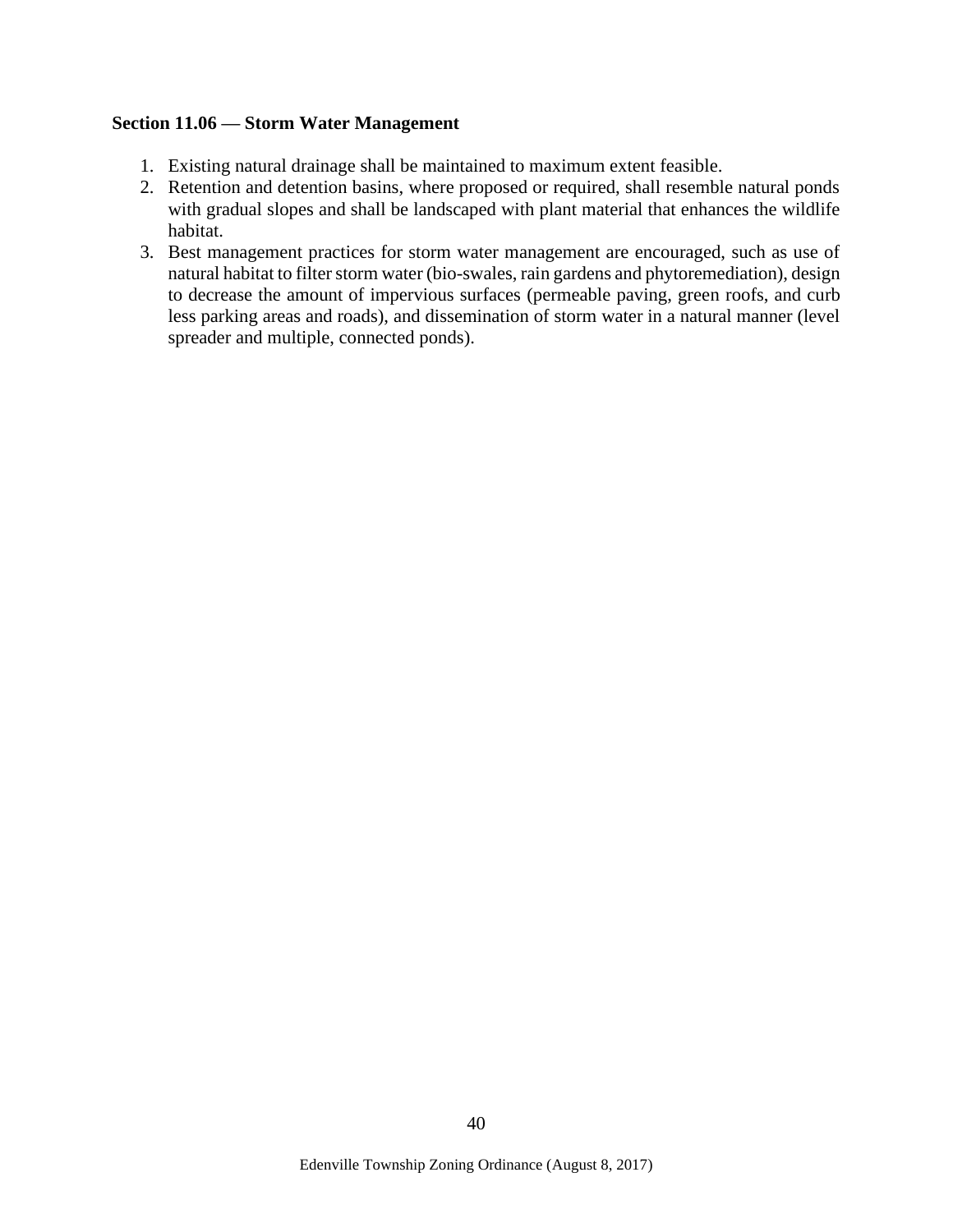#### **ARTICLE 12. PLANNED UNIT DEVELOPMENT (PUD)**

**Section 12.01 — Intent and Purpose**: It is the intent of this Article to permit flexibility in the regulation of land development; encourage innovation in land use and variety in design, layout, and type of structures constructed; encourage useful open spaces; achieve economy and efficiency in the use of lands, natural resources, energy and the provisions of public services and utilities; and to provide housing, employment, and shopping opportunities that conform to the Township's Master Plan, regulations, or guidelines, while departing from strict application of use, setbacks, height and minimum lot size requirements of zoning districts in order to: permit valuable and beneficial land development; enhance the appearance of the neighborhood through the preservation of natural features, the provision of utilities and the provision of recreational areas and planned open space; and provide for efficient use of land that will be compatible with surrounding land uses and character.

**Section 12.02 — Uses Permitted**: PUD development may be permitted by the Planning Commission in any zoning district in accordance with this Article.

### **Section 12.03 — Application/Processing**:

- A. Application. The owner of the property upon which the PUD is sought, or his/her duly authorized agent, may submit an application for a PUD permit.
- B. Pre-Application Conference. The applicant/property owner must attend a pre-application conference to be coordinated by the Township. This meeting must include at a minimum two of the following individuals: Township Supervisor, Chairperson of the Planning Commission, Zoning Enforcement Officer, Zoning Administrator, consultants hired by the Township or other officials to discuss the project. The Township may require the applicant to make an escrow deposit to cover the Township's anticipated costs incurred for such a meeting and review of materials submitted.
- C. Application. An application for a PUD permit and ten (10) copies shall be filed with the Township Clerk by the owner of the property (or his/her duly authorized agent) upon which the PUD is intended. The Township Clerk shall date stamp all materials received, retain the original documents, and distribute the copies appropriately.
- D. Application Information. The application shall provide the following information:
	- 1. A legal description of the property, including the street address, tax code number, and zoning district.
	- 2. The name, address and telephone number of the applicant.
	- 3. Applicant's interest in the property. If the applicant is not the owner, the name and address of the record and known owner(s), and the owner(s) signed consent to the application.
	- 4. Identification of the zoning district in which the subject parcel is located and the PUD requested.
	- 5. Signature(s) of the applicant(s) and owner(s), certifying the accuracy of the information.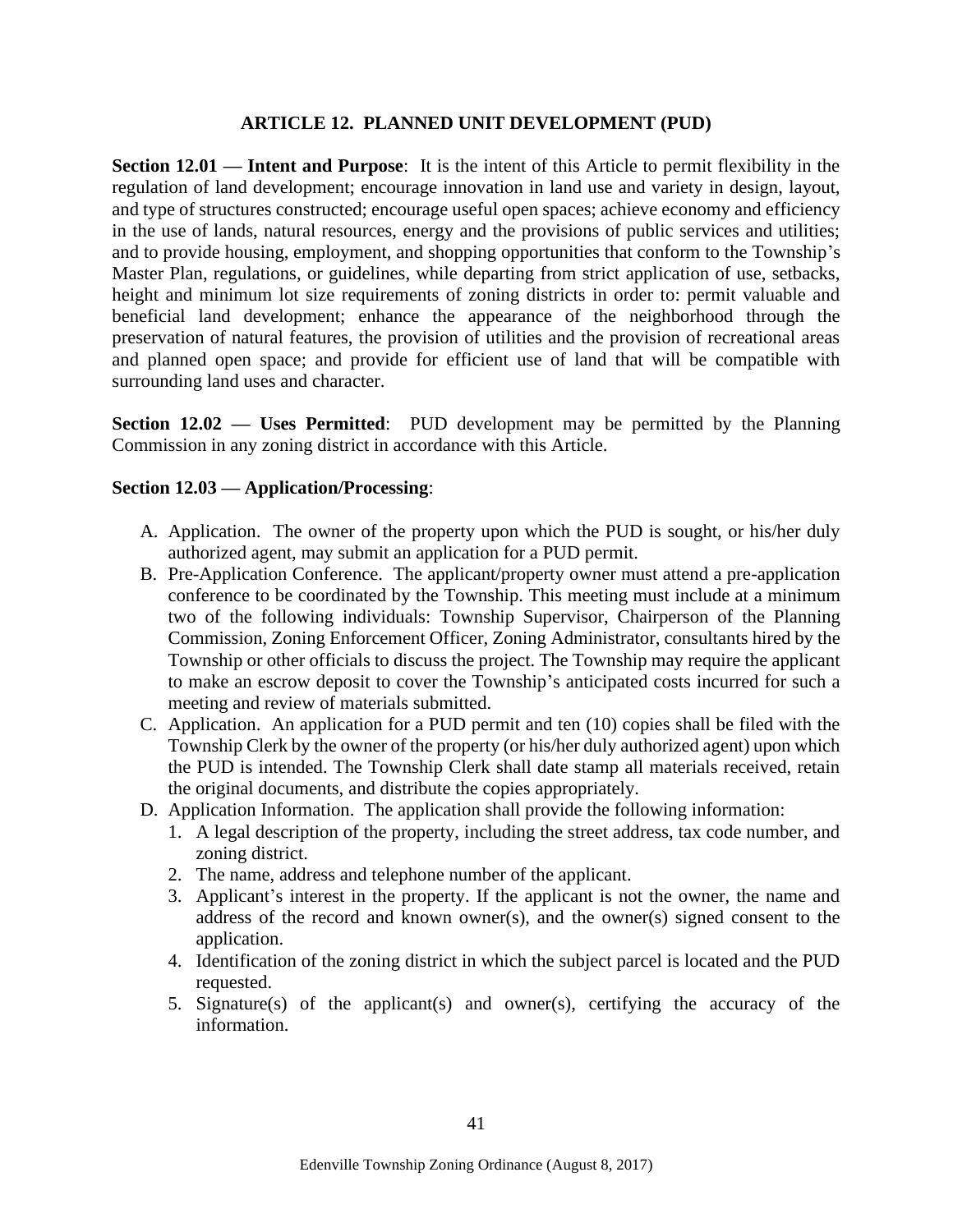- 6. A description of the business and services provided; hours of operation; number of employees; number of customers; estimate of peak traffic flow; description of equipment and vehicles; description of stored materials; and related information.
- 7. Further information as requested by the Township, consultants hired by the Township or Planning Commission that is relevant to the site and standards set forth in this Ordinance.
- E. Site Plan Review. All PUD applications require the submission of a site plan for review in accordance with Article 20.
- F. Right of Entry. The filing of the application shall constitute permission from the owner for the Township to complete an on-site investigation of the property in question for purposes of this Section.
- G. Application Fee. The applicant shall submit to the Township Clerk with the application an application fee in an amount established by resolution of the Township Board to cover the fixed costs associated with processing the application.
- H. Initial Review. The Planning Commission Chair shall review the application(s) for completeness and indicate to the applicant additional information and documents to be provided. The Planning Commission shall schedule all public hearings and the Township Clerk or designee shall coordinate public notices.
- I. Escrow Deposit. The Planning Commission Chair shall establish an amount to be deposited by the applicant with the Township Clerk to defray the anticipated costs incurred by the Township to review and process the application(s). The Planning Commission shall not commence consideration of the merits of the application(s) until the escrow deposit is received by the Township Clerk. Any unused portions of the escrow deposit remaining after consideration and processing of the application shall be returned to the applicant(s).
- J. Notice. Notice shall be provided in accordance with the Michigan Zoning Enabling Act, Public Act 110 of 2006, as amended.
- K. Public Hearing. The Planning Commission shall hold a public hearing on the application(s). The hearing shall proceed as follows: Open public hearing; acknowledge receipt of written comments; receive comments from applicant/owner and other persons attending the hearing; close public hearing.
- L. Administrative Report. Following the public hearing the Planning Commission may request that the Zoning Enforcement Officer and/or other persons retained by the Township present a report that analyzes the application(s) with respect to the requirements and standards of applicable federal and state statutes, ordinances, rules and regulations.
- M. Standards and Burden. In deciding a request for a PUD, the Planning Commission shall be governed by the following principles and standards:
	- 1. The applicant shall have the burden of proof, which shall include the burden of going forward with the evidence and the burden of persuasion on all questions of fact.
	- 2. In considering an application for a PUD the following factors shall be considered:
		- a. Whether all required information has been provided and fees paid.
		- b. Whether the purpose of this Article would be served by the proposed uses.
		- c. Whether the PUD is consistent with the objectives and goals of the Master Plan.
		- d. Whether the proposed PUD will adversely affect neighboring lands.
		- e. Whether the proposed PUD is compatible with and will not adversely affect the natural environment.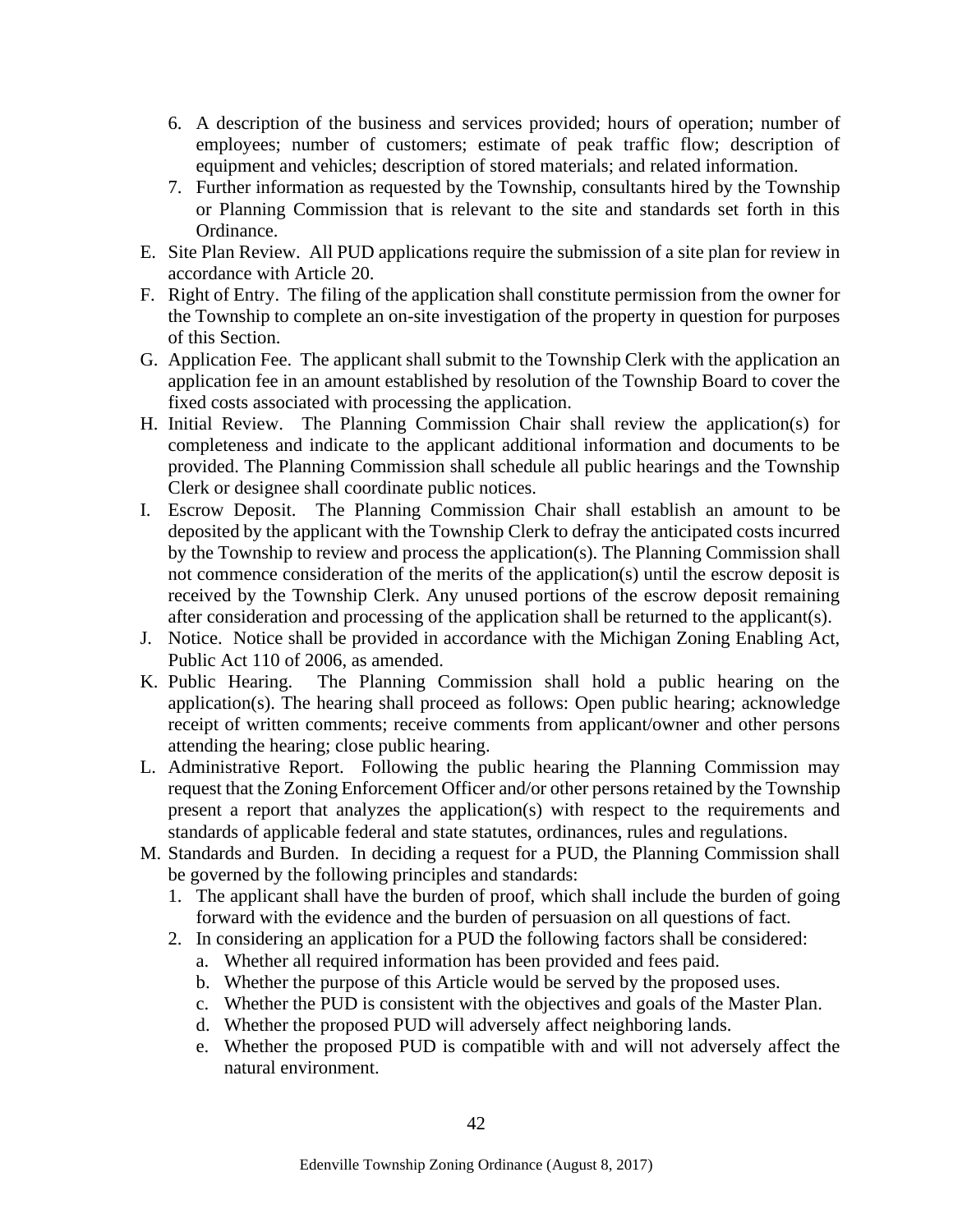- f. The capacity of local utilities and public services sufficient to accommodate all the uses permitted in the requested district without compromising the health, safety and welfare of the Township including the capacity of the street system to safely and efficiently accommodate the expected traffic generated by the PUD.
- N. Conditions. The Planning Commission may impose reasonable conditions including duration and review periods in granting a PUD. Conditions imposed shall meet all of the following requirements:
	- 1. Be designed to protect natural resources, the health, safety, and welfare and the social and economic well-being of those who will use the land or activity under consideration, residents and landowners immediately adjacent to the proposed PUD and the community as a whole.
	- 2. Ensure that public services and facilities affected by a proposed PUD will be capable of accommodating increased service and facility loads caused by PUD.
	- 3. Promote the use of land in a socially and economically desirable manner.
	- 4. Be related to the valid exercise of the police power and purposes that are affected by the proposed PUD.
	- 5. Be necessary to ensure compliance with the standards set forth in this Article.
	- 6. The conditions shall remain unchanged except upon the mutual consent of the Planning Commission and the titleholder of the subject property.
- O. Planning Commission Decision. The Planning Commission shall approve, approve with conditions, or deny the PUD permit. The decision shall set forth the facts relied upon, provide an analysis of the facts and standards, and state the conclusion and conditions imposed, if applicable. A majority vote of the entire membership of the Planning Commission is required for a decision. The Planning Commission shall issue its decision in an open meeting, either orally or in writing. If submitted orally, the Planning Commission's decision and reasons shall be recorded in its minutes.
- P. Appeals. The Zoning Board of Appeals shall not have authority to hear an appeal taken by an aggrieved person from a decision of the Planning Commission on an application for a PUD.
- Q. Runs With The Land. Unless otherwise specified in the conditions, a PUD runs with the land.
- R. Recording. If a PUD is granted, with or without conditions, the Township, at the expense of the applicant, may cause notice of the PUD to be recorded with the Midland County Register of Deeds.
- S. Reapplication. An application for a PUD that has been denied wholly or in part by the Township Board shall not be resubmitted for a period of 365 days from the date of such denial, except on grounds of new evidence or proof of changed conditions that reasonably could not have been submitted at the time of the initial application.
- T. Revocation of PUD. The Planning Commission, upon notice and hearing to the property owner and occupants of the property and upon a showing of good cause, may revoke a PUD in the case of a false statement or misrepresentation of fact on which the permit was approved, or in case of failure to correct violations of this Ordinance, or in case of lack of compliance with the approved site plan and/or any conditions of the PUD permit.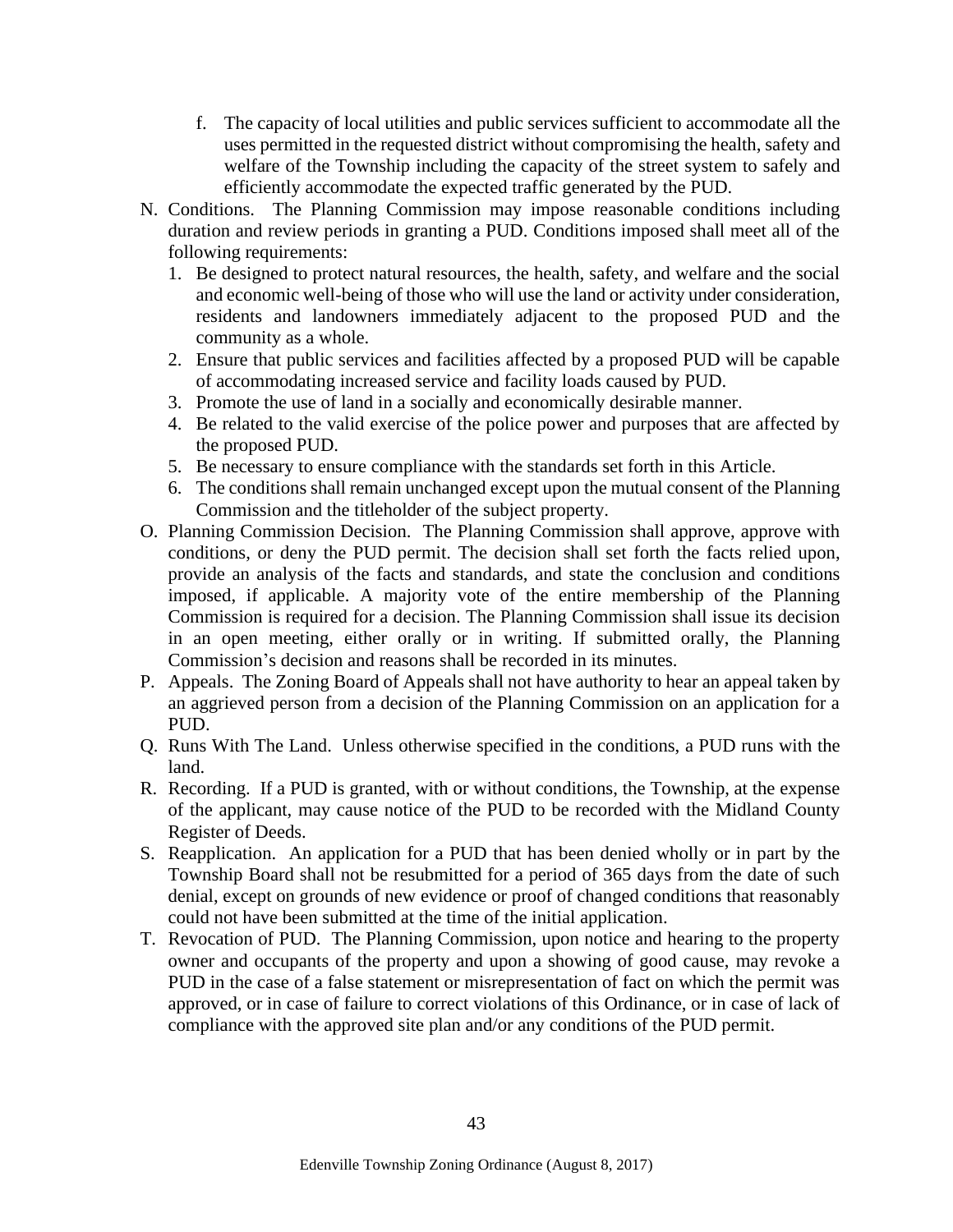### **ARTICLE 13. WIRELESS COMMUNICATION TOWERS AND FACILITIES**

**Section 13.01 — Intent and Purpose**: It is the intent of this Article to set forth the provisions that will regulate the location, design, and operation of wireless communication facilities, including but not limited to communication towers and accessory structures, in order to accommodate the communication needs of residents and businesses while protecting the public health, safety, and general welfare of the community. These regulations are necessary in order to:

- 1. Facilitate the provision of wireless communication services to residents and businesses.
- 2. Minimize adverse visual effects of towers through careful design and sighting standards.
- 3. Avoid potential damage to adjacent properties from tower failure through structural standards and setback requirements.
- 4. Maximize the use of existing and approved towers and buildings to accommodate new wireless communication antennas in order to reduce the number of towers needed to serve the community.

Towers supporting private, not-for-profit communication antennas and personal communication devices shall be exempt from this Ordinance if less than 85 feet.

### **Section 13.02 — Location Requirements**:

- 1. Wireless communication towers or antennas shall preferably be located on public land within the Township where the construction, erection or placement of the tower or antenna can be accomplished thereon in accordance with this Ordinance.
- 2. All wireless communication towers erected, constructed, or located within the Township shall comply with the following requirements:
	- a. A proposal for a new commercial wireless communication service tower shall be considered for approval only if the communication equipment planned for the proposed tower cannot be accommodated on an existing or approved tower due to one or more of the following reasons:
		- 1. The planned equipment would exceed the structural capacity of the existing or approved tower or building, as documented by a qualified and licensed professional engineer, and the existing or approved tower cannot be reinforced, modified, or replaced to accommodate planned or equivalent equipment at a reasonable cost.
		- 2. The planned equipment would cause interference materially impacting the usability of other existing or planned equipment at the tower or building as documented by a qualified and licensed professional engineer and the interference cannot be prevented at a reasonable cost.
		- 3. Existing or approved towers and buildings within the Township cannot accommodate the planned equipment at a height necessary to function reasonably as documented by a qualified a licensed professional engineer.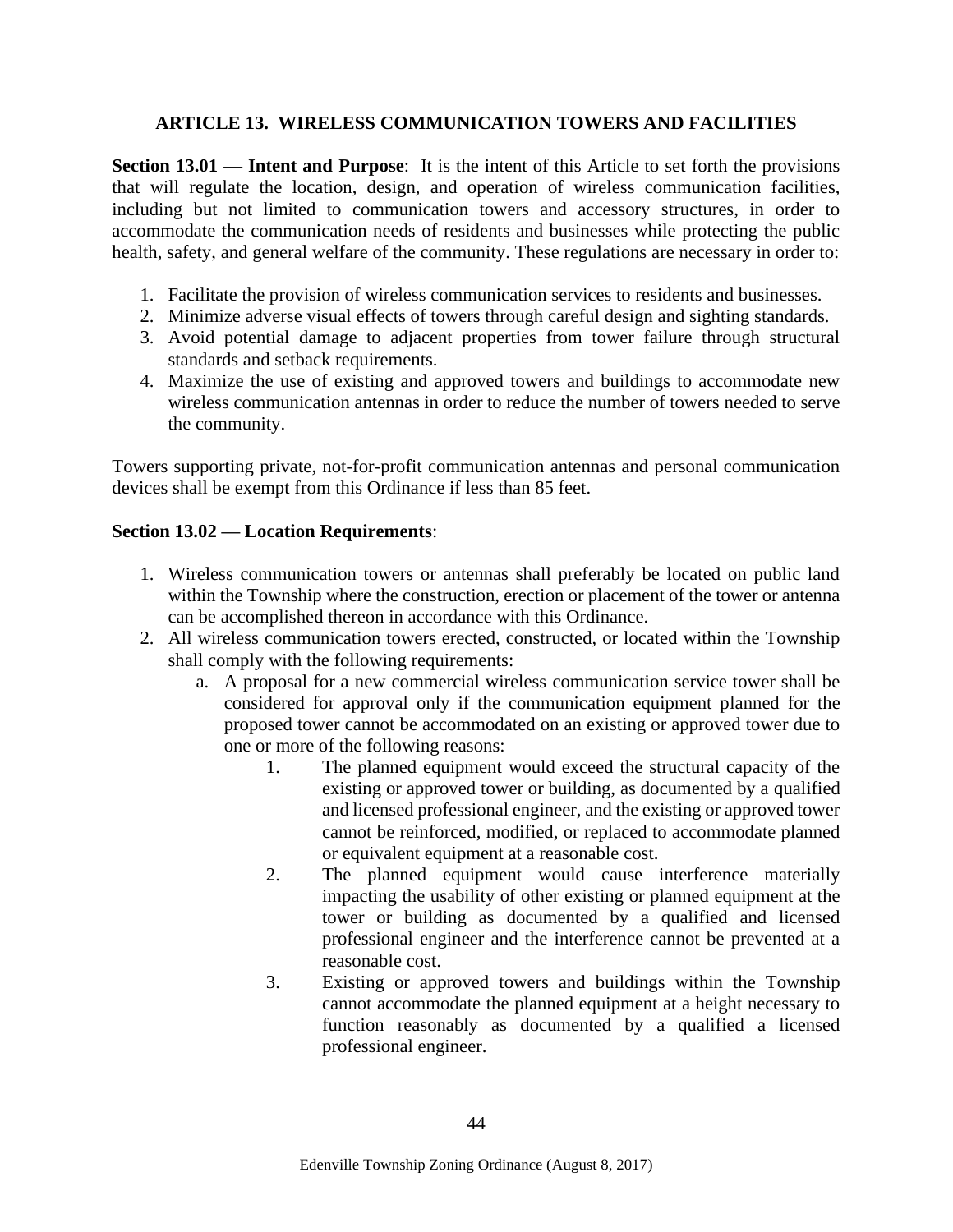- 4. Other unforeseen reasons that make it not feasible to locate the planned communications equipment upon an existing or approved tower or building.
- b. Any proposed commercial wireless communication service tower shall be designed structurally, electrically, and in all respects, to accommodate both the applicant's antennas and comparable antennas for at least two additional users if the tower is over 100 feet in height or for at least one additional user if the tower is 60 to 100 feet in heights. Towers must be designed to allow for future rearrangement of antennas upon the tower and to accept antennas mounted at varying heights. Tower owners are required to allow additional antennas on their towers for competitors and tenants as outlined above.
- c. The owner of any existing and/or Township approved and constructed commercial wireless communication tower, shall be required to make said tower available, at a reasonable and pro rata cost relative to construction and maintenance, to any other wireless communications company and/or competitor seeking the approval or use of a similar tower in the Township, provided said tower still has the capacity to accommodate the needs of the wireless communications company and/or competitor seeking tower approval in the Township.

**Section 13.03 — Towers and Antenna Design Requirements**: Proposed or modified towers and antennas shall meet the following design requirements:

- 1. Towers and antennas shall be designed to blend into the surrounding environment through the use of color and camouflaging architectural treatment, except in instances where the color is dictated by the federal or state authorities such as the Federal Aviation Administration.
- 2. Commercial wireless communication service towers shall be of monopole design, unless it is determined that an alternative design would better blend in with the surrounding environment.

**Section 13.04 — Tower Height**: The height of the tower shall be determined by measuring vertically down from the tower's highest point to the ground. When a tower is attached to a structure or dwelling, the height of the tower shall be determined by measuring vertically down from the tower's highest point to the ground upon which the structure or dwelling stands.

**Section 13.05 — Tower Setbacks**: Towers shall conform to each of the following minimum setback requirements:

- 1. Towers may encroach into the rear setback area, provided that the rear property line abuts an industrially zoned property and the tower does not encroach upon any easements.
- 2. Towers shall not be located between a principal structure and a public street, except that on sites adjacent to public streets on all sides, towers may be placed within a side yard abutting a local street.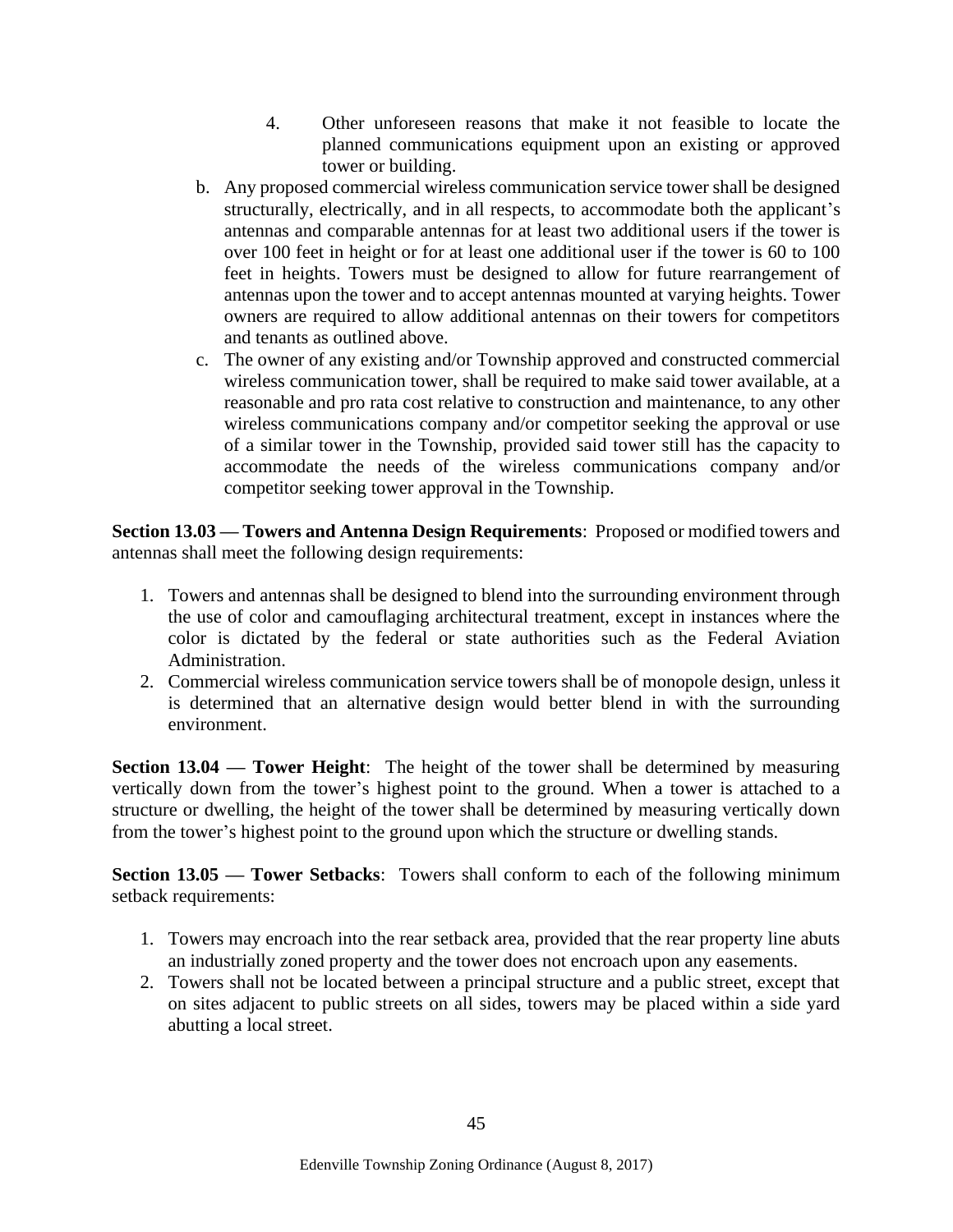- 3. A tower's setback may be reduced or its location to a public street varied to allow the integration of a tower into an existing or proposed structure such as places of worship, light standard, power line support device, or similar structure.
- 4. Towers shall be set back from all adjacent property lines at least a distance equal to the height of the tower unless the design of the tower is such that it collapses upon itself in which case the setback from all adjacent property lines must be at least a distance equal to half the height of the tower.
- 5. Towers of 60 to 200 feet in height shall be set back a minimum of one-quarter mile west of North Lake Sanford Road South of Curtis Road, a minimum of one-quarter mile east of Water Road South of Curtis Road, and a minimum of 250 feet from any lake or river in the Township.

# **Section 13.06 — Accessory Utility Buildings**:

- 1. Only buildings accessory to the communication towers shall be allowed on site.
- 2. All utility buildings and structure accessories to a tower shall be architecturally designed to blend in with the surrounding environment and shall meet the minimum setback requirements of the underlying zoning district.
- 3. Ground mounted equipment shall be screened from view by suitable vegetation, except where a design of non-vegetative screening better reflects and compliments the architectural character of the surrounding neighborhood. Isolated towers shall be fenced against easy access.

**Section 13.07 — Lighting**: Towers shall not be illuminated by artificial means and shall not display strobe lights unless such lighting is specifically required by the Federal Aviation Administration or other federal or state authority for a particular tower. When incorporated into the approved design of the tower, light fixtures used to illuminate ball fields, parking lots, or similar areas may be attached to the tower. Such lighting shall be designed and arranged so that it does not glare onto adjacent property or roadways.

**Section 13.08 — Signs and Advertising**: The use of any portion of a tower for signs other than warning or equipment information signs is prohibited.

**Section 13.09 — Abandonment of Unused Towers or Portions of Towers**: Abandoned or unused towers or portions of towers shall be removed as follows:

- 1. All abandoned or unused towers and associated facilities shall be removed within 12 months of the cessation of operations at the site unless a time extension is approved by the Planning Commission.
- 2. In the event that a tower is not removed within 12 months of the cessation of operations at a site, the tower and associated facilities may be removed by the Township and the costs of removal assessed against the property.
- 3. The applicant will submit (in accordance with Section 13.13 of this Ordinance) a copy of the relevant portions of a signed lease that requires the applicant to remove the tower and associated facilities upon cessation of operations at the site a letter of credit, performance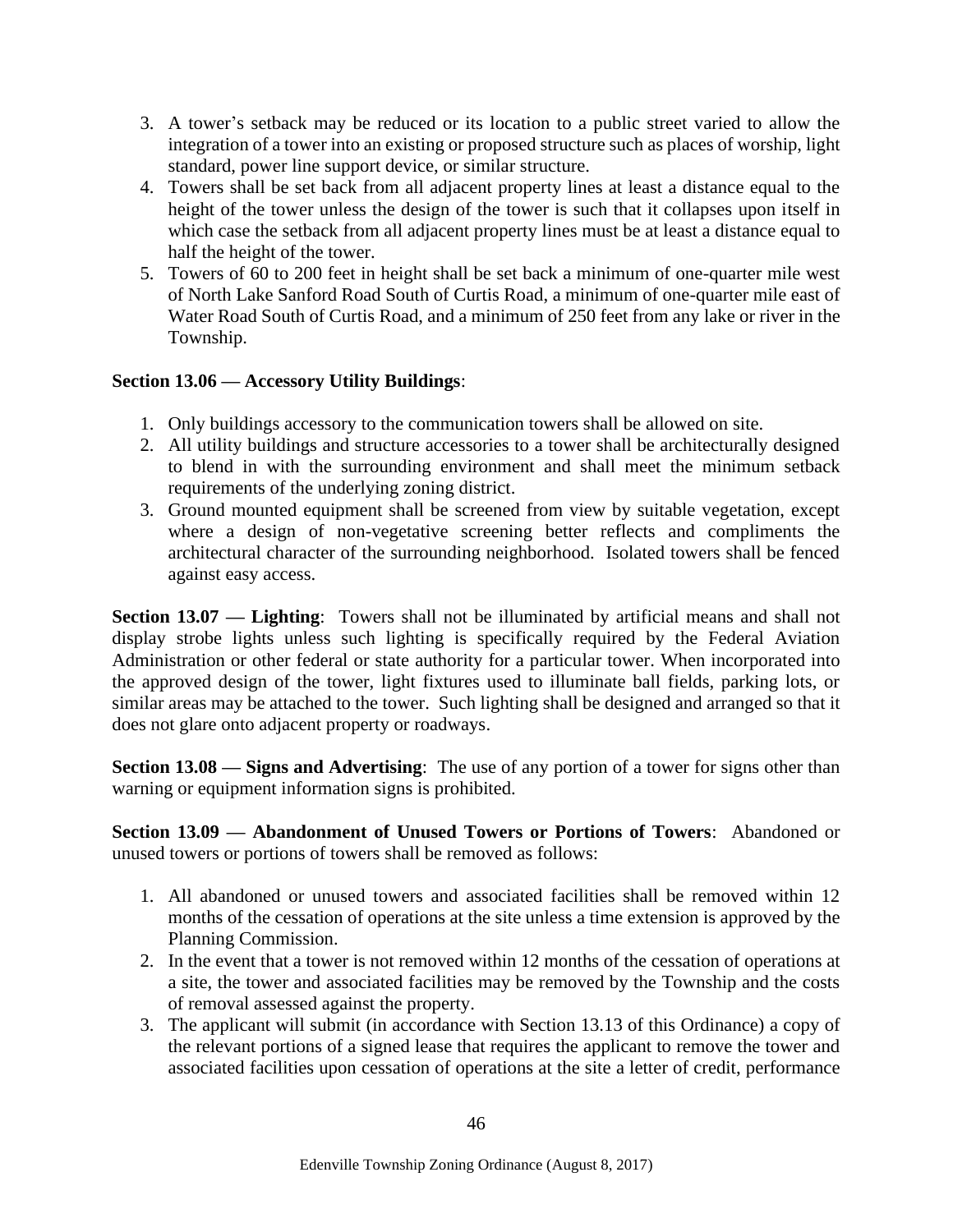bond, and/or other security acceptable to the Township to cover the costs of the antenna or tower's removal.

**Section 13.10 — Antennas and Wireless Communication Facilities Mounted on Existing Roofs, Walls, and Towers**: The placement of antennas and wireless communication facilities on roofs, walls, and towers requires approval by the Planning Commission, provided the antennas and wireless communication facilities meet the requirements of this Ordinance, and the following are submitted:

- 1. A site plan.
- 2. A report prepared by a qualified and licensed professional engineer indicating the existing structure or tower's suitability to accept the antenna.

**Section 13.11 — Interference with Public Safety Communications**: No new or existing wireless communications service shall interfere with public safety communications. All applications for new wireless communication service shall be accompanied by an inter-modulation study that provides a technical evaluation of existing and proposed transmissions and indicates all potential interference problems.

**Section 13.12 — Inspections**: All towers shall be inspected at regular intervals by the owner and serviced as frequently as may be necessary, to maintain the tower in a safe and weatherwithstanding condition.

**Section 13.13 — Application Requirements**: In addition to Site Plan Review and the general or requirements of this Ordinance, applications for towers shall include the following supplemental information from a qualified and licensed professional engineer that:

- 1. Describes the tower height and design including the cross section and elevation.
- 2. Documents the height above grade for all potential mounting positions for co-located antennas and the minimum separation distance between antennas.
- 3. Describes the tower's capacity, including the number and type of antennas that it can accommodate and the number of spaces that are to be utilized by the tower owner.
- 4. Provides documentation stating that the equipment shall not interfere with the established public safety communications.
- 5. Includes a qualified and licensed professional engineer's stamp and registration number.
- 6. Includes a tower removal agreement, letter of credit, performance bond and/or other security with the application.
- 7. Includes other information necessary to evaluate the application as may be requested by the Township.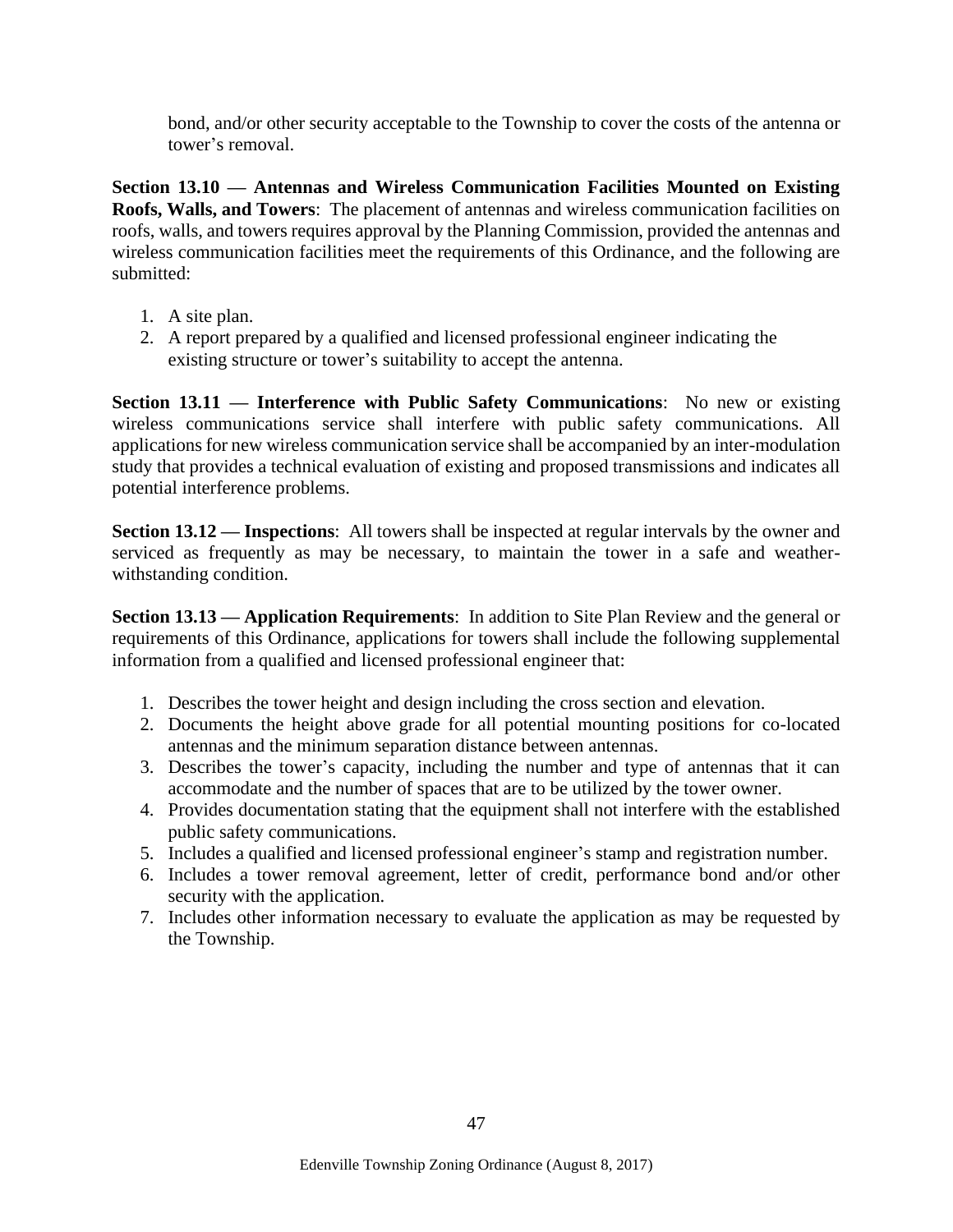**Section 13.14 — Priority of Users**: Priority for wireless communication antennas, facilities, and towers shall be given to the following entities in descending order:

- 1. Tower owner.
- 2. Midland County Emergency Services Director.
- 3. Other governmental agencies, for uses unrelated to public safety.
- 4. Entities providing licensed commercial wireless communication services including cellular, personal communication services, specialized mobilized radio, enhanced specialized mobilized radio, paging and similar services that are marketed to the general public.

**Section 13.15 — Antennas and Wireless Communication on Township Propert**y: The placement of wireless communication antennas or towers on Township property must comply with the following requirements:

- 1. The antennas or towers will not interfere with the purpose for which Edenville Township property is intended.
- 2. The antennas or towers will not have an adverse impact on surrounding private property.
- 3. The applicant must obtain adequate liability insurance and commit to a lease agreement that includes equitable compensation for the use of the land, other necessary provisions and safeguards and requires the applicant to hold harmless and indemnify Edenville Township and Water District No. 1 of Midland County for any and all liability claims arising out of the construction, operation, use or maintenance of the wireless communications tower or facility.
- 4. The applicant will submit a letter of credit, performance bond, or other security acceptable to Edenville Township to cover the costs of the antenna or tower's removal.
- 5. The antennas or towers will not interfere with other users who have a higher priority as defined in this Article at the time of installation.
- 6. Upon reasonable notice, the antennas or towers may be required to be removed at the users' expense.
- 7. The applicant must reimburse Township for any costs that it incurs because of the presence of the applicant's antennas or towers.
- 8. The applicant must obtain all necessary land use approvals and construction permits.

Notwithstanding the above, Edenville Township reserves the right to deny, for any reason, the use of any or all Township owned property by any or all applicants for antennas or towers under this Article.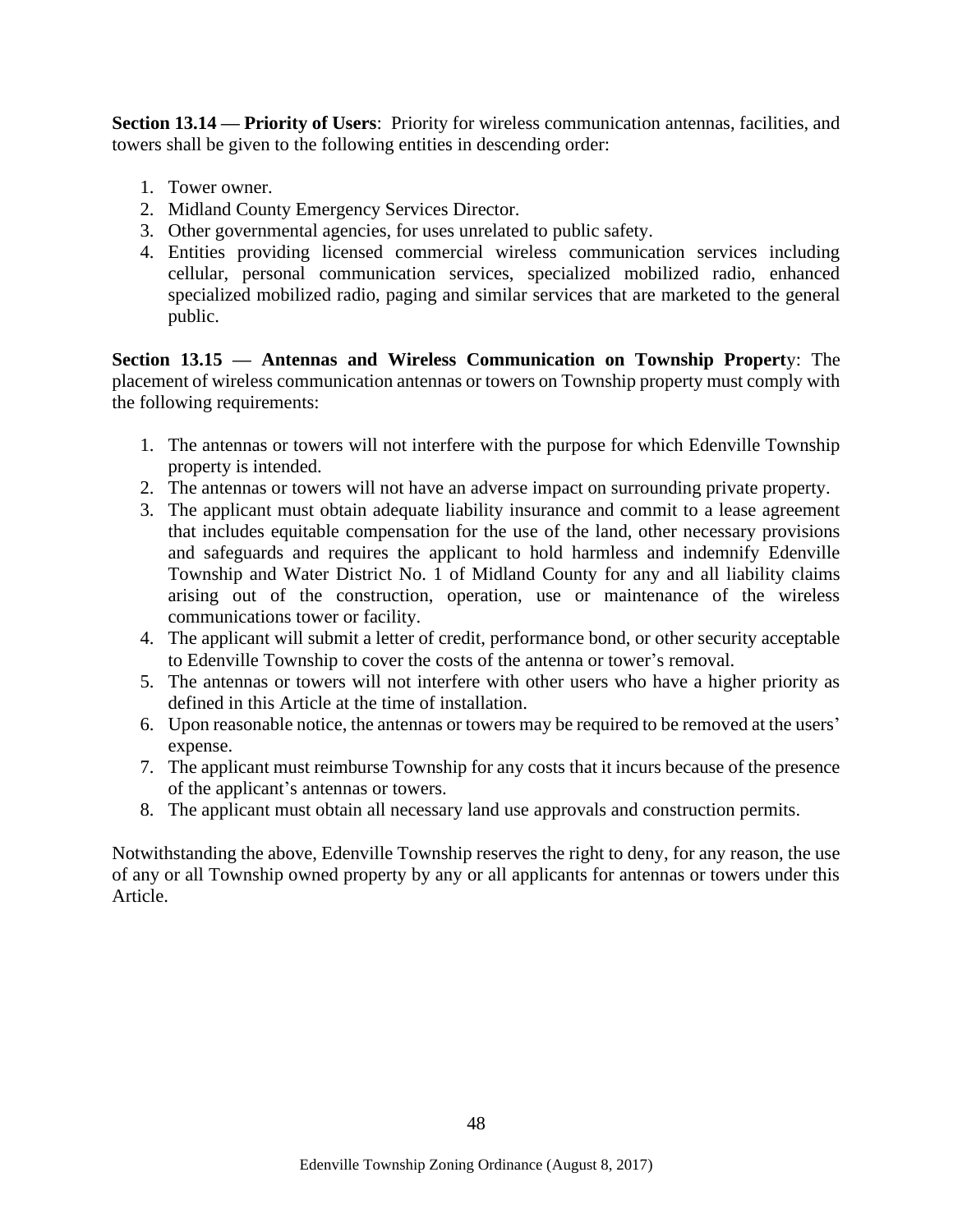### **ARTICLE 14. WIND ENERGY CONVERSION SYSTEMS (WECS)**

**Section 14.01 — Intent and Purpose:** It is the intent of this Article to set forth the provisions that will regulate wind energy conversion systems for both residential and commercial use. It will also define height, setback requirements, nomenclature, and requirements for public safety and special use.

**Section 14.02 — Definitions**: For purposes of this Article, the following words are defined as indicated below:

**AMBIENT**: The sound pressure level exceeded 90% of the time.

**ANEMOMETER**: A device used to measure wind speed.

**ANSI:** American National Standards Institute.

**dB(A)**: The sound pressure levels in decibels. Refers to the "a" weighted scale defined by ANSI. A method for weighting the frequency spectrum to mimic the human ear.

**dB(C)**: The sound pressure levels in decibels. Refers to the "c" weighted scale defined by ANSI. A method for weighting noises in the lower frequency spectrum.

**DECIBEL:** The unit of measure used to express the magnitude of sound pressure and sound intensity.

**HUB HEIGHT**: The distance measured from the ground level to the center of the turbine hub.

**METEOROLOGICAL TOWER (MET TOWER)**: A tower used to measure wind characteristics, to which anemometers, wind direction vanes, temperature and pressure sensors, and other measurement devices attached to it at various levels above the ground.

**SMALL ON-SITE WECS:** A wind energy conversion system consisting of a wind turbine (generator), a tower and associated control or conversion electronics that does not exceed 100 feet in height, has a rated capacity of not more than 100 kW, is intended to primarily reduce on-site consumption of utility power, and that shall be considered an accessory structure for the purpose of a building permit.

**SHADOW FLICKER:** Alternating changes in light intensity caused by the moving blade of a wind turbine casting shadows on the ground and stationary objects, such as window of a dwelling.

**SOUND PRESSURE:** Average rate at which sound energy is transmitted through a unit area in a specified direction. The pressure of the sound measured at a receiver.

**SOUND PRESSURE LEVEL:** The sound pressure mapped to a logarithmic scale and reported in decibels (dB).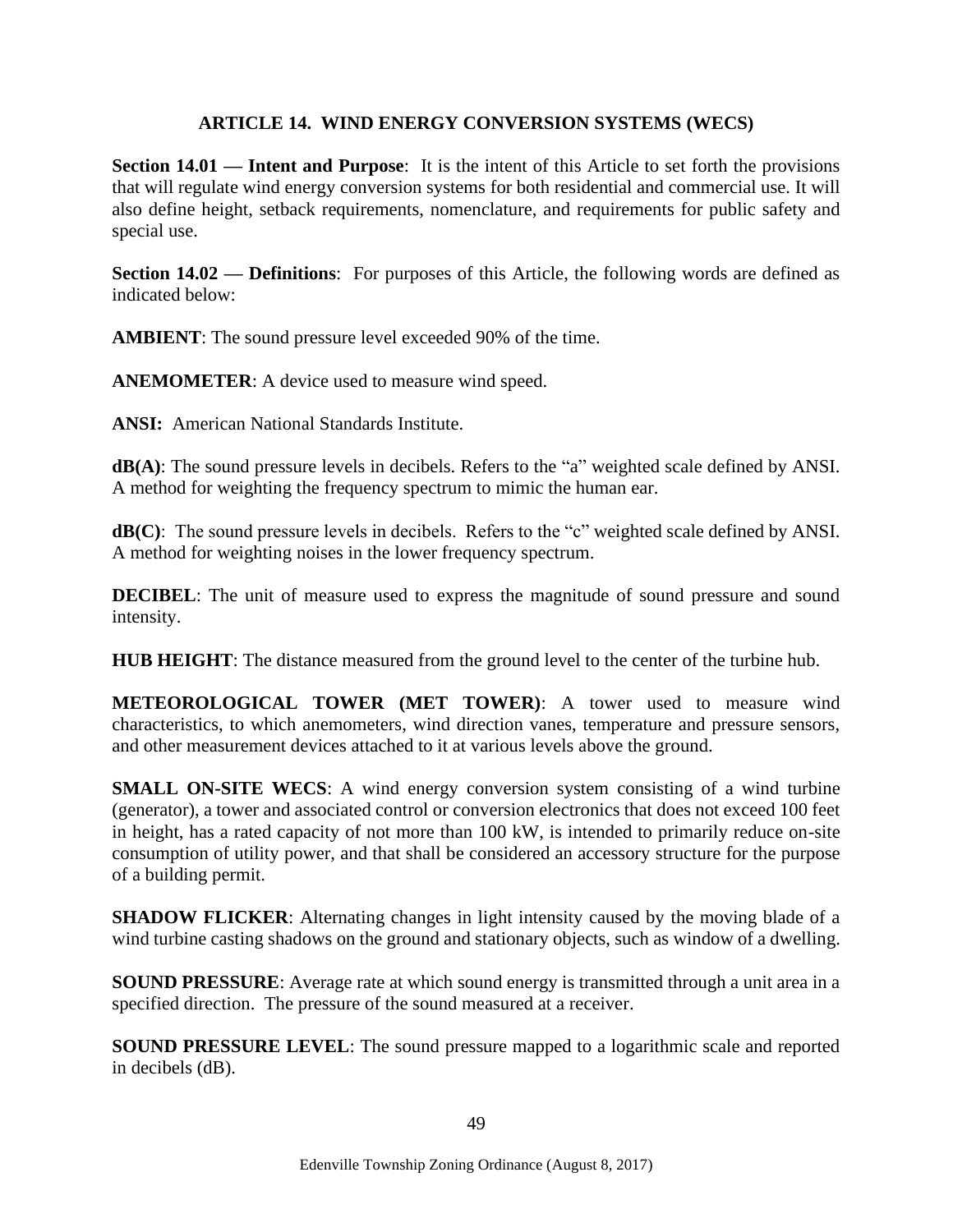**WIND ENERGY FACILITY**: One or more wind energy conversion systems under common ownership or operating control placed upon one or more contiguous lots or parcels with the intent to sell or provide electricity to a utility or transmission company. Although the wind energy conversion system within a wind energy facility may or may not be owned by the owner of the property or properties within the wind energy facility, the wind energy facility shall consist of all the contiguous lots and parcels located within the Township that are in whole or in part within a radius of 2,640 feet from each of the bases of any and all wind energy conversion systems in the wind energy facility, unless the Planning Commission expressly provides in the special use permit that the applicant may use a smaller radius or that any properties may be excluded from the wind energy facility. If the Planning Commission permits any properties within the approved radius to be excluded from the wind energy facility, then such properties shall be treated for all purposes as outside the wind energy facility under this Ordinance. The definition of wind energy facility includes substations, MET towers, cables/wires, and other buildings accessory to such facility, whose main purpose is to supply electricity to off-site customers.

**WIND ENERGY CONVERSION SYSTEM (WECS)**: Commonly referred to as a wind generating tower, windmill, or wind-powered generator that converts wind energy into power, consisting of:

- a. A tower, pylon, or other structure, including all accessory facilities, upon which any, all, or some combination of the following are mounted:
- b. A wind vane, blade, or series of wind vanes or blades, or other devices mounted on a rotor for the purpose of converting wind into electrical or mechanical energy.
- c. A shaft, gear, belt, or coupling device used to connect the rotor to a generator, alternator, or other electrical or mechanical energy-producing energy.
- d. A generator, alternator, or other device used to convert the energy created by the rotation of the rotor into electrical or mechanical energy.
- e. Other components not listed above but associated with the normal construction, operation, and maintenance of a wind energy conversion system.

**WECS HEIGHT**: The distance between the ground (at normal grade) and the highest point of the WECS, as measured from the ground (at normal grade), plus the length by which the rotor blade on a horizontal mounted WECS exceeds the structure that supports the rotor and blades (normally, the tower). Or put another way, the distance between the ground (at normal grade) and the highest point of the WECS (being the tip of the blade, when the blade is in the full vertical position).

- a. *Horizontal Axis Wind Turbine Rotors*: The distance between the ground and the highest point of the WECS, plus the length by which the rotor wind vanes or blades mounted on a horizontal axis wind turbine rotor exceeds the height of the WECS.
- b. *Vertical Axis Wind Turbine*: The distance between the ground and the highest point of the WECS including the top of the blade in its vertical position.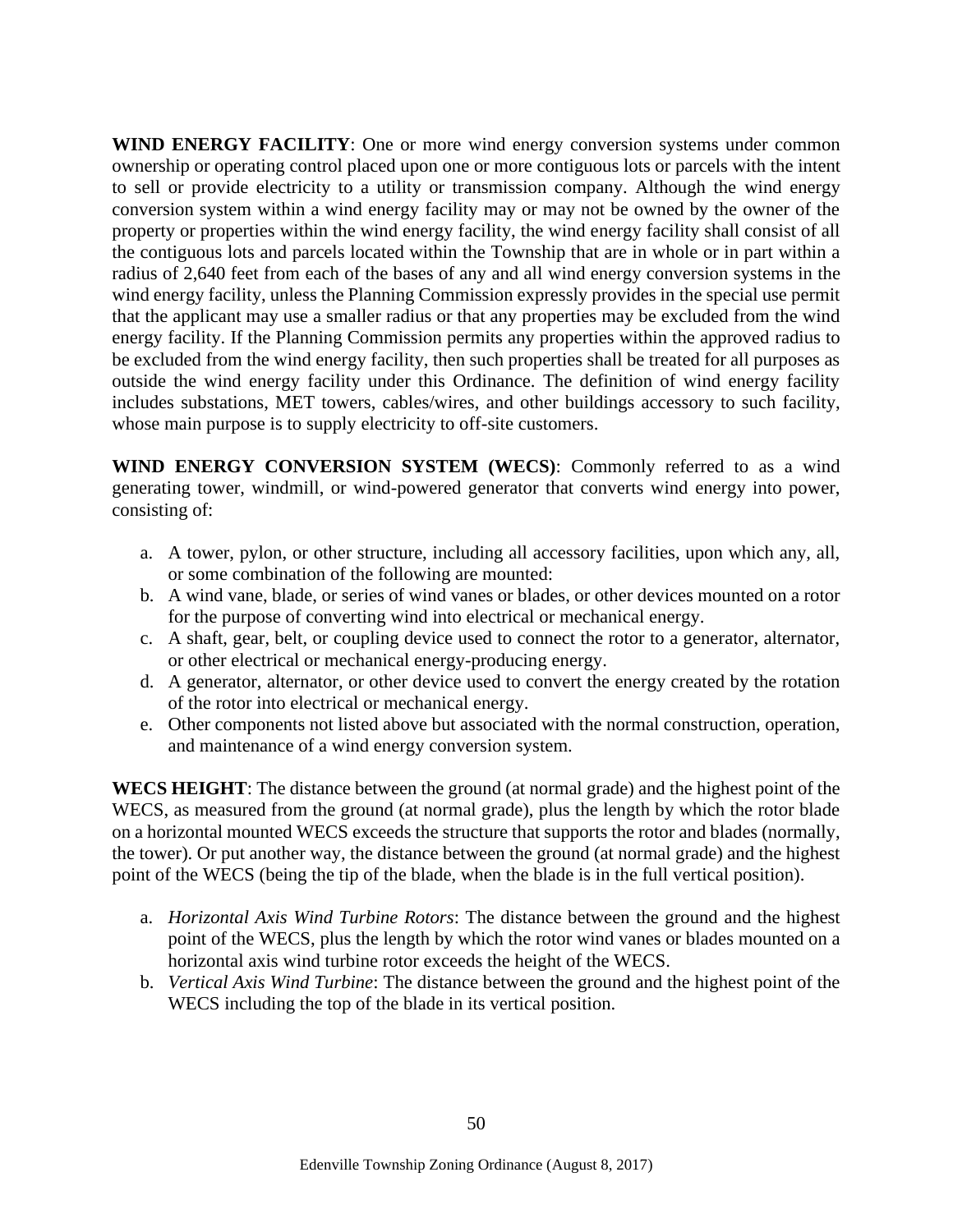### **Section 14.03 — Wind Energy Facility Application; Signatures**:

- A. The application for the special use permit for a wind energy facility shall be submitted on a form prepared for that purpose by the Township, and shall demonstrate the support in writing of each and every legal and equitable owner of each lot or parcel within the Township that is located in whole or in part within the wind energy facility.
- B. If any owners of property within the Township that is proposed to be within the wind energy facility do not support the application, the application shall identify those owners by name, address and telephone number, and a copy of the last offer the applicant made to that owner, or if applicant made no offer to the owner, then a copy of any written communications between the applicant and the owner.
- C. The Planning Commission shall investigate the basis for each such owner's objections. The record of the investigation shall be made a part of the record in the consideration of the special use permit proceedings, and the Planning Commission shall give due consideration to the basis for the objections in determining whether to permit any properties to be excluded from the wind energy facility.

The applicant shall submit eight (8) copies of the application and all supporting materials to the Township Clerk. The Township Clerk will cause the application to be placed on the Planning Commission's next regular meeting agenda.

**Section 14.04 — Wind Energy Facility Site Plan Drawing and Supporting Materials**: All applications for a wind energy facility special use permit shall be accompanied by a detailed site plan, drawn to scale and dimensioned, and certified by a registered engineer licensed in the State of Michigan, displaying the following information:

- A. All requirements for a site plan contained in Article 20 of this Ordinance.
- B. All lot lines and dimensions, including a legal description of each lot or parcel within the wind energy facility.
- C. Names of the owners of each lot or parcel within the Township that is proposed to be within the wind energy facility.
- D. Location and height of all proposed buildings, structures, electrical lines, towers, guy wires, guy wire anchors, security fencing, and all above ground structures associated with each WECS.
- E. Location and height of all buildings, structures, and above ground utilities located or proposed within the wind energy facility. Specific distances to other on-site buildings, structures, and utilities shall also be provided.
- F. Location of all existing and proposed overhead and underground electrical transmission or distribution lines within the wind energy facility, as well as within 1,000 feet of the outside perimeter of the wind energy facility.
- G. Proposed setbacks between each WECS and from each WECS to all existing and proposed structures within the wind energy facility.
- H. Land elevations at each proposed WECS location and its relationship to the land elevations of all existing and proposed structures within the wind energy facility.
- I. Access driveways to each WECS, together with a detailed narrative regarding dimensions, composition, and maintenance of each proposed driveway. All access driveways shall be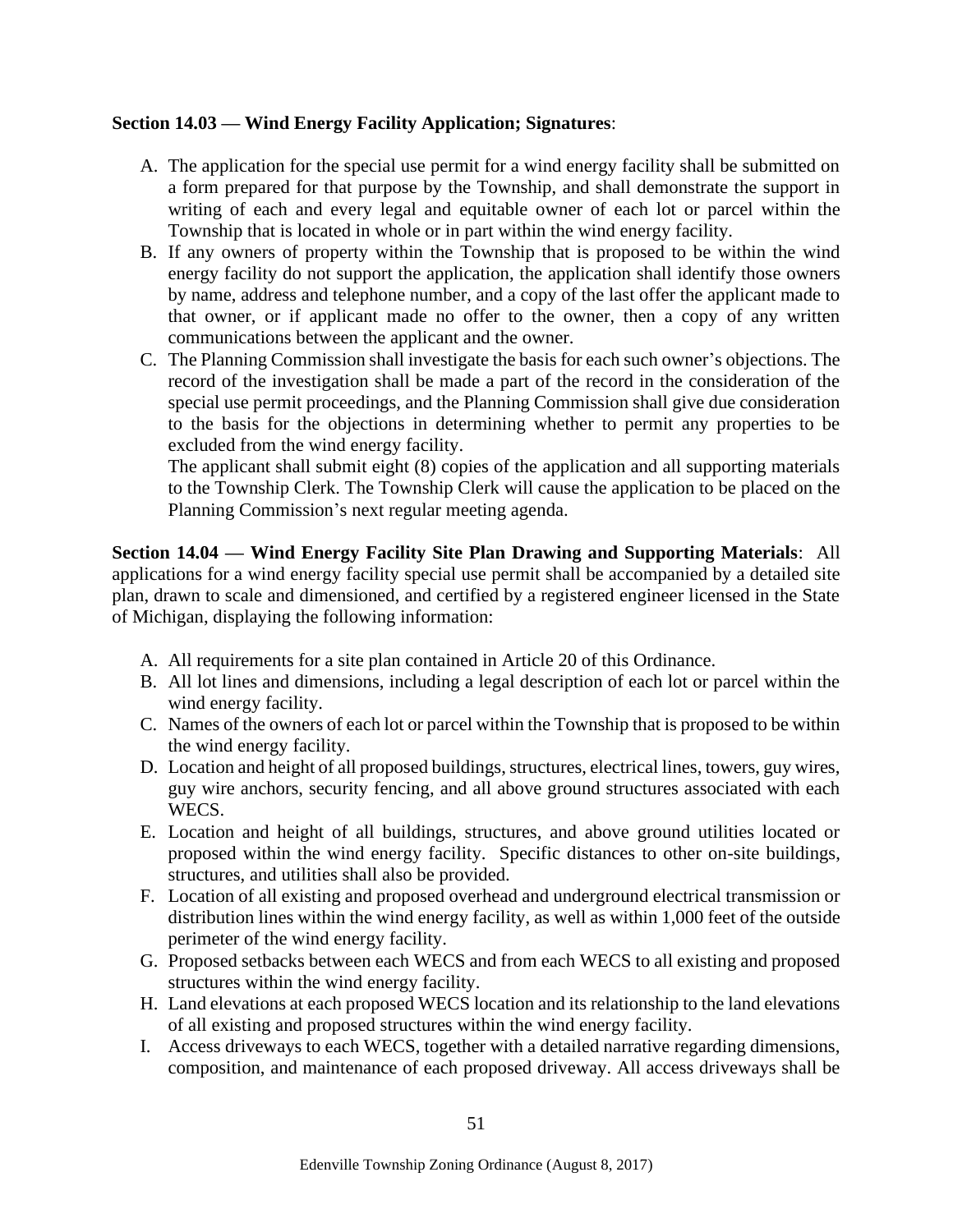subject to County Road Commission approval, and the use of drives shall be planned so as to minimize the use of lands for that purpose and otherwise meet the requirements of this Ordinance.

- J. The location of all farmland within the wind energy facility that is designated for preservation, a written description of the plan for preservation of farmland within the wind energy facility, and copies of all easements, restrictive covenants, or other documents proposed to be used to achieve that plan.
- K. Planned security measures to prevent unauthorized trespass and access and to warn of potential dangers, during both the construction and operation of the WECS.
- L. A written description of the maintenance program to be used to maintain each WECS, including removal when determined to be obsolete or abandoned. The description shall include maintenance schedules, the types of maintenance to be performed, and removal procedures and schedules should the WECS become obsolete or abandoned.
- M. A copy of the manufacturer's safety measures to prevent uncontrolled rotation or over speeding.
- N. Planned lighting protection measures.
- O. Additional detail(s) and information as required by the special use permit requirements of this Ordinance, or as requested by the Planning Commission.
- P. A hazard prevention plan that shall contain:
	- 1. Certification that the electrical WECS and between WECS and the utility right-of-way does not pose a fire hazard.
	- 2. Location of landscaping to be designed to avoid spread of fire from any source on a WECS; such preventative measures may address the types and locations of vegetation below the turbine and on the site.
	- 3. A listing of any hazardous fluids that may be used on site shall be provided, including Material Data Safety Sheets (MDSS).
	- 4. Certification that the WECS has been designed to contain any hazardous fluids shall be provided.
	- 5. A statement certifying that the WECS shall be routinely inspected to ensure that no fluids are released from the WECS.
- Q. Description of required approvals from other local, regional, state, or federal agencies that must be obtained evidence of such or progress toward obtaining approval shall be submitted with the site plan.
- R. A decommissioning plan that shall include:
	- 1. The anticipated life of the project.
	- 2. Credit for salvageable value of any materials.
	- 3. The method of ensuring that funds will be available for decommissioning and restoration.
	- 4. The anticipated manner in which the project will be decommissioned and the site restored.

**Section 14.05 — Building, Construction, and Electrical Codes; Towers; and Interconnection Standard:** Each WECS or anemometer tower shall comply with all applicable state and local building construction and electrical codes, as well as Federal Aviation Administration (FAA) requirements, the Michigan Airport Zoning Act, the Michigan Tall Structures Act, (Public Act 259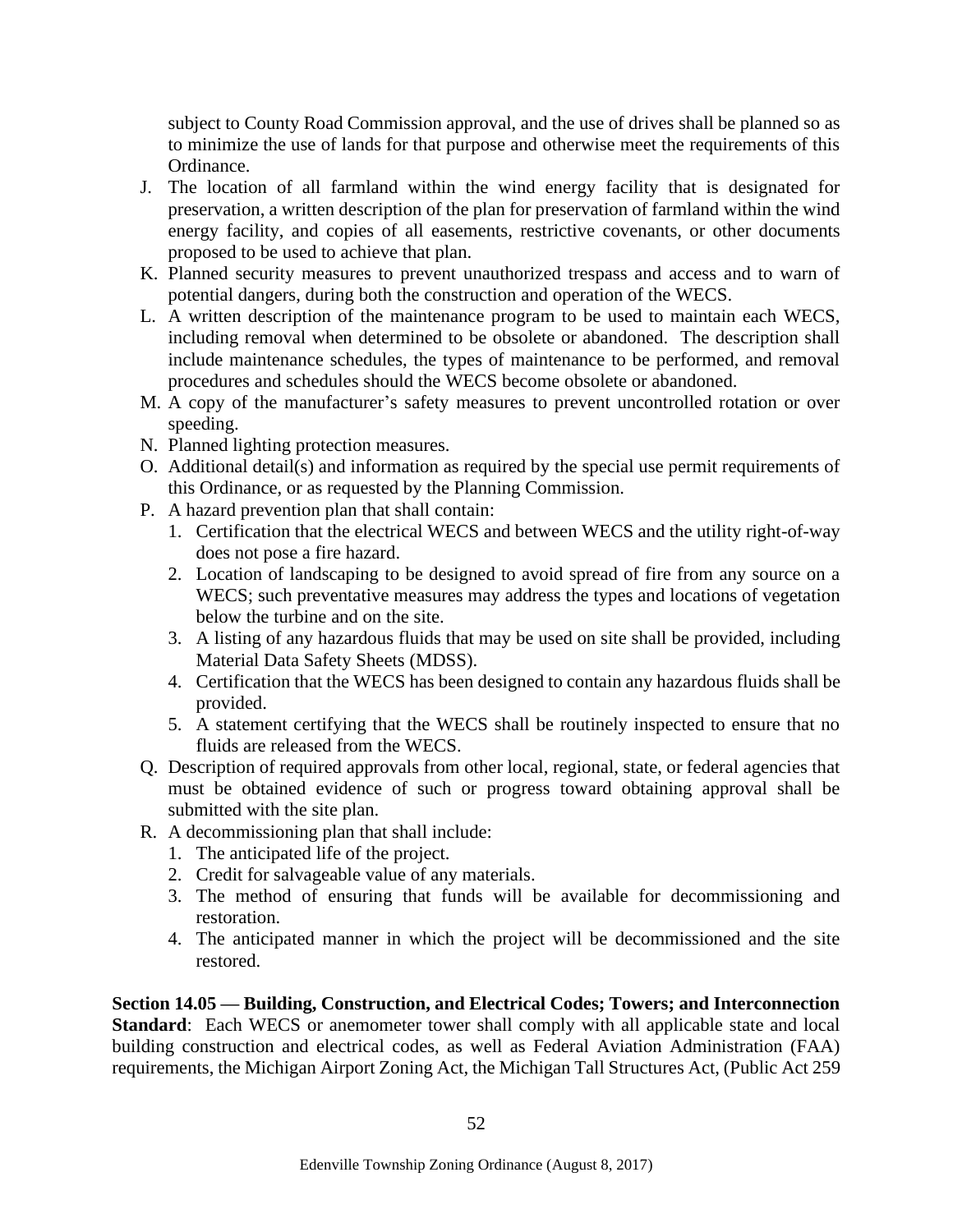of 1959, as amended) local jurisdiction airport overlay zone regulations, and the National Electric Safety Code. The tower shaft shall not be illuminated unless required by the FAA. Each WECS shall comply with applicable utility, Michigan Public Service Commission, and Federal Energy Regulatory Commission interconnection standards.

**Section 14.06 –- Preservation of Agricultural Uses**: Property located within a wind energy facility that is not designated as an immediate location of any WECS and accessory structures is encouraged to be preserved for agricultural uses and purposes through the execution and recording of appropriate easements, restrictive covenants, or other documents approved by the Planning Commission. Although such preservation measures are not required, they will be favorably considered by the Planning Commission in the review of a special use permit application.

# **Section 14.07 — Design Standards**:

- A. Height:
	- 1. The permitted maximum total height of each WECS shall be 430 feet, except where a WECS is located on waterfront lots, where the permitted maximum total height shall be fifty (50) feet; where state and federal regulations may require a lesser height; or where, as a condition of approval, the Township requires a lesser height.
	- 2. The Planning Commission may approve a WECS height of greater than 430 feet if the applicant clearly demonstrates that such greater height would be in the interest of persons and properties surrounding the WECS or wind energy facility.
- B. Setbacks: No part of a WECS (including guy wire anchors) or anemometer shall be located closer than 150% of the WECS height to any habitable structure and the nearest electric power or telephone line, or road or right-of-way. No part of a WECS, including guy wire anchors, may extend closer to the property line or waterfront than the required setback for the district in which the unit is located.
- C. Isolation: No WECS shall be located closer than 2,640 feet from the base of the WECS to any residences, businesses, schools, churches or other places of human habitation within the Township, unless the Planning Commission otherwise expressly provides in the special use permit. If the applicant seeks approval of an isolation distance less than 2,640 feet as required by this section, the applicant shall be required to demonstrate to the Planning Commission with clear and convincing evidence and state-of–the-art modeling, monitoring and measurement techniques that the proposed WECS will have no material adverse effects on any residences, businesses, schools, churches or other places of human habitation within the requested isolation distance from the WECS, as determined by a licensed qualified professional. Such evidence shall include, at a minimum, baseline readings, using state-ofthe-art techniques, of the existing noise levels measured at least at ten (10) representative residences outside the wind energy facility or away from the WECS and state-of-the-art noise modeling data demonstrating that the anticipated noise generated by WECS will not increase the existing noise levels above a maximum of forty-five (45) decibels on the DBA scale at any of those representative residences, as determined in the special use permit. As a condition of approval for any such lesser isolation distance, the applicant shall also post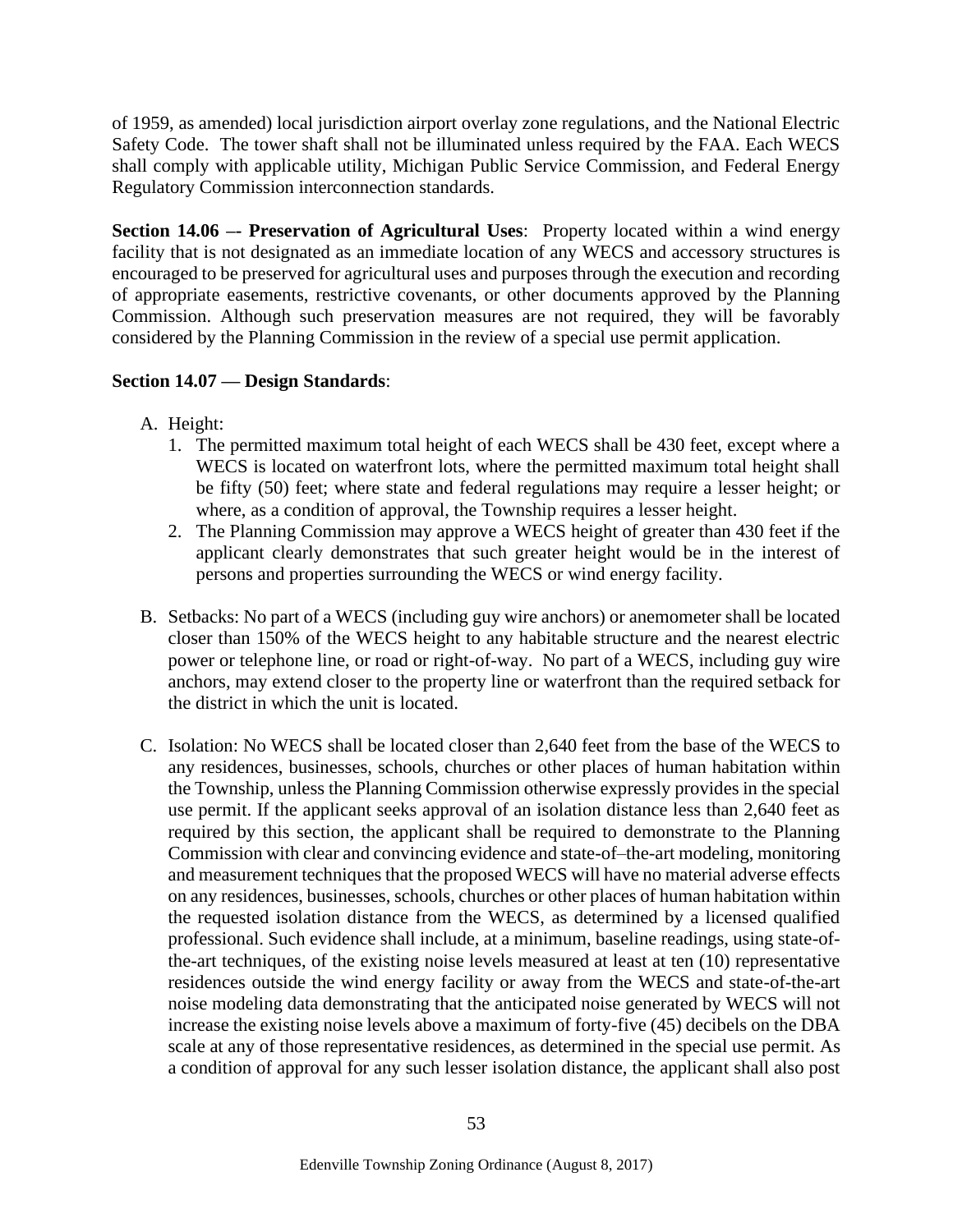a performance guarantee in an amount fixed by the Planning Commission to assure that the WECS when installed will not have any material adverse effects on any residences, businesses, schools, churches or other places of human habitation within the requested isolation distance from the WECS, as determined by a licensed qualified professional.

- D. Rotor or Blade Clearance: Blade arcs shall have a minimum clearance over and from ground level and any structure, adjoining property, or tree of twenty (20) feet for small onsite WECS and seventy-five (75) feet for all other WECS.
- E. Rotor or Blade Safety: Each WECS shall be equipped with both a manual and automatic braking device capable of stopping the WECS operation in high winds within 80% of design limits of the braking system.
- F. Tower Access: To prevent unauthorized climbing, WECS must comply with at least one of the following provisions:
	- 1. External tower climbing apparatus shall not be located within twelve (12) feet of the ground.
	- 2. A locked anti-climb device shall be installed and maintained.
	- 3. A tower capable of being climbed externally shall be enclosed by a locked, protective fence at least ten (10) feet high with barbed wire fence.
- G. Signs: Each WECS shall have one sign, not to exceed two (2) square feet in area, posted at the base of the tower. The sign shall contain at least the following:
	- 1. Warning high voltage.
	- 2. Warning falling ice.
	- 3. Manufacturer's name.
	- 4. Emergency numbers (list more than one number).
	- 5. FAA regulated sign with precise description with latitude and longitude, the applicant's current telephone number and the current telephone number for the FAA's regional office having jurisdiction over Edenville Township.
	- 6. If fenced, place signs on the fence.
- H. Visual Impact:
	- 1. WECS shall be mounted on tubular towers, painted a non-reflective, non-obtrusive neutral color.
	- 2. The appearance of turbines, towers, and buildings shall be maintained throughout the life of the wind energy facility pursuant to industry standards (i.e. condition of exterior paint, signs, landscaping).
	- 3. A certified registered engineer and authorized factory representative shall certify that the construction and installation of the WECS meets or exceeds the manufacturer's construction and installation standards.
	- 4. The design of the wind energy facility's buildings and related structures shall, to the extent reasonably possible, use materials, colors, textures, screening, and landscaping that will blend facility components with the natural setting and the environment existing at the time of installation.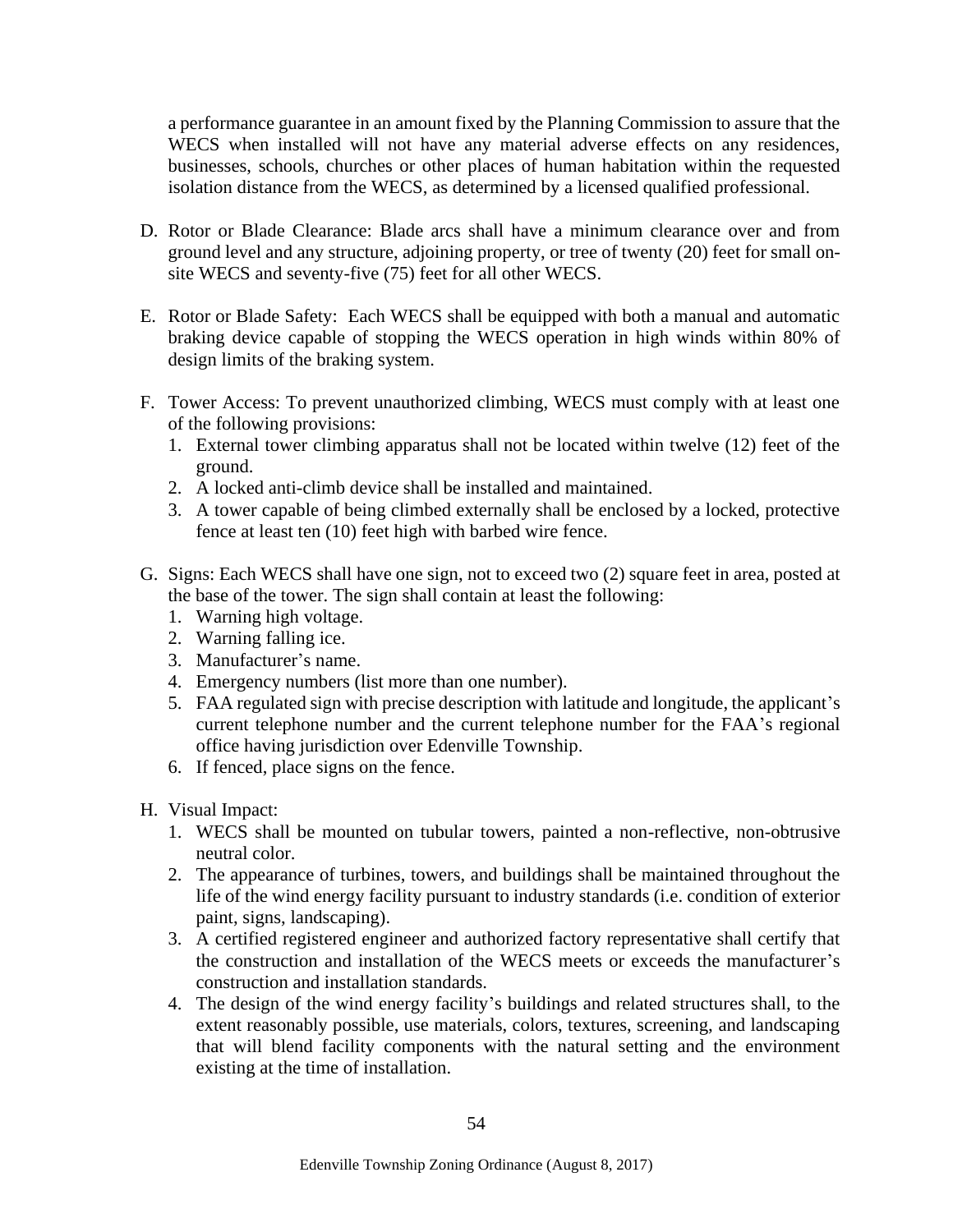- I. Shadow Flicker:
	- 1. The WECS shall be designed in such a manner as to minimize shadow flicker on a roadway and prevent shadow flicker on any existing structures located off the property on which the WECS is located.
	- 2. If necessary to prevent shadow flicker from crossing occupied structures, the WECS may be programmed to stop rotating during times when the WECS shadow crosses these structures.
	- 3. The Planning Commission may require the applicant to conduct an analysis of potential shadow flicker at occupied structures if it deems such an analysis necessary. The analysis shall identify the locations of shadow flicker that may be caused by the project and the expected durations of the flicker at these locations from sunrise to sunset over the course of a year. The analysis shall identify problem areas where shadow flicker may affect the occupants of the structures and describe measures that shall be taken to eliminate or mitigate the problems.
	- 4. The WECS operator may obtain written agreements that allow shadow flicker to cross an occupied structure.
- J. Lighting: A lighting plan for each WECS shall be approved by the Planning Commission. Such plan must describe all lighting that will be utilized, including any lighting that may be required by the FAA. Such a plan shall include but is not limited to the planned number and location of lights, light color and whether any lights will be flashing. All tower lighting will comply with FAA regulations and guidance and shall be consistent with USFWS/MDNR guidelines. Lighting shall be shielded to the extent possible to reduce glare and visibility from the ground.
- K. Electromagnetic Interference: Each WECS shall be designed, constructed and operated so far as possible so as not to cause radio, television and navigation or other wireless microwave or signal interference. In the event that electromagnetic interference is experienced by properties outside the wind energy facility, and the WECS is determined to cause radio, television or other wireless signal reception to be degraded from the conditions prior to the installation of the wind energy facility through the proper utilization by an expert of relevant facts, data and reliable scientific principles and methods, the WECS owner shall provide alternate service to each individual resident or property owner affected. If a property owner or resident is successful in demonstrating degradation of their radio, television or other wireless signal reception caused by a WECS, then the WECS owner shall also reimburse the property owner or resident for their reasonable costs and fees incurred to prove the existence and cause of the degradation.
- L. Noise Emissions:
	- 1. All WECS shall be manufactured and constructed with the best available noise reduction technology available at the time of their construction.
	- 2. Noise emissions from the operation of one or more WECS operating within a wind energy facility shall not in any case exceed fifty (50) decibels on the DBA scale as measured at any point on the boundary between land within the wind energy facility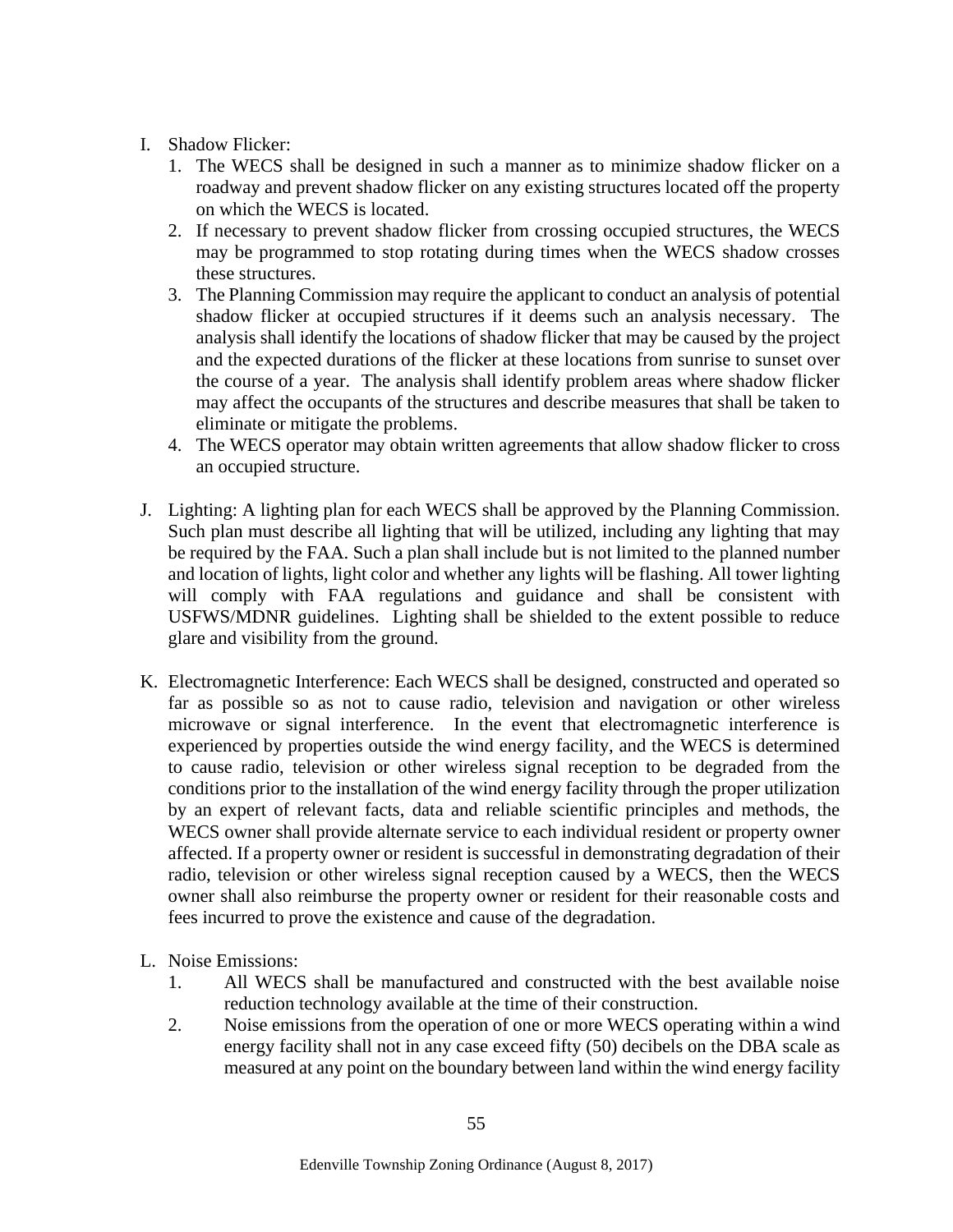and land outside the wind energy facility, and not more than forty-five (45) decibels on the dB(A) scale as measured at residences outside the wind energy facility.

- 3. In addition, noise emissions shall not exceed fifty (50) decibels on the dB(C) scale between 7 p.m. and 7 a.m. as measured at any point on the boundary between land within the wind energy facility and land outside the wind energy facility, and not more than forty-five (45) decibels on the dB((C)A scale as measured at residences outside the wind energy facility.
- 4. A state-of-the-art baseline noise emission study of the proposed site and impact of estimated operating noise levels upon all areas within a one (1) mile radius of each proposed WECS location shall be performed (at the applicant's cost) and submitted to the Township with the application for special use.
- M. Distribution, Transmission and Interconnection: All collection lines and interconnections from the WECS to the electrical substation shall be located and maintained underground inside of the wind energy facility. The Planning Commission may waive the requirement that collection lines and interconnections be located and maintained underground if the Planning Commission determines that it would be impractical or unreasonably expensive to install, place, or maintain such collection lines and interconnections underground.
- N. Guy Wires: If supported by guy wires, such wires shall be covered with a height visibility material so as to make it visible to a height of at least six (6) feet above the ground.
- O. Potential Ice Throw: The potential ice throw or ice shedding for the WECS shall not cross the property lines of the site nor impinge on any right-of-way or overhead utility line.

# **Section 14.08 — Safety: These requirements shall apply to all WECS**:

- 1. All collection system wiring shall comply with all applicable safety and stray voltage standards.
- 2. WECS shall not be climbable on the exterior.
- 3. All access doors to WECS and electrical equipment shall be lockable.
- 4. Appropriate warning signs shall be placed on WECS, electrical equipment, and facility entrances.
- 5. All WECS shall be equipped with controls to control the rotational speed of the blades within design limits for the specific WECS.

**Section 14.09 — Vibrations or Wind Currents**: Under no circumstances shall a WECS produce vibrations or wind currents humanly perceptible beyond the perimeter of the wind energy facility.

**Section 14.10 — Stray Voltage**: The applicant shall be responsible for compensation for damages due to any stray voltage caused by a WECS in accordance with the rules of the Michigan Public Service Commission.

**Section 14.11 — Conditions and Modifications**: Any conditions or modifications approved by the Planning Commission shall be recorded in the minutes of the appropriate Planning Commission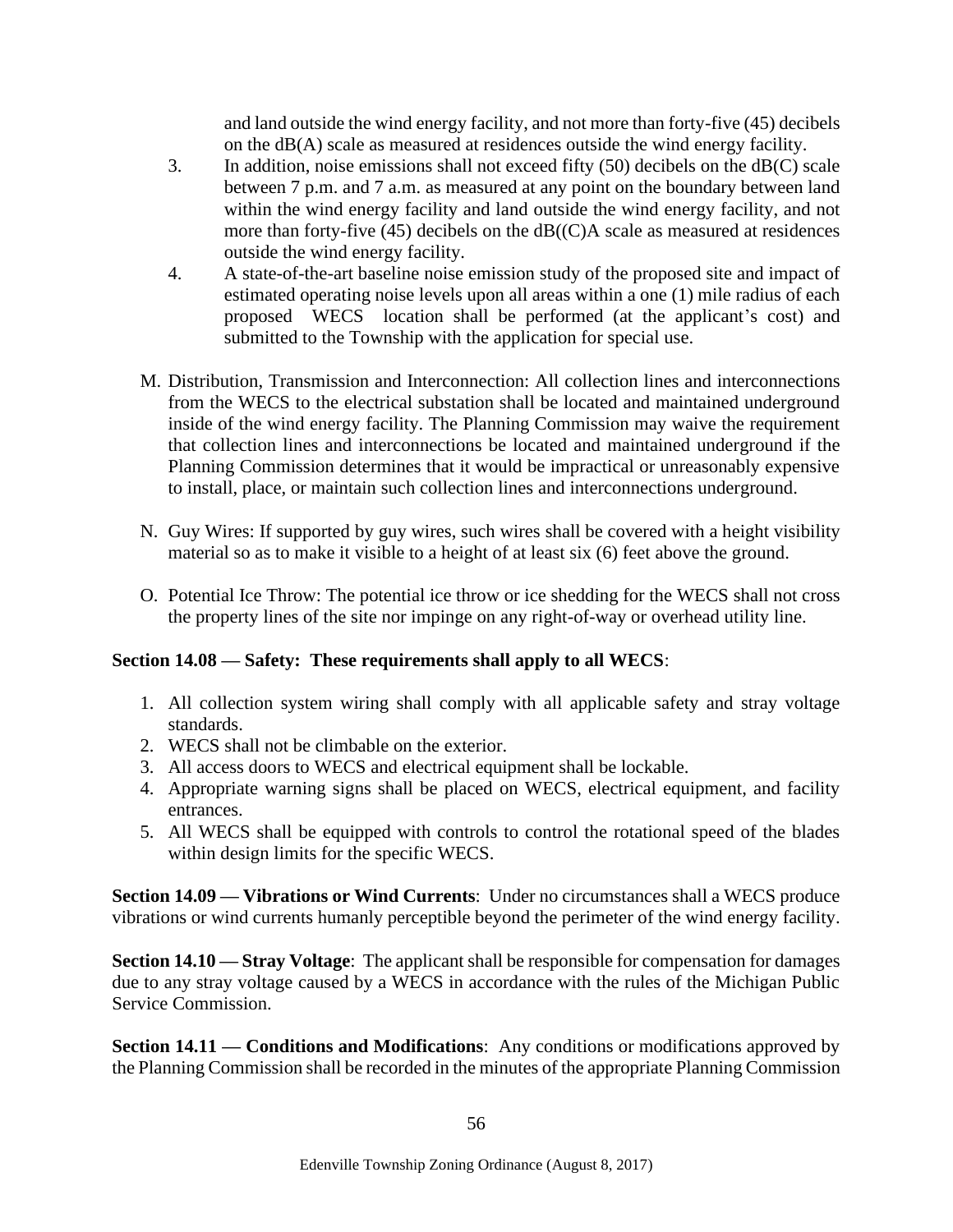meeting. The Planning Commission may in addition to other reasonable conditions, require landscaping, walls, fences, and other improvements that are reasonable in relation to and consistent with the nature of the district in which the proposed special use would be located. After approval, at least two (2) copies of the final approved Site Plan shall be signed and dated by the Chairman of the Planning Commission and the authorized representative of the Applicant. One copy shall be kept on file by the Township Clerk, and one copy shall be returned to the applicant's authorized representative.

**Section 14.12 — Completion; Testing:** The applicant shall complete the wind energy facility construction within twelve (12) months after commencement of construction. Within twelve (12) months of completion and commencement of operation, the applicant shall be required to present a report prepared by a third party, qualified professional, demonstrating that the wind energy facility while in operation meets the requirements of this Ordinance and the permit for special use permit with respect to noise emissions and electromagnetic interference, and shadow flicker effect.

**Section 14.13 — Inspection**: The Township shall have the right upon issuing any wind energy facility special use permit to inspect the premises on which each WECS is located at any reasonable time. The Township may hire a consultant to assist with any such inspections at the applicant's reasonable cost.

**Section 14.14 — Maintenance and Repair**: Each WECS must be kept and maintained in good repair and condition at all times. If the Township Zoning Enforcement Officer determines that a WECS fails at any time to meet the requirements of this Ordinance and the permit for special use with respect to noise emissions, electromagnetic interference, or shadow flicker effect, or that it poses a potential safety hazard, the applicant shall shut down the WECS within 48 hours after notice by the Township Zoning Enforcement Officer and not restart the WECS until the condition has been corrected. The applicant shall keep a maintenance log on each WECS that shall be available for the Township's review on a monthly basis. The applicant shall keep all sites within the wind energy facility neat, clean, and free of refuse, waste, or unsightly, hazardous, or unsanitary conditions.

**Section 14.15 — Complaint Resolution:** The applicant shall develop a process to resolve complaints from nearby residents and property owners concerning the construction and operation of the wind energy facility. The process may use an independent mediator or arbitrator and shall include a time limit for acting on a complaint. The process shall not preclude the Township from acting on a complaint. During construction and operation, the applicant shall maintain a telephone number during business hours where nearby residents and landowners can reach a project representative.

**Section 14.16 — Abandonment**: Any WECS that is not used for the production of energy for a period of six (6) successive months or longer shall be deemed to be abandoned and shall be promptly dismantled and removed from the property, unless the applicant receives a written extension of that period from the Township Zoning Enforcement Officer in a case involving an extended repair schedule for good cause. All above and below ground materials (down to five (5)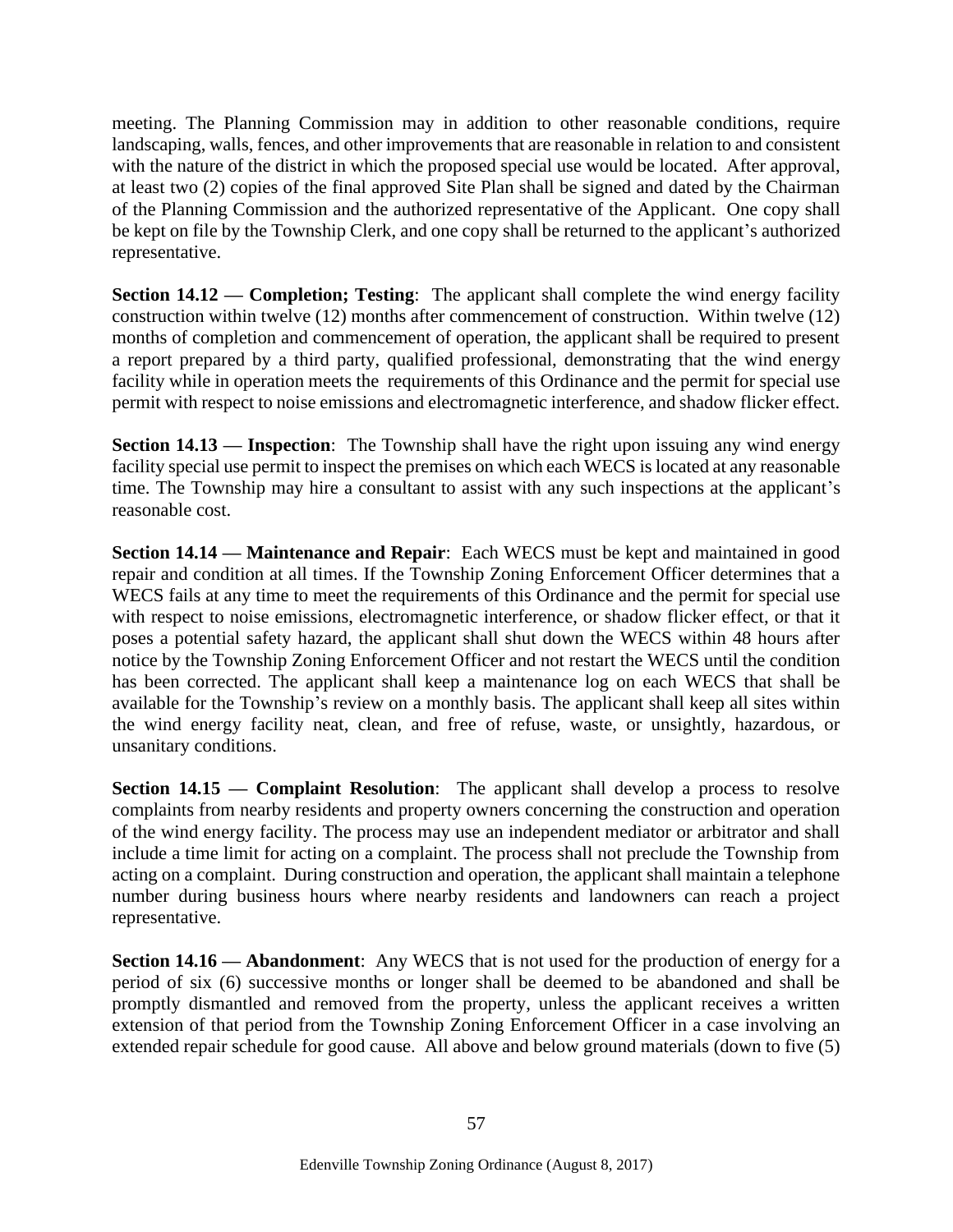feet below the ground) must be removed. The ground must be restored to its original condition within 180 days of abandonment.

**Section 14.17 — Continuing Security and Escrow**: If any WECS is approved for construction under this Ordinance, the applicant shall be required to post continuing security and a continuing escrow deposit prior to commencement of construction, that shall remain in effect until the WECS has been finally removed, as provided below:

- A. Continuing Security: If a special use permit is approved, the Planning Commission shall require security in the form of a cash deposit, irrevocable letter of credit, corporate bond or surety bond in a form, amount, time and duration acceptable to the Township, that will be furnished by the applicant to the Township in order to ensure full compliance with this section and any conditions of approval. When determining the amount of such required security, the Township may also require an annual escalator or increase based on the Consumer Price Index (or the equivalent or its successor) (CPI). Such financial guarantee shall be deposited or filed with the Township Clerk after a special use has been approved but before construction commences upon a WECS within the wind energy facility. At a minimum, the financial security shall be in an amount determined by the Township to be reasonably sufficient to have each WECS fully removed (and all components properly disposed of and the land returned to its original state) should such structure or structures become abandoned, dangerous or obsolete, or not in compliance with this Ordinance or the special use permit. Such financial security shall be kept in full force and effect during the entire time while a WECS exists or is in place, and such financial security shall be irrevocable and non-cancelable, except by the written consent of both the Township and the then-owner of the WECS.
- B. Continuing Escrow Deposit: A continuing escrow deposit to be held by the Township shall be funded in cash by the applicant prior to the commencement of construction of any WECS shall be maintained by the WECS owner until the WECS has been permanently removed. The monetary amount placed by the applicant in escrow with the Township shall be estimated by the Township to cover all reasonable costs and expenses associated with continuing enforcement of this Ordinance and the terms of the special use permit, which costs can include, but are not limited to, reasonable fees of the Township Attorney, Township Planner and Township Engineer, as well as costs for any reports or studies that the Township anticipates it may have done that are reasonably related to enforcement of the Ordinance and the special use permit. If the Township is required to expend any portion of the escrow deposit, or if the existing escrow amount paid by the applicant proves to be insufficient to cover the Township's enforcement costs, the Township may require that the WECS owner place additional monies into escrow with the Township.
- C. Continuing Obligations: Failure to keep such financial security and escrow deposit in full force and effect at all times while a WECS exists or is in place shall constitute a material and significant violation of a special use and this Ordinance, and will subject the WECS owner to all remedies available to the Township, including possible enforcement action and revocation of the special use.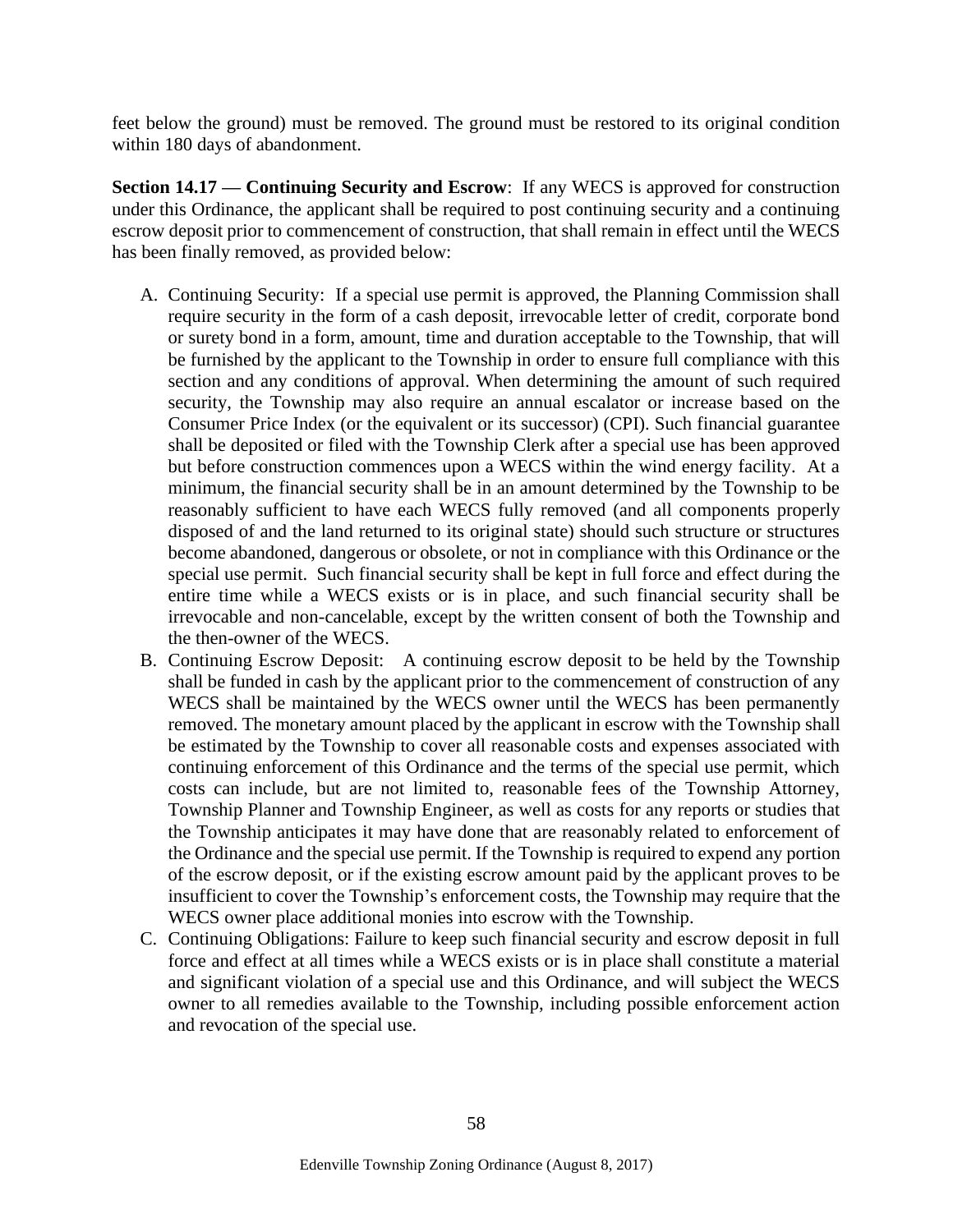**Section 14.18 — Liability**: The applicant shall insure each WECS at all times, and shall maintain such insurance on its own behalf and on behalf of the Township as a co-insured, with limits of liability not less than \$2,000,000 per occurrence for damages to persons and property (to be adjusted annually to an amount equivalent to 2010 dollars based on the CPI).

**Section 14.19 — Environmental Impact Assessment:** At the Township's request, the applicant shall fund an environmental assessment or impact study and/or other relevant report(s) or studies (including, but not limited to, assessing the potential impact on endangered species, eagles, birds, and/or other wildlife) as required by the Township for review by the Township regarding the WECS and surrounding areas. Each such study or report shall be provided to the Township prior to the time when the Planning Commission makes its final decision regarding the special use.

**Section 14.20 — Reasonable Conditions**: In addition to the requirements of this section, the Planning Commission may impose additional reasonable conditions on the approval of a wind energy facility as a special use.

**Section 14.21 — Other Requirements**: Each wind energy facility and WECS shall also comply with all applicable federal, state, and county requirements, in addition to other Township Ordinances.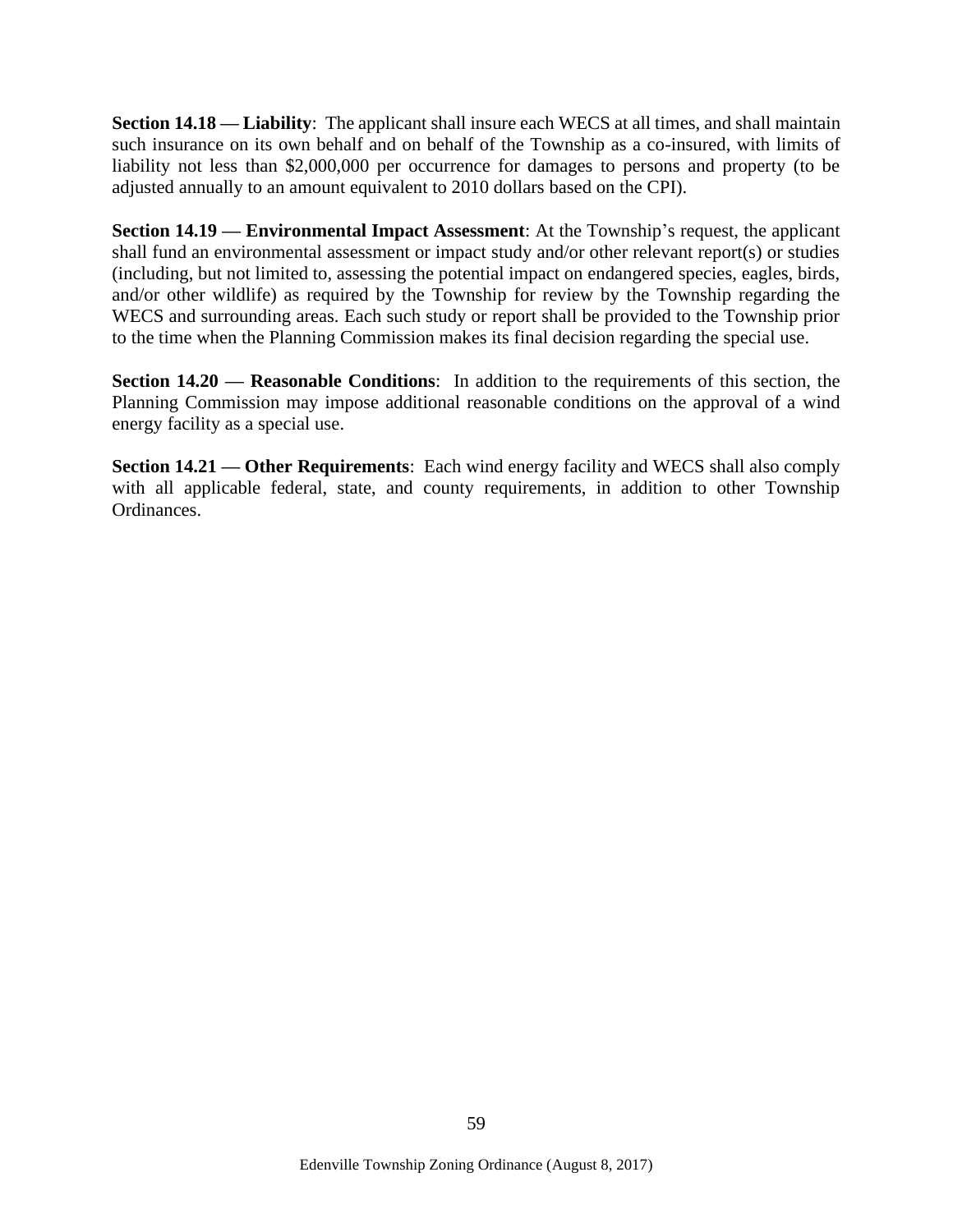## **ARTICLE 15. SUPPLEMENTARY REGULATIONS**

The provisions of this Ordinance shall be subject to such modifications, additions, exceptions, or limitations as herein provided by the following regulations:

**Section 15.01 — Intent and Purpose**: The intent and purpose of this Article is to identify modifications, additions, exceptions and/or limitations to the requirements set forth in the other sections of this Ordinance.

**Section 15.02 — Height Limitations; Exemptions**: Maximum height will be measured from the natural grade to the highest point of the structure.

- 1. No building or structure shall be erected or altered to a height exceeding 2 1/2 stories or 35 feet.
- 2. Exemptions: Height limitations of this Ordinance shall not apply to the following uses or features that shall be erected only to such height as is necessary to accomplish the purpose they are to serve and then only in accordance with any other governmental regulations and approval of the Planning Commission.
	- a. Buildings used for agricultural purposes.
	- b. Places of worship.
	- c. Belfries.
	- d. Cupolas.
	- e. Penthouses and domes not used for human occupancy.
	- f. Chimneys.
	- g. Ventilators.
	- h. Skylights.
	- i. Water tanks.
	- j. Bulkheads, similar features, and necessary mechanical appurtenances usually carried above roof level.

### **Section 15.03 — Corner Lots**:

- 1. For lots greater than 60ft. wide, structures on corner lots shall comply with front yard setback requirements along both abutting rights-of-way.
- 2. For lots 60 ft. wide and less, the following setbacks are allowed: 8 ft. side setbacks, 50 ft. front setback, 10 ft. back setback. For corner lots 60 ft. wide or less, the side setback nearest the road shall be 20 ft., provided it does not impede any view from existing houses.

**Section 15.04 — Yard Requirements**: Every lot on which a building or structure is erected shall have a front yard not less than fifty (50) feet in depth from the right-of-way and side yards of not less than then (10) feet in width and a rear yard of no less than ten (10) feet. Side yards of lots of record created before October 1968 may be reduced to eight (8) feet, provided the lots are less than sixty-five (65) feet in width.

When a parcel fronts on a body of water, the dwelling shall be not less than fifty (50) feet from the normal high-water mark at the point where the water line is nearest to the dwelling or structure.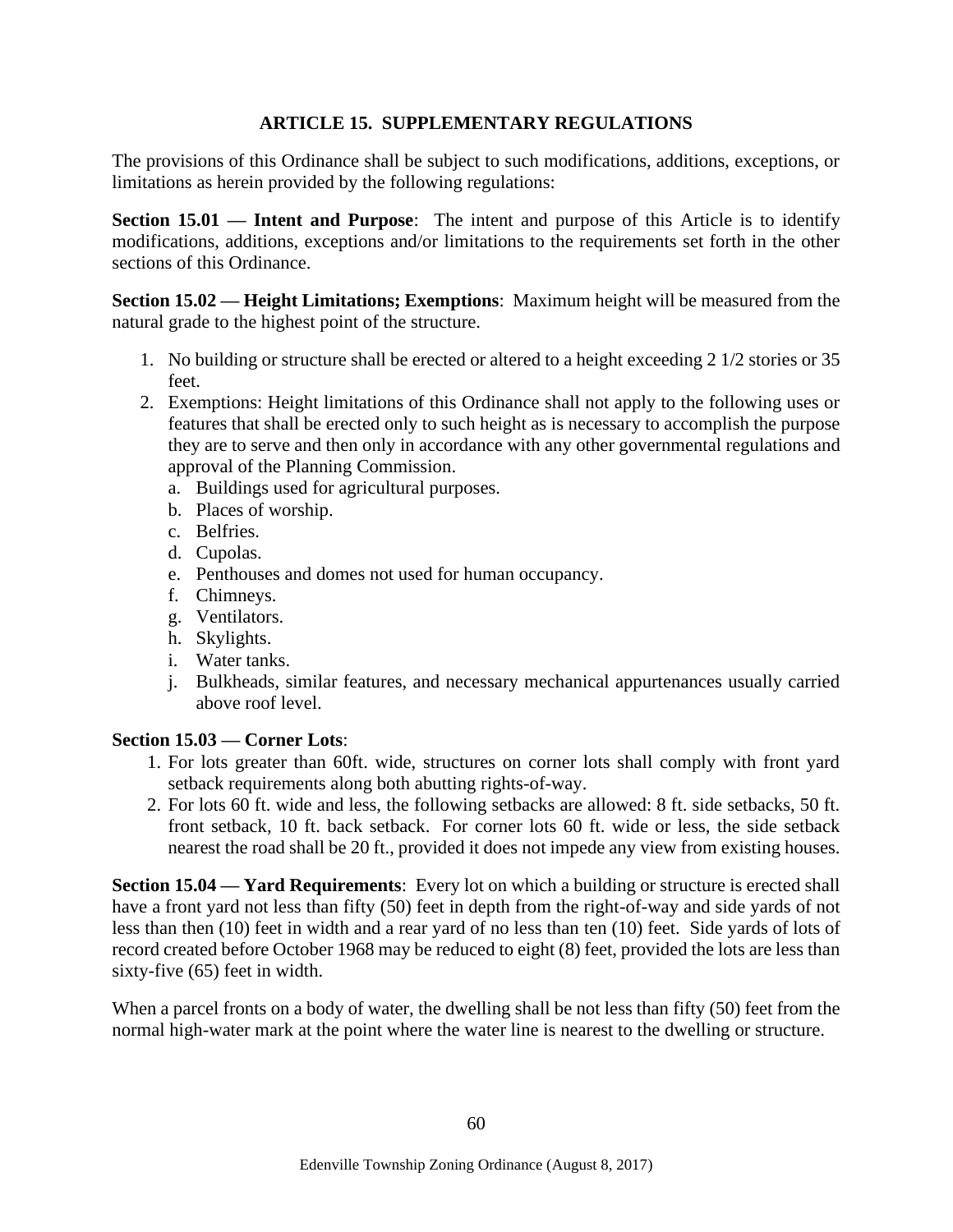**Section 15.05 — Skirting**: All structures without a continuous perimeter foundation shall be skirted with a suitable building material before an occupancy permit is approved.

**Section 15.06 — Compliance with Land Division Ordinance**: No building permit will be issued if the parcel involved is in violation of the Land Division Ordinance. If compliance with the Land Division Ordinance is questioned, the landowner must supply proof to the Township Zoning Enforcement Officer that his/her property is in compliance.

**Section 15.07 — Roads and Streets**: Public and private streets and roads shall comply with all the following:

- 1. A road or street shall have at least sixty-six (66) feet of right-of-way width.
- 2. Each road or street shall be provided with one (1) safe exit and one (1) safe entrance from a public thoroughfare. Such exit and entrance may be combined or provided separately. Approval for location of such exit and entrance shall be obtained from the County Road Commission or MDOT, which shall also approve the design and construction thereof in the interest of safety, adequate drainage, and other public requirements.
- 3. A road or street shall be centered in the rights-of-way.
- 4. The travelled portion of a road or street shall be a minimum twenty (20) feet in width, with a minimum twelve (12) feet overhead clearance to allow access for emergency vehicles.
- 5. All public and private roads and streets must be reviewed by the Township Fire and Rescue Department to ensure that the Township's equipment can readily traverse the road and or street at least to a point within 100 feet of the structure served by the roadway.

**Section 15.08 — Private Driveways**: All Private Driveways shall be subject to the following standards and requirements:

- 1. Minimum width and height:
	- a. The driveway shall have a minimum clear and passable area at least fourteen (14) feet in width for the entire length of the driveway. "Clear and passable" shall mean that the area is free of roots, brush shrubs, trees, obstructions or any other debris.
	- b. The driveway shall have a minimum clear and passable area of at least thirteen (13) feet in height for the entire length of the driveway.
- 2. The driveway shall have an aggregate base course of compacted gravel, crushed concrete, slag, or similar material that is at least six (6) inches in depth and at least ten (10) feet in width for the entire length of the driveway.
- 3. Driveways that exceed 100 feet in length or have turns must be reviewed by the Township Fire and Rescue Department to ensure that the Township's public safety equipment can readily traverse the driveway at least to a point within 100 feet of the structure served by the driveway. The Township Fire Chief shall have the discretion to deny approval of any proposed driveway that cannot be readily traversed by the equipment of the Township Fire and Rescue Department due to severity of turns or inadequate radius of the turns in the proposed driveway.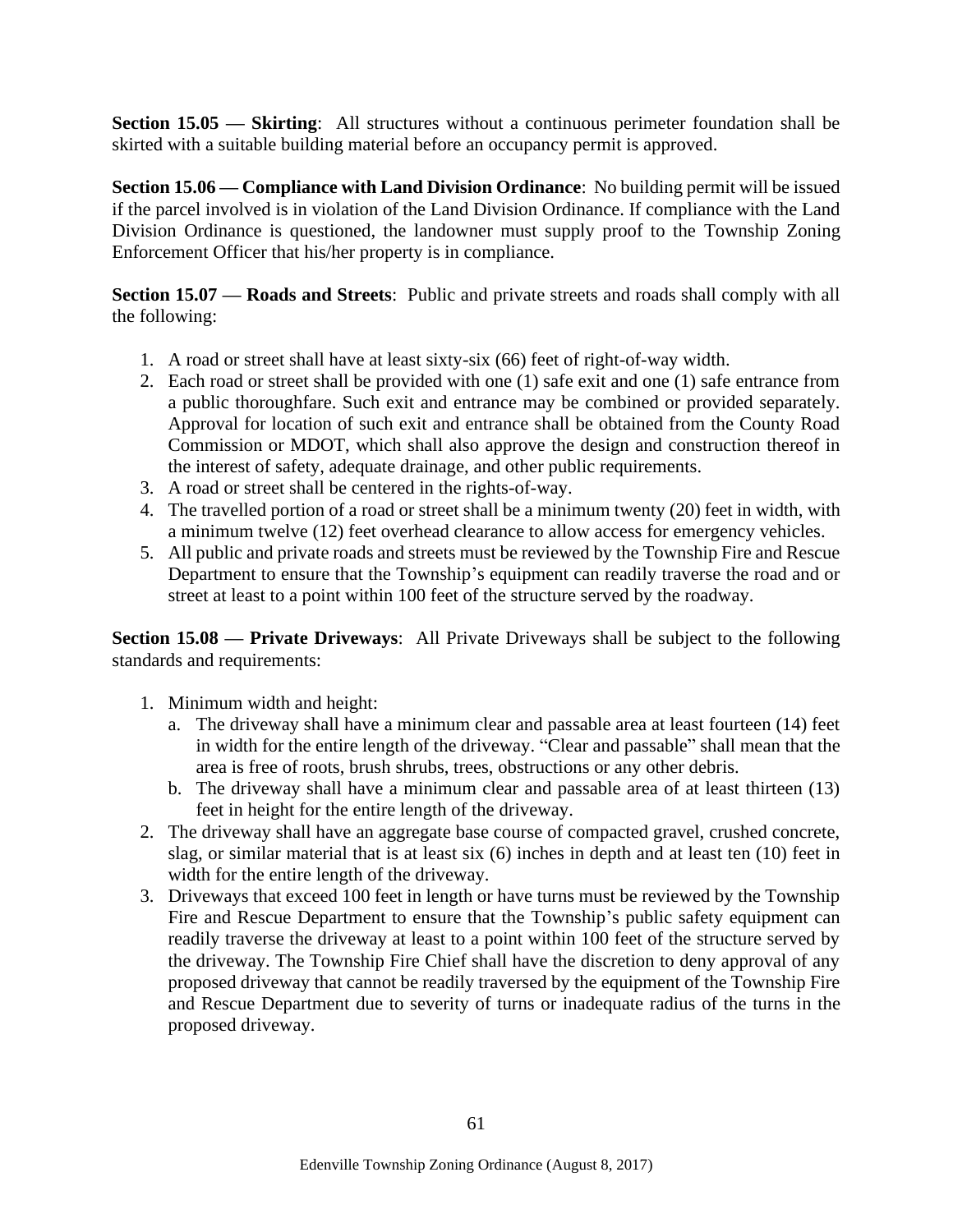- 4. An approved driveway permit must be obtained from the Midland County Road Commission (MCRC) for driveways accessing all county roads and from the Michigan Department of Transportation (MDOT) for driveways accessing M-30 (Meridian Road) and M-18.
- 5. Site plans must depict driveways and specify dimensions of the driveways.

**Section 15.09 — Required Off-Street Parking**: For each dwelling, business, commercial, industrial, or other similar building hereafter erected or altered and located with access to public right-of-way in the Township, including buildings or structures used principally as a place of public assembly, there shall be provided and maintained suitable space off the right-of-way that is adequate for the parking or loading of vehicles in proportions shown in the following table:

| <b>Use or Building Type</b>                     | <b>Number of Spaces</b>                        |
|-------------------------------------------------|------------------------------------------------|
| Dwellings.                                      | Minimum 2 per dwelling unit.                   |
| Motels.                                         | Minimum 1 per individual unit.                 |
| Private clubs.                                  | Minimum 1 for every 4 active members.          |
| Hospitals.                                      | Minimum 1 for each 4 patient beds, excluding   |
|                                                 | bassinets.                                     |
| Sanitariums, convalescent homes, and rest       | Minimum 1 for each 4 patient beds.             |
| homes.                                          |                                                |
| Medical or dental clinics.                      | Minimum 1 for each employee.                   |
| Places of worship, theaters, auditoriums, and   | Minimum 1 for each 4 seats.                    |
| other places of public assembly.                |                                                |
| Retail stores, personal service shops, business | Minimum 1 for every 200 square feet of gross   |
| and professional offices.                       | floor area in said establishment.              |
| Industrial and manufacturing establishments.    | Sufficient in number to accommodate the        |
|                                                 | parking of automobiles and other motor         |
|                                                 | vehicles used by the firm, employees, or other |
|                                                 | people doing business there.                   |
| Taverns and restaurants.                        | Minimum 1 for every 75 square feet of floor    |
|                                                 | area of said establishment.                    |
| Home occupation.                                | Maximum two per Home Occupation.               |

# **Section 15.10 — Accessory Buildings and Structures**:

- 1. No building or structure of any kind, shall be hereafter constructed, erected, or moved into space within the required front yard setback.
- 2. Pole barns or similar structures shall be set back a minimum of 50 feet from the front lot line, or not closer to the front lot line than the primary dwelling.
- 3. Structures alone or in combination greater than 200 square feet require a building permit.
- 4. Accessory structures shall be constructed with commercially available building materials and the exterior finished with building materials made for that purpose. Plastic sheets, tarps, pallets, and similar materials do not satisfy this requirement.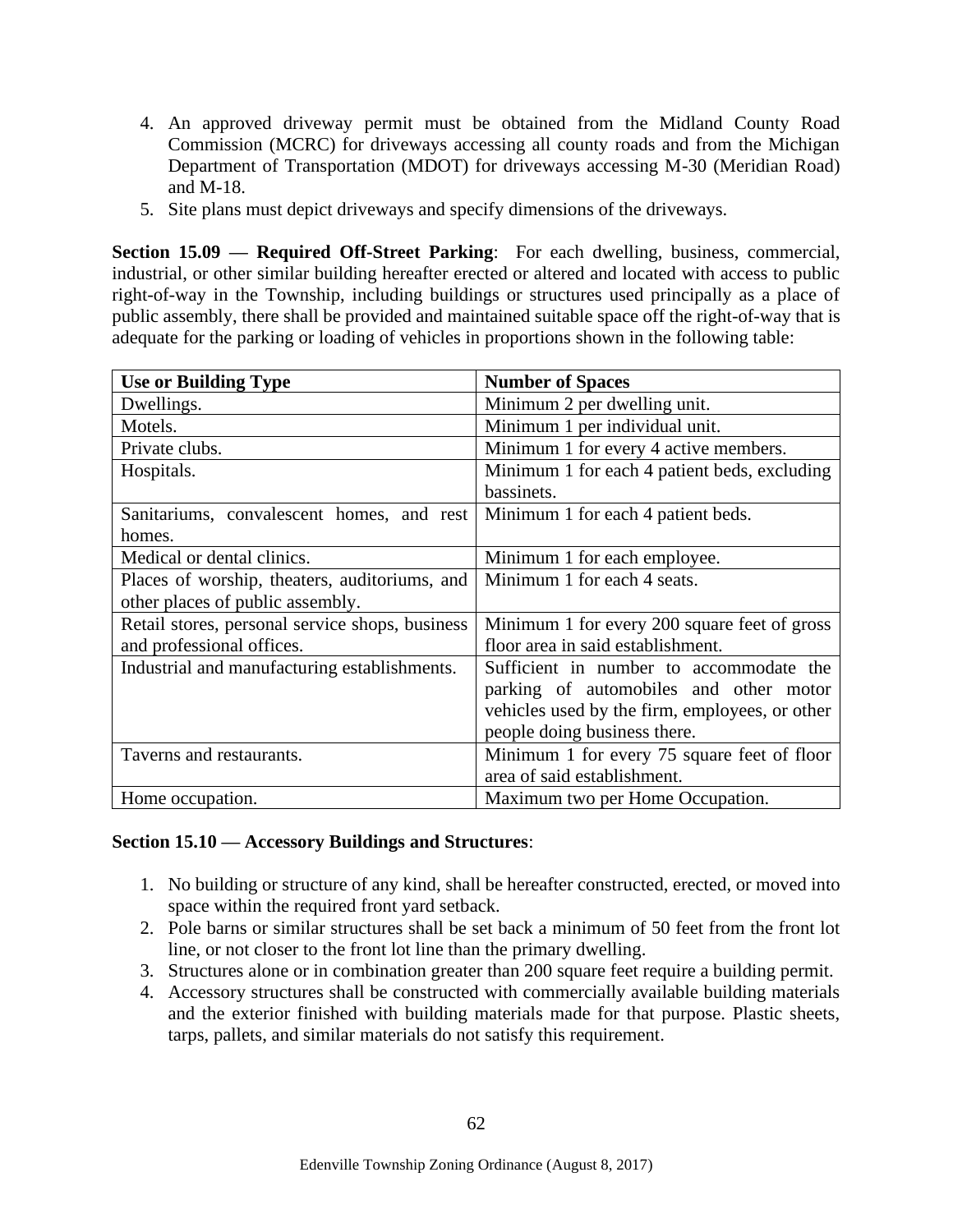5. If a lot is not large enough to accommodate a dwelling with a septic system, an accessory use building will be allowed. All lot setbacks must be adhered to. No accessory building without a dwelling will be allowed in R-1 residential waterfront lots.

**Section 15.11 — Canopies**: Canopies or canopied structures shall be manufactured and purchased through a retail/wholesale outlet or shall be constructed of NFPA flame certified materials.

**Section 15.12 — Temporary Building or Structure**: A temporary building or structure is allowed for the sole purpose of allowing the property owner to live on site while rebuilding a permanent building or structure rendered uninhabitable or unusable due to damage by fire, collapse, explosion, weather, or vandalism. A building permit is required to use a temporary building or structure. The permit shall expire after six (6) months, and the temporary building or structure shall be removed, unless a maximum of one (1) six-month permit extension is granted. An extension may be granted only if, at the time of application, the primary building or structure is at least 75% complete.

### **Section 15.13 — Fences**:

- 1. Fences may be constructed of wood, masonry, woven wire, and/or chain link.
- 2. Fence composition shall be of uniform design and material. No fence shall be constructed of material that impairs the character of the neighborhood.
- 3. Fences constructed within 25 feet of the road right of way must be open fencing that provides a clear view and shall not exceed four (4) feet in height.
- 4. On lots adjacent to waterways, fences constructed in the space between the water's edge and the dwelling must be open fencing that provides a clear view and shall not exceed four (4) feet in height.

# **Section 15.14 — Kennel**:

- 1. All kennels must be operated in accordance with County and State laws and regulations.
- 2. Structures or pens/runs shall be located not less than 100 feet from a road right-of-way, easement line or interior, side, or rear property line.
- 3. Outdoor runs and breeding areas shall have paved surfaces suitable for cleaning by highpressure hose water or steam and shall be provided with a drainage and septic system that prevents pollution of adjacent and neighboring properties or water courses or bodies of water.
- 4. Outdoor runs and breeding areas shall be enclosed on all sides by a wall or fence not less than five (5) feet high.
- 5. Sight and sound barriers shall be provided around all outdoor facilities and use areas.

**Section 15.15 — Commercial Structures**: All commercial structures shall comply with the current building code approved for use in the Township and shall be a minimum width of 24 feet.

**Section 15.16 — Airports, Changes to Plans**: All airport layout plans or approach plans shall be filed with the Township Clerk. Amendment or modification of an existing airport layout or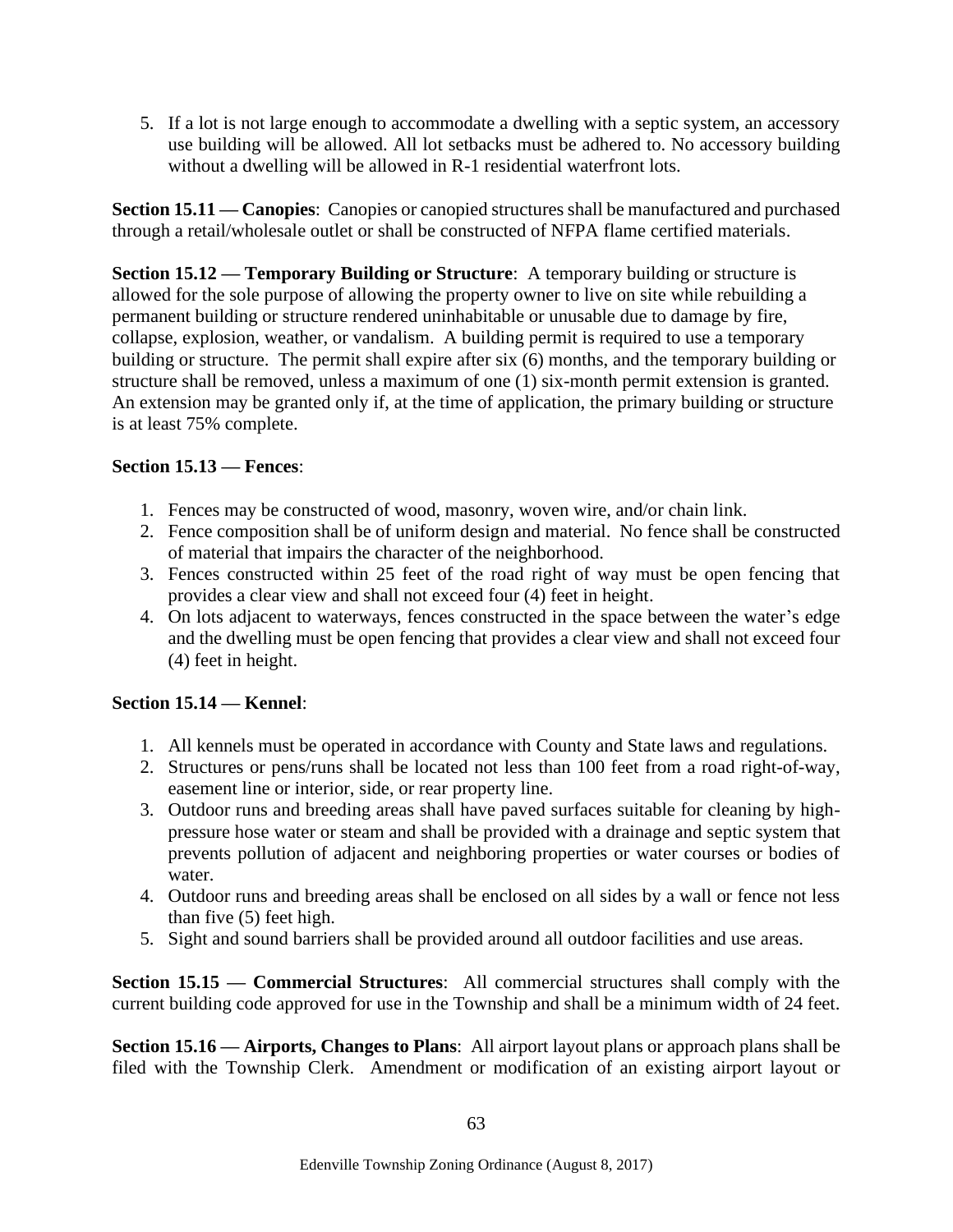approach plan or new airport may only be established by approval of a site plan and grant of a Special Use Permit under this Ordinance.

**Section 15.17 — Garage or Yard Sales**: Not more than three (3) garages or yard sales shall be conducted at any dwelling during a calendar year. Each such garage or yard sale shall not exceed three (3) continuous days duration. Temporary signs for each sale shall be removed at the end of each sale. Temporary signs for each sale must include the name, address and phone number of the responsible party.

### **Section 15.18 — Storage**:

- 1. Vehicles. No vehicles shall be parked on public right-of-way or public property for more than three consecutive days in any calendar year. No vehicle parts shall be placed on public right-of-way or public property. Permitted vehicles, trailers, travel trailers and motor homes that are parked on private property shall be duly licensed vehicles and/or registered and operable with substantially all main component parts attached. Duly licensed vehicles that are temporarily inoperable because of minor mechanical failure can be placed outside of a fully enclosed building for a period not exceeding 30 days in any calendar year. No limit is placed on vehicles or parts stored inside a completely enclosed building.
- 2. Public Right-of-Way. Private property shall not be stored on public rights-of-way.
- 3. Boat. No boats shall be parked on a public right-of-way or public property for more than three consecutive days in any calendar year. No boat parts shall be stored on public rightof-way or public property. Boats maintained on their owners' private property shall be duly licensed and/or registered boats and operable with substantially all main component parts attached. Duly licensed and/or registered boats that are temporarily inoperable because of minor mechanical failure may be placed outside of a fully enclosed building for no more than 30 days during any calendar year. No limit is placed on boats or parts stored inside a completely enclosed building.
- 4. Manufactured Home (mobile home). The storage of mobile homes is not allowed.
- 5. Outdoors. No outdoor storage shall be permitted unless it is part of an approved site plan.

**Section 15.19 — Fertilizer Use**: No fertilizer containing phosphorous is permitted for use on any lots on Sanford Lake, Tittabawassee River, Old Tobacco River, or Verity Creek.

**Section 15.20 — Lighting:** The purpose of this section is to reduce unwanted light pollution.

- 1. Unnatural lighting sources shall be installed so as to contain the light on the property upon which it is installed, except that waterfront dwelling units are allowed to spill lighting onto the water in front of the owner's property only.
- 2. Spill lighting onto adjacent properties shall not exceed 0.2-foot candles at the property line of adjacent properties.
- 3. No lighting sources shall shine upon or illuminate the windows or doors of adjacent dwellings.

**Section 15.21 — Water Supply and Sanitary Sewage Facilities**: Required water supply and sanitary sewage facilities shall conform to the standards, regulations and requirements of the Midland County Health Department.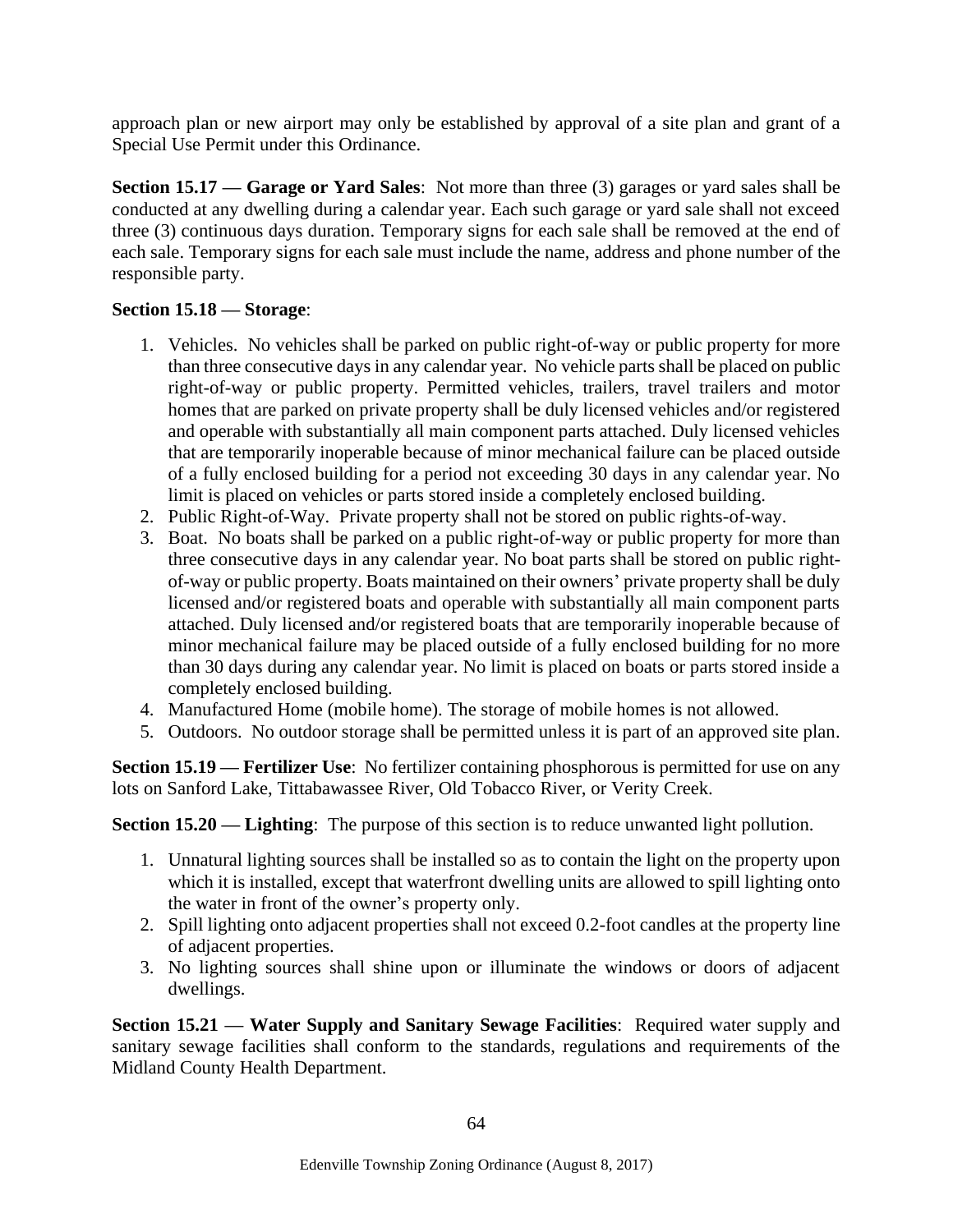**Section 15.22 — Impact of New Structure on Solar Energy Devices**: No new structure shall cast its shadow on an existing solar energy device on an adjoining parcel between the hours of 9:00 A.M. and 4:00 P.M.

**Section 15.23 — Unsafe Structures**: Buildings and structures shall not be allowed to degenerate to the point where they constitute a public nuisance or endanger the public health, safety, or welfare.

**Section 15.24 — Screening**: Dust collectors, trash receptacles, and similar equipment shall be screened from view from any abutting residential zoning district.

**Section 15.25 — Home Occupations**: A home occupation may be permitted in a single-family dwelling within any zoning district where such dwelling is permitted, subject to the following conditions:

- A. At least one member of the family residing on the premises shall be engaged in such home occupation. A maximum of two non-family members are allowed to work there.
- B. The use of the dwelling unit for the home occupation shall be clearly incidental and subordinate to its use for residential purposes. The total floor area used by the home occupation shall not exceed twenty (20) percent of the floor area of the dwelling unit.
- C. There shall be no change in the outside appearance of the structure or premises, or other visible evidence of conduct of such home occupation and there shall be no external or internal alterations not customary in residential areas.
- D. No article shall be sold on the premises except that which is prepared within the dwelling or is provided as incidental to the service or profession conducted therein.
- E. Traffic generated by a home occupation shall not be greater in volume than that normally generated by a residence.
- F. Required off-street parking spaces shall not be located in the required front yard.
- G. Exterior storage of material, equipment, or refuse associated with or resulting from a home occupation is prohibited.
- H. No equipment or process shall be used in such home occupation that creates noise, vibration, glare, fumes, odor, or electrical interference that are nuisances to adjacent or neighboring properties. Any electrical equipment or processes that create visual or audible interference with radio or television receivers off the premises or that cause fluctuations in line voltages off the premises shall be prohibited.
- I. Hazard of fire, explosion, or radioactivity shall not be significantly greater than similar structures in the Township.

**Section 15.26 — Transient and Amusement Enterprises**: Circuses, carnivals, other transient amusements, music festivals and similar temporary activities not exceeding seven (7) days in a calendar year, may be permitted in certain zoning districts as provided in this Ordinance with approval of a Special Use Permit. Such enterprises may be permitted only on the finding by the Planning Commission that the location of such activities will not adversely affect adjoining properties or adversely affect public health, safety, or general welfare. The Planning Commission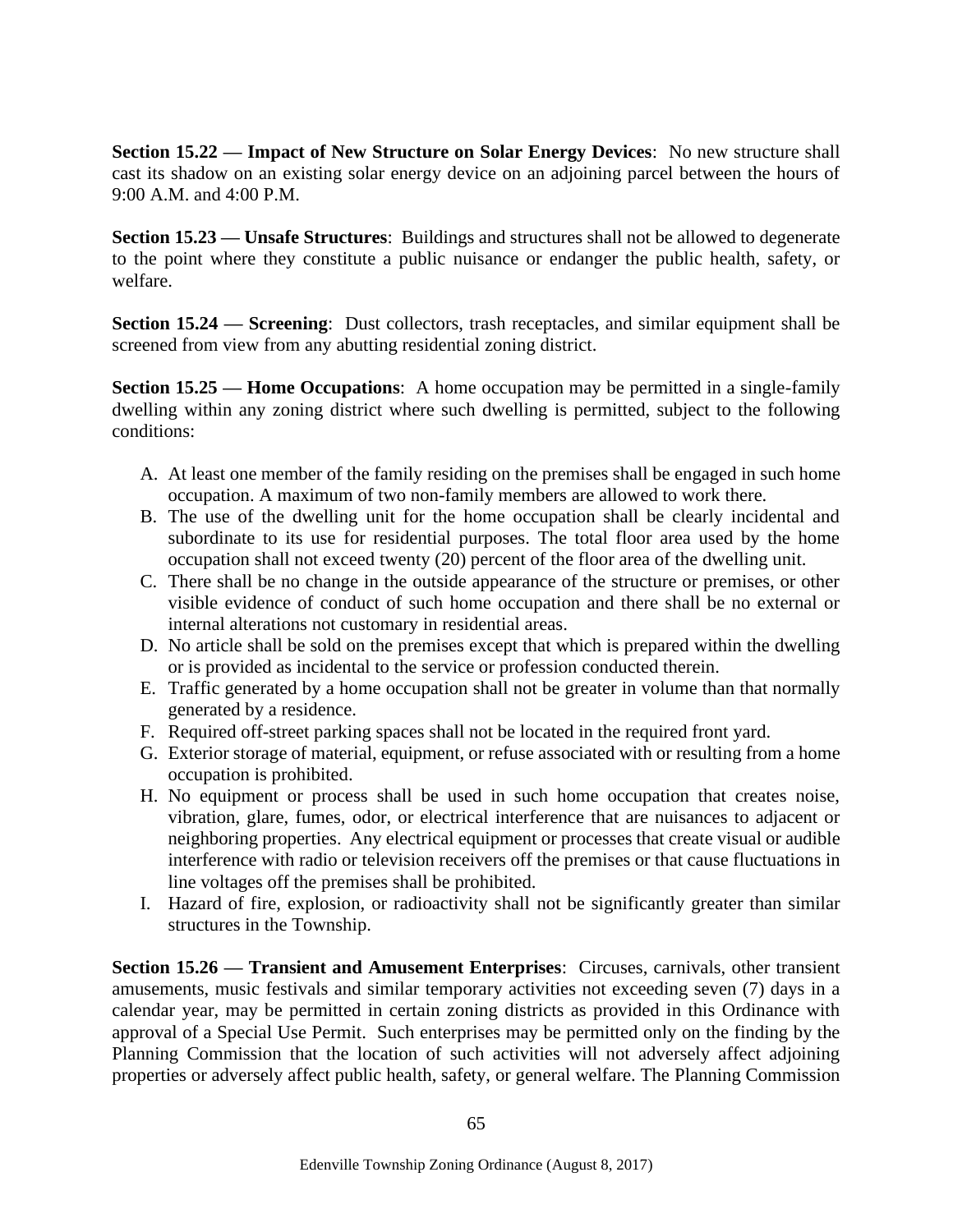may require a bond or other acceptable security payable to the Planning Commission in an amount sufficient to hold the Township free of all liabilities incidental to the operation of such activity and to indemnify and adjoining land owners for any damage resulting from such activities. The Planning Commission may impose conditions to protect the public health, safety, and welfare.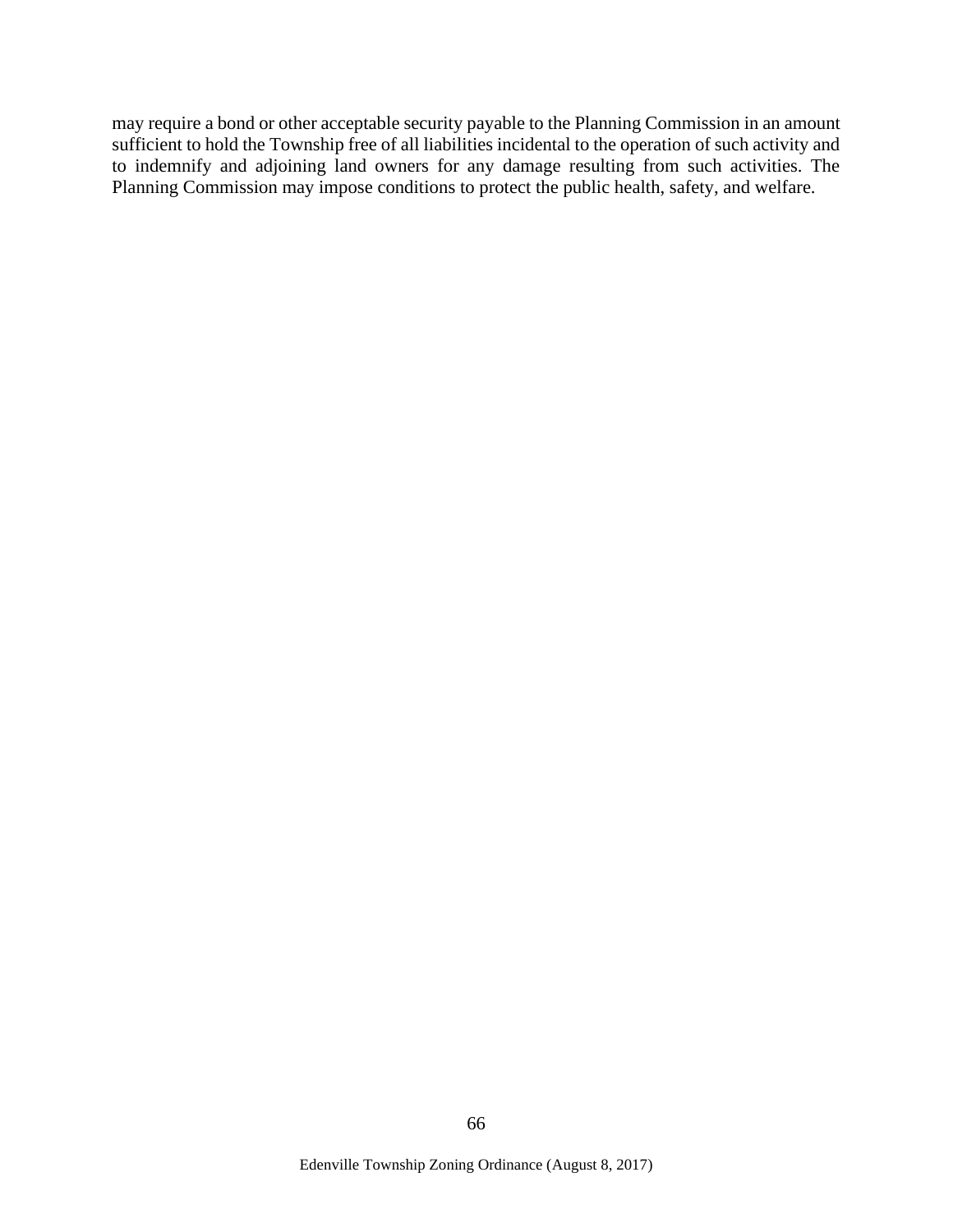### **ARTICLE 16. NONCONFORMING USES**

### **Section 16.01 — Nonconforming Lots of Record**:

- A. In any district, principal structures and accessory buildings may be erected on any nonconforming lot that was a lot of record at the time of adoption of this Ordinance, provided that permits for construction of a well and septic system are granted by the Midland County Health Department, other applicable regulations met, and any variances to yard requirements are obtained through approval of the Zoning Board of Appeals.
- B. If any nonconforming lot or lots are of continuous frontage with other lots under the same ownership, the owner shall be required to combine such lots to provide parcels that shall meet at least the minimum requirements for the district in which they are located.
- C. All lot setbacks must be adhered to. Lots 60 feet or less in width shall have side setbacks of 8 feet, back setback of 10 feet, and front setback of 50 feet. Corner lots 60 feet or less in width shall have one side setback of 20 feet, provided it does not interfere with any vision on the corner.

#### **Section 16.02 — Nonconforming Building**:

- 1. Whenever the use of a building shall become nonconforming through a change in the zoning regulations or in the district boundaries, such use may be continued and if no structural alterations are made, may be changed to another nonconforming use of the same or of a more restricted classification; provided that no such nonconforming building shall be enlarged or extended.
- 2. Whenever a nonconforming use has been changed to a more restricted use or to a conforming use, such use shall not thereafter be changed to a less restricted use.
- 3. Whenever a nonconforming use of a building or portion thereof is discontinued for a continuous period of 365 days, such nonconforming use shall be deemed to be abandoned, and any future use of such building or portion thereof, shall be in conformity with the regulations of the district in which such building is located.

**Section 16.03 — Nonconforming Uses of Land**: A nonconforming use of land existing at the effective date of this Ordinance may be continued; provided, however, that no such nonconforming use of land shall be in any way expanded or extended, either on the same or adjoining property. If such nonconforming use of land or any portion thereof is discontinued for a continuous period of 180 days, such discontinuation shall be presumed to be an abandonment of the nonconforming use, and any future use of such land shall be in conformity with the provisions of this Ordinance.

#### **Section 16.04 — Alterations, Changes, and Extensions**:

- A. A nonconforming use shall not be enlarged or extended except by specific approval of the Zoning Board of Appeals.
- B. Where the nonconforming use is a residential structure, and nonconforming due to setbacks only, the Zoning Enforcement Officer can approve enlargement of the structure, providing the enlargement meets all requirements of the zone in which the structure is located.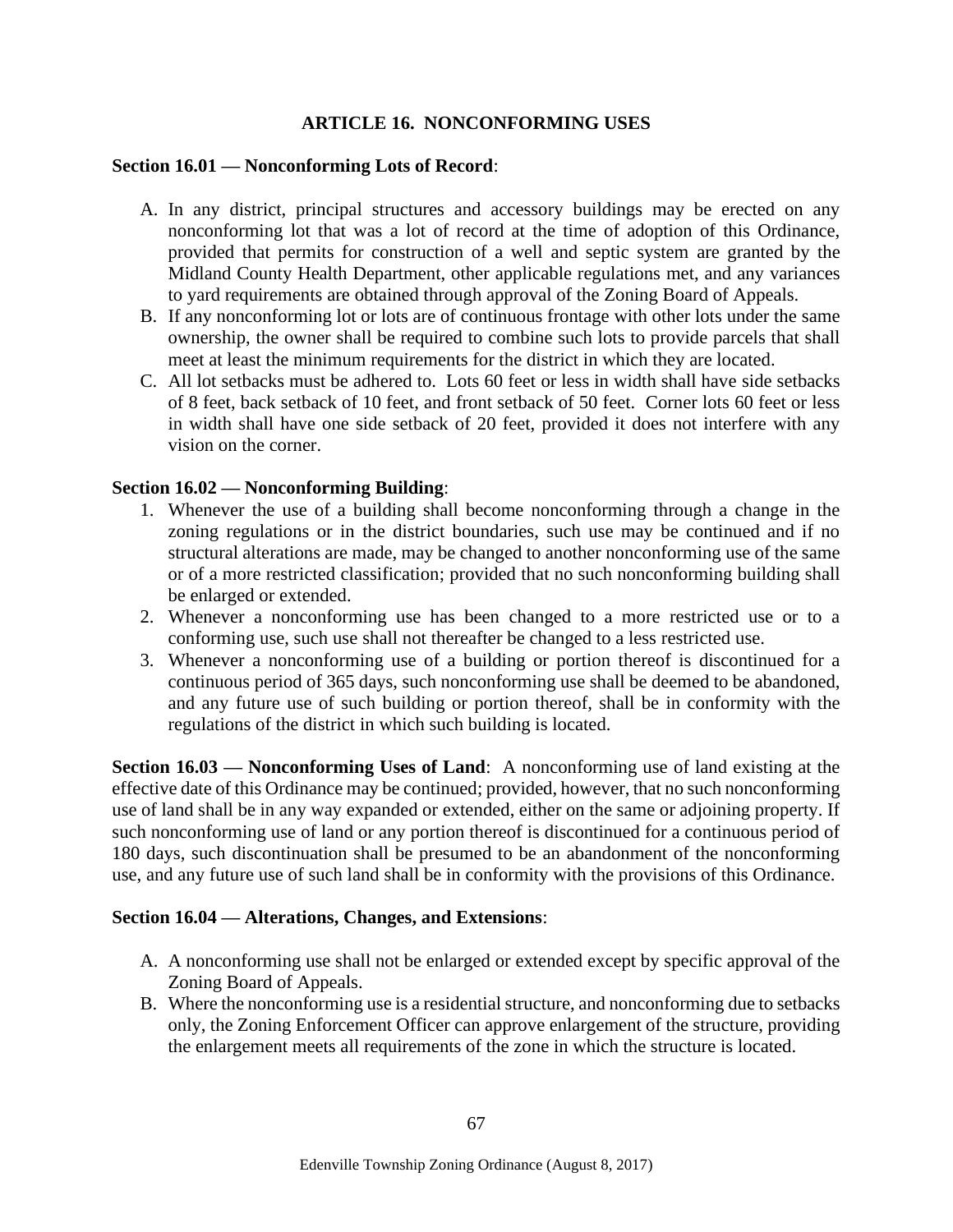C. Nonconforming use of any parcel of land, building, or structure shall not be changed to any other nonconforming use after such use has been changed to a conforming use.

**Section 16.05 — Repair, Alteration, and Rehabilitation of Damaged Nonconforming Buildings and Structures**: A nonconforming building that has been damaged to the extent of up to 100 percent of its assessed value at the time of damage may be repaired or reconstructed and used as before the time of damages provided such repairs or reconstruction are completed within one (1) year from the date of such damage.

**Section 16.06 — Abandonment and Discontinuance**: If the nonconforming use of any building, structure, land, or premises or part thereof is discontinued or abandoned through vacancy, lack of operation, destruction by fire, wind, collapse, explosion, act of God, public enemy, or otherwise damaged to an extent of up to100% its assessed valuation for a continuous period of 365 days, then any further use of said building, structure, land, or premises shall conform in its entirety to the provisions of this Ordinance; provided, however, the Zoning Board of Appeals may, upon application within thirty (30) days of termination of said period, permit the resumption of such nonconforming use; provided that, (a) such rebuilding or restoration will not substantially extend the probable duration of such nonconforming use or; (b) that circumstances are such that the land previously occupied by such nonconforming use cannot then be advantageously used for a use permitted in the zone.

**Section 16.07 — Questionable Cases:** Any questionable case involving whether certain buildings, accessories, or structures do or do not conform to the provisions of this Ordinance shall be determined by the Township Zoning Enforcement Officer and, if necessary, appealed to the Zoning Board of Appeals.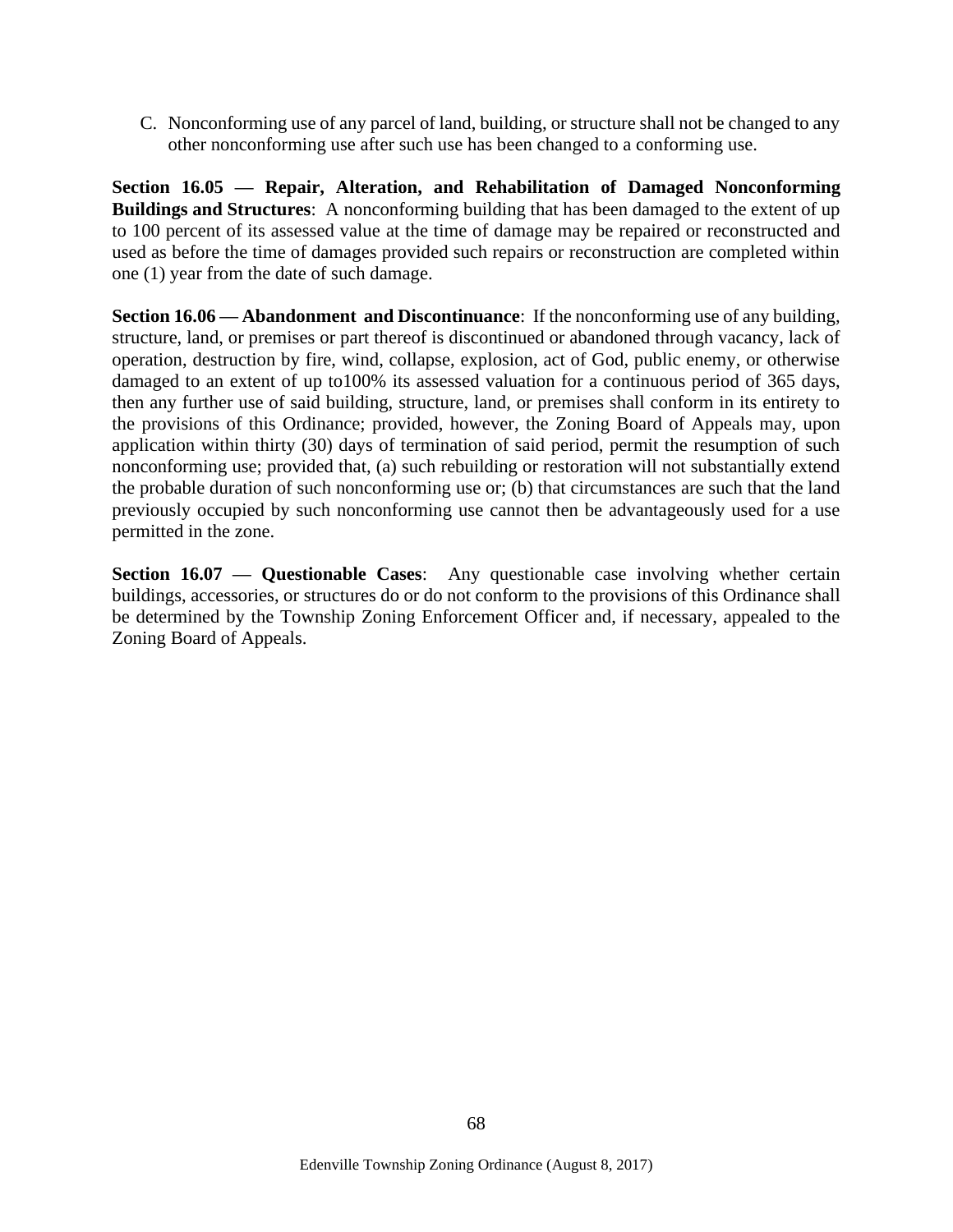#### **ARTICLE 17. WATERFRONT LOTS**

**Section 17.01 — Intent and Purpose**: The intent and purpose of this Article is to limit overcrowding by boats and other watercraft and promote the safety in boating and recreational use on Sanford Lake, the Tittabawassee River, Tobacco River, and Verity Creek. Nothing in this Ordinance shall be construed to limit access to lakes or waterways by the general public by way of a public park or public access site provided or maintained by any unit of state, county or local government.

**Section 17.02 — Regulations**: In any zoning district where a parcel of land is contiguous to a lake, or body of water connected to the lake, such parcel of land may be used as access property or as common open space held in common by a subdivision contiguous to the access property or common open space, association or any similar agency; or held in common by virtue of the terms of a plat of record; or provided for common use under deed restrictions of record; or owned by two or more dwelling units located away from the waterfront, only if the following conditions are met:

- 1. Those parcels granted usage of the access lot by any one of the means identified above, must be a minimum 1 acre in size.
- 2. In order to maintain views of water from adjacent or rear parcels, as well as nearby rightsof-way, all buildings or structures, with the exception of gazebos, pergolas, or similar open type structures that are within fifty (50) feet of the water's edge, shall have a height that does not exceed four (4) feet in height above the natural grade. For waterfront yards with a steep slope of more than two a (2) foot drop in a ten (10) foot run, no more than four (4) feet in height above the natural grade, which shall be measured from the highest point within twenty (20) feet horizontally from the proposed structure.
- 3. The access parcel of land contains a minimum of 7,000 square feet, 50 lineal feet of water frontage and 140 feet minimum depth.
- 4. In no event shall water frontage of such parcel of land consist of swamp, marsh, or bog as shown on the most recent U.S. Geological Survey Maps or the Michigan Department of Natural Resources MIRIS map or have otherwise been determined to be wetland by the Michigan Department of Natural Resources. No swamp, marsh, bog or wetland shall be altered by dredging, the addition of earth or fill material, or by the drainage of water for the purpose of increasing water frontage.
- 5. In no event shall such access parcel of land abut a manmade canal or channel, and no canal or channel shall be excavated for the purpose of increasing the water frontage.
- 6. That access property, as provided for in and meeting the conditions of this Ordinance, regardless of total area, shall not be used as a residential lot for the purpose of constructing a dwelling and/or accessory structures, or for any commercial or business use.
- 7. Piers and docks shall not be closer than 25 feet from the property lines of the access property.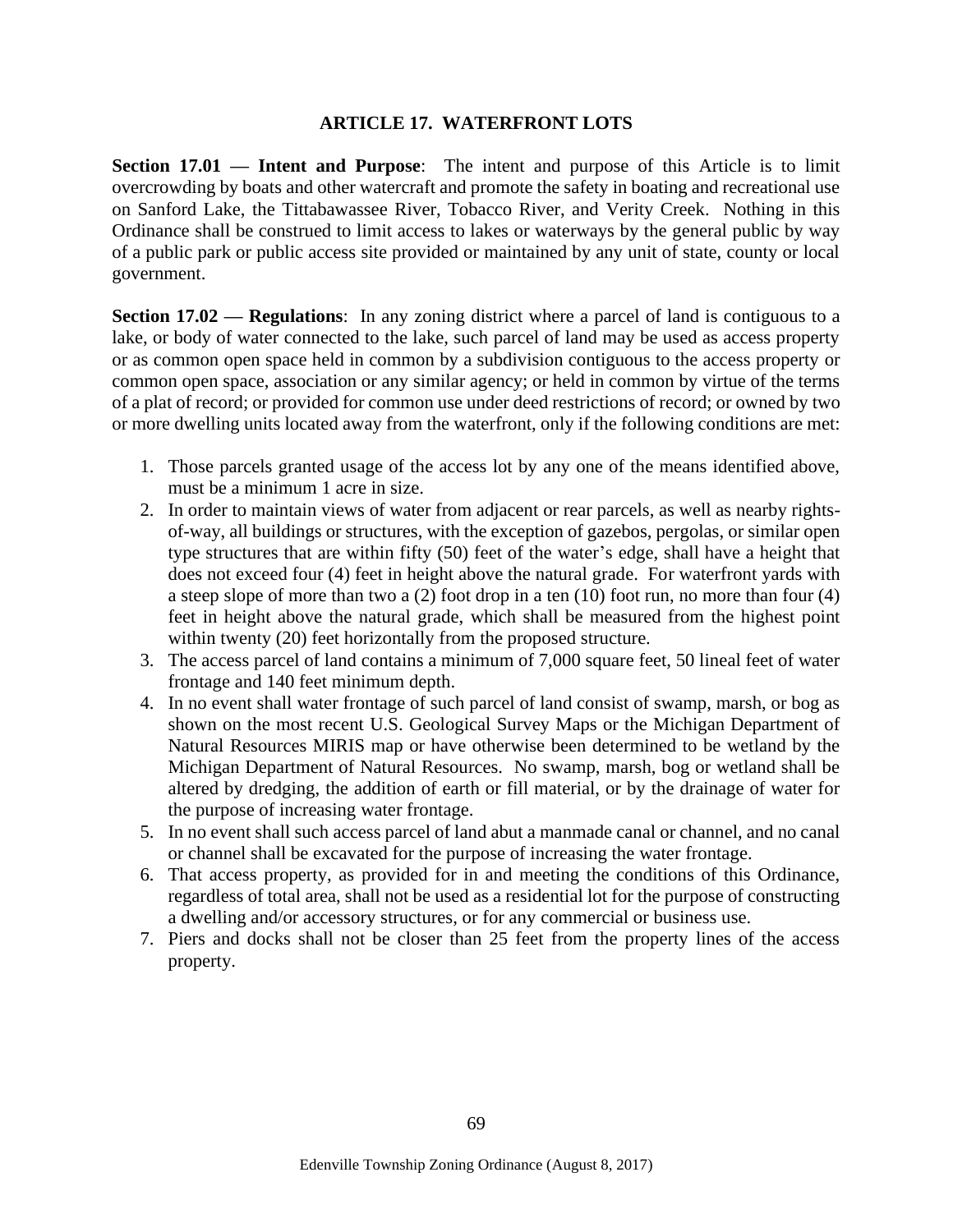**Section 17.03 — Non-conformance and Lots of Record for Waterfront Lots**: In any district in which access lots have been established before the effective date of this Ordinance or subsequent amendments thereto or subsequent Ordinances, the historic uses of such access lots shall not be increased to any extent. It is the intent of this Ordinance to permit such lawful non-conforming uses to continue without expansion.

Lots created after the effective date of this Ordinance that have been created from a parent parcel that does not front on the water, but that has water access rights by virtue of the terms of a plat of record or deed restrictions of record, are not granted the same access rights and have no right to water access through access property or common open space, unless the conditions in this Ordinance are met.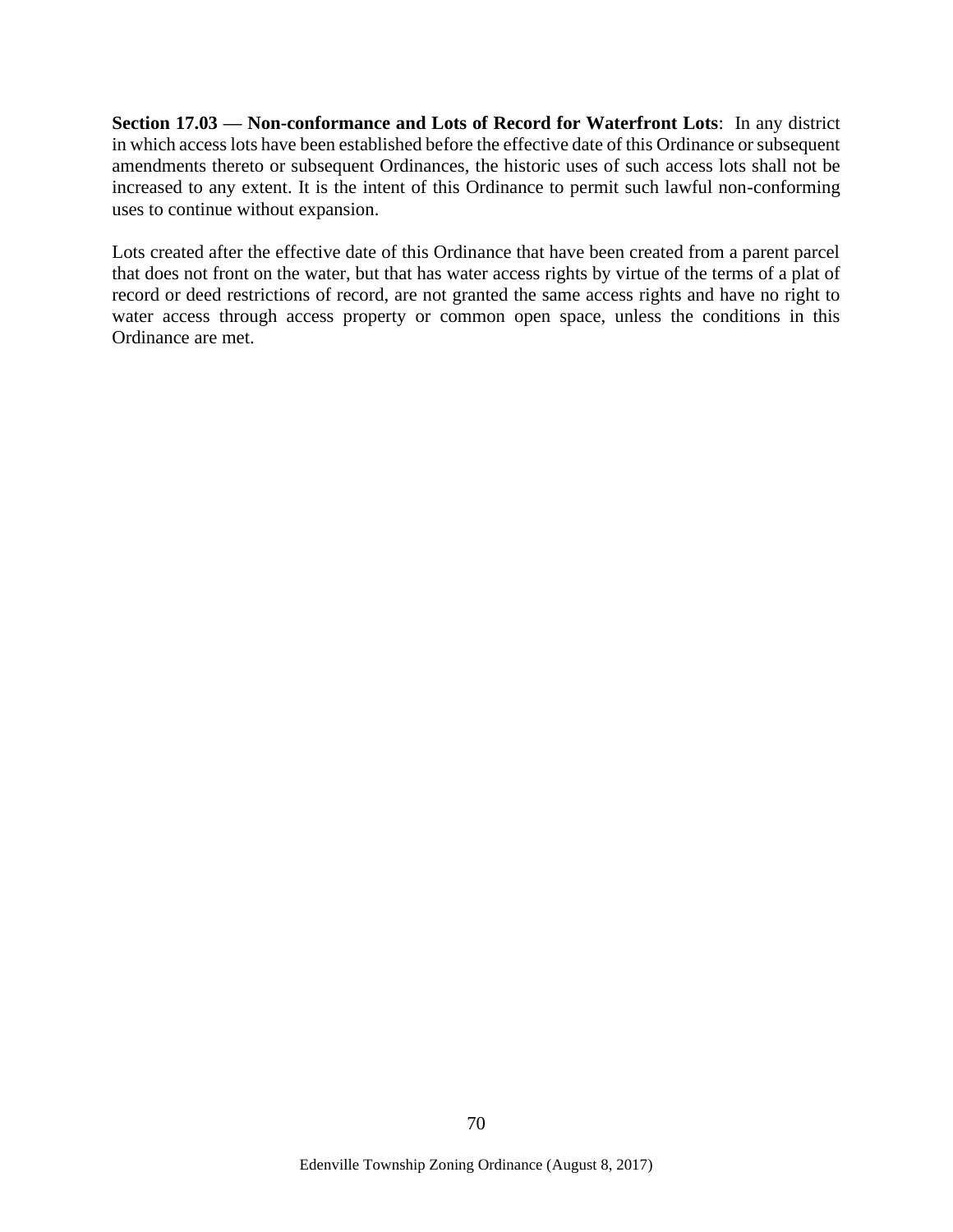# **ARTICLE 18. SIGNS**

#### **Section 18.01 — General Provisions**:

- 1. Flashing, rotating, animated, intermittent, glaring, and oscillating signs, and the location of any sign hazardous to traffic are prohibited.
- 2. The placement of signs within one hundred and fifty (150) feet of each other is prohibited. In special instances, where small parcels are involved, the Zoning Enforcement Officer has the discretion to waive this requirement.
- 3. Prohibited signs include signs that are in need of repair, other than normal maintenance; not securely affixed to a substantial structure; obsolete; affixed to trees, rocks, or other natural features; resemble official traffic signs; or obstruct official signs.
- 4. No sign existing prior to the adoption of this Ordinance that does not conform to the provisions of this section shall hereafter be altered or replaced, other than normal maintenance, except in conformance with the provisions of this Ordinance.
- 5. No sign other than traffic or regulatory signs shall be erected in a street or road right-ofway.
- 6. No sign or outdoor advertising structure shall be erected in such a manner that the position, size, movement, shape, or color may interfere with the view of, or be confused with any public traffic sign or device.
- 7. Sign illumination shall not cause a reflection or glare on any portion of a public highway, in the path of oncoming vehicles, or on adjacent premises.
- 8. Signs attached to a building shall project not more than ten (10) feet from the wall of the building, nor exceed the height limitation of buildings in that district.
- 9. Temporary political signs shall be removed within thirty (30) days following the election date.
- 10. Off-premises signs and billboards regulated by the Michigan Department of Transportation under the Highway Advertising Act, P.A. 106 of 1972, and amendments shall not be subject to these general provisions, but all other off-premise signs shall be subject to the provisions as well as the size limitations of the zoning district in which the sign is located.

**Section 18.02 — Definitions**: For the purpose of this Ordinance, the following sign or sign-related terms are defined:

**ANIMATED SIGN**: Any sign having a conspicuous and intermittent variation in the illumination of the physical position of any part of the sign.

**AREA OF SIGN:** The entire area within a circle, triangle, parallelogram; or other geometric configuration enclosing the extreme limits; or writing representation emblem or any figure; or similar character, together with any frame or other material or color forming an integral part of the display or used to differentiate the sign from the background against which it is placed; excluding the necessary supports or uprights on which such sign is placed and any numbers displaying the address of the use.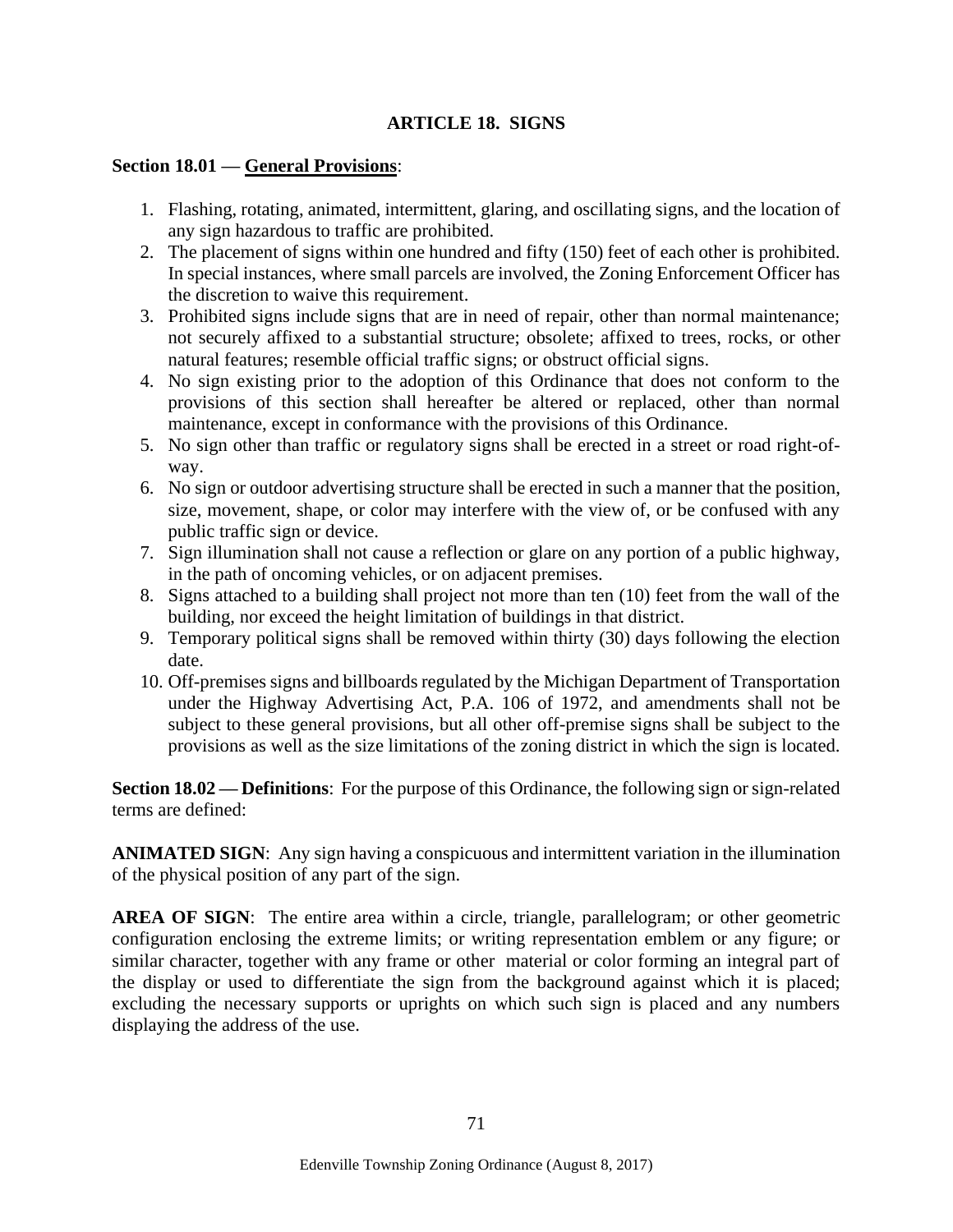**ELECTRIC SIGN:** Any sign containing electric wiring. This does not include signs illuminated by an exterior floodlight source.

**ELECTRONIC MESSAGE BOARD:** Changeable copy signs in which the copy consists of an array of lights activated and deactivated simultaneously with a frequency of message change of not less than 20 seconds. Signs displaying time and temperature only may change messages with a frequency of no less than 5 seconds.

**FREE-STANDING SIGN:** A sign that is affixed to a permanent foundation, but not attached to the building properly. (Also referred to as a "Ground Mounted" sign.)

**GROUND LEVEL**: The elevation to be used for computing the height of signs. Defined as the roadway centerline grade elevation at its intersection with the centerline of the driveway serving the parcel that is located nearest to the sign location.

**ILLUMINATED SIGN:** A sign that provides artificial light directly, or through any transparent or translucent material.

**INTEGRAL SIGN**: Names of buildings or farm date of erection, monumental citations, commemorative tablets and the like, that are made an integral part of the walls of the structure (or roof for farm buildings)

**JOINT SIGN:** A sign that gives direction and identification to a group of adjacent businesses, whether or not under single management.

**LOCATION:** A lot, premise, building, wall, or any place whatsoever upon which a sign is located.

**MARQUEE SIGN**: An identification sign attached to or made a part of a marquee, canopy, or awning projecting from and supported by the building.

**PROJECTING SIGN:** A sign, other than a wall sign, that projects 18" or more from and is supported by a wall of a building or structure.

**ROOF LINE**: This shall mean the high point of the roof or the top of the parapet, whichever forms the top line of the building silhouette and where a building has several roof levels; this roof or parapet shall be the one belonging to that portion of the building on whose wall the sign is located.

**ROOF SIGN:** Any sign erected, constructed, and maintained wholly upon or over the roof of any building.

**SETBACK:** A distance measured from the outer boundary of a parcel in which erection of a sign is not permitted. A Front Setback is measured from the edge of the right-of-way of any abutting roadway. A Rear Setback is measured from the property line opposite the roadway. A Side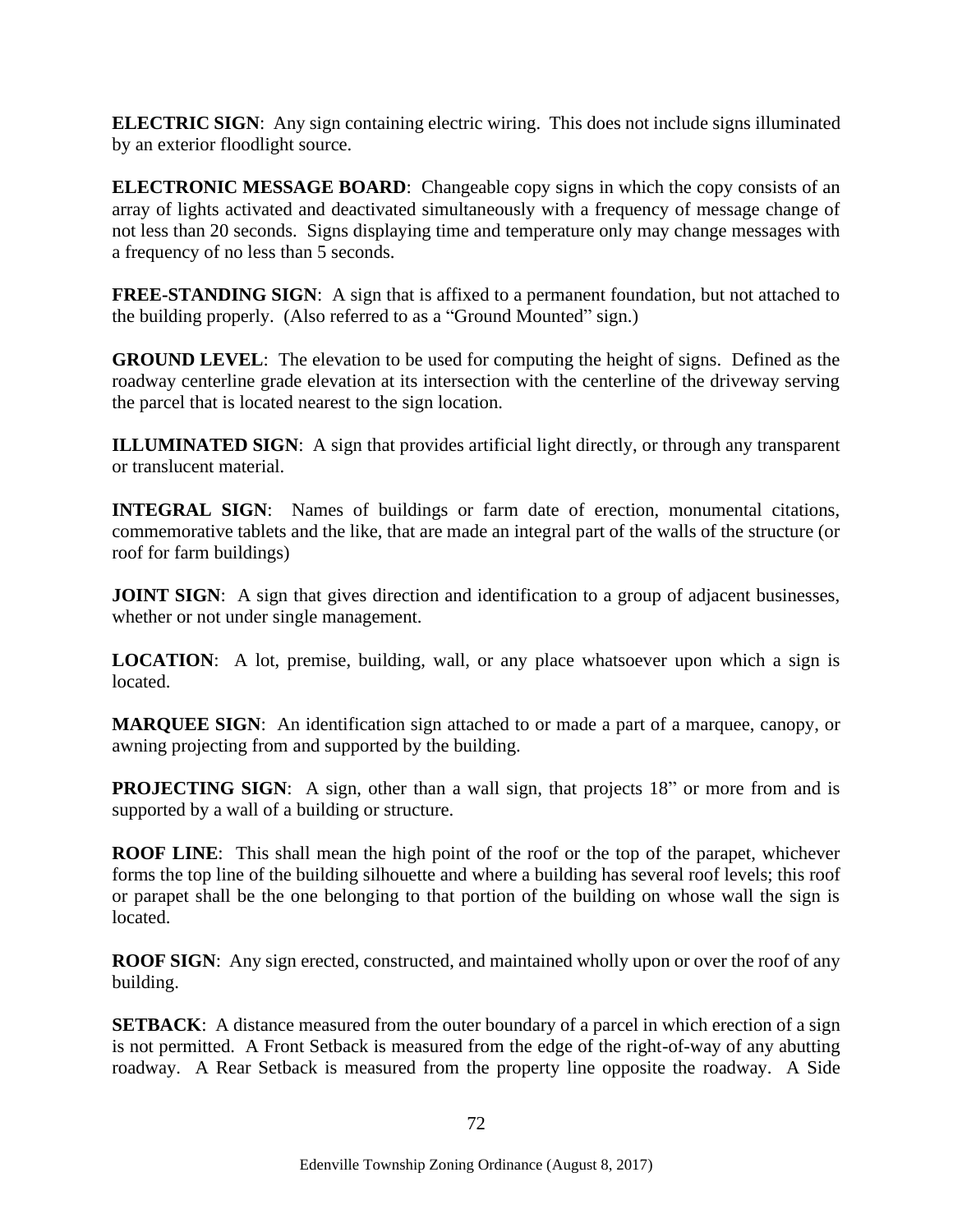Setback is measured from any other abutting property line. Corner lots shall require two front setbacks, but only one rear setback.

**SIGN**: A name identification, description, display or illustration that is affixed to or represented directly or indirectly upon a building, structure or piece of land and that is intended to direct attention to an object, product, place, activity, person, institution, organization or business. However, a "sign" shall not include a sign located completely within an enclosed building.

**SIZE OF SIGN:** The size of a sign is computed as the product of its height and its width expressed in square feet. A sign shall be considered to have not more than two (2) sides, i.e., a three-sided sign equals two (2) signs.

**PORTABLE SIGN:** A display, information sign, banner, or other advertising device intended for a limited period of display, including any sign that can be physically lifted, pulled, carried, or wheeled from one location to another.

**WALL SIGN, FLAT**: One affixed directly to or otherwise inscribed on an exterior wall and confined within the limits thereof of any building and that projects from that surface less than eighteen (18") inches at all points.

**Section 18.03 — Limitations by Districts**: The use of signs shall be limited in the respective districts to the following, subject to the requirements of this Article.

- 1. Districts R-1 and R-2
	- a. Traffic and regulatory signs.
	- b. One on premise advertising sign for each principal or special use, other than dwellings, which sign shall not exceed eighteen (18) square feet in area and shall be set back at least twenty-five (25) feet from the front lot line.
	- c. One (1) residential identification sign not exceeding four (4) square feet in area per dwelling unit.
	- d. One (1) real estate sign per premises or building and located only while said real estate is actually on the market for sale, rent or lease not exceeding four (4) square feet and set back at least fifteen (15) feet from the front lot line. Two (2) real estate signs may be permitted if said property fronts two (2) roads or streets.
	- e. Directional signs not exceeding thirty-two (32) square feet that supply information about public places operated by federal state or local government, including natural phenomena, historic sites, area of natural scenic beauty, or naturally suited for outdoor recreation, and places for camping.
- 2. District A
	- a. Traffic and regulatory signs.
	- b. One on premise advertising sign for each principal or special use, other than dwellings, which sign shall not exceed eighteen (18) square feet in area and shall be set back at least twenty-five (25) feet from the front lot line.
	- c. One residential (1) identification sign not exceeding four (4) square feet in area per dwelling unit.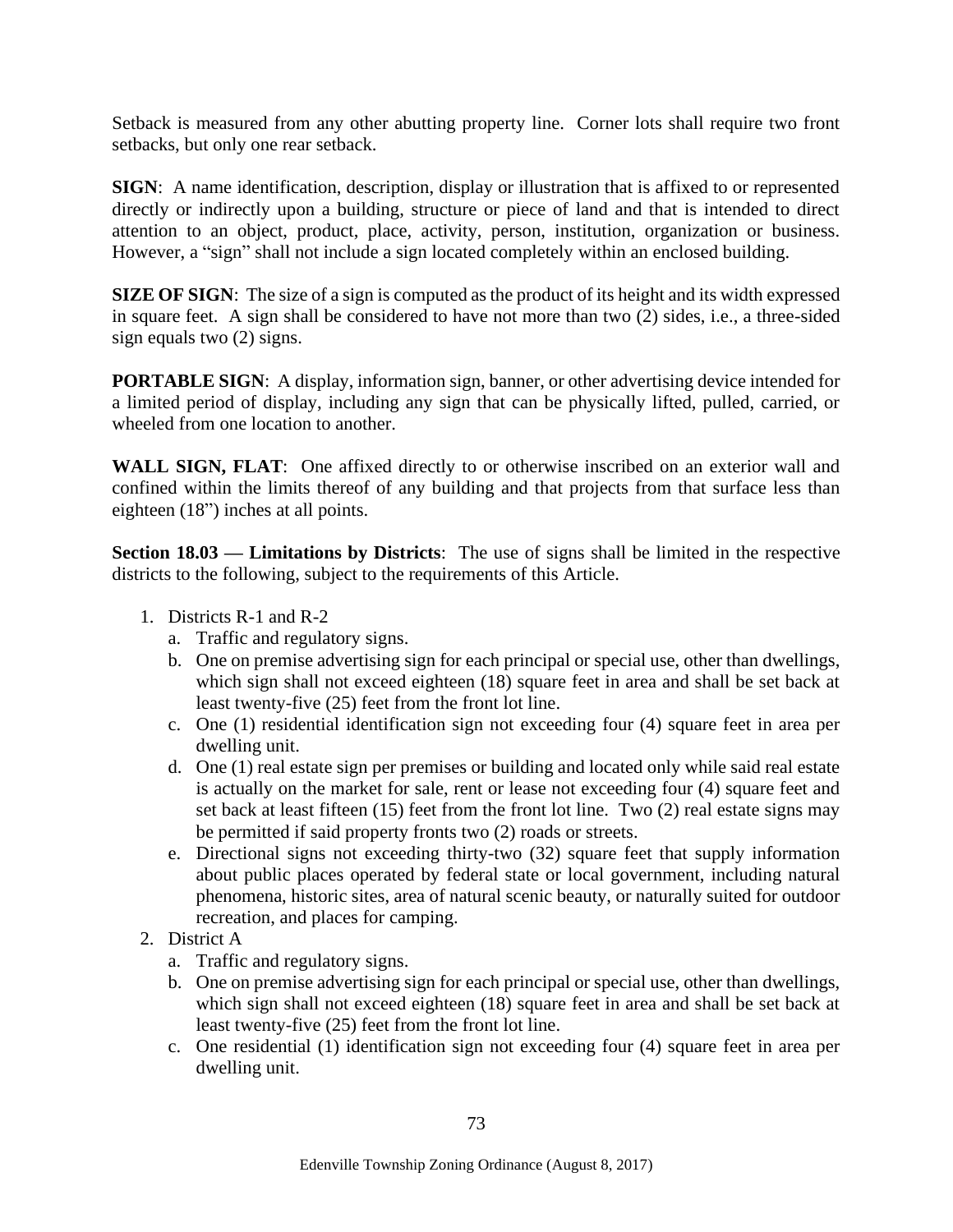- d. One (1) real estate sign per premises or building and located only while said real estate is actually on the market for sale, rent or lease not exceeding sixteen (16) square feet and set back at least fifteen (15) feet from the front lot line. Two (2) real estate signs may be permitted if said property fronts two (2) roads or streets.
- e. Directional signs not exceeding thirty-two (32) square feet that supply information about public places operated by federal state or local government, including natural phenomena, historic sites, area of natural scenic beauty, or naturally suited for outdoor recreation, and places for camping.
- 3. Districts C and I
	- a. Traffic and regulatory signs.
	- b. Not more than two (2) on premise identification signs shall be permitted per principal business or commercial use. The total square footage of both signs shall not exceed one hundred twenty-eight (128) square feet. The following table and provisions describes the restrictions for each available sign type that is allowed in these districts.

| <b>Type of Sign</b>                       | <b>Maximum Size</b> | <b>Placement</b>                                | Maximum<br>Height               | <b>Notes</b>                                         |
|-------------------------------------------|---------------------|-------------------------------------------------|---------------------------------|------------------------------------------------------|
| Wall                                      | 64 square-feet      | anywhere on building                            | height of wall                  | see note #5 below                                    |
| Monument &<br>Freestanding                | 64 square-feet      | at least 10 feet away<br>from road right-of-way | $12$ feet                       | for shopping centers,<br>see note #3 and #4<br>below |
| Marquee & Canopy                          | 64 square-feet      | on structure                                    | height of highest<br>eave       |                                                      |
| Roof                                      | 64 square-feet      | on structure                                    | roof line                       |                                                      |
| Pole                                      | 64 square-feet      | at least 10 feet away<br>from road right-of-way | 12 feet at grade<br>of lot line |                                                      |
| <b>Electronic Message</b><br><b>Board</b> | 64 square-feet      | at least 10 feet away<br>from road right-of-way | 12 feet                         | see note #9 below                                    |

- 1. Through lot. In the case of through lots (a lot or lots held under one ownership fronting on two streets), on a street, one sign may be allowed per access drive.
- 2. Corner lot. In the case of a corner lot, situated on two or more streets, signs may be permitted on each street.
- 3. Monument Sign. Only one (1) monument sign shall be permitted on each lot, except that a shopping center shall be permitted one (1) monument sign for each major street frontage.
- 4. Shopping Center. A shopping center shall be allowed one (1) sign not exceeding two (2') foot by eight (8') feet for each business within the shopping center. The entire sign shall not exceed twelve (12') feet in height. If more than, five (5) businesses are located in one shopping center, additional monument signs will be allowed using the same two  $(2')$  foot by eight  $(8')$  foot signs. One  $(1)$  wall is allowed per individual business of sixty-four (64) square feet in a shopping center.
- 5. Height. The height of wall signs may be up to the height of the wall.
- 6. Businesses. Each business occupancy other than the ground floor shall be entitled to one (1) additional sign of the wall or flat type on the structure or incorporated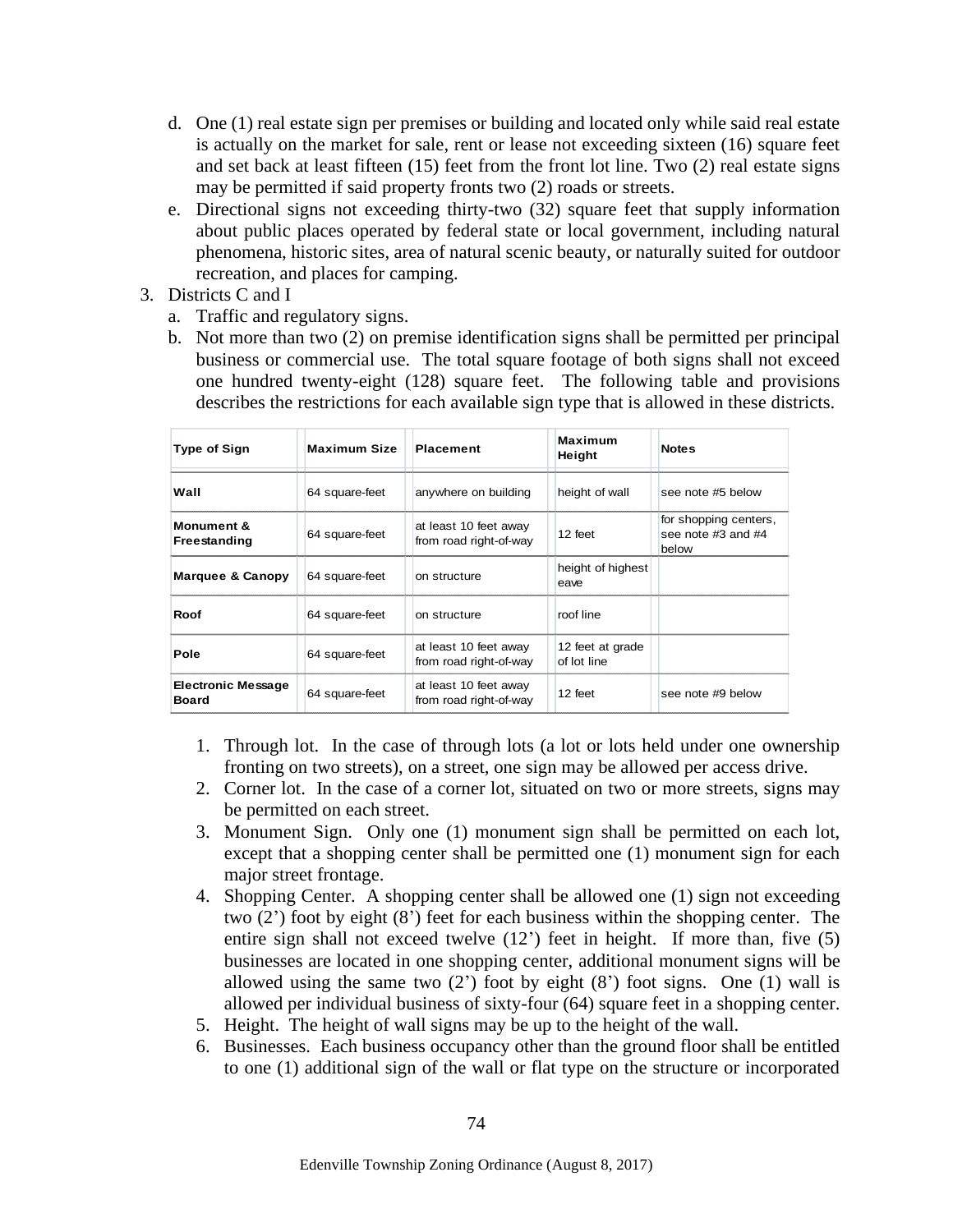within a permitted projecting sign. These wall signs shall not be larger than twothirds (66%) of the permitted wall sign for the first floor business.

- 7. Building Entrance. One (1) sign not exceeding twelve (12) square feet may be permitted per additional building entrance, exit, or service window.
- 8. Parcels. Parcels with greater than four hundred (400') lineal feet of frontage may be granted additional signage at the site plan review phase.
- 9. Electronic message boards. The message/symbol/picture change cycle of a changeable message sign shall be not less than twenty (20) seconds per message/symbol/picture, except for time and temperature messages, which may change with a frequency of no less than five (5) seconds.
- 10. Portable signs. One (1) portable sign is permitted on each lot for a period that does not exceed twenty-four (24) total days during a calendar year. Temporary political signs and real estate signs are excluded from this provision.
- c. One (1) real estate sign per premises or building and located only while said real estate is actually on the market for sale, rent or lease not exceeding sixteen (16) square feet and set back at least fifteen (15) feet from the front lot line. Two (2) real estate signs may be permitted if said property fronts two (2) roads or streets.
- d. One (1) off-premise advertising sign not exceeding thirty-two (32) square feet may be allowed by special approval of the Planning Commission.
- 4. District R-3 and R-4
	- a. Traffic and regulatory signs.
	- b. One identification sign for each principal or special use, other than dwellings, which sign shall not exceed thirty-two (32) square feet in area and shall be set back at least twenty-five (25) feet from the front lot line.
	- c. One (1) real estate sign per premises or building and located only while said real estate is actually on the market for sale, rent or lease not exceeding sixteen (16) square feet and set back at least fifteen (15) feet from the front lot line. Two (2) real estate signs may be permitted if said property fronts two (2) roads or streets.
	- d. Directional signs not exceeding thirty-two (32) square feet that supply information about public places operated by federal state or local government, including natural phenomena, historic sites, area of natural scenic beauty, or naturally suited for outdoor recreation, and places for camping.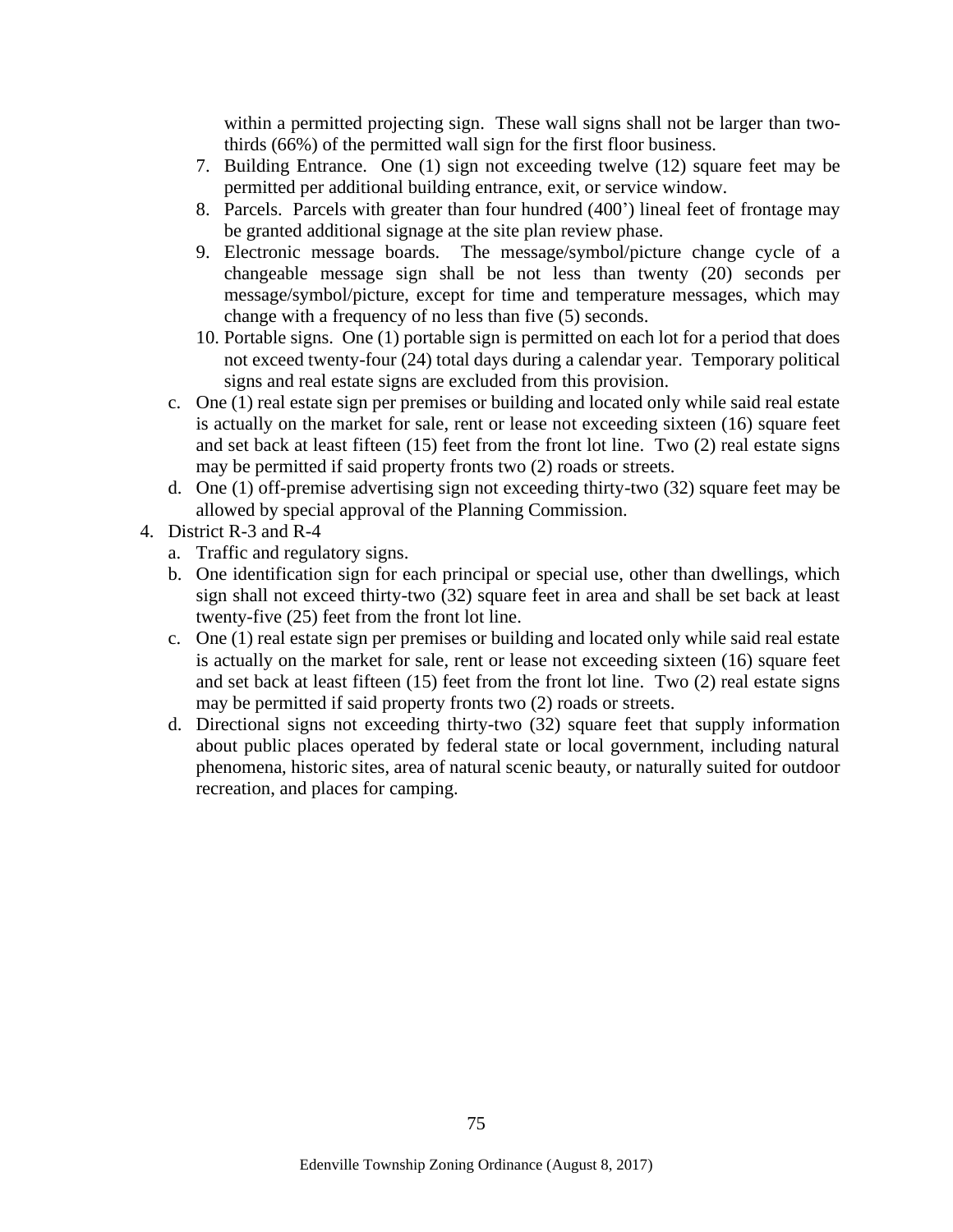#### **Section 18.04 — Methods to Measure the Area of a Sign**:

a. Measurement. Measurement of a sign includes the entire area within a circle, triangle, parallelogram, or other geometric configuration enclosing the extreme limits of any writing, representation, emblem or any figure or similar character, together with any frame or other material or color forming an integral part of the display or used to differentiate the sign form the background against which it is placed; excluding the necessary supports or uprights on which such sign is placed and any numbers displaying the address of the use.



- b. Sign has two or more faces. The area of all faces shall be included in determining the total area of the sign, EXCEPT where two such faces are placed back-to-back and are at no point more than two feet from one another, the total area of the sign shall be taken as the area of one face. If the two back-to-back faces are of an unequal area, and are no more than two feet from one another, the area of the larger face shall be considered the total area of the sign.
- c. Sphere. The total area of the sphere shall be divided by two (2) to determine the maximum permitted sign area.
- d. Height. The height of a sign shall be measured from the average grade of the lot at the setback line.
- e. Numeric Address. If a sign includes a numeric address, the portion of the sign containing the address numbers shall not be counted toward the total square footage of the sign.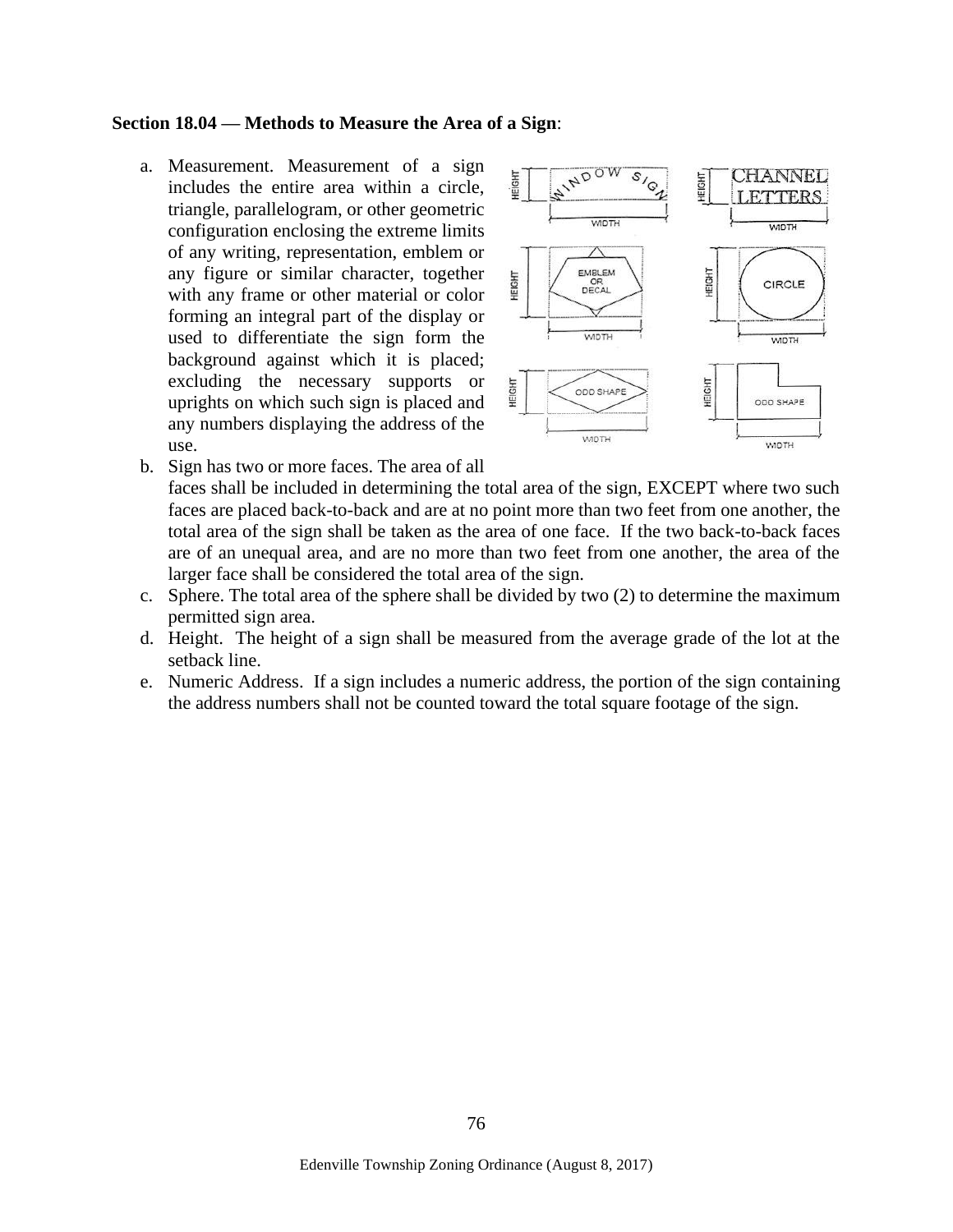#### **ARTICLE 19. SPECIAL USE PERMITS**

**Section 19.01 — Authority**: The Planning Commission, as hereinafter provided, shall have the authority to grant Special Use Permits subject to such conditions of design and operation, safeguards and time limitations as it may determine for special uses in any district. Application for any Special Use Permit permissible under the provisions of this Ordinance shall be subject to fee as may be set by the Township Board from time-to-time.

**Section 19.02 — Purpose**: Uses requiring Special Use Permits are those that are essentially incompatible with the uses permitted in a zoning district, but possess characteristics or location qualities that require individual review and the placement of restrictions, in order to avoid incompatibility with the character of the surrounding area and adjacent land uses. The purpose of this Article is to establish equitable procedures and criteria that shall be applied in the determination of requests to establish special land uses.

Special uses may be permitted only in those districts where they are designated by this Ordinance and are permitted only when specifically approved by the Planning Commission in accordance with the provisions of this Ordinance.

Prior to approval of a Special Use Permit, the Planning Commission shall ensure that all standards specified in this Article, as well as all standards established elsewhere in this Ordinance, shall be satisfied.

**Section 19.03 — Application**: An application for permission to establish a special use shall be submitted and acted upon in accordance with the following procedures:

- 1. An application and site plan, filled out in triplicate, shall be submitted to the Planning Commission. Each application shall be accompanied by a fee in accordance with the township schedule of fees established by the Township Board.
- 2. In addition to any established application fee, the Planning Commission Chair shall establish an amount to be deposited by the applicant with the Township Clerk as an escrow deposit. The escrow deposit shall defray anticipated costs to be incurred by the Township for attorneys, planners, engineers, or other experts in the review of the application. The Planning Commission shall not commence consideration of the merits of the application(s) until the escrow deposit is received by the Township Clerk. Any unused portions of the escrow deposit remaining after consideration and processing of the application(s) shall be returned to the applicant(s).
- 3. The Planning Commission may impose conditions with permit approval that it deems necessary to ensure compliance with the standards contained in this Ordinance. Said conditions shall be considered an integral part of the Special Use Permit and shall be enforced by the Zoning Enforcement Officer.
- 4. Any additions to or expansions of an existing establishment or land use listed under Special Uses, shall also require a Special Use Permit issued by the Planning Commission.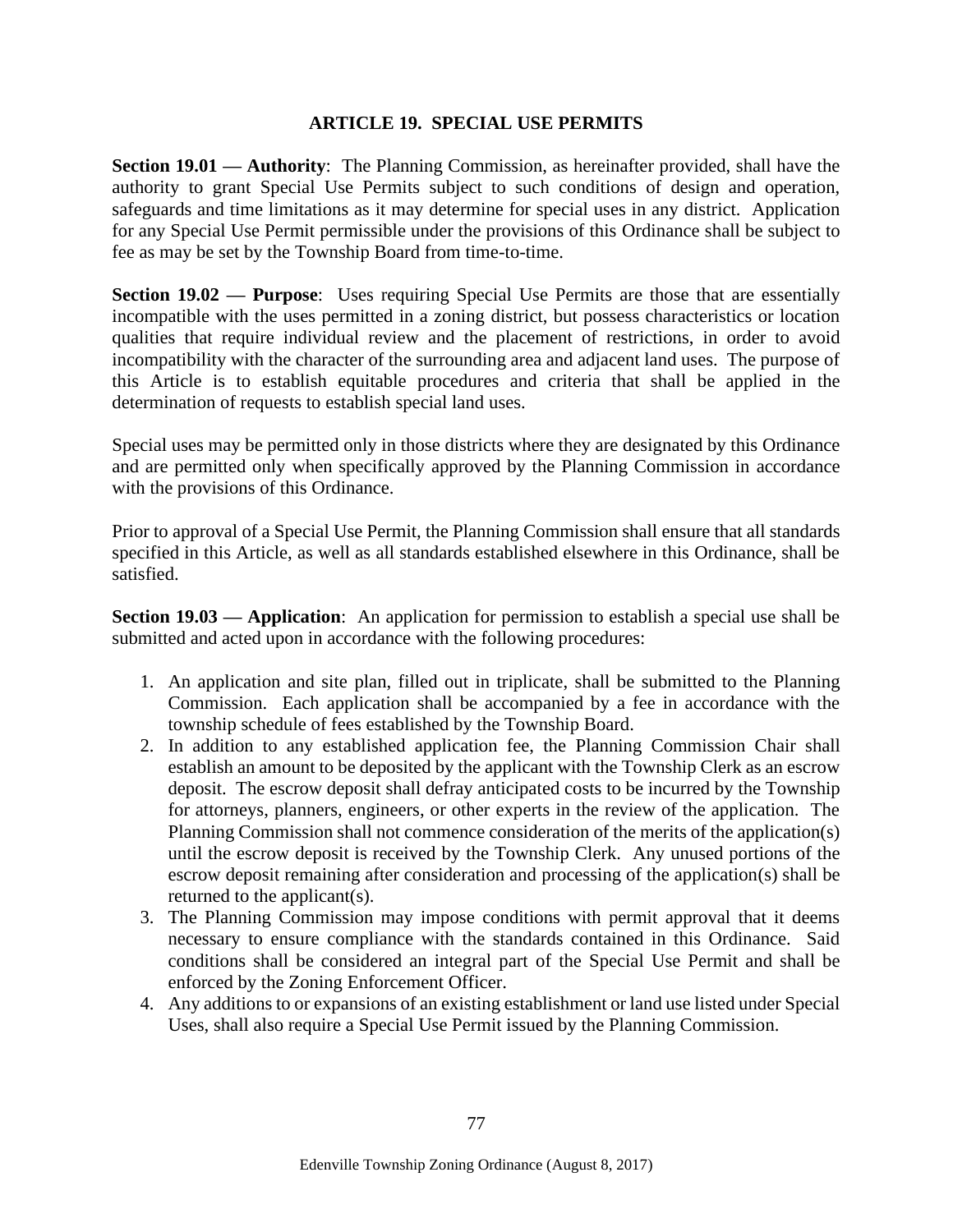**Section 19.04 — Public Hearing**: If properly requested by the applicant, the Planning Commission shall hold a public hearing, or hearings, within 90 days of the receipt of the application for a Special Use Permit. Such hearing(s) and the notice(s) of hearing shall comply with the Michigan Zoning Enabling Act (Act 110 of 2006).

**Section 19.05 — Standards**: In deciding a request for a Special Use Permit, the Planning Commission shall be governed by the following principles and standards:

- 1. The applicant(s) shall have the burden of proof, which shall include the burden of going forward with the evidence and the burden of persuasion on all questions of fact.
- 2. In considering an application for a Special Use Permit, the following shall be considered:
	- a. Whether all required information has been provided and fees paid.
	- b. Whether the proposed use is specifically provided as a use by special permit in the district in which the property is zoned.
	- c. Whether the proposed use at the location is consistent with the objectives and goals of the Master Plan and this Ordinance.
	- d. Whether the proposed use will adversely affect neighboring lands, including whether the proposed use will produce, create, or result in more traffic, noise, vibrations, dust, fumes, odor, smoke, glare, lights, or disposal of waste than permitted uses in the district or increase hazards to the subject property or neighboring lands.
	- e. Whether the proposed use will change the essential character of the surrounding area, disrupt the orderly and proper development of the District as a whole, or conflict with or discourage the permitted uses of the adjacent lands or buildings.
	- f. Whether the proposed use is compatible with and will not adversely affect the natural environment.
	- g. The capacity of local utilities and public services sufficient to accommodate all the uses permitted in the requested district without compromising the health, safety, and welfare of the Township including the capacity of the street system to safely and efficiently accommodate the expected traffic generated by uses permitted in the requested zoning district.
	- h. The special use shall comply with soil erosion and sedimentation control requirements and groundwater protection management provisions of local, state, and federal laws.
	- i. The proposed use shall comply with all relevant provisions of this Ordinance, including supplementary provisions for buildings, structures, uses, lots, yards, and premises, as well as those specific requirements in the district in which the property is zoned.

**Section 19.06 — Conditions**: The Planning Commission may impose reasonable conditions including duration and review periods in granting a special permit. The Planning Commission may enter into a development agreement to meet the purposes of this Article. Conditions imposed shall meet all of the following requirements: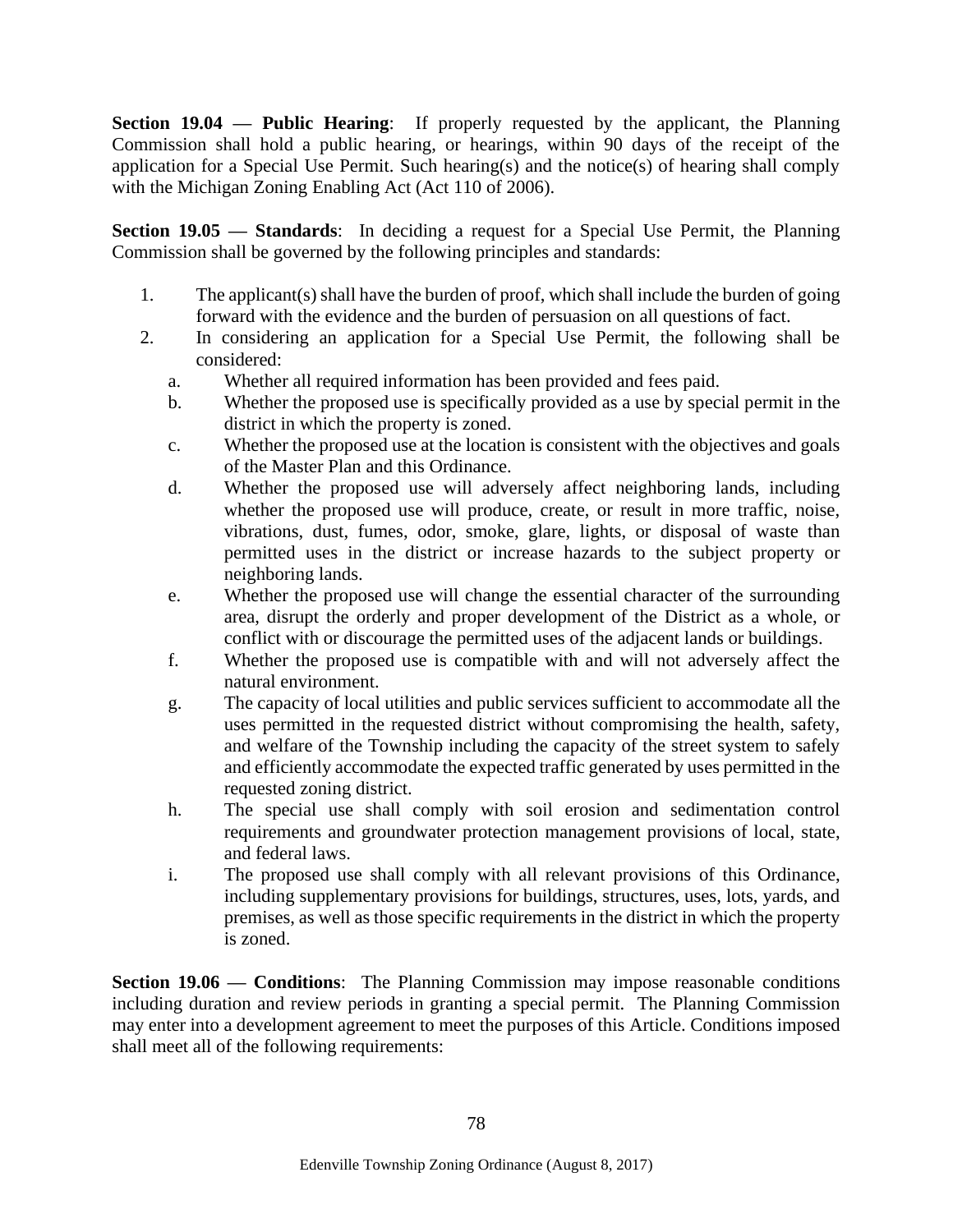- 1. Be designed to protect natural resources, the health, safety, and welfare and the social and economic well-being of those who will use the land or activity under consideration, residents, and landowners immediately adjacent to the proposed land use or activity, and the community as a whole.
- 2. Ensure that public services and facilities affected by a proposed land use or activity will be capable of accommodating increased service and facility loads caused by the land use or activity;
- 3. Promote the use of land in a socially and economically desirable manner;
- 4. Be related to the valid exercise of the police power and purposes that are affected by the proposed use or activity;
- 5. Be necessary to ensure compliance with the standards set forth in this Article.
- 6. The conditions shall remain unchanged except upon the mutual consent of the Planning Commission and the titleholder of the subject property.

**Section 19.07 — Decision**: After the hearing, the Planning Commission shall:

- a. Approve the special use permit application and direct the Zoning Enforcement Officer to issue the special use permit; or
- b. Grant the special use permit application subject to conditions that are imposed in order to ensure the special land use complies with standards stated in this Ordinance; or
- c. Deny the special use permit application.

All decisions shall be accompanied with a concluding statement citing the reasons for decision under Section 19.05 or other applicable requirements and any condition imposed under Section 19.06. The written decision of the Planning Commission shall be sent to the applicant signed by the chairperson or secretary of the Planning Commission with a copy to the Township Board.

**Section 19.08 — Issuance; Compliance and Violation**: Upon approval, the Planning Commission shall issue a Special Use Permit to the applicant. It shall be the responsibility of the Zoning Enforcement Officer to monitor compliance with the terms, conditions, and restrictions of any Special Use Permit and take any enforcement action necessary in the event of violation of the Special Use Permit.

Special Use Permits shall be reviewed annually by the Zoning Enforcement Officer to ensure compliance with this Ordinance. Any violation of the Special Use Permit or the conditions placed upon the Special Use Permit shall automatically void the entire permit. Violation of the Special Use Permit or conditions placed thereon is a violation of this Ordinance.

**Section 19.09 — Appeals**: The decision of the Planning Commission may be appealed to the Midland County Circuit Court as permitted by law.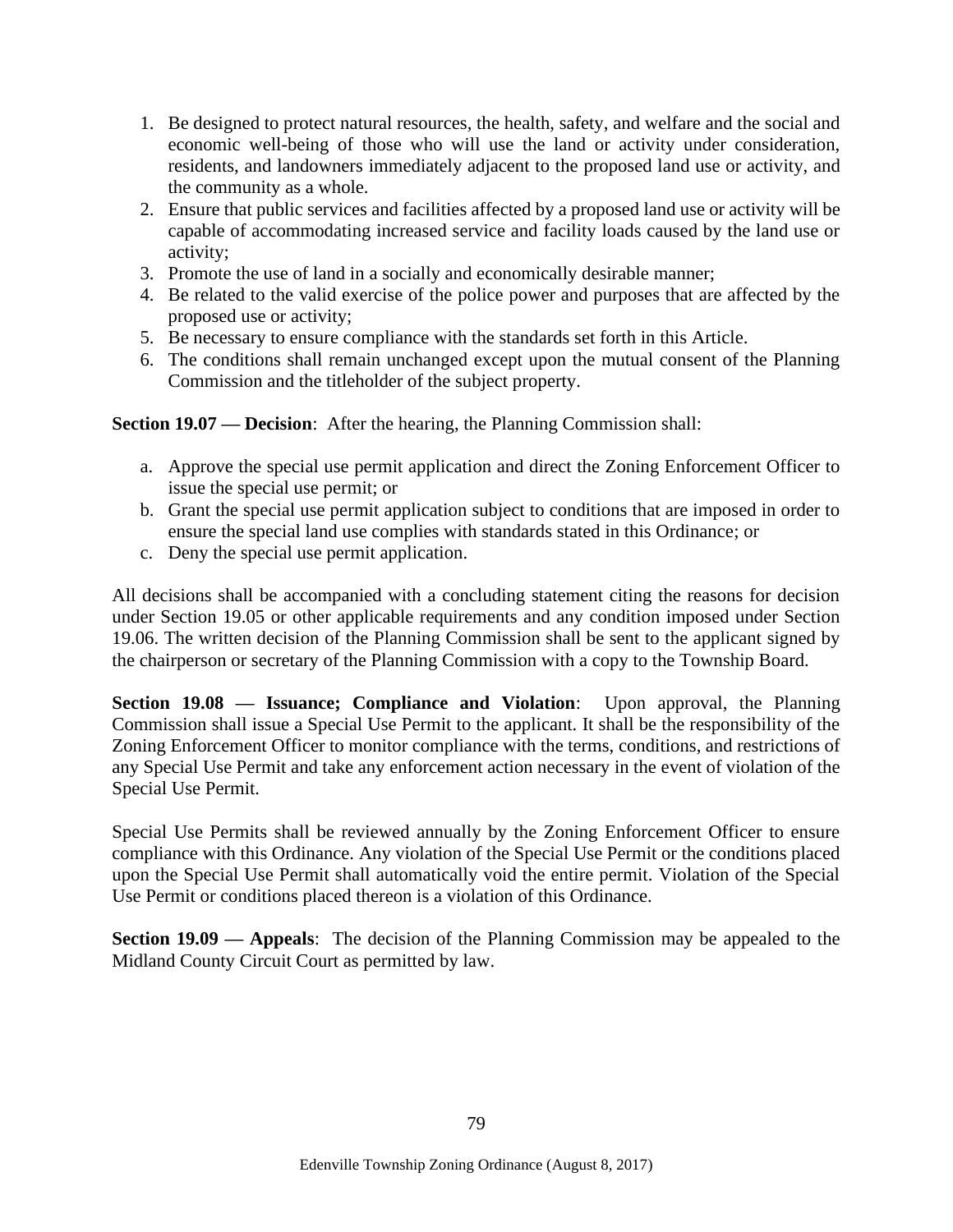## **ARTICLE 20. SITE PLAN REVIEW**

**Section 20.01 — Intent:** It is the intent of this chapter to require site plan review approval for certain buildings, structures, and uses that can be expected to have a significant impact on natural resources, traffic patterns, adjacent parcels and the character of future development.

#### **Section 20.02 — Uses Subject to Site Plan Review**:

- A. Either the Planning Commission, Zoning Administrator or the Zoning Enforcement Officer shall conduct site plan reviews for the following:
	- 1. Uses permitted by right in all districts.
	- 2. Special uses in all districts.
	- 3. Subdivisions of land and site condominium developments in all districts.
	- 4. Any change in a use subject to site plan review.
		- EXCEPTION: For existing strip malls, plazas, or multiple office buildings, a site plan review is not required for a change of use if the Zoning Enforcement Officer or Zoning Administrator determines that the new use is permitted by right in the zoning district, is in keeping with the nature of the building, and meets the specified parking requirements. Any questionable case may be referred to the Planning Commission.
- B. Site plans not required to be reviewed by the Planning Commission shall be reviewed by the Zoning Enforcement Officer or Zoning Administrator as part of the Zoning Compliance land use permit (see Sections 24.01 and 24.02). These site plans will be reviewed in accordance with the same procedures, requirements, and standards used by the Planning Commission.

#### **Section 20.03 — Site Plan**:

- A. Applications for site plan approval shall consist of the following: An application form supplied by the Township.
	- 1. A review fee as determined by resolution of the Township Board based upon the cost of processing the review. Such resolution shall be on file with the Township Clerk for public information.
	- 2. Ten copies of a site plan at a scale of not less than one (1) inch equals one hundred (100) feet with the following minimum information:
		- a. Dimensions of property, of the total site area, locations of all buildings, driveways, parking areas or other structures on adjacent properties within one hundred (100) feet of the property, including those located across the street from the property.
		- b. Required and proposed building setbacks.
		- c. Location of abutting streets and proposed alignment of streets, drives, and easements serving the development, including existing right-of-way and pavement widths.
		- d. Location, screening, dimensions, and heights of proposed buildings, structures, such as trash receptacles, utility pads, etc., including accessory buildings and uses, and the intended uses thereof. Rooftop or outdoor appurtenances should also be indicated, including proposed methods of screening such equipment, where appropriate.
		- e. Location and dimensions of parking areas, including computations of parking requirements, typical parking space dimensions, including handicapped spaces, and aisle widths.
		- f. Proposed water supply and wastewater systems locations and sizes.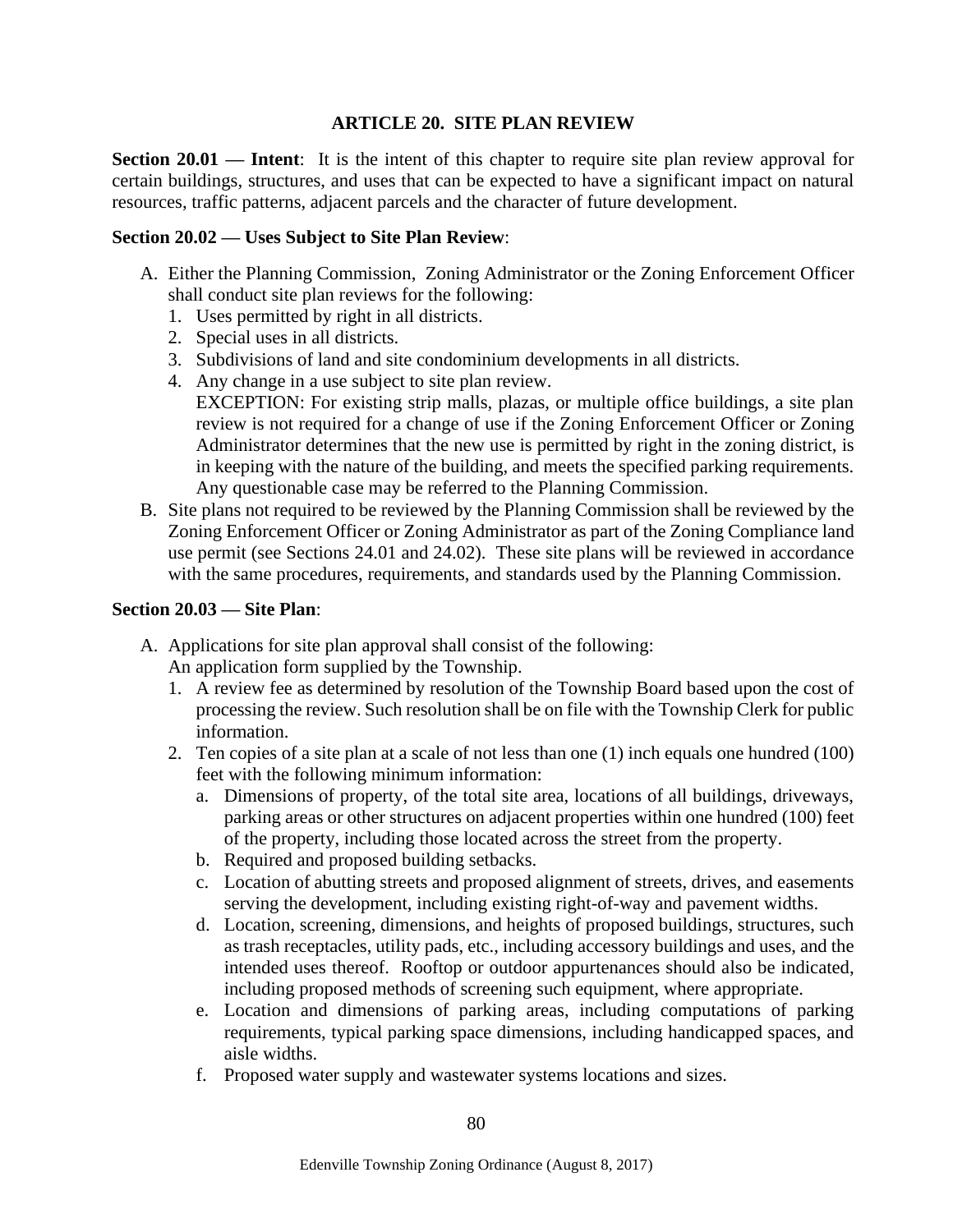- g. Proposed grades and site drainage patterns, including necessary drainage structures. Where applicable, indicate the location and elevation(s) of 100-year flood plain.
- h. Proposed common open spaces and recreational facilities, if applicable.
- i. Proposed landscaping, including quantity, size at planting, botanical, and common names of plant materials.
- j. Signs, including location, height, and sizes.
- k. Location and dimensions of all access drives, including driveway dimensions, pavement markings, traffic control signs, or devices, and service drives.
- l. Exterior lighting showing area of illumination and indicating the type of fixture to be used.
- m. The Planning Commission may request elevation sketches of proposed buildings, along with a general description of materials and colors to be used.
- m. Development plans for residential projects, such as multiple family developments, mobile home subdivisions, and mobile home parks. The plans shall include the following additional information:
	- 1. Minimum floor area of the dwelling units.
	- 2. Total number of units proposed.
	- 3. Number of bedrooms per unit in multiple-family developments.
	- 4. Areas to be used for open space and recreation.
	- 5. Space allowance for accessory buildings in mobile home subdivisions and mobile home parks.
- 3. The name and address of the person and firm who drafted the plan, the seal of the professional responsible for the accuracy of the plan (licensed in the state of Michigan) and the date on which the plan was prepared.
- B. Planning Commission Review: The Planning Commission shall review the application and site plan and shall approve, approve with conditions, or deny the submitted site plan. If denied, the Planning Commission shall cite reason for denial. If approved, the applicant may submit the necessary plans and documents for necessary permits.

### **Section 20.04 — Validity of Site Plans**:

- A. Approval of the site plan is valid for a period of one (1) year. If actual physical construction of a substantial nature of the improvements included in the approved site plan has not commenced and proceeded meaningfully toward completion during the period, the approval of the site plan shall be null and void.
- B. Upon written application that must be filed prior to the termination of the one (1) year review period, the Zoning Administrator may authorize a single extension of the time limit for approval of a site plan for a further period of not more than one (1) year. Such extension shall only be granted based on evidence from the applicant that the development has a likelihood of commencing construction within the one (1) year extension.

**Section 20.05 — Standards for Site Plan Approval**: In addition to the other requirements in this Ordinance, the Planning Commission shall require that the following standards be satisfied before approving the site plan:

A. Adequate ingress and egress to public right of ways.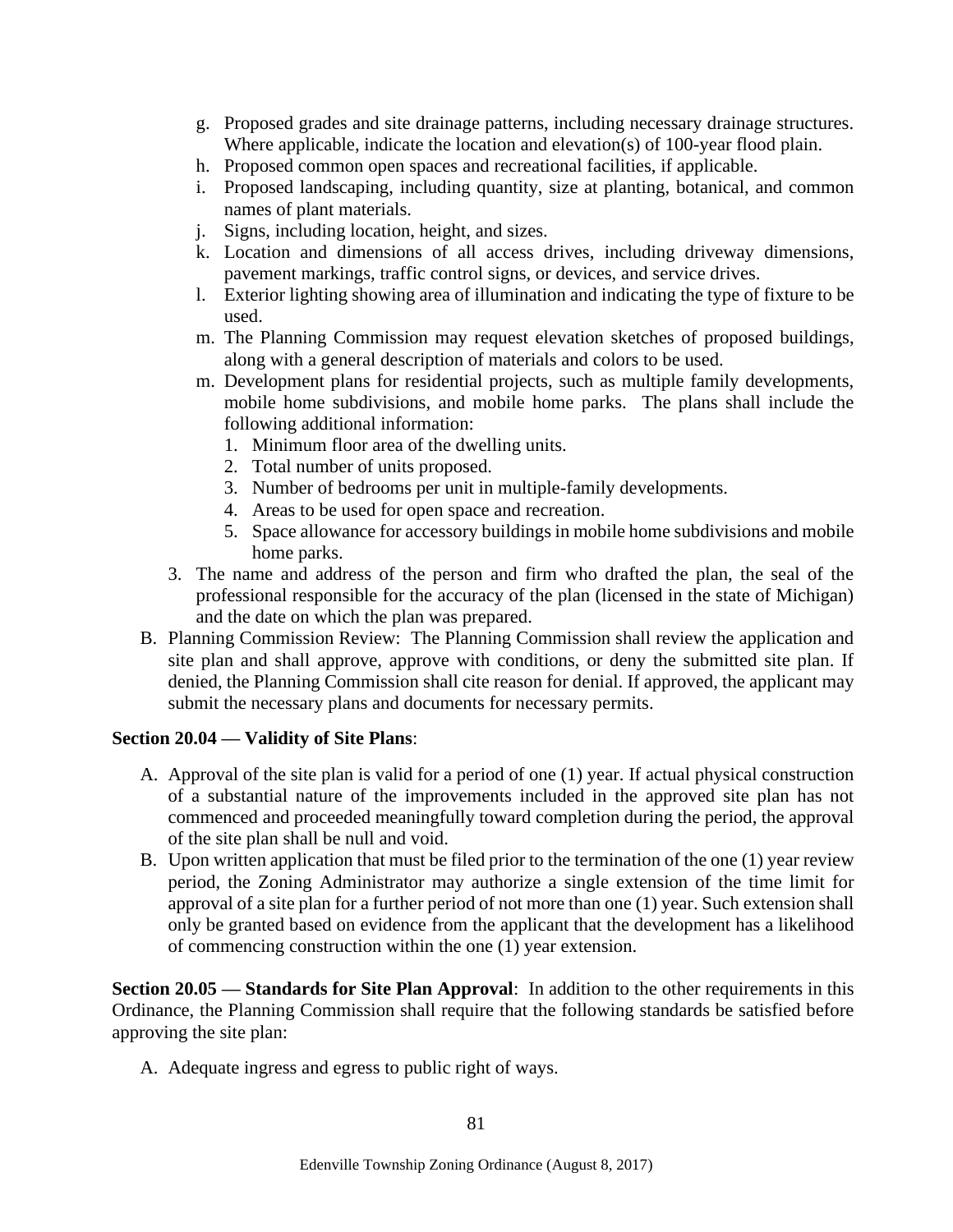- B. Landscaping, landscape buffers and green belts shall be provided and designed in accordance with the provisions of the Zoning Ordinance.
- C. All elements of the site plan shall be designed to take into account the sites topography, the size and type of plot, the character of adjoining property and the type and size of buildings. The site shall be developed so as not to impede the normal and orderly development or improvement of surrounding property for uses permitted in the Zoning Ordinance.
- D. The landscape shall be preserved in its natural state, insofar as practical, by removing only those areas of vegetation or making those alterations to the topography that are reasonably necessary to develop the site in accordance with the requirements of the Zoning Ordinance. Tree stumps and miscellaneous debris from clearing of the property shall not be buried in right-of-ways, possible future rights-of-way, or potential building sites.
- E. The site plan shall provide reasonable visual and sound privacy for all dwelling units located therein. Fences, walks, barriers and landscaping shall be used, as appropriate, to accomplish these purposes.
- F. All buildings or groups of buildings shall be arranged so as to permit necessary emergency vehicle access as required by the Fire Department.
- G. The proposed use shall not increase traffic hazards or cause congestion on the public thorough fares of the area. To demonstrate compliance with this standard, applicant shall obtain approval from Michigan Department of Transportation or the Midland County Road Commission.
- H. There shall be provided a pedestrian circulation system that is separated from the vehicular circulation system. In order to ensure public safety, special pedestrian measures, such as crosswalks, crossing signals and other such facilities may be required in the vicinity of schools, playgrounds, local shopping areas and other uses that generate a considerable amount of pedestrian traffic.
- I. The arrangement of public or common ways for vehicular and pedestrian circulation shall be connected to existing or planned streets and pedestrian or bicycle pathways in the area. Streets and drives that are part of an existing or planned street pattern serving adjacent development shall be of a width appropriate to the traffic volume they will carry and shall have a dedicated right-of-way equal to that required by the Midland County Road Commission.
- J. Appropriate measures shall be taken to ensure that removal of surface waters will not adversely affect neighboring properties or the public storm drainage system. Provisions shall be made to accommodate storm water, prevent erosion and the formation of dust. The use of detention/retention ponds may be required. Surface water on all paved areas shall be collected at intervals so that it will not obstruct the flow of vehicular or pedestrian traffic or create puddles in paved areas. The proposed shall comply with soil erosion and sedimentation control requirements and groundwater management provisions of local, state, and federal laws.
- K. All loading and unloading areas and outside storage areas, including areas for the storage of trash that face or are visible from residential districts or public thorough fares, shall be screened by an opaque wall or landscaped screen not less than six (6) feet in height.
- L. Exterior lighting shall be arranged so that it is deflected away from adjacent properties and so that it does not impede the vision of traffic along adjacent streets. Flashing or intermittent lights shall not be permitted.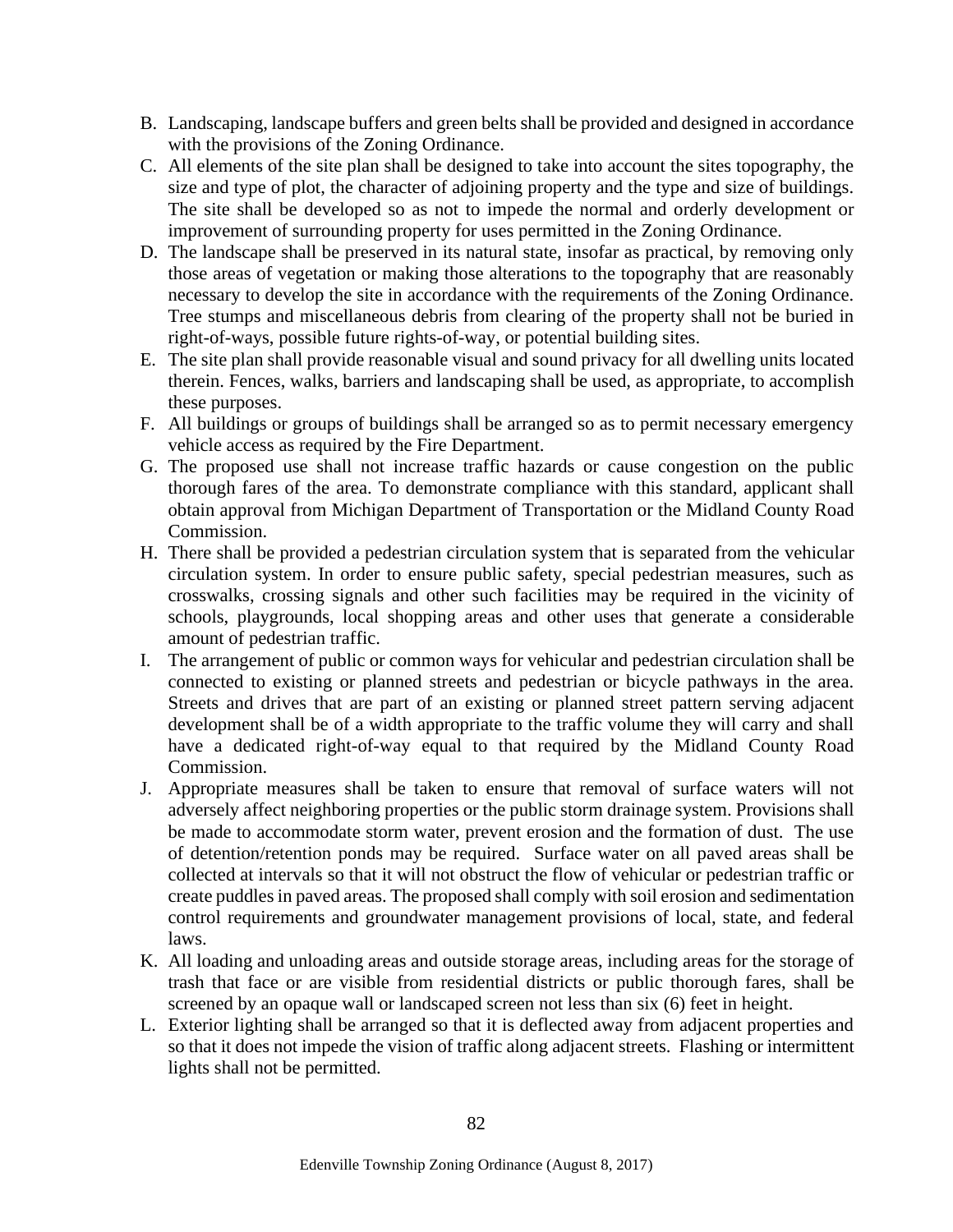- M. For proposed uses in recreational districts, no building or structure shall be constructed within 100 feet of road rights-of-way or property lines.
- N. Landscaping landscape buffers and greenbelts shall be required where a non-residential use is adjacent to residential use.
- O. Waiver from Landscaping and Screening Requirements: The Planning Commission during Site Plan review may determine that existing landscaping or screening intended to be preserved would provide adequate landscaping and screening. The Planning Commission may also determine dimensional conditions unique to the parcel would prevent development of required buffer zones, off-street parking area landscaping, greenbelts or required buffer zones. If such determination is made, the Planning Commission may waive, in whole or in part, the landscaping provisions of this section. Criteria that shall be used when considering a waiver shall include, but shall not be limited to:
	- 1. Existing natural vegetation;
	- 2. Topography;
	- 3. Existing wetland, floodplain, and poor soil areas;
	- 4. Existing and proposed building placement;
	- 5. Building heights;
	- 6. adjacent land uses;
	- 7. Distance between land uses
	- 8. Dimensional conditions unique to the parcel;
	- 9. Traffic sight distances
	- 10. Traffic operational characteristics on and off site
	- 11. Visual, noise and air pollution levels
	- 12. Health, safety and welfare of the township
- P. All provisions of the Township Zoning Ordinance must be complied with unless an appropriate variance has been previously granted by the Zoning Board of Appeals.

### **Section 20.06 — Conditions of Approval**:

- A. As part of an approval to any site plan, the Planning Commission may impose any additional conditions or limitations as in its judgment may be necessary for protection of the public interest.
- B. Such conditions shall be related to and ensure that the review standards of this Article are met.
- C. Approval of a site plan, including conditions made as part of the approval, is attached to the property described as part of the application and not to the owner of such property.
- D. A record of conditions imposed shall be maintained. The conditions shall remain unchanged, unless an amendment to the site plan is approved.
- E. Additional Fees. If the Planning Commission determines the need for a professional opinion, monies for the services requested shall be provided by the applicant.

### **Section 20.07 — Decision**: The Planning Commission shall:

- a. Approve the site plan; or
- b. Approve the site plan subject to conditions; or
- c. Deny the site plan.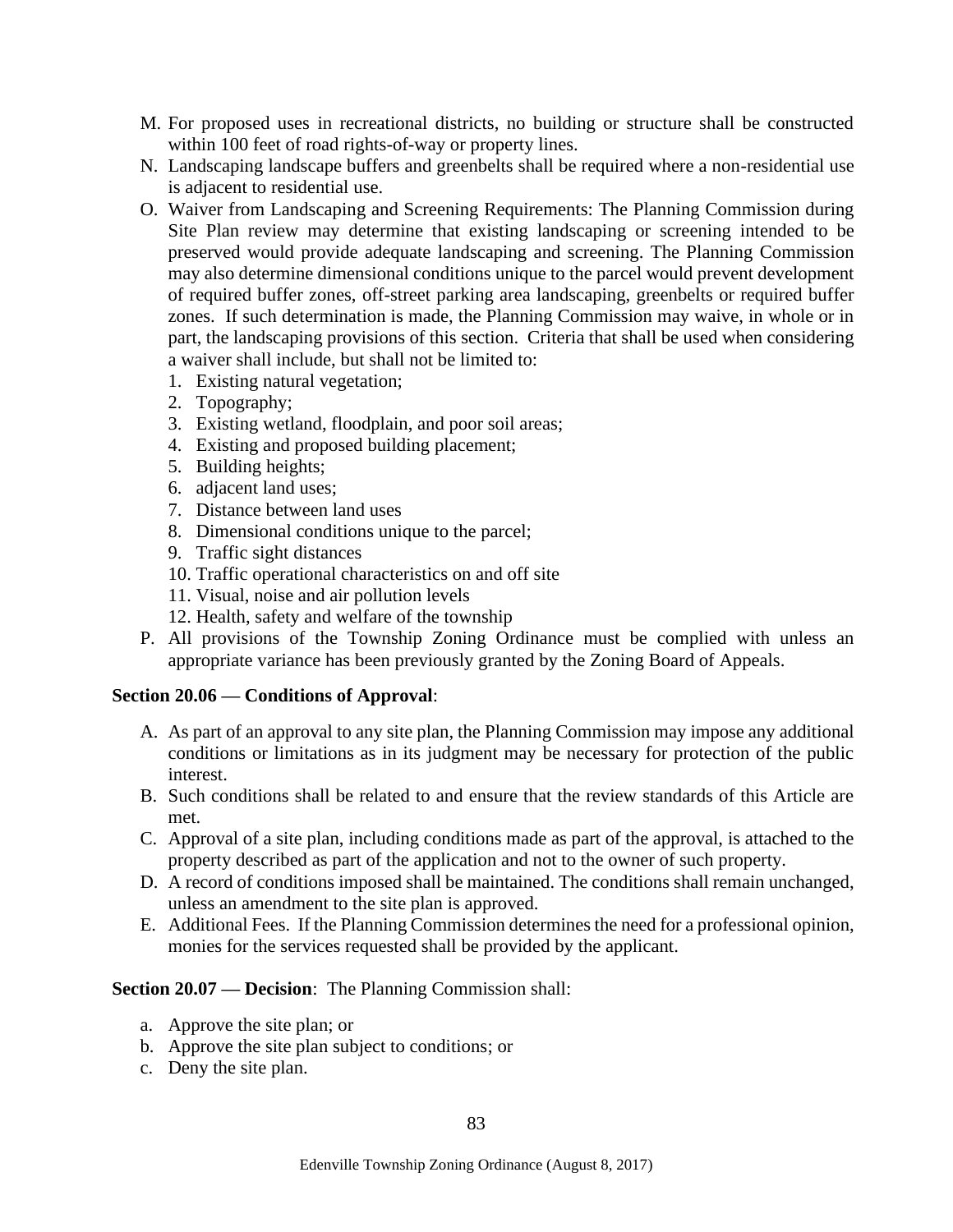A record of the decision of the Planning Commission, the reason for the decision reached and any conditions attached to such decision shall be kept and made a part of the minutes of the Planning Commission.

### **Section 20.08 — Amendments to Approved Site Plans**:

- A. Any person who has been granted site plan approval shall notify the Zoning Enforcement Officer of any proposed amendment to such approved plan.
- B. The Zoning Enforcement Officer shall determine whether the proposed amendment constitutes a minor or major amendment based on, but not necessarily limited to, the following:
	- 1. The addition of land to the legal description of the original site plan approval;
	- 2. The establishment of another use or uses;
	- 3. The addition of more sales or service area, or the addition of dwelling units;
	- 4. An expansion or increase of intensity of use;
	- 5. The relocation of proposed buildings in regard to the approved site plan;
- C. A major amendment to an approved site plan shall comply with the same filing and review procedures of the original approval. A minor amendment may be approved by the Zoning Enforcement Officer.

**Section 20.09 — Appeals**: Any person aggrieved by the decision of the Planning Commission in granting or denying of a site plan or with conditions required, shall have the right to appeal the decision to the Zoning Board of Appeals. Special Uses and Planned Unit Developments, including the site plans for such discretionary uses, are not appealable to the Zoning Board of Appeals, and can only be appealed to the Circuit Court of Midland County.

**Section 20.10 — Conformity and Compliance:** The Zoning Enforcement Officer may make periodic investigations of developments for which site plans have been approved. Non-compliance with the requirements and conditions of the approved site plan shall constitute grounds for the Planning Commission to terminate said approval following a public hearing. The change of use for an existing building shall be first approved by the building department.

Property that is the subject of site plan approval must be developed in the strict compliance with the approved site plan and any amendments thereto that have received the appropriate approval. If construction and development does not conform to the approved plan, the approval thereof shall be forthwith revoked by the township Zoning Enforcement Officer, by written notice of such revocation posted upon the premises involved and shall be mailed to the developer at his last known address. Upon revocation of such approval, all further construction activities shall cease upon the site, other than activities related to purpose of correcting the violation. However, the Planning Commission may, upon proposed application of the developer and after a hearing, approve a modification in the site plan to coincide with the developers construction provided such construction complies with the criteria contained in the site plan approval provisions and the spirit, purpose, and intent of this Ordinance.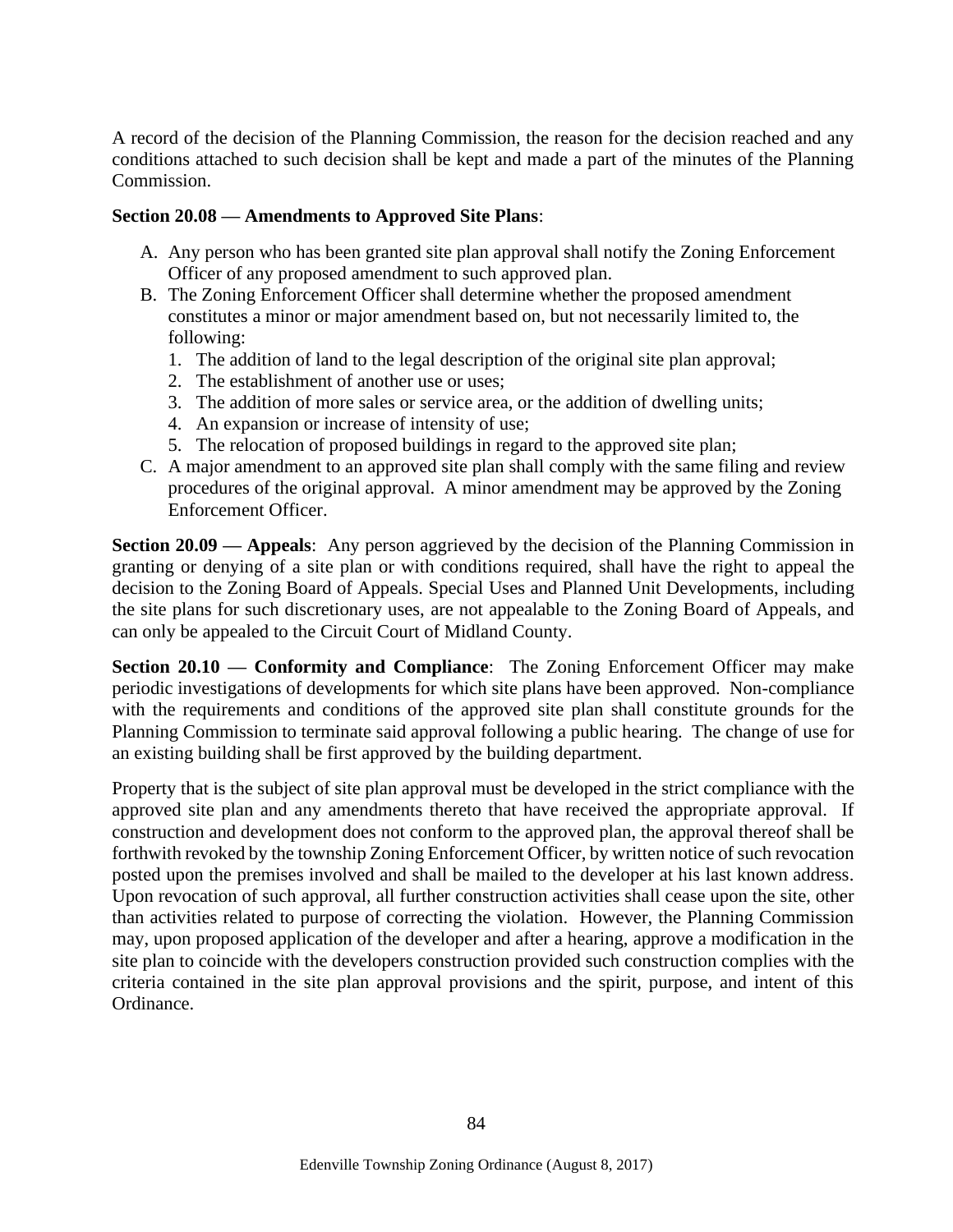# **ARTICLE 21. SITE CONDOMINIUM REVIEW**

**Section 21.01 — Approval Required**: Condominium projects established pursuant to the Condominium Act require both a special use permit and site plan review pursuant to Articles 19 and 20 of this Ordinance.

**Section 21.02 — Standards and Improvements**: Site plans submitted for a condominium project shall comply with all design standards set forth in applicable federal and state statutes, local ordinances, rules, and regulations.

### **Section 21.03 — General Regulations**:

- 1. The Planning Commission shall have the authority to review and to approve, approve with conditions, or deny final site plans.
- 2. No permits for erosion control, building construction, grading, or installation of water or sanitary sewerage facilities shall be issued for property in a proposed condominium project until a final site plan has been reviewed and approved, or approved with conditions by the Planning Commission.
- 3. The final site plan shall be submitted in conjunction with an application for a certificate of zoning compliance seeking authorization to commence construction of the improvements depicted on the site plan.
- 4. The dedicated open space, primary conservation areas, other undivided common areas, and associated facilities shall be held in common ownership by the condominium association. The condominium association shall be formed and operated under principles approved by the Planning Commission, including the following:
	- a. The developer shall provide a description of the association, including its Articles of Incorporation and Bylaws and a Dedicated Open Space maintenance plan documenting methods for maintaining the open space and improvements (including any private roads) depicted on the site plan and ensuring the integrity of the dominant natural features.
	- b. The condominium association shall be organized by the developer or owner and shall be operated with a financial subsidy from the developer, or owner, before the sale of any lots within the development.
	- c. Membership in the condominium association shall be automatic and mandatory for all purchasers of building sites in the project and their successors. The conditions and timing of transferring control of the association from developer to the property owners shall be identified.
	- d. The members of the condominium association shall share equitably in the costs of maintaining undivided open space and improvements (including private roads) depicted on the site plan. Shares shall be defined within the condominium association bylaws and assessments for maintenance shall be a lien on the land.
	- e. The condominium association shall be responsible for maintenance of all common open space areas and facilities under its control (including private roads) and maintenance of liability insurance and similar duties of ownership.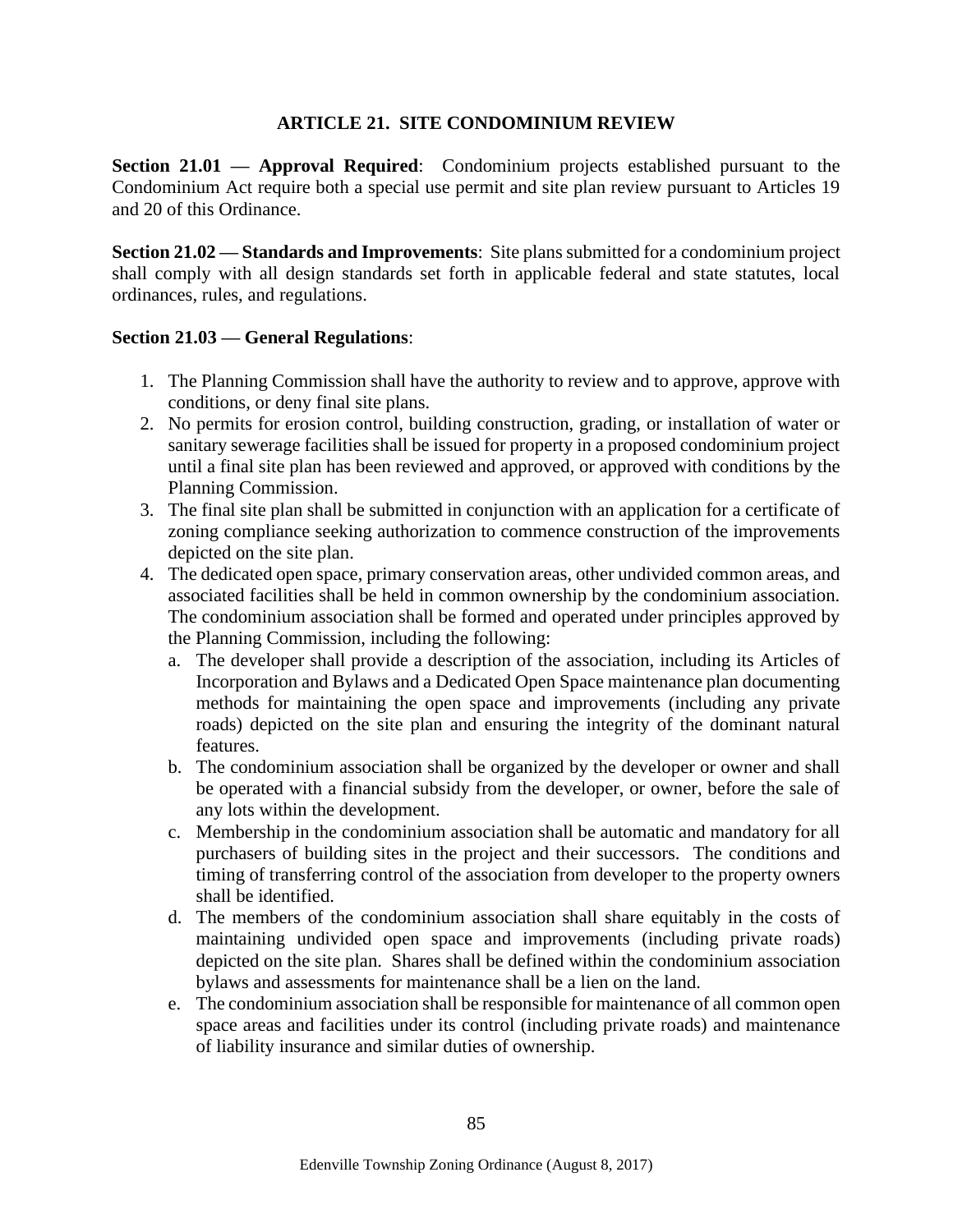- f. The condominium association may lease open space lands to any other qualified person, or entity, for operation and maintenance of farmlands in accordance with the approved site plan, but such a lease agreement shall provide:
	- i. That the residents of the development shall at all times have access to the open space lands contained therein (except croplands during growing season).
	- ii. That the undivided open space to be leased shall be maintained for the purposes set forth in this Ordinance.
- iii. That the operation of open space facilities may be for the benefit of the property owners only, or may be open to the public, at the election of the developer and/or condominium association, as the case may be.
- g. To assure that improvements are maintained in perpetuity at the expense of those lands benefited by the improvement, the Planning Commission may require the establishment of a district under the jurisdiction of the County Drain Commissioner or the establishment of a special assessment district under the jurisdiction of the Township or other authorized governmental body at the time of site plan approval.

# **Section 21.04 — Site Plan Requirements**:

- 1. A site plan shall be filed and processed in accordance with this Ordinance, particularly Articles 20 and 21.
- 2. A final site plan shall provide the information required under this Ordinance and Section 66 of the Condominium Act (MCL 559.166).
- 3. Each condominium unit shall be located within a zoning district that permits the proposed use.
- 4. For the purposes of this Ordinance, each condominium unit shall be considered equivalent to a single lot and shall comply with all regulations for a lot within the zoning district in which located. In the case of a condominium project containing single-family detached dwelling units, not more than one dwelling unit shall be located on a condominium unit with any other principal structure or use. Required yards shall be measured from the boundaries of a condominium unit. Lot coverage and floor area ratio shall be calculated using the land area of the condominium unit.
- 5. Each condominium unit shall be connected to public water and sanitary sewer facilities, where such facilities are available, or a well, septic tank, and drain field approved by the County Health Department, where public water and sanitary sewer services are not available. A well, septic tank, and drain field serving a condominium unit shall be located within that unit, as described in the master deed.
- 6. Relocation of boundaries between adjoining condominium units, if permitted in the condominium documents, as provided in Section 48 of the Condominium Act (MCL 559.148), shall comply with all regulations of the zoning district in which located and shall be approved by the Zoning Enforcement Officer as required. These requirements shall be made a part of the bylaws and recorded as part of the master deed.
- 7. Each condominium unit that results from a division of another condominium unit, if such division is permitted by the condominium documents, as provided in Section 49 of the Condominium Act (MCL 559.149), shall comply with all regulations of the zoning district in which located, and shall be approved by the Zoning Enforcement Officer.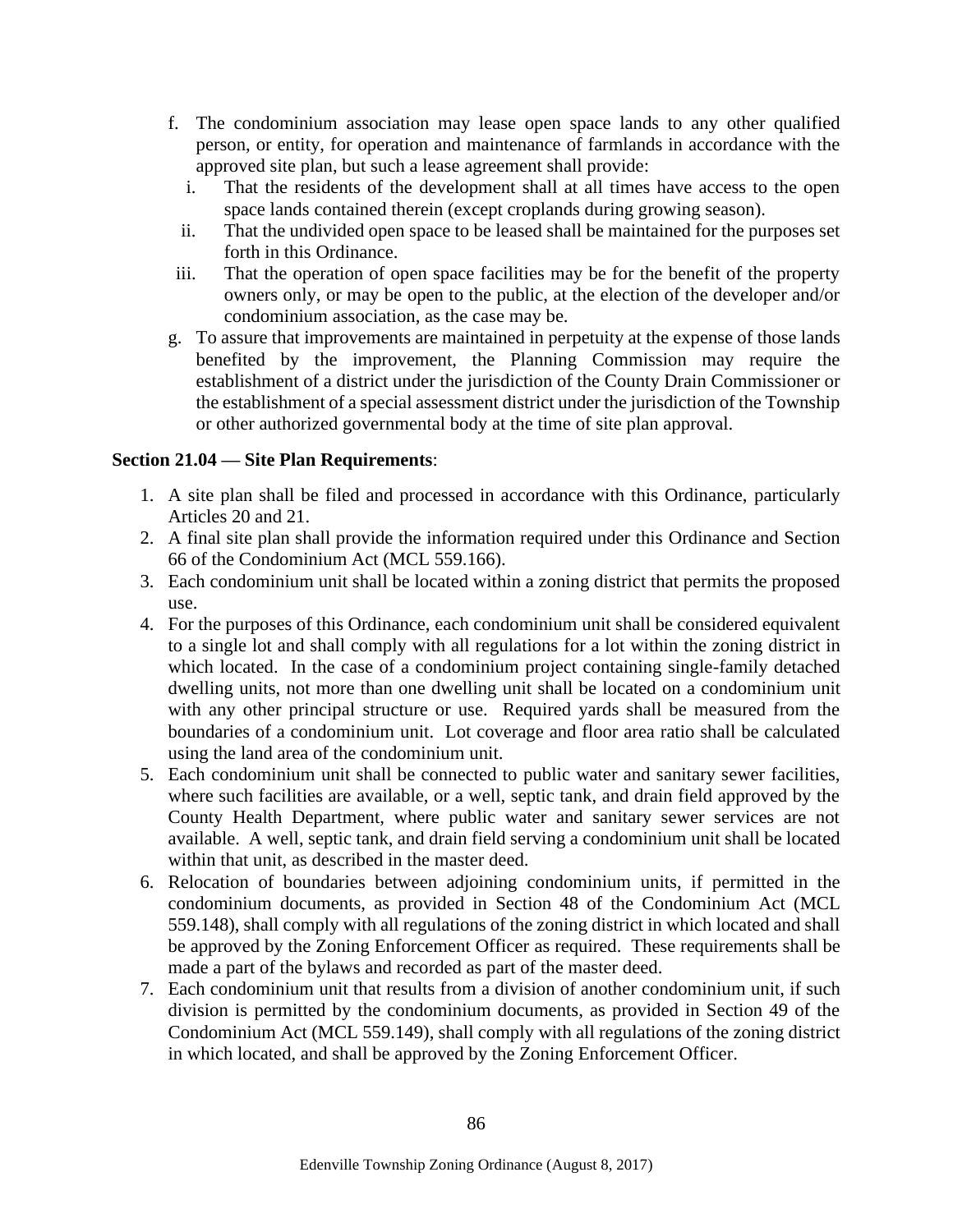- 8. The above requirements shall be made a part of the condominium bylaws and recorded as part of the master deed.
- 9. All information required by this Ordinance shall be a portion of the final site plan that is subject to its jurisdiction.

**Section 21.05 — Revision of Site Condominium Plan**: If the site condominium plan is revised, the final site plan shall be revised accordingly, submitted for review, and acted upon by the Planning Commission, before any building permit may be issued, where such permit is required.

**Section 21.06 — Amendment of Master Deed or Bylaws**: Any amendment to a master deed or bylaws that affects the approved final site plan, or any conditions of approval of the final site plan, shall be reviewed by and acted upon the Planning Commission before any building permit may be issued, where such permit is required. The Planning Commission may require its review of an amended site plan if, in its opinion, such changes in the master deed or bylaws require corresponding changes in the approved site plan.

**Section 21.07 — Development Agreement and Performance Guarantee**: The Planning Commission may require, as a condition of site plan approval, that the applicant enter into a development agreement and post a performance guarantee.

**Section 21.08 — Land Use Permits; Interference with Improvements**: Any application for a building permit for construction to be located in a general common element or an integral part of a storm water management plan or other site improvement shall require an amendment to the approved site plan.

**Section 21.09 — Monuments**: Monuments shall be set at all boundary corners and deflection points and at all road right-of-way intersection corners and deflection points of lot lines. The Zoning Enforcement Officer may grant a delay of required monuments or irons for a reasonable time, but not to exceed 1 year, on condition that the developer deposit with the Township Clerk, a certified check, or an irrevocable letter of credit running to Edenville Township, whichever the developer selects, in an amount as determined from time-to-time by resolution of the Planning Commission. Such deposit shall be returned to the developer upon receipt of a certificate by a surveyor registered in the State of Michigan that the monuments specified have been set in accordance with the approved final site plan. If the developer defaults, the Planning Commission shall promptly require a registered surveyor to set the monuments and irons in the ground as shown on the condominium site plans, at a cost not to exceed the amount of the security deposit.

**Section 21.10 — Rights-of-Way**: Road rights-of-way shall be described separately from individual condominium units, and shall be accurately delineated by bearings and distances on the site condominium plan and the final site plan. The right-of-way shall be for roadway purposes and for the purposes of locating, installing, maintaining, and replacing public utilities. Whenever public water and sanitary sewer services are present, the developer shall dedicate easements for the public water and sanitary sewer lines and appurtenances to the agency having jurisdiction.

**Section 21.11 — As Built Drawings**: The applicant shall submit as-built drawings as a condition of a final certificate of zoning compliance.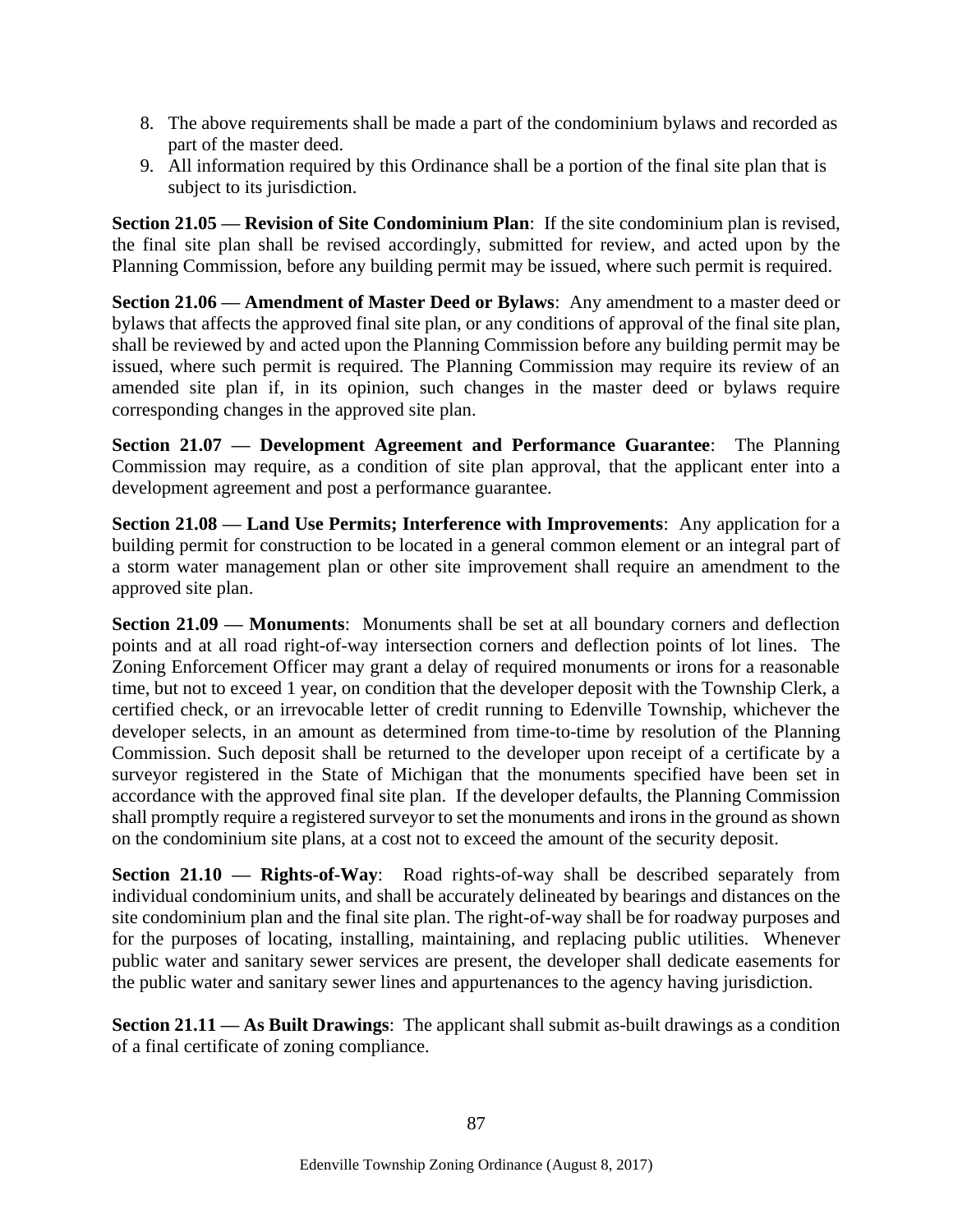# **ARTICLE 22. ZONING BOARD OF APPEALS**

**Section 22.01 — Intent and Purpose**: The intent and purpose of this section is to create a Zoning Board of Appeals and identify the duties of this body, and the appeals process for challenges to zoning decisions.

**Section 22.02 — Authority:** A Zoning Board of Appeals is hereby created in conformance with and shall perform its duties and exercise its powers and jurisdiction as provided by, the Michigan Zoning Enabling Act, Public Act 110 of 2006, as amended. The Zoning Board of Appeals powers and duties are those authorized by the Michigan Zoning Enabling Act and as follows:

- 1. To hear and decide appeals where it is alleged that there is error in any order, requirement, decision, or determination, made by Edenville Township and/or its officers, representatives or agents in the administration or enforcement of this Ordinance, except in the decision on any Special Use Permit or Planned Unit Development.
- 2. To hear and decide appeals from the action of the Zoning Enforcement Officer when a Zoning Compliance Permit has been refused or the construction or use of a building or premises stopped because of the failure of such building, or use, to comply with the provisions of this Ordinance, where such appeal is based on unusual conditions that cause practical difficulties or unnecessary or unintended hardship in the application of the strict letter of this Ordinance to the case under appeal.
- 3. To authorize variances only if the Zoning Board of Appeals finds from reasonable evidence that all the following facts and conditions exist:
	- a. That there are exceptional or extraordinary circumstances or conditions applying to the property in question as to the intended use of the property that do not apply generally to other properties in the same zoning district and are not the result of self-induced hardship.
	- b. That such variance is necessary for the preservation and enjoyment of a substantial property right similar to that possessed by other properties in the same zoning district and in the vicinity. The possibility of increased financial return shall not itself be deemed sufficient to warrant a variance.
	- c. That the authorizing of such variance will not be of substantial detriment to adjacent property and will not materially impair the intent and purposes of this Ordinance or the public interest.
	- d. That the condition or situation of the specific piece of property, or the intended use of said property for which the variance is sought is not of so general or recurrent a nature as to require the formulation of a general regulation for such condition or situation.
- 4. The Zoning Board of Appeals shall not have the authority to grant a variance to allow a use not permitted by this Ordinance in the zoning district in which the property is located.
- 5. The Zoning Board of Appeals may reverse or affirm, wholly or in part, or may modify the application of any dimensional provisions of this Ordinance pertaining to parcels of land, such as lot dimensions or setbacks. The Zoning Board of Appeals shall make such order, requirement, decision or determination as in its opinion ought to be made on the property. The Zoning Board of Appeals shall notify the Township and/or its officers, representatives or agents in writing of any such action taken and such action shall not be valid until such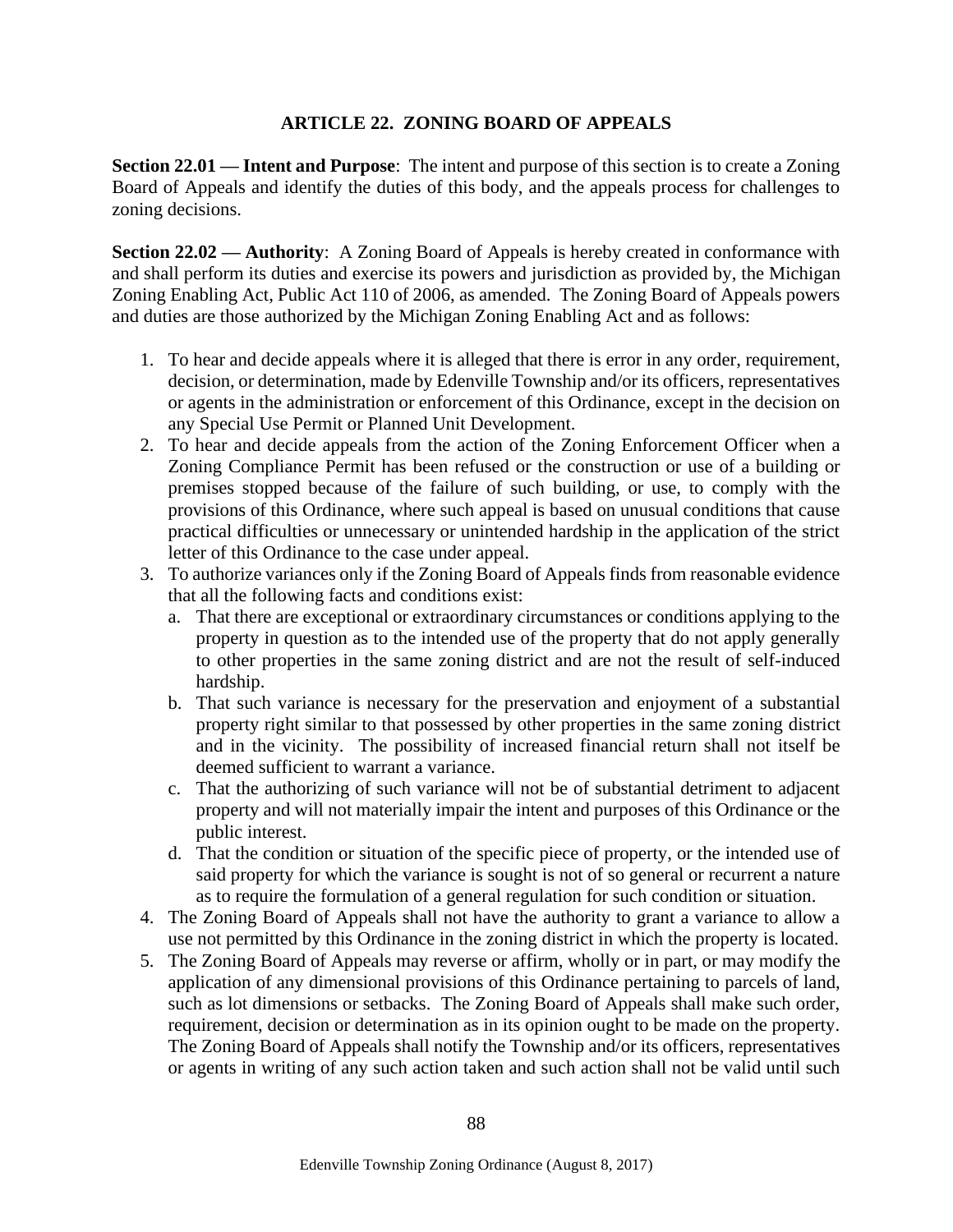notice shall have been delivered to the office of the Zoning Enforcement Officer within 14 days after the Zoning Board of Appeals decision is made.

6. The Zoning Board of Appeals may require the posting of a performance bond to ensure compliance of all conditions associated with the issuance of a variance. The bond must be deposited with the township clerk before a variance is issued. Bond may be by cash, certified check, irrevocable letter of credit, or a surety bond, acceptable to the township board.

#### **Section 22.03 — Membership**:

- A. The Zoning Board of Appeals shall have five (5) regular members. A member of the Planning Commission shall serve on the Zoning Board of Appeals. The Township Board shall always have one of its members serve as the second member of the Zoning Board of Appeals, but such Township Board member shall not serve as chairperson of the Zoning Board of Appeals. The remaining regular members and any alternate members of the Zoning Board of Appeals shall be appointed by the Township Board. The members appointed shall be selected from and be representative of the population distribution and the various interests in the Township.
- B. The Township Board also may appoint not more than two (2) alternate members for the same term as regular members to the Zoning Board of Appeals. An alternate member may be called as specified to serve as a member of the Zoning Board of Appeals in the absence of a regular member if the regular member will be unable to attend one (1) or more meetings. An alternate member may also be called to serve as a member for the purpose of reaching a decision on a case in which the member may not serve for reasons of conflict of interest. The alternate member appointed shall serve in the case until a final decision is made. The alternate member has the same voting rights as a regular member of the Zoning Board of Appeals.
- C. A member of the Zoning Board of Appeals may be removed by the Township Board for misfeasance, malfeasance, or nonfeasance in office upon written charges and after public hearing. A member shall disqualify himself or herself from a vote in which the member has a conflict of interest. Failure of a member to disqualify himself or herself from a vote in which the member has a conflict of interest constitutes malfeasance in office.
- D. The terms of office for members appointed to the Zoning Board of Appeals shall be for three (3) years, except for members serving because of their membership on the Planning Commission or Township Board, whose terms shall be limited to the time they are members of those bodies. When members are first appointed, the appointments may be for less than three (3) years to provide for staggered terms. A successor shall be appointed not more than one (1) calendar month after the term of the preceding member has expired. Vacancies for unexpired terms shall be filled for the remainder of the term.
- E. Any vacancy shall be filled for any unexpired term in the same manner as provided for in the initial appointment and each member shall serve until his successor has been appointed.
- F. The members of the Zoning Board of Appeals shall elect one member to serve as Chairperson and another to serve as Secretary. The Secretary can be a non-voting member of the Zoning Board of Appeals.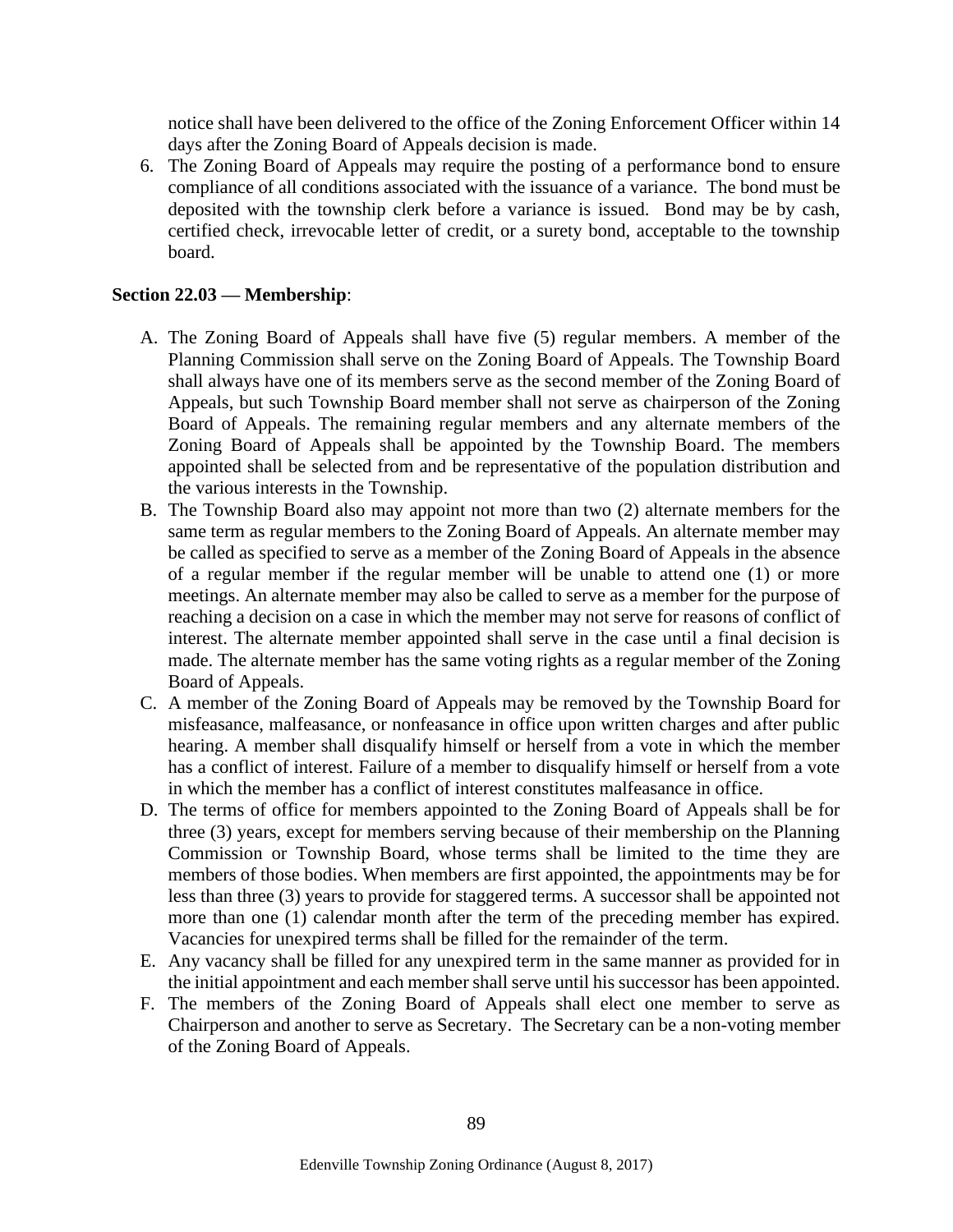G. The members of the Zoning Board of Appeals shall be paid per diem as established by the Township Board plus expenses actually incurred in the discharge of their duties.

# **Section 22.04 — Rules of Procedure**:

- A. The Zoning Board of Appeals shall fix the rules and regulations to govern its procedure when acting upon appeals. It shall hear and decide appeals and review any order, requirements, decision or determination made by the Zoning Enforcement Officer.
- B. All meetings of the Zoning Board of Appeals shall be open to the public.
- C. A record of the proceedings shall be maintained and a copy of each proceeding shall be filed in the office of the Township Clerk for public record.

# **Section 22.05 — Jurisdiction**:

- A. The Zoning Board of Appeals may reverse or affirm, wholly or in part, or may modify the order requirements, decision, or determination appealed from, excepting here from any denials, requirements, decision, or determination as in its opinion ought to be made to the premises. To that end, the Zoning Board of Appeals shall have all the powers to hear and decide all matters referred to it or upon which it is required to pass under this Ordinance; including but not limited to matters, where it is alleged by an appellant that there is error or misinterpretation in the Zoning Enforcement Officer or other administrative officer's order, requirement, decisions, grant, or refusal, except as relate to special use permits.
- B. The Zoning Board of Appeals may also classify a use that is not specifically mentioned within the use regulations of any zoning district based on a comparable permitted or special use, in accordance with the purpose and intent of each district. If no comparable use is found, the Zoning Board of Appeals shall so declare, the effect being that the use is not permitted until or unless the text of this Ordinance is amended to permit it.

### **Section 22.06 — Appeal Requirements**:

- A. Appeals shall be taken within such time as shall be prescribed by the Zoning Board of Appeals by general rule, by filing with the Township Clerk within such time as the Zoning Board of Appeals provides from when the appeal is taken and with the Board of Appeals, a notice of appeal, specifying the grounds thereof. The Township Clerk shall transmit to the Zoning Board of Appeals all papers constituting the record upon which the action for appeal was taken.
- B. The appellant must supply the following written information to the Zoning Board of Appeals chairperson before the case will be heard:
	- 1. Appellant's name, address, phone number, and legal property description.
	- 2. A copy of written Zoning Compliance Permit application denial from the Zoning Enforcement Officer. The denial should state the reason for denial.
	- 3. Written request for an appeal hearing.
	- 4. An accurate plan of property showing location, size, and use of all existing and proposed structures, street right-of-way, structures on adjoining property, surface drainage patterns, lot dimensions, yard setbacks, and other pertinent data.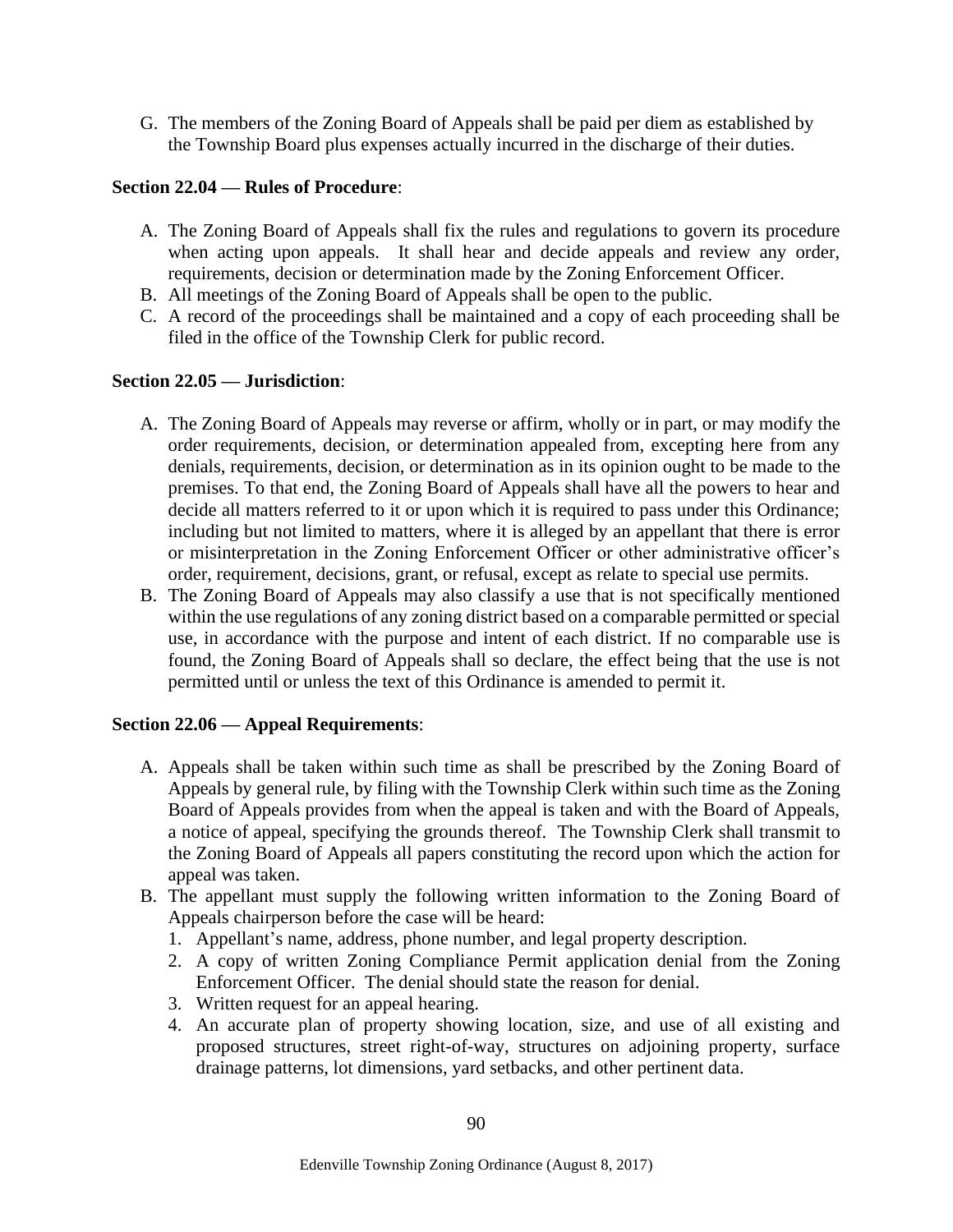- 5. Names and addresses of all adjoining property owners.
- C. A notice of the Public Hearing shall be mailed to the chairperson of the Planning Commission.
- D. The Zoning Board of Appeals may waive portions of the data required.

#### **Section 22.07 — Hearings and Decisions upon Appeals**:

- A. Upon receipt of a complete appeal, the Zoning Board of Appeals shall fix a time for the hearing of the appeal, which shall occur no later than ninety (90) calendar days following the date of the appeal, and provide due notice thereof, in accordance with the Michigan Zoning Enabling Act.
- B. The hearing shall be conducted in accordance with the Michigan Zoning Enabling Act. Any person may appear in person or by agent or his attorney at the hearing.
- C. A majority vote of the members of the Zoning Board of Appeals shall be necessary to reverse the order, decision, or determination of the Zoning Enforcement Officer, or to decide in favor of the applicant in the matter on which the Zoning Board of Appeals is required to pass under this Ordinance. A tie vote is considered a "non-vote" and the issue will be placed on the agenda for the next meeting. In the event of a tie vote, a meeting will be arranged in a timely fashion.

**Section 22.08 — Stay**: An appeal to the Zoning Board of Appeals *from any action by another official or body appealable to the Zoning Board of Appeals under this Ordinance* stays all proceedings in furtherance of the action appealed from, unless the Zoning Enforcement Officer certifies to the Zoning Board of Appeals after the notice of appeal has been filed that by reason of the facts stated in the certificate, a stay would, in his or her opinion, cause imminent peril to life or property. In the latter case, proceedings shall not be stayed other than by a restraining order, which may be granted by the Zoning Board of Appeals or by the Circuit Court, on notice to the Zoning Enforcement Officer and on due cause shown. *The provisions of this section shall not prevent the Township from enforcing this Ordinance with respect to any existing violation of this Ordinance, even if that violation may be the subject of a pending request for a variance from the Zoning Board of Appeals.*

**Section 22.09 — Appeals from Zoning Board of Appeals**: Any party aggrieved by a decision of the Zoning Board of Appeals may appeal to the Midland County Circuit Court. An appeal shall be filed within the time provided for by law.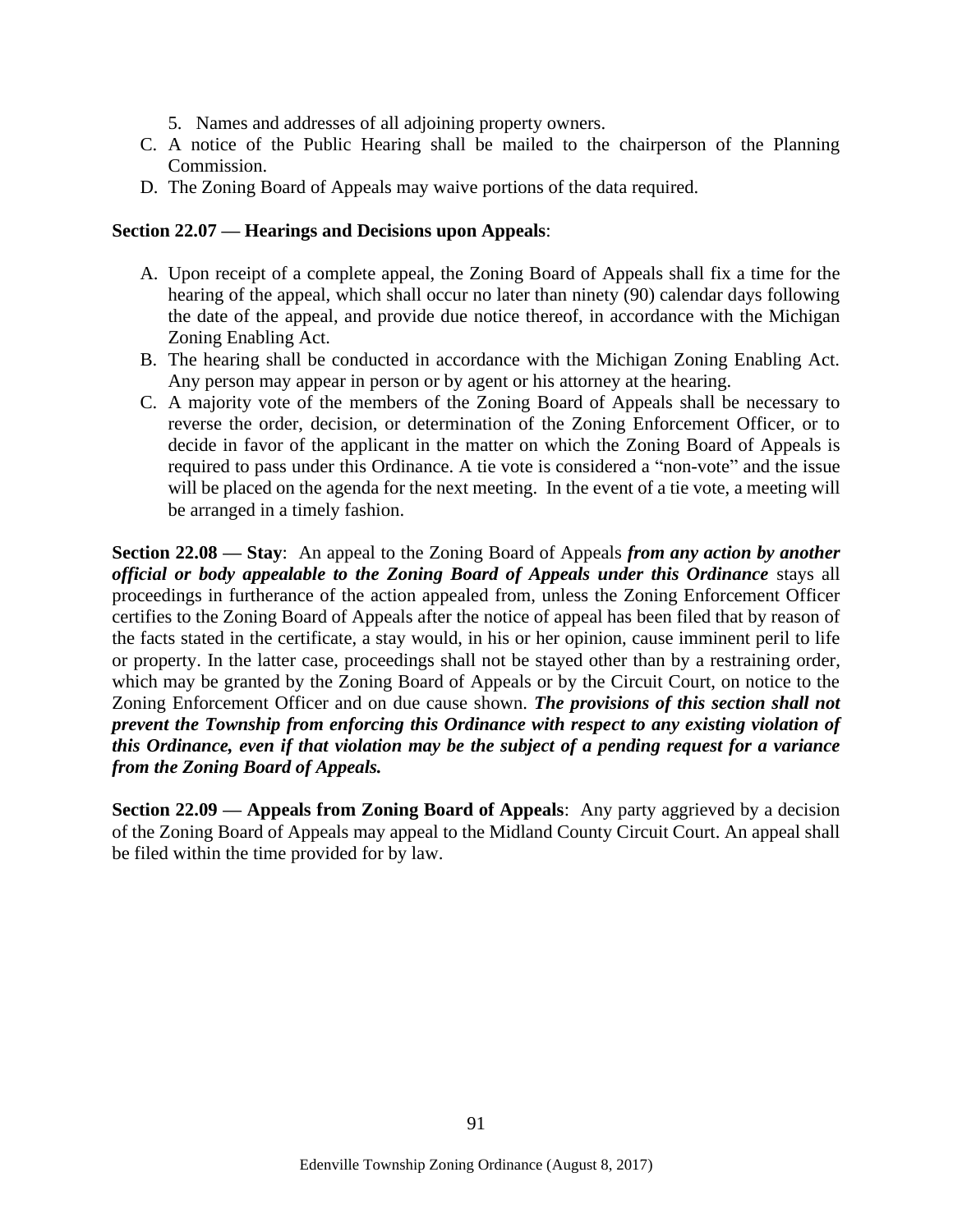## **ARTICLE 23. ORDINANCE AMENDMENTS**

**Section 23.01 – Authority**: The Township Board, after review and recommendation by the Planning Commission, has authority to adopt amendments to the text of this Ordinance and the official zoning map.

## **Section 23.02 – Procedure for Amendment of Zoning Ordinance**:

- 1. Applicants. Amendments may be initiated by the Township Board, the Planning Commission, or by petition of one or more residents of Edenville Township, or by one or more persons acting on behalf of a resident of Edenville Township.
- 2. Pre-Application Conference. The applicant/property owner must attend a pre-application conference to be coordinated by the Township. This meeting may include the Township Supervisor, Chairperson of the Planning Commission, Zoning Enforcement Officer, Zoning Administrator and consultants hired by the Township or other officials to discuss the project. The Township may require the applicant to make an escrow deposit to cover the Township's actual costs incurred for such a meeting.
- 3. Application. An application and ten (10) copies seeking an amendment to the text or map shall be filed with the Township Clerk. The Township Clerk shall date stamp all materials received, retain the original documents, and distribute the copies appropriately.
	- a. The application shall provide the following information if an application involves an amendment to the official zoning map:
		- 1. A legal description of the property, including the street address and tax code number(s).
		- 2. The name, address, and telephone number of the applicant.
		- 3. The applicant's interest in the property. If the applicant is not the owner, the name and address of the record and known owner(s), and the owner(s) signed consent to the application.
		- 4. Identification of the zoning district requested and the existing zoning of the property.
		- 5. Signature(s) of the applicant(s) and owner(s), certifying the accuracy of the information.
		- 6. Further information as requested by the Zoning Enforcement Officer, Zoning Administrator, consultants hired by the Township, Planning Commission, or Township Board that is relevant to the site and standards set forth in this Ordinance.
	- b. The application shall provide the following information if an application involves an amendment the text of this Ordinance:
		- 1. Name and address of the applicant.
		- 2. A detailed statement clearly and completely setting forth all proposed provisions and regulations, including all changes in the zoning ordinance necessary to accommodate the proposed amendment.
		- 3. Reasons for the proposed amendment.
		- 4. Further information as requested by the Zoning Enforcement Officer, consultants hired by the Township, Planning Commission, or Township Board, that is relevant to the proposed text amendment.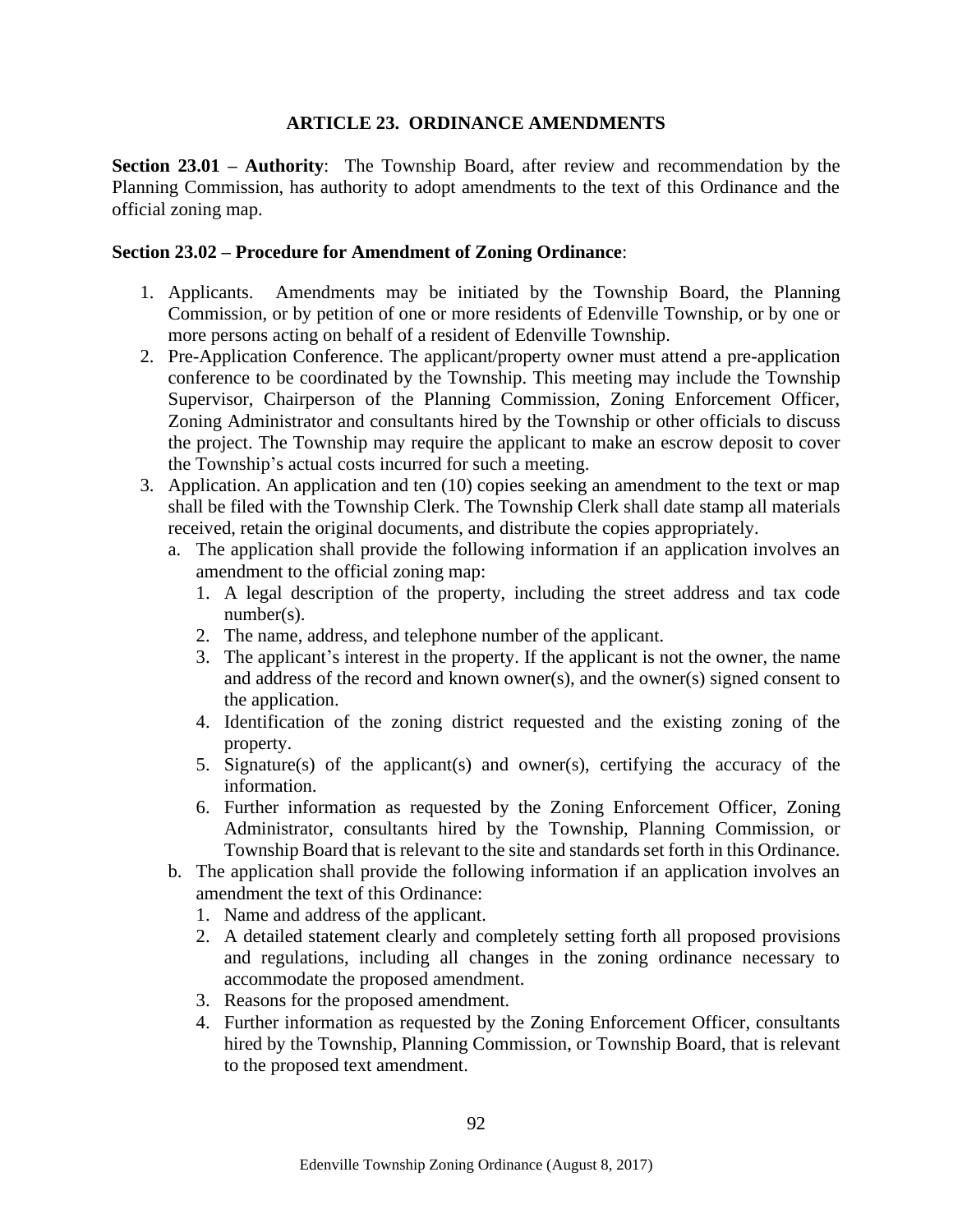- 4. Right of Entry. The filing of an application to rezone shall constitute permission from the owner for the Township to complete an on-site investigation of the property in question for purposes of this Article.
- 5. Application Fee. The applicant shall submit to the Township Clerk with the application an application fee in an amount established by resolution of the Township Board to cover the fixed costs associated with processing the application.
- 6. Escrow deposit. The Township Supervisor, after review of the application, shall establish an amount to be deposited by the applicant with the Township Clerk as an escrow deposit to defray the anticipated costs incurred by the Township to review and process the application(s). The Planning Commission shall not commence consideration of the merits of the application(s) until the escrow deposit is received by the Township Clerk. Any unused portions of the escrow deposit remaining after consideration and processing of the application shall be returned to the applicant(s).
- 7. Initial Review. The Planning Commission Chair shall review the application(s) for completeness, and indicate to the applicant additional information and documents to be provided. The Planning Commission shall schedule all public hearings and the Township Clerk or his/her designee shall coordinate public notices.
- 8. Notice.
	- a. Upon receipt of an application and petition for amendment, Planning Commission shall provide notice pursuant to the requirements of the Michigan Zoning Enabling Act.
	- b. Upon receipt of a rezoning petition, the Planning Commission shall provide notice pursuant to the requirements of the Michigan Zoning Enabling.
- 9. Public Hearing-Planning Commission. Within sixty (60) days of receipt of the application and petition, the Planning Commission shall conduct a public hearing on the proposed text amendment or rezoning pursuant to the requirements of the Michigan Zoning Enabling Act. The hearing shall proceed as follows: open public hearing; acknowledge receipt of written comments; receive comments from applicant/owner and other persons attending the hearing; close public hearing
- 10. Administrative Report. Following the public hearing, the Planning Commission may request that the Zoning Enforcement Officer and/or other persons retained by the Township present a report that analyzes the application(s) with respect to the requirements and standards of applicable federal and state statutes, ordinances, rules, and regulations.
- 11. Submission to the Township Board. The petition and all Planning Commission materials minutes, and the like shall be submitted to the Township Board by the Planning Commission and acted upon in accordance with the Michigan Zoning Enabling Act, Public Act 110 of 2006, as amended.
- 12. Standards and Burden. In deciding a request for a zoning text amendment or rezoning, the Planning Commission and Township Board shall be governed by the following principles and standards:
	- a. The applicant shall have the burden of proof, which shall include the burden of going forward with the evidence and the burden of persuasion on all questions of fact.
	- b. Decisions to amend the Ordinance text or official zoning map are legislative in nature, and the Township Board ultimately has discretion to act in the interest of the public health, safety and general welfare.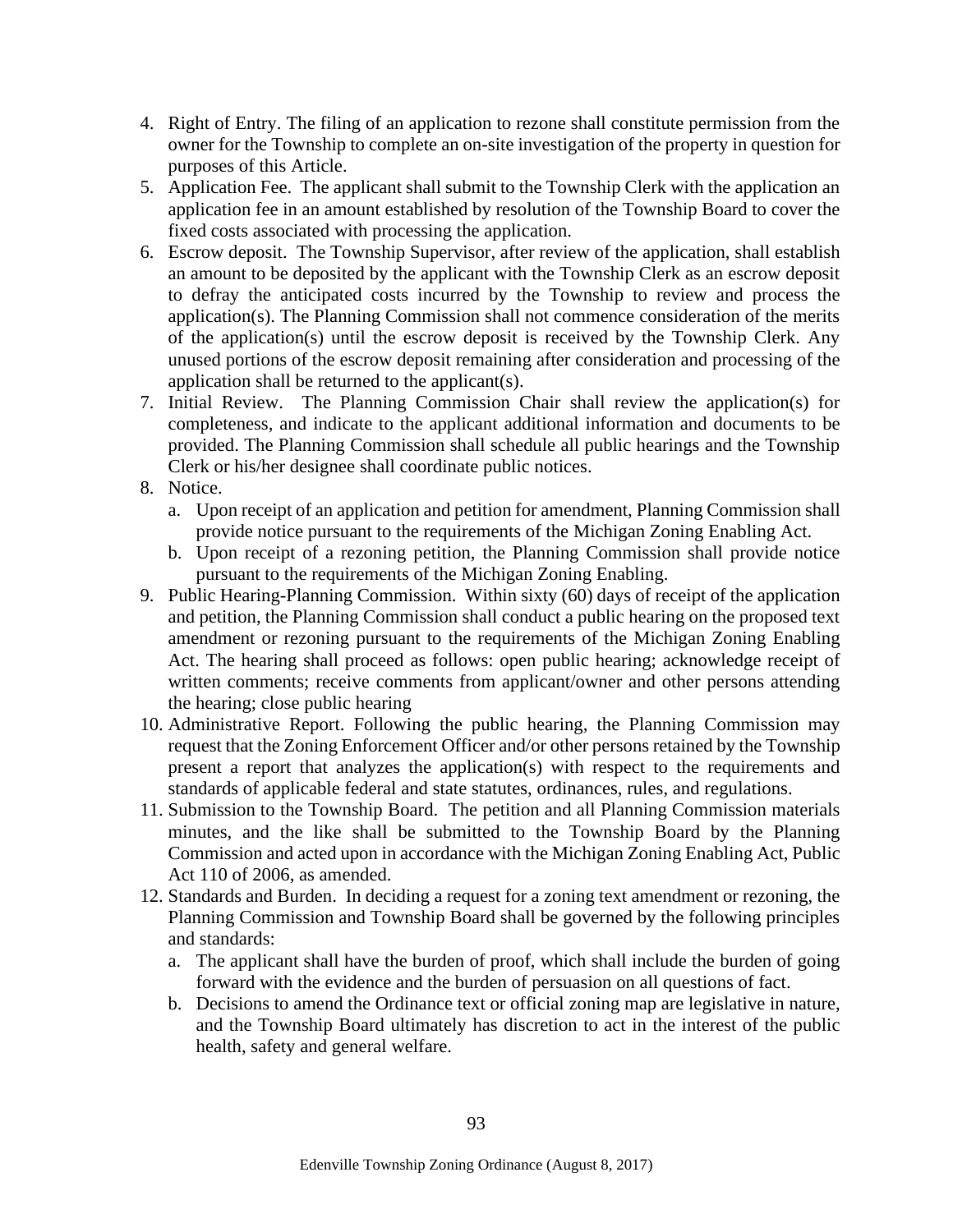- c. In considering an application for rezoning, the following factors may be considered, among others:
	- i. Whether all required information has been provided and fees paid.
	- ii. Consistency with the goals, policies and future land use map of the Master Plan. If conditions have changed since the master plan was adopted, the rezoning may be found to be consistent with recent development trends in the area.
- iii. The compatibility of all uses permitted in the proposed zoning district with surrounding uses and zoning in terms of land suitability, impacts on the environment, density, nature of use, traffic impacts, aesthetics, infrastructure and potential influence on property values compared to uses permitted under current zoning;
- iv. The capacity of local utilities and public services sufficient to accommodate all the uses permitted in the requested district without compromising the "health, safety and welfare" of the township including the capacity of the street system to safely and efficiently accommodate the expected traffic generated by uses permitted in the requested zoning district.
- v. The precedent, and the possible effects of such precedent, that might result from approval or denial of the petition; and
- vi. Whether the requested rezoning will create an isolated and unplanned spot zone.
- 13. Payment of Costs. Prior to any decision on an application for rezoning or concurrent application, the applicant shall pay all costs and expenses incurred by the Township to review and process the application(s). If sums due and owing the Township are not paid, the Township Board may delay making its decision(s) until such time as the sums are fully paid, dismiss the application(s), or take such other action as provided by law.

**Section 23.03 — Re-Application**: An application for an amendment that has been denied wholly or in part by the Township Board shall not be resubmitted for a period of 365 days from the date of such denial, except on grounds of new evidence or proof of changed conditions that reasonably could not have been submitted at the time of the initial application.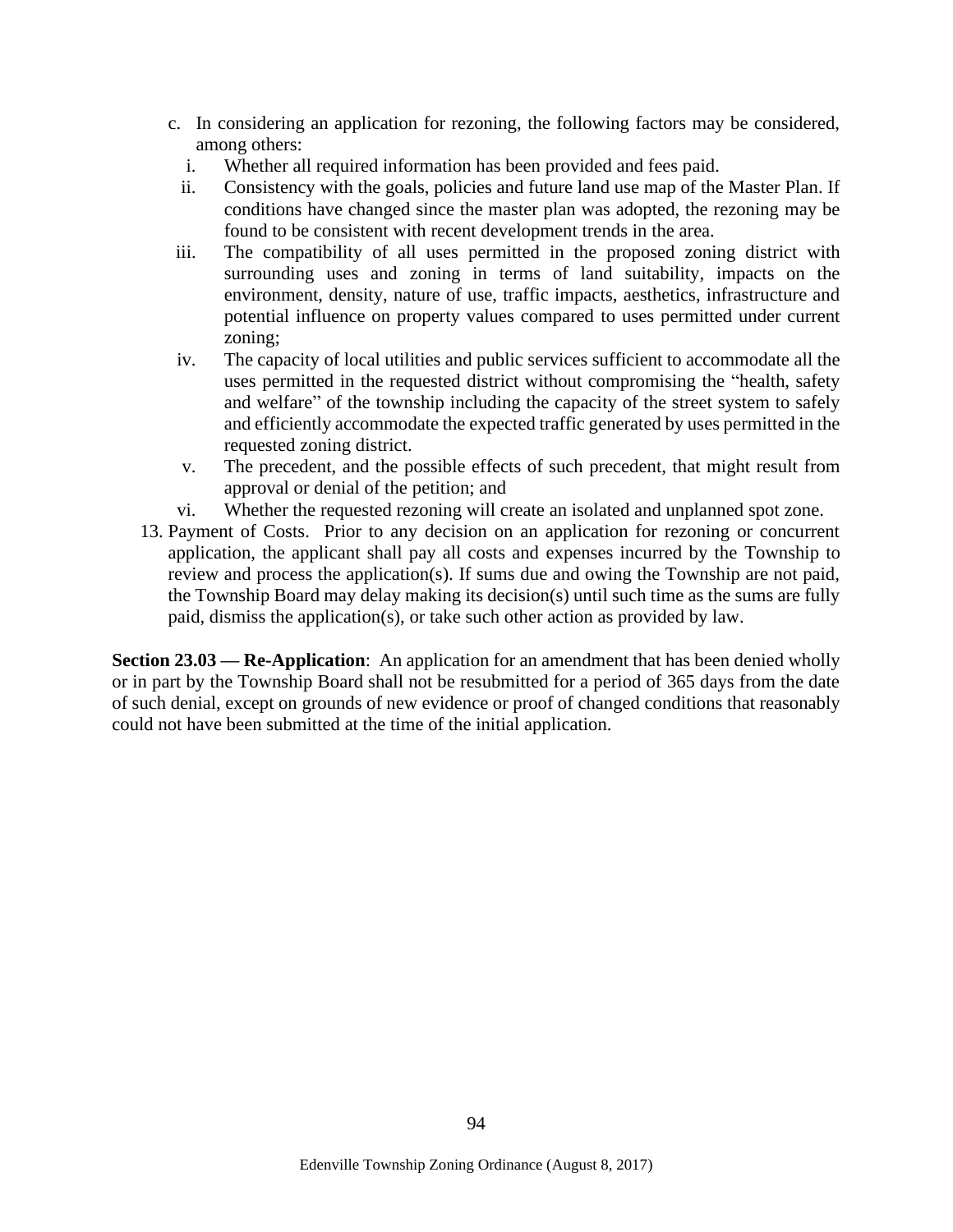# **ARTICLE 24. ADMINISTRATION**

**Section 24.01 — Zoning Enforcement Officer; Zoning Administrator**: The provisions of this Ordinance shall be administered by the Zoning Enforcement Officer and/or the Zoning Administrator, who shall be appointed by the Township Board for such term and subject to such conditions and employed at such rate of compensation, as said board shall determine. The rights, duties, and obligations of Zoning Enforcement Officer and/or the Zoning Administrator shall be those defined by the Township Board. A zoning compliance land use permit is required for all new construction or new uses.

# **Section 24.02 — Building Permit, Duration, and Extension**:

- a. Except as otherwise provided, any building or structure over 200 square feet hereafter erected, or altered shall require a zoning compliance land use permit and a building permit.
- b. Building permits shall be issued for one-year duration.
- c. Extensions for up to one year may be obtained from the building inspector. To qualify for an extension, the exterior of the building under construction must be completed, including roofing and siding, and the yard shall be free from waste materials.

**Section 24.03 — Zoning Ordinance Review**: This Zoning Ordinance, including the Zoning Map, shall be reviewed by the Township Planning Commission at least once every five years.

**Section 24.04 — Fees**: All fees for administration or implementation of any section of this Ordinance, including permit fees and escrow fees, shall be authorized from time-to-time as needed by resolution of the Township Board. Permit and application fees shall be fixed, non-refundable amounts. Escrow fees will vary, are set on a case-by-case basis, and unused portions of an escrow fee shall be refunded.

### **Section 24.05 — Development Agreements**:

- A. The Zoning Enforcement Officer, in conjunction with the Planning Commission, shall draft development agreements when necessary to ensure that the provisions of applicable federal and state statutes, local ordinances, rules, regulations, and conditions are adhered to by the owner of the land and/or developer of the project. Such agreements shall be reviewed by the Planning Commission and approved, approved with revisions or disapproved.
- B. As a condition to the grant of authority under this Ordinance, the owner and developer may be required to enter into a development agreement. The development agreement shall embody the parties' intent with respect to the project. The agreement may include the following provisions:
	- 1. Posting of funds with the Township to ensure that the costs incurred by the Township with respect to the subject property are borne by the owner and/or developer and not the Township.
	- 2. Installation of specified improvements at the expense of the developer in accordance with federal, state and local requirements and standards and, if applicable, to provide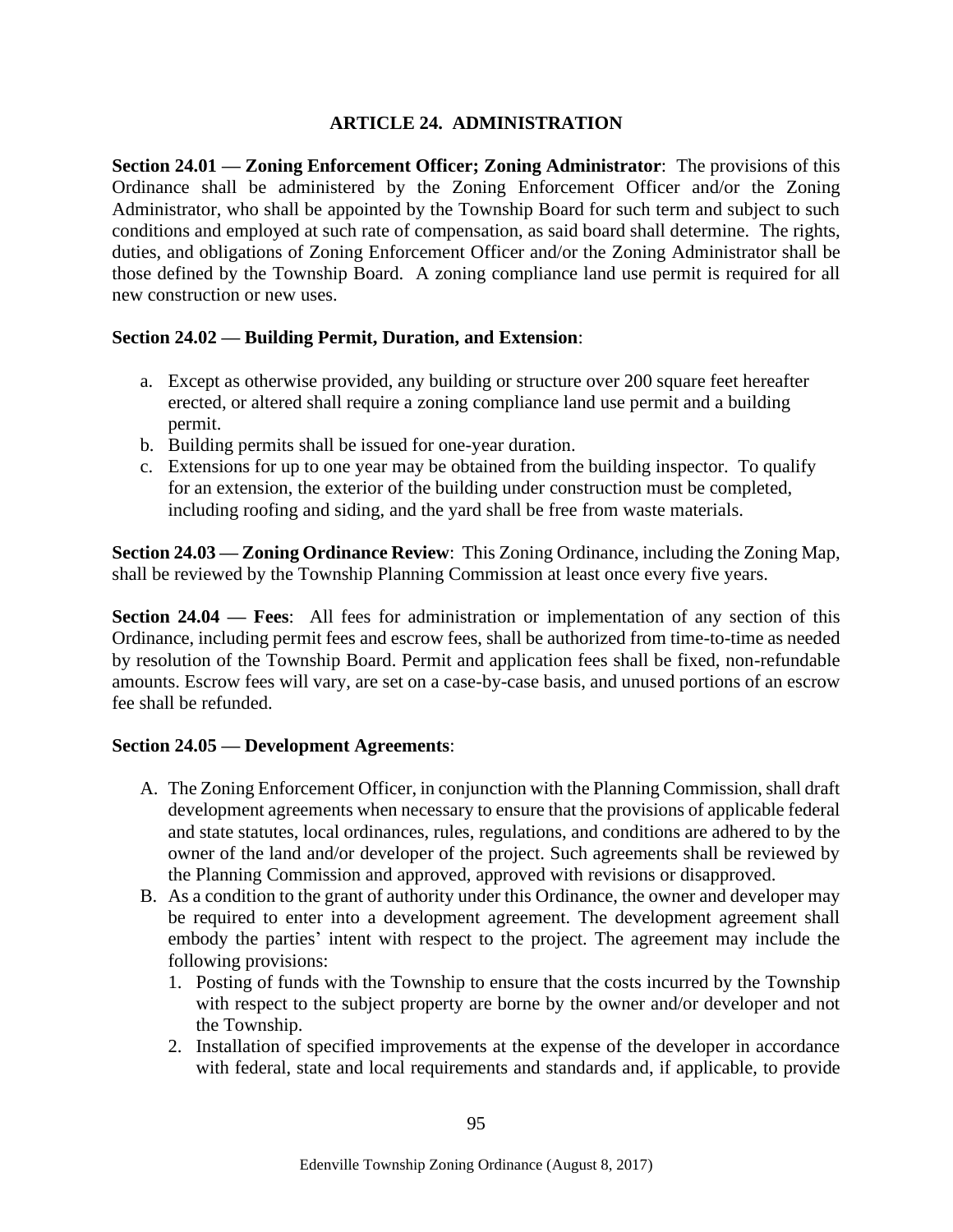for the conveyance of such improvements to the Township by deed, easement, bill of sale or other means.

- 3. Depiction of all dedicated open spaces, common areas, conservation easements and improvements on the site plan, together with a statement that specifies the use(s) that may be made of such areas.
- 4. Set forth conditions to a site plan review; to a special use; or to a planned unit development.
- 5. Specify the authorized use(s) on the subject property.
- 6. Posting financial guarantees to ensure faithful completion of improvements and compliance with conditions.
- 7. Posting certificates of insurance and hold harmless provisions.
- 8. Provisions to ensure maintaining improvements in perpetuity.
- 9. Construction completion date(s).
- 10. Such other and further provisions as come within the scope of authority granted to the Township that have a reasonable relationship to the subject property.
- C. The Development Agreement, among other things, is intended to assure that the improvements depicted on the site plan are properly installed and that the costs associated with the project are borne by the owner and/or developer (not the Township) of the project. The site plan shall become part of any subsequent permit issued by the Township, such as (but not limited to) certificates of zoning compliance and certificates of occupancy. The Development Agreement may be amended with the mutual consent of the parties to the Agreement or their successors in interest.
- D. The Development Agreement, at the expense of the owner/developer, shall be recorded with the Midland County Register of Deeds and bind successors in interest. Any transfer of responsibility under the agreement from one developer to another shall require the approval of the Township Board that shall not be unreasonably withheld, but may require the posting of additional financial assurances.

### **Section 24.06 — Performance Guarantees**:

- A. To ensure compliance with this Ordinance and any conditions imposed under the Ordinance, the Township may require that a cash deposit, certified check, or irrevocable letter of credit acceptable to the Township covering the estimated cost of improvements be deposited with the Township Clerk to insure faithful completion of the improvements and fulfillment of conditions. The form of the performance guarantee shall be approved by the Township Treasurer and Township Attorney.
- B. As used in this Section, "improvements" means those features and actions associated with a project that are considered necessary by the body or official granting zoning approval, to protect natural resources, or the health, safety, and welfare of the residents of a Township and future users or inhabitants of the proposed project or project area, including roadways, lighting, utilities such as water and sewage, sidewalks, bike and walking paths, screening, grading, landscaping and drainage. Improvements do not include principal buildings, but may include accessory buildings or common elements.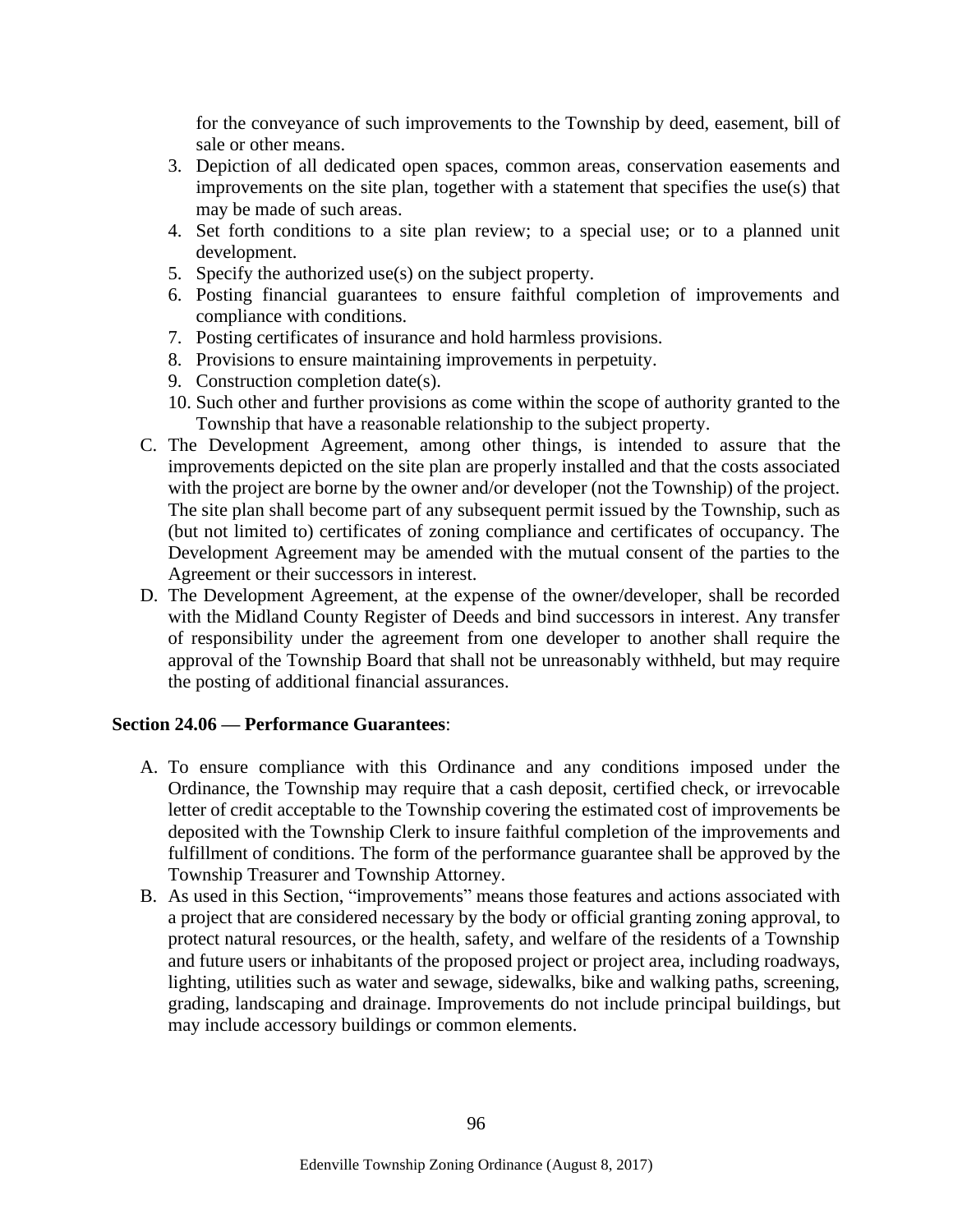- C. The Township Board, Planning Commission, Zoning Board of Appeals and Zoning Enforcement Officer are authorized to require the posting of a performance guarantee by an applicant seeking authorization under this Ordinance.
- D. The performance guarantee shall be deposited at the time of issuance of the document that authorizes the activity or project. The Township may not require the deposit of the performance guarantee until it is prepared to authorize the activity or project.
- E. The letter of credit or other acceptable security shall provide that any documents required by the Township to obtain the funds may be hand delivered to a financial institution within not more than 50 miles of the Township or transmitted by facsimile or email.
- F. The performance guarantee shall insure that the improvements comply with the standards set forth in applicable statutes, ordinances, rules and regulations at the time the project is completed; that conditions are met; that all materials, debris and equipment are removed from the site; and that actual costs incurred by the Township related to the project, including (but not limited to) inspection costs, are paid by the applicant (and not by the Township).
- G. The amount of the performance guarantee shall be sufficient to cover the estimated cost of the improvements depicted on the approved site plan, under the jurisdiction of the Township. The applicant shall provide an itemized schedule of estimated costs for materials and installation to be covered by the performance guarantee, such estimate shall be verified as to the amount by the Township Engineer. The exact amount shall be determined by the Township Engineer.
- H. If development is staged or phased over time, a separate guarantee for each stage or phase shall be submitted at the beginning of each stage or phase as a prerequisite, provided that each phase of the development must be able to stand on its own without regard for improvements in other phases, or otherwise all improvements necessary to sustain that phase must be covered by financial guarantees.
- I. If at any time it appears the amount of the performance guarantee is inadequate to cover the purposes for which the performance guarantee was posted, and the applicant declines to provide requested additional or further performance guarantees, then the Zoning Enforcement Officer may issue a stop work order and/or decline to issue further certificates of zoning compliance or certificates of occupancy for buildings or other structures for which the improvements are intended to benefit, or take such other action as provided by law.
- J. As the contingencies covered by the performance guarantee diminish, the Zoning Enforcement Officer, upon direction of the Township Board, may decrease the amount.
- K. The amount of a performance guarantee may be reduced to an amount not less than ten (10%) percent when all the improvements depicted on the approved site plan appear satisfactorily completed. The amount is intended to cover damages that may occur to the improvement during the construction of houses or other non-improvement structures, ensure against defects in workmanship and materials; replace dead or dying landscape materials; ensure proper grading; and that actual costs incurred by the Township related to the project are fully paid by the owner/developer.
- L. For improvements under the zoning jurisdiction of the Township, "satisfactorily completed" means the Zoning Enforcement Officer or Township Engineer has conducted a final inspection and determined the improvements appear to meet or exceed applicable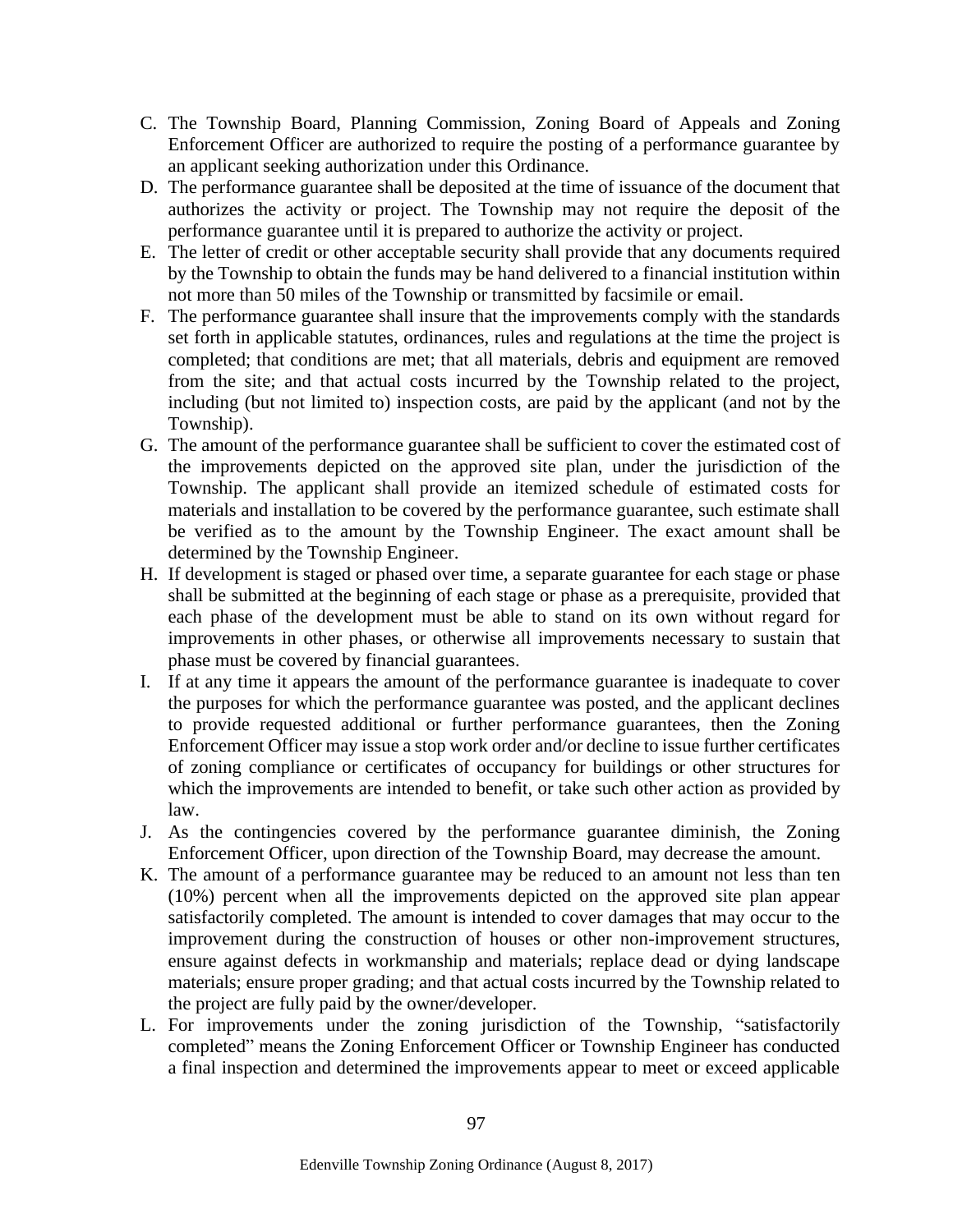standards. For improvements under the jurisdiction of another governmental body, "satisfactorily completed" means the receipt by the Township of a certificate of completion by the governmental body indicating the improvement appears to meet or exceed applicable standards.

- M. The performance guarantee shall fully terminate one (1) year after ninety (90%) percent of the buildings or other structures in the project have been completed, or such earlier time as reasonably determined by the Township Board.
- N. The performance guarantee shall provide that it shall not terminate without providing the Township at least sixty (60) days written notice prior to the date of termination. If a substitute performance guarantee in a form acceptable to the Township is not filed with the Township Clerk within thirty (30) days prior to the date of termination, then the Township may call the existing performance guarantee due and payable.
- O. Upon failure to comply with a requirement of this Ordinance, approved site plan, or condition of approval, the performance guarantee, or portion thereof, shall be forfeited by the applicant. The Township Board shall determine the amount to be forfeited, including administrative costs and attorney fees, and have the authority to correct the violation. Whenever required improvements are not completed, properly installed, or are damaged within the specified time, the Township may complete, correct or repair the improvements and charge the costs, including administrative costs and attorney fees, against the performance guarantee.

**Section 24.07 — Right of Entry:** The filing of an application for a certificate of zoning compliance, temporary certificate of occupancy, certificate of occupancy or any other application signed by the owner or the applicant's agent shall constitute permission from the owner for the Township to complete an on-site investigation of the property in question for purposes of this Ordinance.

**Section 24.08 — Compliance with Plan and Application**: Certificates of zoning compliance issued on the basis of plans and applications approved by the Planning Commission, Zoning Enforcement Officer, Zoning Administrator or Township Board authorize only the use, design and construction set forth in such approved plans and applications, and no other use, design, or construction. Use, design, or construction different from that authorized shall be deemed a violation of this Ordinance.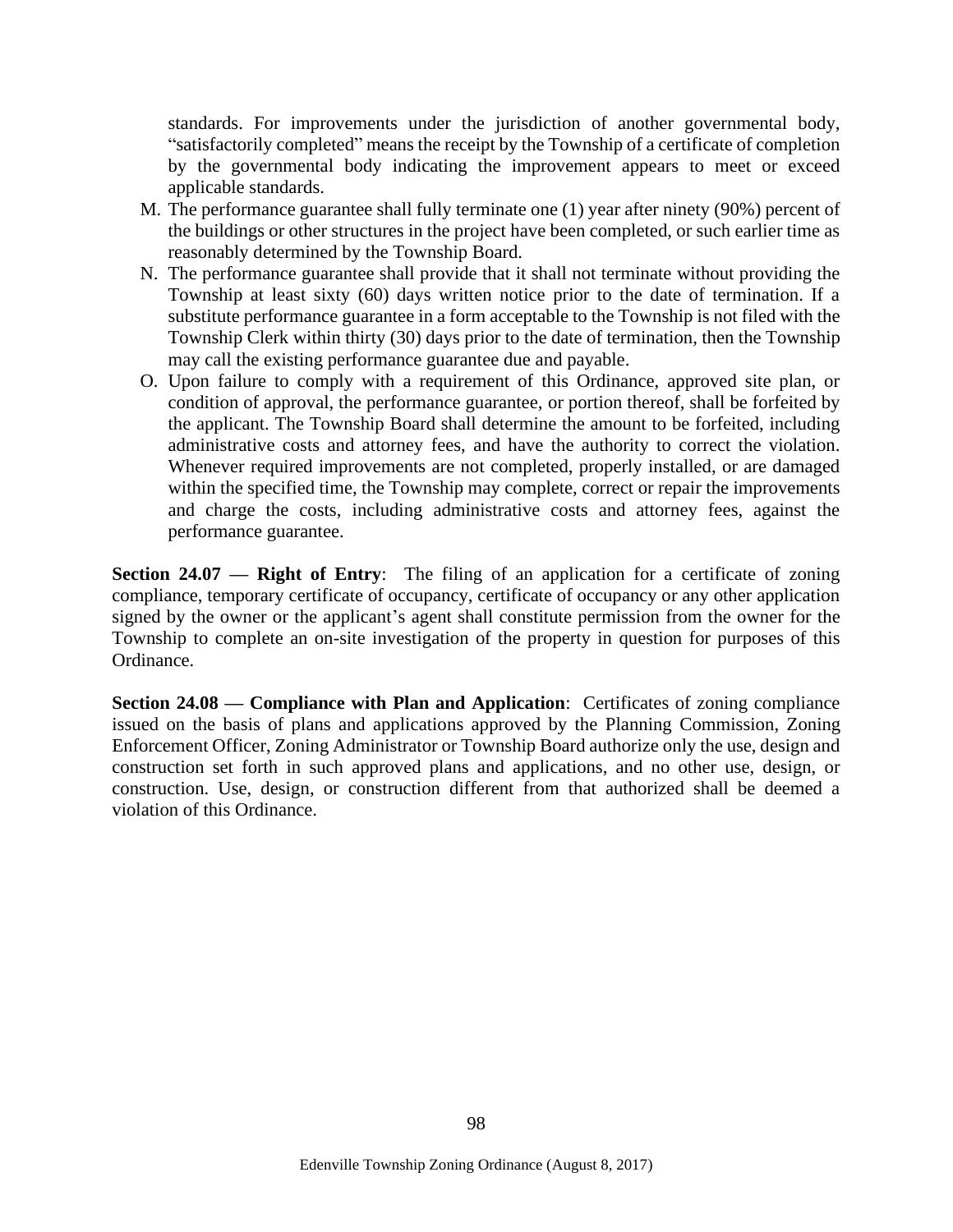### **ARTICLE 25. VIOLATIONS**

**Section 25.01 — Violation Declared a Nuisance Per Se**: Any building or structure that is erected, constructed, reconstructed, altered, converted, maintained or used, or any use of, and or premises that is begun, maintained or changed in violation of any provision of this Ordinance, is hereby declared to be a nuisance per se.

#### **Section 25.02 — Sanctions for Violation**:

- A. Any person or other entity that violates any of the provisions of this Ordinance is responsible for a municipal civil infraction as defined by Michigan law and subject to a civil fine of not more than \$500.00, plus costs, which may include all direct and indirect expenses, including attorney fees, to which the Township has been put in connection with the violation. A violator of this Ordinance shall also be subject to such additional sanctions, remedies, and judicial orders as are authorized under Michigan law.
- B. Each violation of a specific provision of this Ordinance shall be considered a separate municipal civil infraction.
- C. Each act of violation and every day that any such violation occurs, continues or remains shall constitute a separate offense and civil infraction.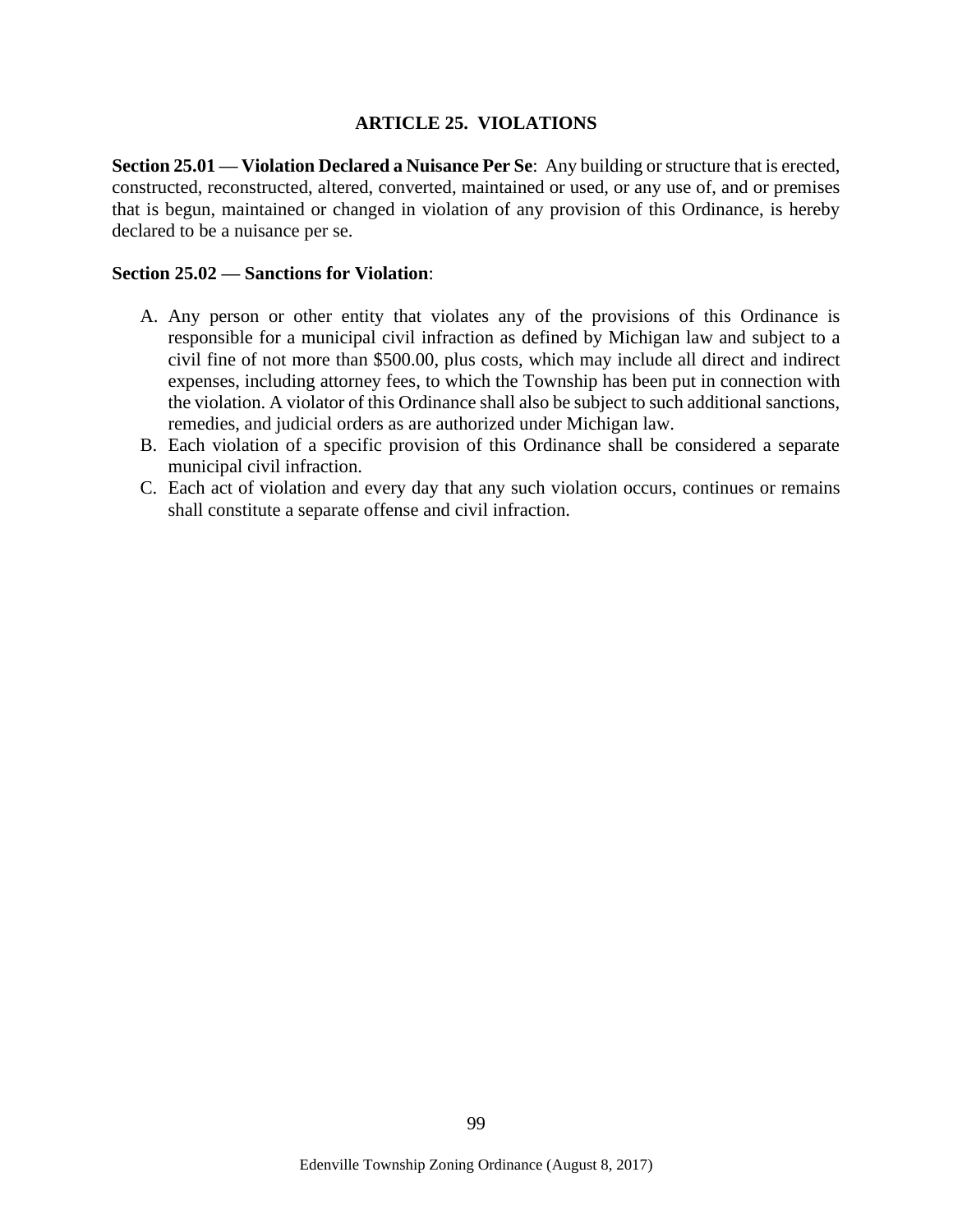## **ARTICLE 26. EFFECTIVE DATE**

**Section 26.01 — Repealing Clause**: The Zoning Ordinance of Edenville Township presently in effect and all amendments thereto are hereby repealed; provided, however, if this Zoning Ordinance shall subsequently not be approved by public referendum or be judicially determined to have been unlawfully adopted, such public referendum or judicial determination shall then automatically reinstate the present Township Zoning Ordinance and all of its amendments to their full effect.

**Section 26.02 — Severability**: Sections of this Ordinance shall be deemed to be severable and should any section, paragraph or provisions hereof be declared by the courts to be unconstitutional or invalid, such holdings shall not affect the validity of this Ordinance as a whole or in part hereof, other than the part so declared to be unconstitutional or invalid.

**Section 26.03 — Effective Date**: This Ordinance shall be in effect following adoption by majority vote of the Township Board and seven (7) days after publication of the notice of Zoning Ordinance adoption in a newspaper of general circulation within Township, provided no referendum petition is successfully filed. If a successful referendum petition is filed, the Township Board shall publish the effective date of the Zoning Ordinance after completion of the referendum.

| Date: | 2017 |                                                      |  |
|-------|------|------------------------------------------------------|--|
|       |      | Craig Gosen, Supervisor<br><b>Edenville Township</b> |  |
| Date: | 2017 |                                                      |  |
|       |      | Lydia Draves, Clerk<br><b>Edenville Township</b>     |  |

### **CERTIFICATION**

The foregoing Edenville Township Zoning Ordinance, including and incorporating the attached copy of Official Zoning Map was adopted by the Edenville Township Board on the 8th day of August, 2017, at a regular meeting of the Edenville Township Board, and notice of its adoption was published as required by law on Monday, August 24, 2017.

> Lydia Draves, Clerk Edenville Township

\_\_\_\_\_\_\_\_\_\_\_\_\_\_\_\_\_\_\_\_\_\_\_\_\_\_\_\_\_\_\_\_\_\_\_\_\_\_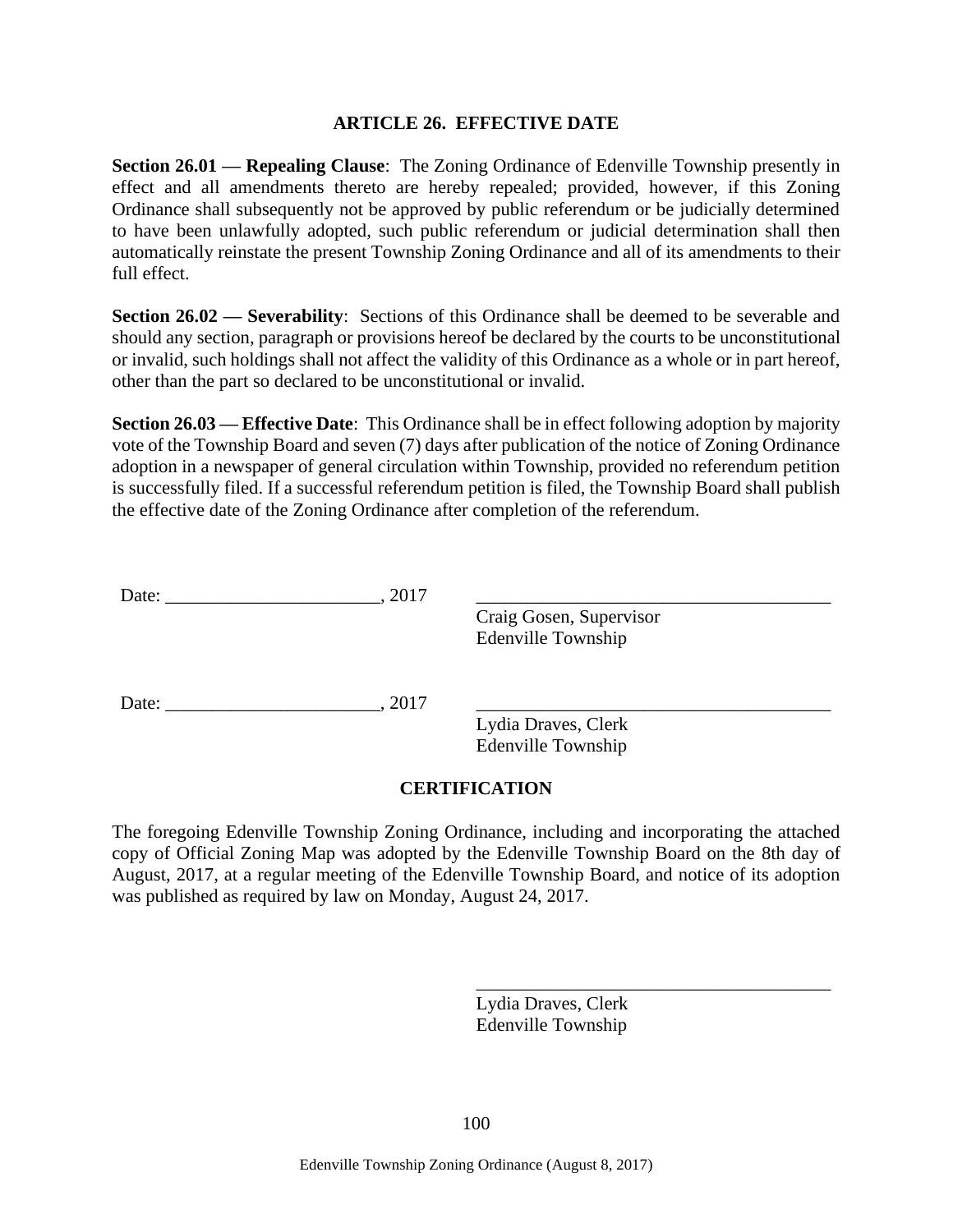# **[COPY OF OFFICIAL ZONING MAP](http://www.edenvilletwp.org/edenville_zoning_map.pdf)**



Edenville Township Zoning Ordinance (August 8, 2017)